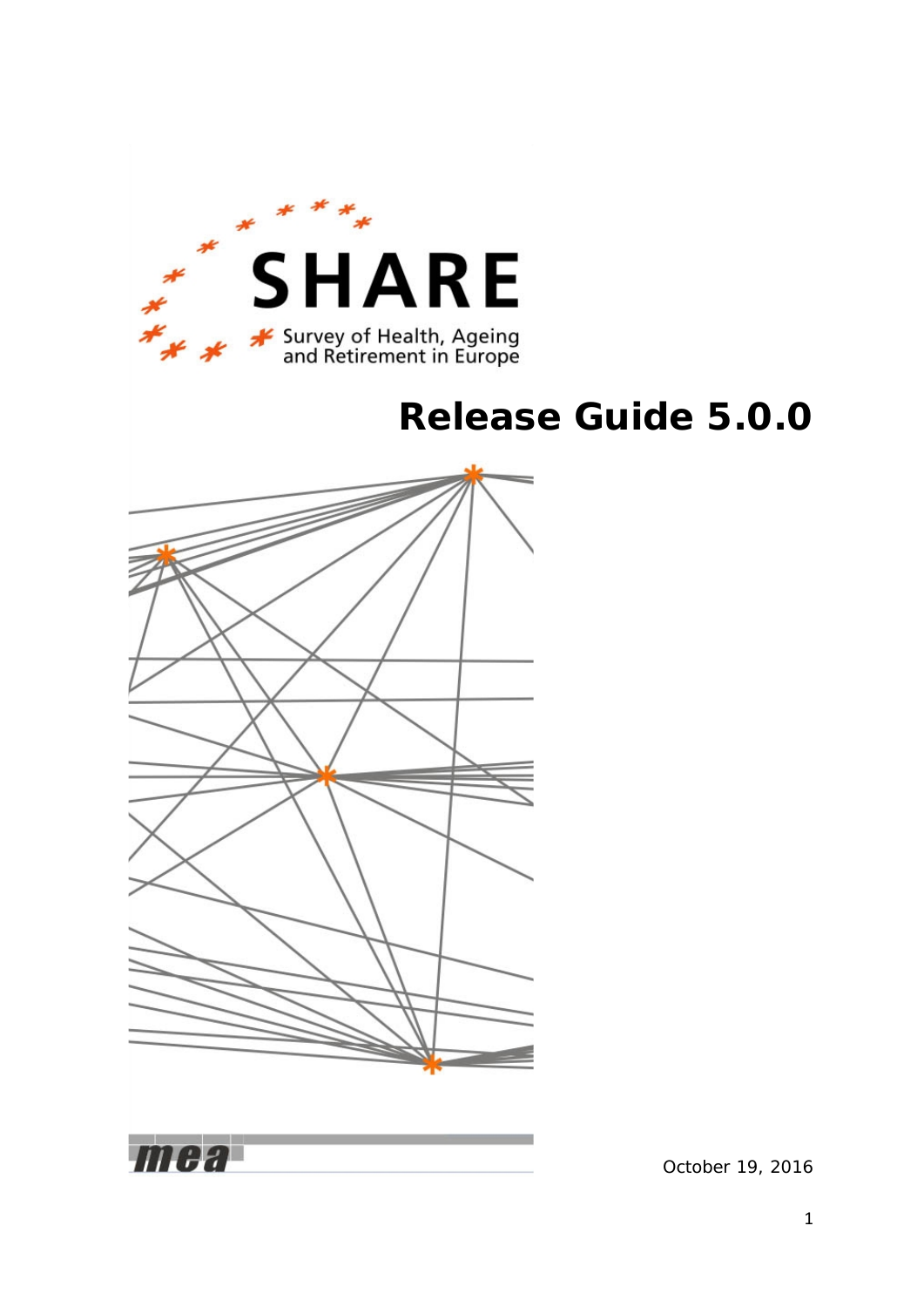# **Table of Contents**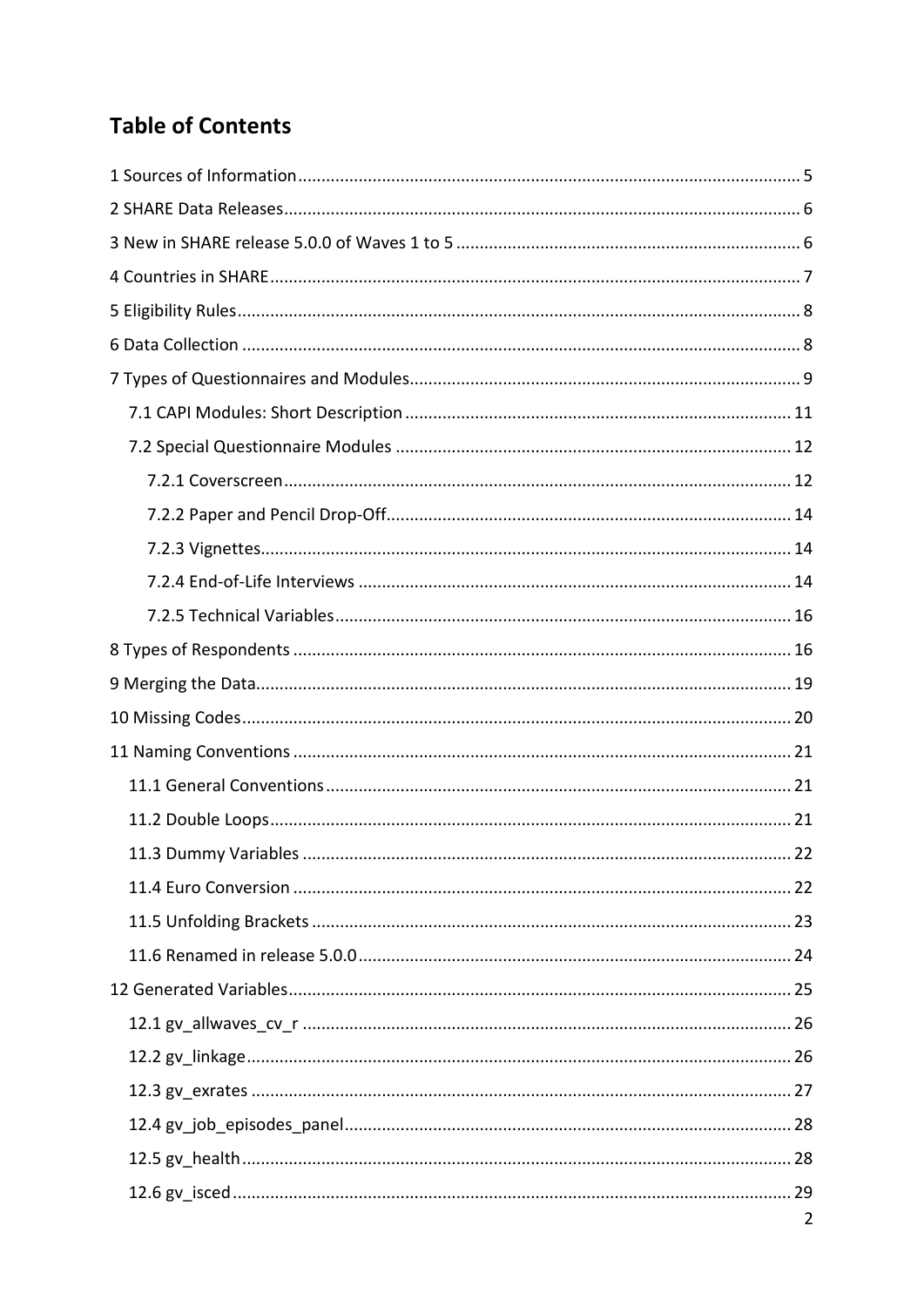| 13.9 SP and FT Module: List of Relations different in wave 4 due to SN  55 |  |
|----------------------------------------------------------------------------|--|
|                                                                            |  |
|                                                                            |  |
|                                                                            |  |
|                                                                            |  |
|                                                                            |  |
|                                                                            |  |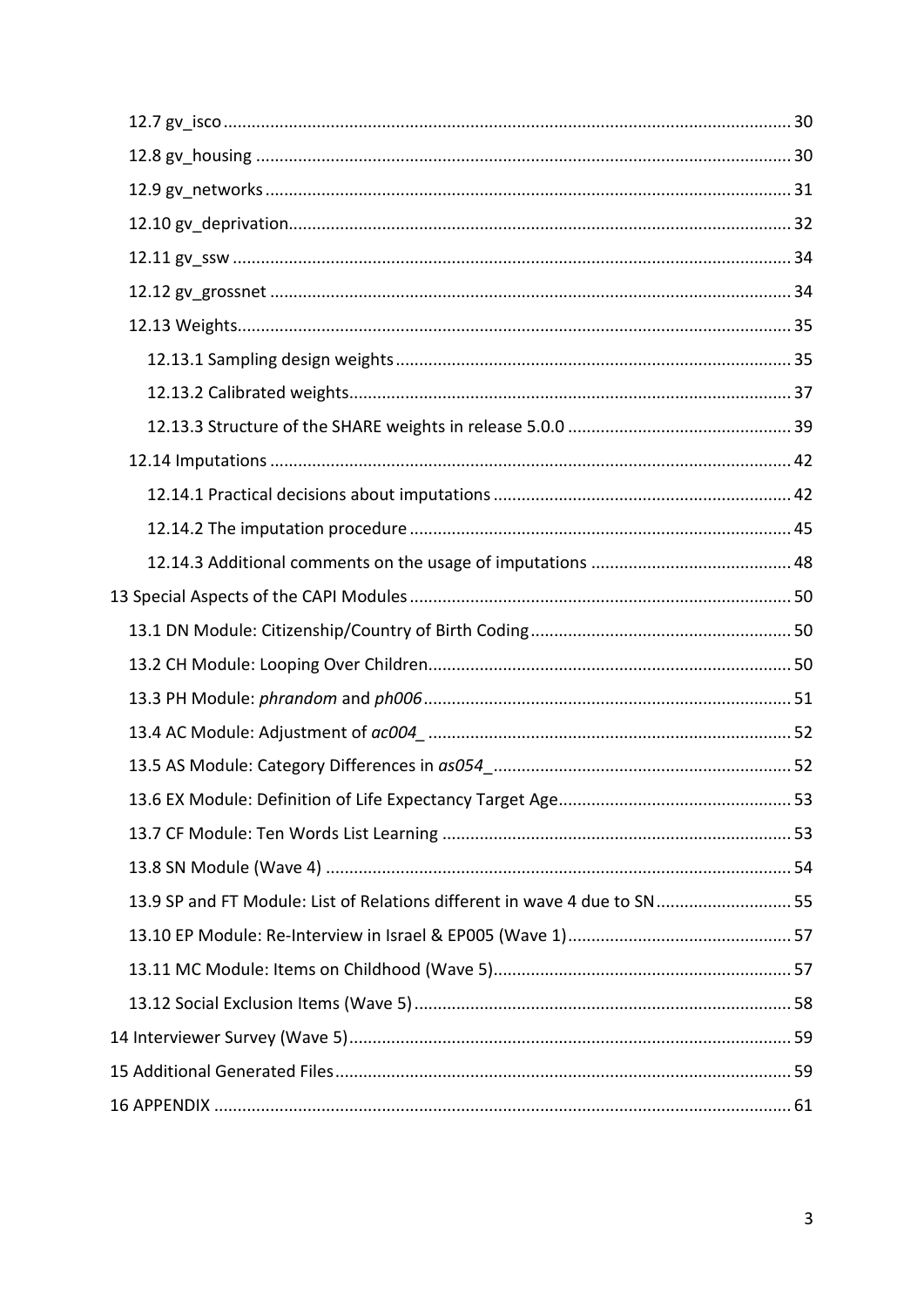# **Index of Tables**

| Table 2: Countries, Language Versions & Fieldwork Times in SHARE Waves 1-57 |  |
|-----------------------------------------------------------------------------|--|
|                                                                             |  |
|                                                                             |  |
|                                                                             |  |
|                                                                             |  |
|                                                                             |  |
|                                                                             |  |
|                                                                             |  |
|                                                                             |  |
|                                                                             |  |
|                                                                             |  |
|                                                                             |  |
|                                                                             |  |
|                                                                             |  |
|                                                                             |  |
|                                                                             |  |
|                                                                             |  |
|                                                                             |  |
|                                                                             |  |
|                                                                             |  |
|                                                                             |  |
|                                                                             |  |
|                                                                             |  |
|                                                                             |  |

# **Index of Appendix Tables**

| Table 3: Overview of Additional Codes for Country of Birth and Citizenship 65 |  |
|-------------------------------------------------------------------------------|--|
|                                                                               |  |
|                                                                               |  |
|                                                                               |  |
|                                                                               |  |
|                                                                               |  |
|                                                                               |  |
|                                                                               |  |
| Table 11: Description of flag variables associated with imputed variables 83  |  |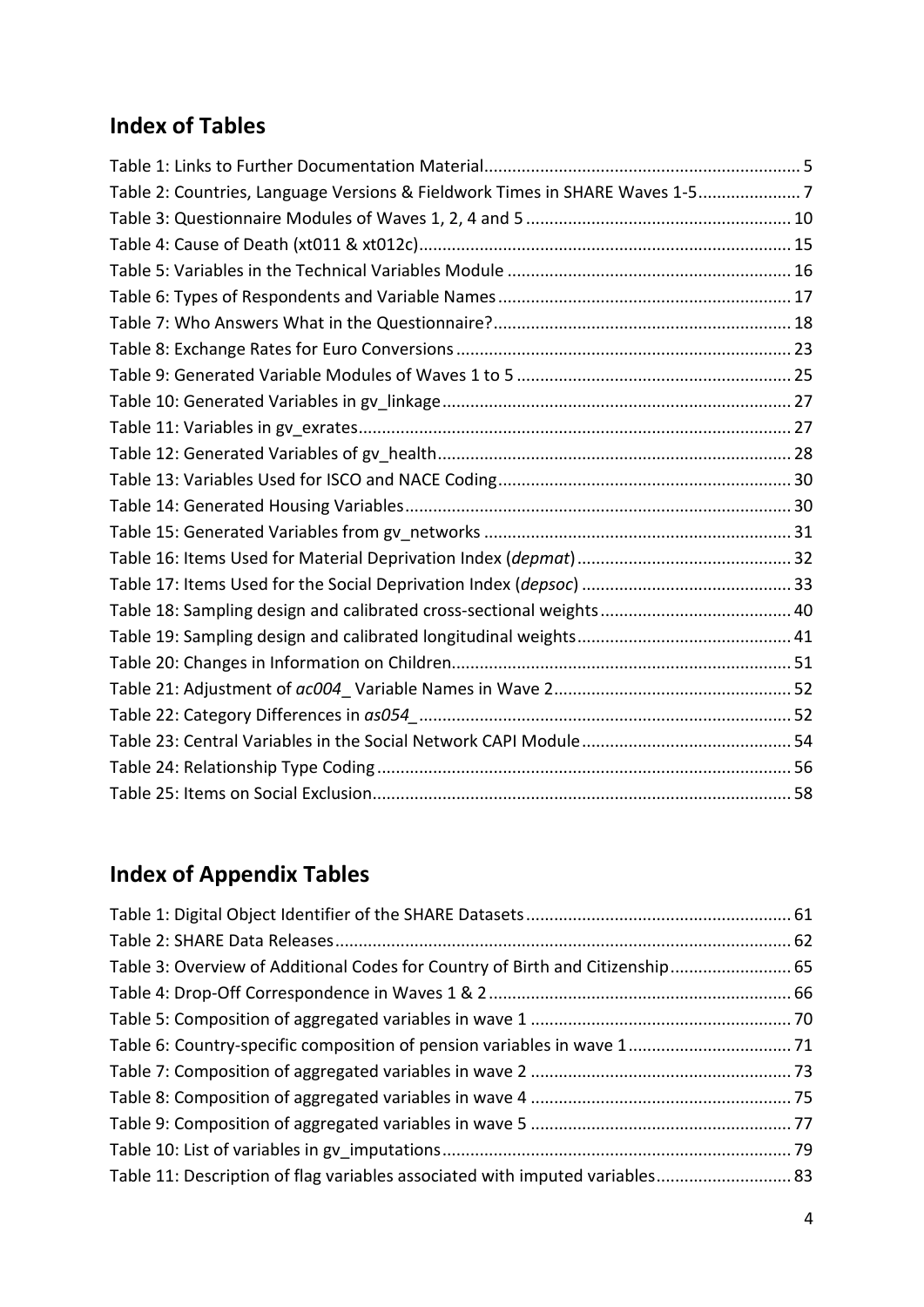## <span id="page-4-0"></span>**1 Sources of Information**

This release guide contains general information on the SHARE database like naming of variables, missing code scheme, merging modules and/or waves as well as wave-specific information like important questionnaire innovations, methodological advancements and new procedures introduced between waves. Because of its divergence from other waves, the life history data of wave 3 (SHARELIFE) is documented separately: [http://www.share](http://www.share-project.org/fileadmin/pdf_documentation/SHARELIFE_release_guide_5.0.0.pdf)[project.org/fileadmin/pdf\\_documentation/SHARELIFE\\_release\\_guide\\_5.0.0.pdf](http://www.share-project.org/fileadmin/pdf_documentation/SHARELIFE_release_guide_5.0.0.pdf)

Additional information to enable and facilitate the use of SHARE data is available on the SHARE website: [www.share-eric.eu.](http://www.share-eric.eu/) Since 2013, the SHARE datasets are registered with a Digital Object Identifier (DOI) in order to enable a permanent identification and citation of the SHARE data (see table [0](#page-60-2) of the appendix). The DOI as well as more general information on data access and further documentation material can be found on the "Data Access and Documentation" pages of the website [\(http://www.share-project.org/data-access](http://www.share-project.org/data-access-documentation.html)[documentation.html\)](http://www.share-project.org/data-access-documentation.html). Furthermore the data resource profile published in the *International Journal of Epidemiology* as well as the methodology volumes give a compact overview on SHARE.

The following overview contains links to further important documentation material like the wave-specific questionnaires, country specifics (so far only available for waves 1 and 2), deviations between waves, methodology volumes and the Data Resource Profile.

|                                           | Wave 1                                 | Wave 2                             | Wave 3<br>(SHARELIFE)                                                                                                                         | Wave 4                                            | Wave 5                                                   |
|-------------------------------------------|----------------------------------------|------------------------------------|-----------------------------------------------------------------------------------------------------------------------------------------------|---------------------------------------------------|----------------------------------------------------------|
| <b>Questionnaires</b>                     | $W1-$<br>questionnaires                | $W2-$<br>questionnaires            | <b>SHARELIFE-</b><br>questionnaires                                                                                                           | <u>w4-</u><br>questionnaires                      | <u>w5-</u><br>questionnaires                             |
| <b>Deviations</b><br>between<br>countries | Country-<br>specifics w1               | Country-<br>specifics w2           |                                                                                                                                               |                                                   |                                                          |
| and waves                                 | Deviation between waves 1,<br><u>2</u> |                                    |                                                                                                                                               | 4                                                 | $$ and 5                                                 |
| <b>Methodology</b>                        | General<br><b>Methodology</b>          | Chapter 8 of<br>W <sub>2</sub> FRB | <b>SHARELIFE</b><br>Methodology                                                                                                               | Wave 4<br><b>Innovations &amp;</b><br>Methodology | Wave 5<br><b>Innovations &amp;</b><br><b>Methodology</b> |
| <b>Data Resource</b><br><b>Profile</b>    |                                        |                                    | Börsch-Supan A. et al. (2013): Data Resource Profile: The Survey of Health,<br>Ageing and Retirement in Europe (SHARE), Int J of Epidemiology |                                                   |                                                          |

<span id="page-4-1"></span>**Table 1: Links to Further Documentation Material**

In case you have questions that are neither answered by the content of these documents nor by the [FAQ](http://www.share-project.org/group-faq/faqs.html) section of the website, you can contact the SHARE Central-Team:  $info[at] share$ project.org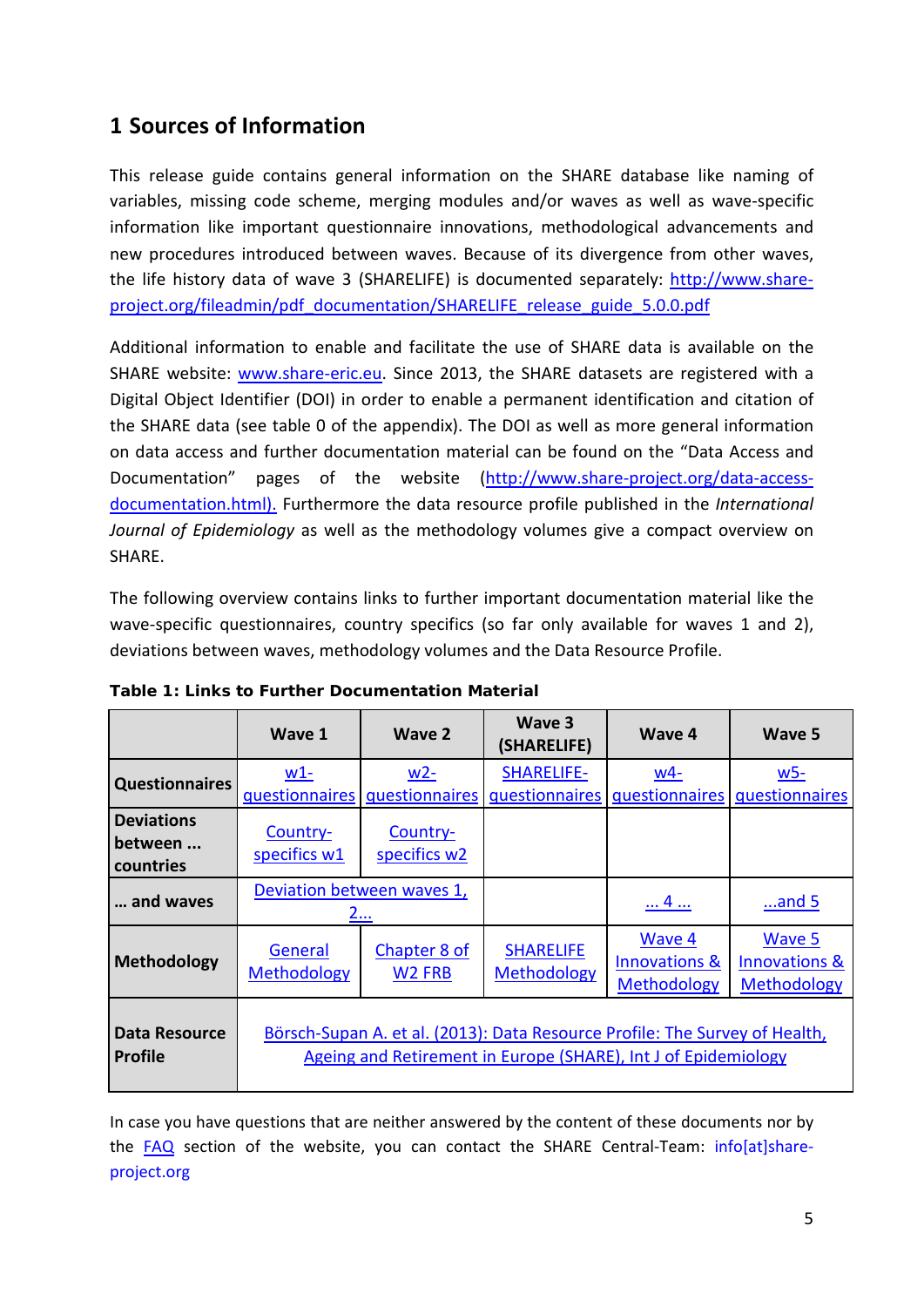## <span id="page-5-0"></span>**2 SHARE Data Releases**

After being registered as a SHARE user you can easily download the data free of charge from the SHARE Research Data Center. Please find the link as well as more general information on the data access procedure here: [http://www.share-project.org/data-access](http://www.share-project.org/data-access-documentation/research-data-center-data-access.html)[documentation/research-data-center-data-access.html](http://www.share-project.org/data-access-documentation/research-data-center-data-access.html)

Releases are indicated as follows:

- Minor changes will be indicated by the third digit, e.g. release 2.2.1. Please check the website for updates regularly.
- Major changes will be announced to users via e-mail and are indicated by the second digit, e.g. release 2.5.0.
- Combined releases of all waves are indicated by the first digit and have the number of the latest wave as first digit, e.g. release 5.0.0 with wave 5 being the latest wave.

The new release 5.0.0 of waves 1 to 5 comes with some major improvements. It comprises the latest state of data cleaning, harmonization across waves as well as a considerable range of updates and innovations (see chapter [3\)](#page-5-1). Moreover, the sample has been improved by conducting thorough consistency checks based on information from all five waves. This way, a number of previously unreleased interviews have been added to the survey. These interviews have been held back in order not to release unchecked (and potentially erroneous) data. An overview on previous SHARE release updates is provided in the appendix.

## <span id="page-5-1"></span>**3 New in SHARE release 5.0.0 of Waves 1 to 5**

- New modules: gv\_allwaves\_cv\_r (see chapter [12.1\)](#page-25-0), gv\_exrates (see chapter [12.3\)](#page-26-0) and gv\_ssw (see chapter [12.11\)](#page-33-0)
- Latest state of data cleaning
- Improved coverscreen module (see chapter [7.2.1\)](#page-11-1)
- Cause of death (xt012) now coded (xt012c) (see chapter [7.2.4\)](#page-13-2)
- Updated imputations (see chapte[r 12.13\)](#page-41-0)
- Updated weights (see chapter [12.11\)](#page-33-0)
- Information from the modules gy dol and cv h now stored in the cv r or gv\_allwaves\_cv\_r (see chapter [12.1\)](#page-25-0)
- mergeid of non-responding household members recovered
- All monetary amounts in Euro
- Interviewer IDs for waves 1, 2 and 4
- Ireland wave 3 data included
- Labels in wave 4 drop-off questionnaire now translated into English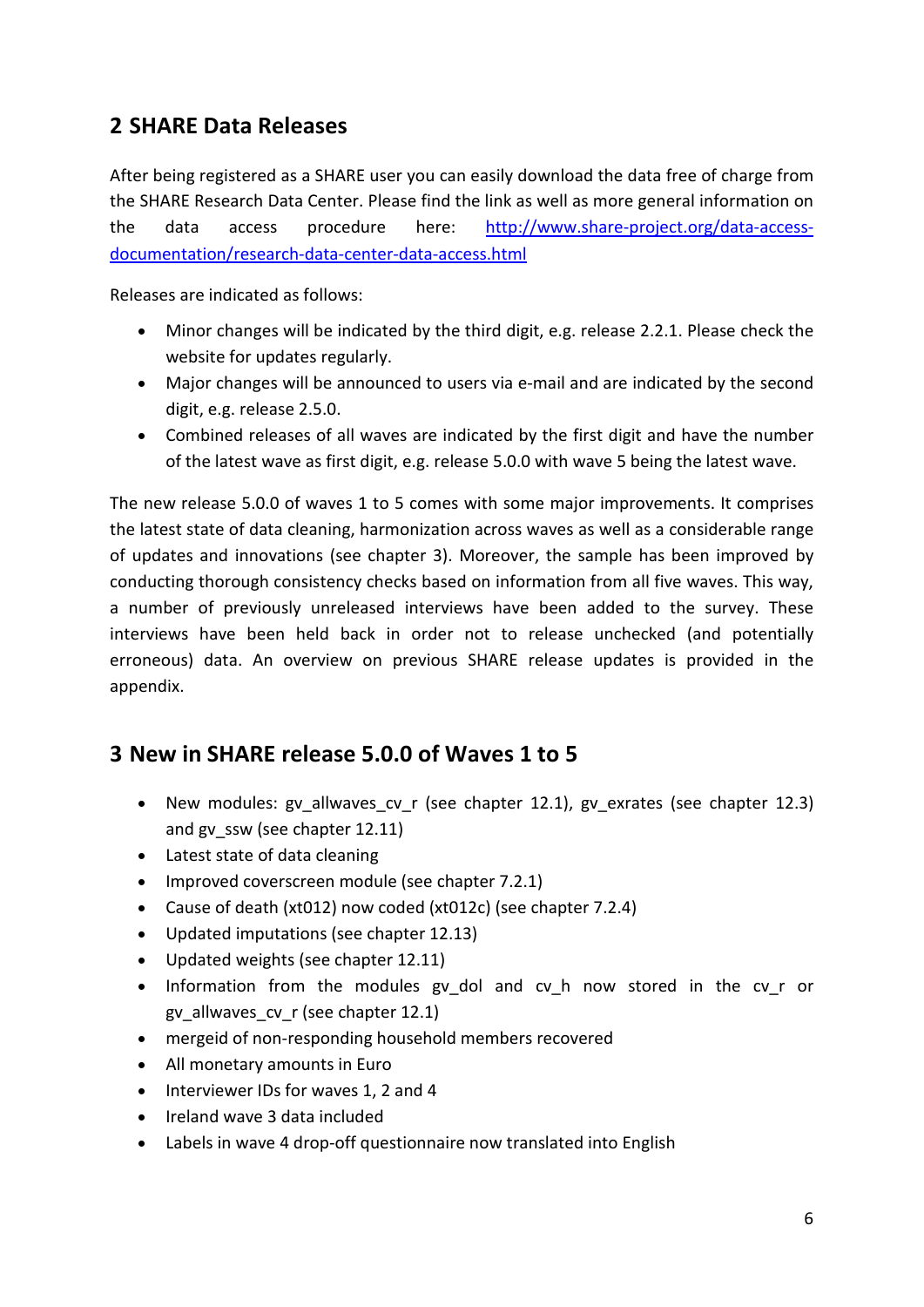## <span id="page-6-0"></span>**Countries in SHARE**

| Country<br>ID | Language<br>ID | <b>Country &amp; language</b>    | Wave 1                   | Wave 2                   | Wave 3<br><b>SHARELIFE</b> | Wave 4                   | Wave 5                   |
|---------------|----------------|----------------------------------|--------------------------|--------------------------|----------------------------|--------------------------|--------------------------|
| 11            | 11             | Austria                          | 2004                     | 2006/07                  | 2008/09                    | 2011                     | 2013                     |
| 12            | 12             | Germany                          | 2004                     | 2006/07                  | 2008/09                    | 2011/12                  | 2013                     |
| 13            | 13             | Sweden                           | 2004                     | 2006/07                  | 2008/09                    | 2011                     | 2013                     |
| 14            | 14             | Netherlands                      | 2004                     | 2007                     | 2008/09                    | 2011                     | 2013                     |
| 15            | 15             | Spain (Castilian)                | 2004                     | 2006/07                  | 2008/09                    | 2011                     | 2013                     |
| 15            | 39             | Spain/Girona (Catalan)           |                          | $\blacksquare$           |                            |                          | 2013                     |
| 15            | 40             | Spain/Girona (Castilian)         |                          | $\frac{1}{2}$            | ÷,                         | ÷,                       | 2013                     |
| 16            | 16             | Italy                            | 2004                     | 2006/07                  | 2008/09                    | 2011                     | 2013                     |
| 17            | 17             | France                           | 2004/05                  | 2006/07                  | 2009                       | 2011                     | 2013                     |
| 18            | 18             | Denmark                          | 2004                     | 2006/07                  | 2008/09                    | 2011                     | 2013                     |
| 19            | 19             | Greece                           | 2004/05                  | 2007                     | 2008/09                    | $\overline{\phantom{a}}$ | $\frac{1}{2}$            |
| 20            | 20             | Switzerland (German)             | 2004                     | 2006/07                  | 2008/09                    | 2011                     | 2013                     |
| 20            | 21             | Switzerland (French)             | 2004                     | 2006/07                  | 2008/09                    | 2011                     | 2013                     |
| 20            | 22             | Switzerland (Italian)            | 2004                     | 2006/07                  | 2008/09                    | 2011                     | 2013                     |
| 23            | 23             | Belgium (French)                 | 2004/05                  | 2006/07                  | 2008/09                    | 2011                     | 2013                     |
| 23            | 24             | Belgium (Flemish)                | 2004/05                  | 2006/07                  | 2008/09                    | 2011                     | 2013                     |
| 25            | 25             | Israel (Hebrew)                  | 2005/06                  | 2009/10                  | $\overline{\phantom{a}}$   | $\overline{\phantom{a}}$ | 2013                     |
| 25            | 26             | Israel (Arabic)                  | 2005/06                  | 2009/10                  | ÷,                         | ÷,                       | 2013                     |
| 25            | 27             | Israel (Russian)                 | 2005/06                  | 2009/10                  | ÷,                         | ä,                       | 2013                     |
| 28            | 28             | Czech Republic                   | $\Box$                   | 2006/07                  | 2008/09                    | 2011                     | 2013                     |
| 29            | 29             | Poland                           |                          | 2006/07                  | 2008/09                    | 2011/12                  | ÷,                       |
| 30            | 30             | Ireland                          | ÷,                       | 2007                     | 2009/10/11                 | $\Box$                   | $\overline{\phantom{a}}$ |
| 31            | 41             | Luxembourg (French)              |                          | ÷,                       |                            |                          | 2013                     |
| 31            | 42             | Luxembourg (German)              | $\Box$                   | $\blacksquare$           | $\blacksquare$             | ÷,                       | 2013                     |
| 32            | 32             | Hungary                          | $\Box$                   | $\Box$                   | $\Box$                     | 2011                     | $\omega$                 |
| 33            | 33             | Portugal                         | ä,                       | $\frac{1}{2}$            | ÷,                         | 2011                     | $\omega$                 |
| 34            | 34             | Slovenia                         | $\overline{\phantom{a}}$ | $\overline{\phantom{a}}$ | $\frac{1}{2}$              | 2011                     | 2013                     |
| 35            | 35             | Estonia (Estonian or<br>Russian) | $\Box$                   | $\overline{\phantom{a}}$ | $\blacksquare$             | 2010/11                  | 2013<br>(XT only)        |
| 35            | 36             | Estonia (Estonian)               | $\Box$                   | $\Box$                   | $\blacksquare$             | $\overline{\phantom{a}}$ | 2013                     |
| 35            | 37             | Estonia (Russian)                | $\Box$                   | $\overline{\phantom{a}}$ | $\Box$                     | $\overline{\phantom{a}}$ | 2013                     |

<span id="page-6-1"></span>**Table 2: Countries, Language Versions & Fieldwork Times in SHARE Waves 1-5**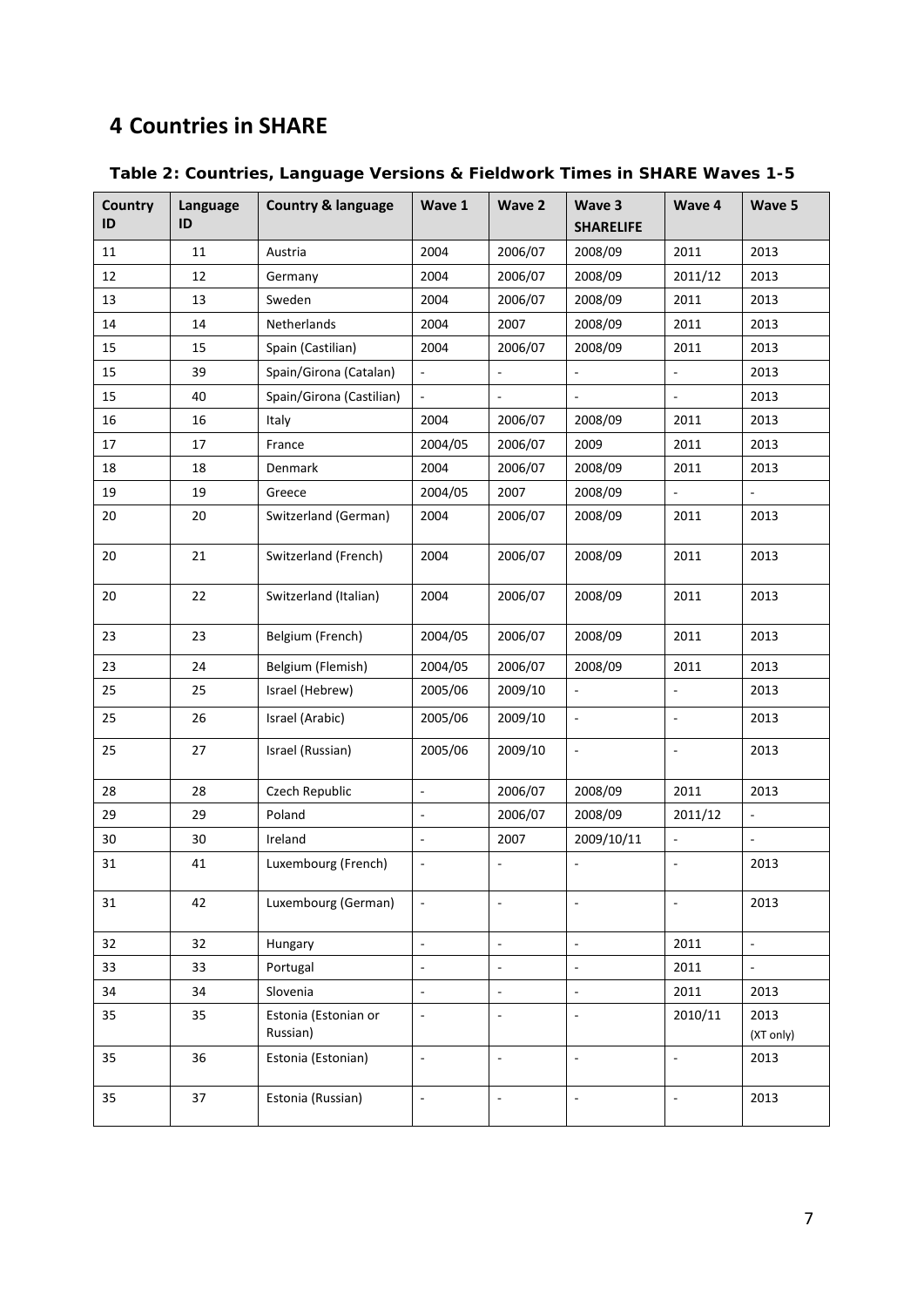## <span id="page-7-0"></span>**5 Eligibility Rules**

The SHARE target population consists of all persons aged 50 years and over at the time of sampling who have their regular domicile in the respective SHARE country. Persons are excluded if they are incarcerated, hospitalized or out of the country during the entire survey period, unable to speak the country's language(s) or have moved to an unknown address. In wave 1 all household members born 1954 or earlier are eligible for an interview. Starting in the second wave, for new countries or refreshment samples, there is only one selected respondent per household who has to be born 1956 or earlier in wave 2, 1960 or earlier in wave 4 and 1962 or earlier in wave 5. In addition - in all waves - current partners living in the same household are interviewed regardless of their age.

All SHARE respondents who were interviewed in any previous wave are part of the longitudinal sample. If they have a new partner living in the household, the new partner is eligible for an interview as well, regardless of age. Age eligible respondents who participated are traced and re-interviewed if they move within the country and end-of-life interviews are conducted if they decease. Younger partners, new partners and partners who never participated in SHARE will not be traced if they move and are not eligible for an end-of-life interview.

## <span id="page-7-1"></span>**6 Data Collection**

SHARE data collection is based on computer-assisted personal interviewing (CAPI). The interviewers conduct face-to-face interviews using a laptop computer on which the CAPI instrument is installed. Personal interviews are necessary for SHARE because they make the execution of physical tests possible.

SHARE applies a concept of ex-ante harmonization: there is one common generic questionnaire that is translated into the national languages (in some countries more than one language is used) using an internet based translation tool and processed automatically in a common CAPI instrument. However, some internationally highly diverse variables require country-specific measurements and ex-post harmonization, for example in the areas of education (ISCED) or occupation (ISCO, NACE).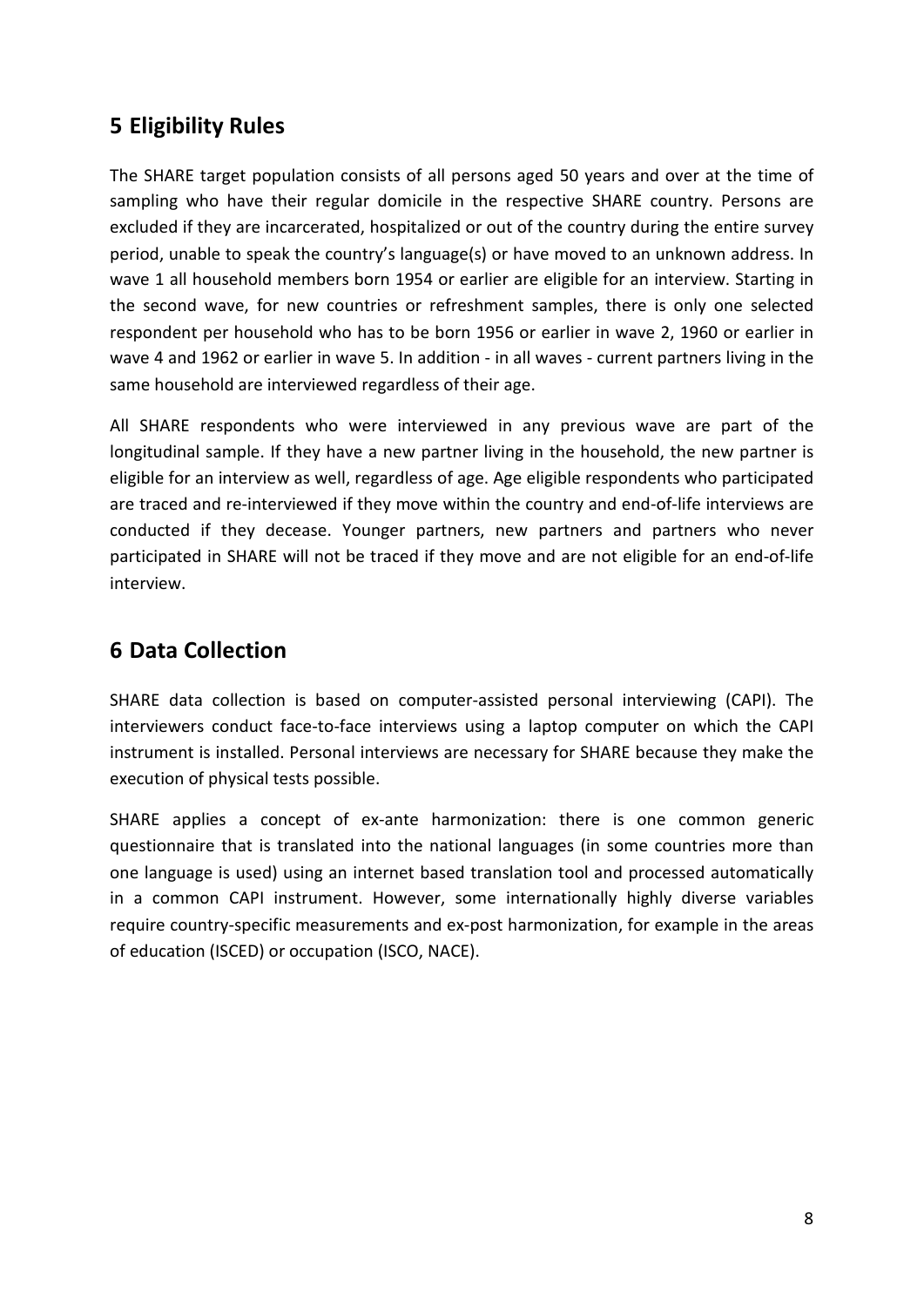## <span id="page-8-0"></span>**7 Types of Questionnaires and Modules**

The questionnaires can be downloaded from the SHARE website: [http://www.share](http://www.share-project.org/data-access-documentation/questionnaires/questionnaire-wave-1.html)[project.org/data-access-documentation/questionnaires/questionnaire-wave-1.html.](http://www.share-project.org/data-access-documentation/questionnaires/questionnaire-wave-1.html)

The SHARE interview consists of various thematic blocks or modules and starts with the coverscreen module (cv\_r). To pick up contemporary issues and due to time constraints not every module was part of every wave. The SHARE questionnaire is designed in such a way that not every eligible household member has to answer every CAPI module. Some modules or questions are restricted to certain subgroups of respondents indicated by "if"-statements in the questionnaires. This leads to missing values in the respective variables for those respondents who are not part of the "if"-condition. Some questions are e.g. only asked if the respondent participated in SHARE before (longitudinal respondent), others only if the respondent participates for the first time in a SHARE interview (baseline respondent). Please note that for some items the question text can differ between longitudinal and baseline questionnaire. One example in this context is *ph006\_*: For baseline respondent the question text is *"Has a doctor ever told you that you had any condition …"* whereas for longitudinal respondents we already collected the information on past diagnoses. Therefore the question text is changed to *"Do you currently have any condition …"*.

The overview below lists the different questionnaire modules and shows in which wave the corresponding module was included.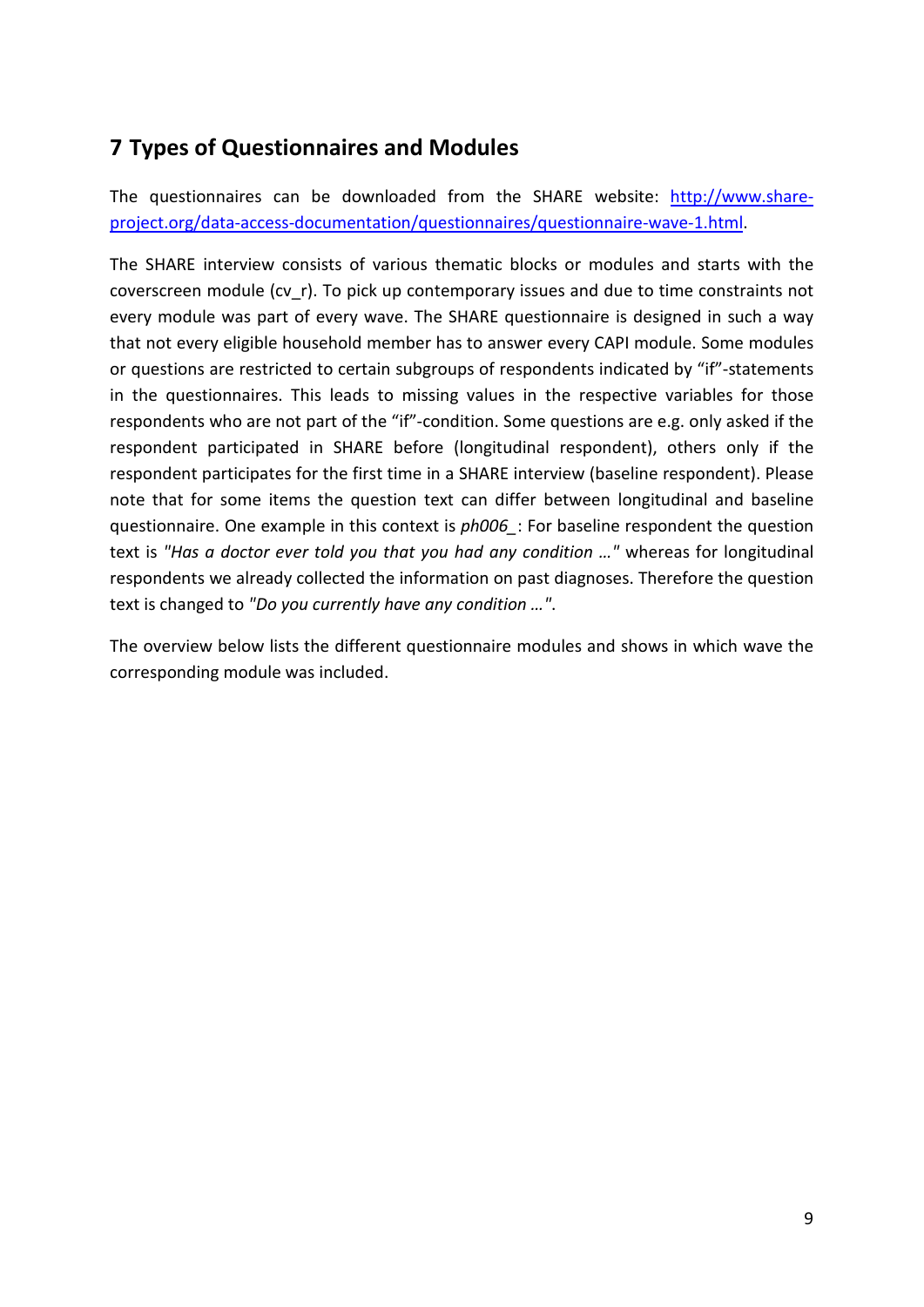|                                         | <b>Questionnaire Modules</b>         | Wave 1             | <b>Wave 2</b>      | <b>Wave 4</b>      | Wave 5             |
|-----------------------------------------|--------------------------------------|--------------------|--------------------|--------------------|--------------------|
| CV R                                    | Coverscreen on individual level      | X                  | X                  | X                  | X                  |
| DN                                      | Demographics and Networks            | X                  | X                  | Χ                  | X                  |
| SN                                      | <b>Social Networks</b>               |                    |                    | $\pmb{\mathsf{X}}$ |                    |
| <b>CH</b>                               | Children                             | $\pmb{\mathsf{X}}$ | X                  | X                  | $\pmb{\mathsf{X}}$ |
| PH                                      | Physical Health                      | X                  | X                  | X                  | X                  |
| <b>BR</b>                               | <b>Behavioral Risks</b>              | X                  | X                  | X                  | $\pmb{\mathsf{X}}$ |
| CF                                      | <b>Cognitive Function</b>            | $\pmb{\mathsf{X}}$ | X                  | X                  | $\pmb{\mathsf{X}}$ |
| MH                                      | <b>Mental Health</b>                 | X                  | X                  | X                  | X                  |
| HC                                      | <b>Health Care</b>                   | $\pmb{\mathsf{X}}$ | X                  | X                  | X                  |
| EP                                      | <b>Employment and Pensions</b>       | X                  | X                  | Χ                  | X                  |
| $\mathsf{I}\mathsf{T}$                  | Computer Use                         |                    |                    |                    | X                  |
| <b>MC</b>                               | Mini Childhood                       |                    |                    |                    | X                  |
| GS                                      | <b>Grip Strength</b>                 | $\pmb{\mathsf{X}}$ | X                  | Χ                  | X                  |
| <b>WS</b>                               | <b>Walking Speed</b>                 | $\pmb{\mathsf{X}}$ | X                  |                    |                    |
| CS                                      | <b>Chair Stand</b>                   |                    | X                  |                    | X                  |
| PF                                      | Peak Flow                            |                    | X                  | X                  |                    |
| SP                                      | <b>Social Support</b>                | $\pmb{\mathsf{X}}$ | X                  | X                  | X                  |
| <b>Financial Transfers</b><br><b>FT</b> |                                      | $\pmb{\mathsf{X}}$ | X                  | X                  | $\pmb{\mathsf{X}}$ |
| HO                                      | Housing                              | $\pmb{\mathsf{X}}$ | X                  | X                  | X                  |
| HH                                      | Household Income                     | X                  | X                  | X                  | X                  |
| CO                                      | Consumption                          | $\pmb{\mathsf{X}}$ | $\pmb{\mathsf{X}}$ | Χ                  | X                  |
| AS                                      | Assets                               | Χ                  | X                  | X                  | X                  |
| <b>AC</b>                               | <b>Activities</b>                    | X                  | X                  | X                  | $\pmb{\mathsf{X}}$ |
| EX                                      | Expectations                         | $\pmb{\mathsf{X}}$ | X                  | Χ                  | X                  |
| IV                                      | <b>Interviewer Observations</b>      | X                  | X                  | X                  | X                  |
|                                         | <b>Special Questionnaire Modules</b> |                    |                    |                    |                    |
| <b>XT</b>                               | End-of-Life Interview                |                    | X                  | X                  | X                  |
| <b>DO</b>                               | Drop-off                             | X                  | X                  | X                  | X                  |
| VI                                      | Vignettes                            | X                  | X                  |                    |                    |
| <b>TC</b>                               | <b>Technical Variables</b>           | X                  | X                  | X                  | X                  |

### <span id="page-9-0"></span>**Table 3: Questionnaire Modules of Waves 1, 2, 4 and 5**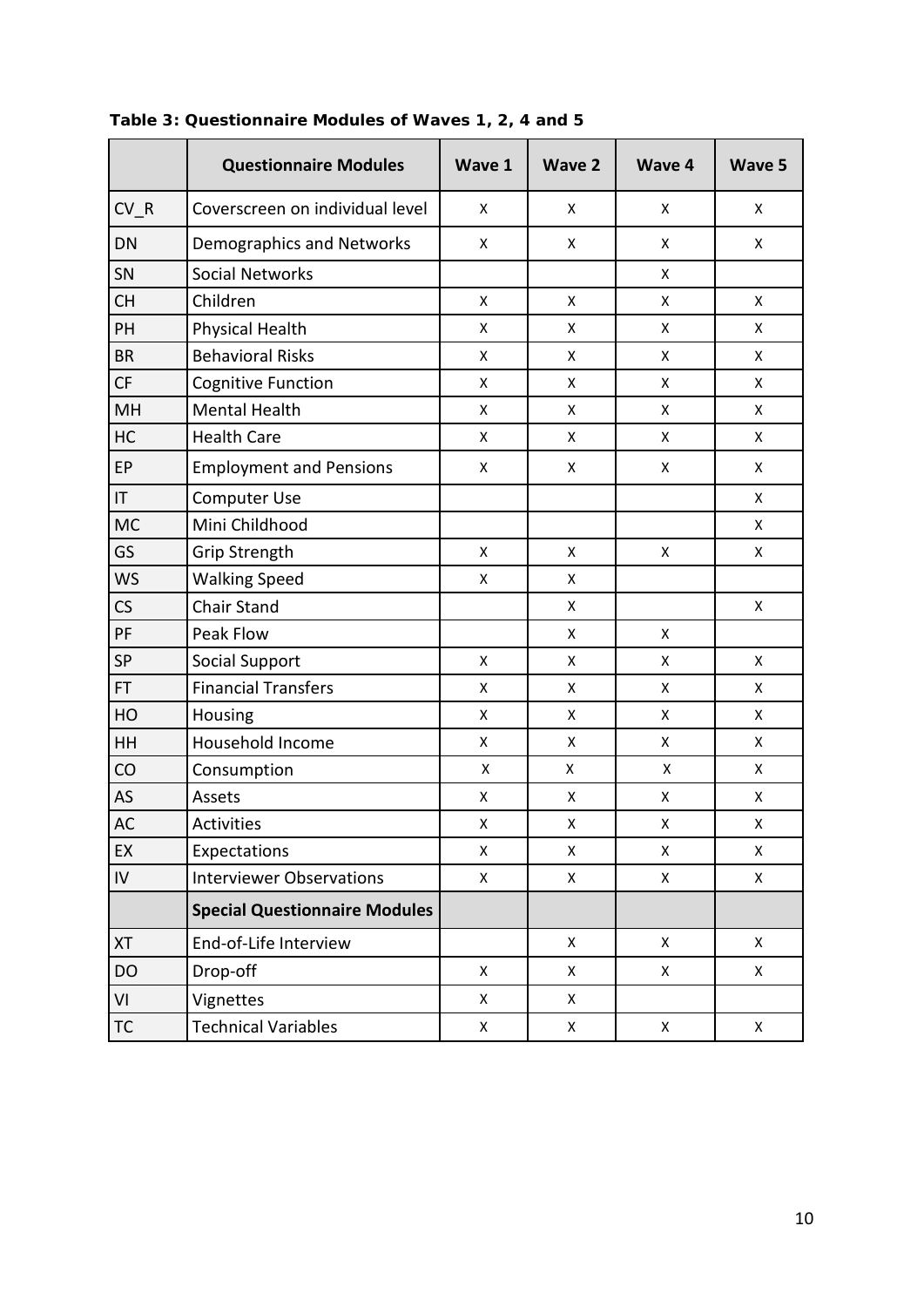### <span id="page-10-0"></span>**7.1 CAPI Modules: Short Description**

**Demographics (DN)**: Basic demographic information about each respondent's marital status, country of birth and education. The module also contains questions on the respondent´s parents and (ex-)spouses.

**Social Network (SN)**: Contains a detailed description of respondents´ personal social networks. Each respondent can name a maximum of seven persons who are considered to be confidants. The module records the relationship of each social network member and obtains information regarding each named person's gender, residential proximity to the respondent, frequency of contact and level of emotional closeness.

**Children (CH)**: Collects information about the respondent's children with respect to e.g. marital status, frequency of contact, residential proximity to the respondent, employment status, educational level and whether they have children themselves.

**Physical Health (PH)**: Different aspects of people's health: self-reported general health, longstanding illness or disability, eyesight and hearing, specific diagnoses and symptoms, pain, as well as difficulties with a range of (instrumental) activities of daily living. In addition, this module contains questions about work disability and assistive devices, i.e. special aids and appliances used to assist people with disabilities.

**Behavioural Risks (BR)**: Information on health behaviours such as smoking, alcohol use, and physical activities.

**Cognitive function (CF)**: Contains subjective and objective measures of four aspects of the respondent's cognitive functioning: memory, concentration, numeracy, and verbal fluency.

**Mental Health (MH)**: In this module we collect information regarding the mental and emotional health of the respondents.

**Health Care (HC)**: Information about recent doctor visits and hospital stays. The module also contains questions about the respondent's level of health insurance.

**Mini Childhood (MC)**: Contains questions about the respondent's childhood, like the family's housing conditions, or diseases the respondent may have suffered from (see chapter [13.11\)](#page-56-1).

**Employment & Pensions (EP)**: Information about the respondent's current work activities, income from work as well as other income sources, and any current or past pensions that he/she may be entitled to. For respondents who have retired and are receiving a pension, we ask about the number and kind of pensions and how much they receive.

**Computer Use (IT)**: Short module containing information on frequency and skills in computer use.

**Peak Flow (PF)**: Performance measurement of the respondent's expiratory lung force with the aid of a peak flow meter.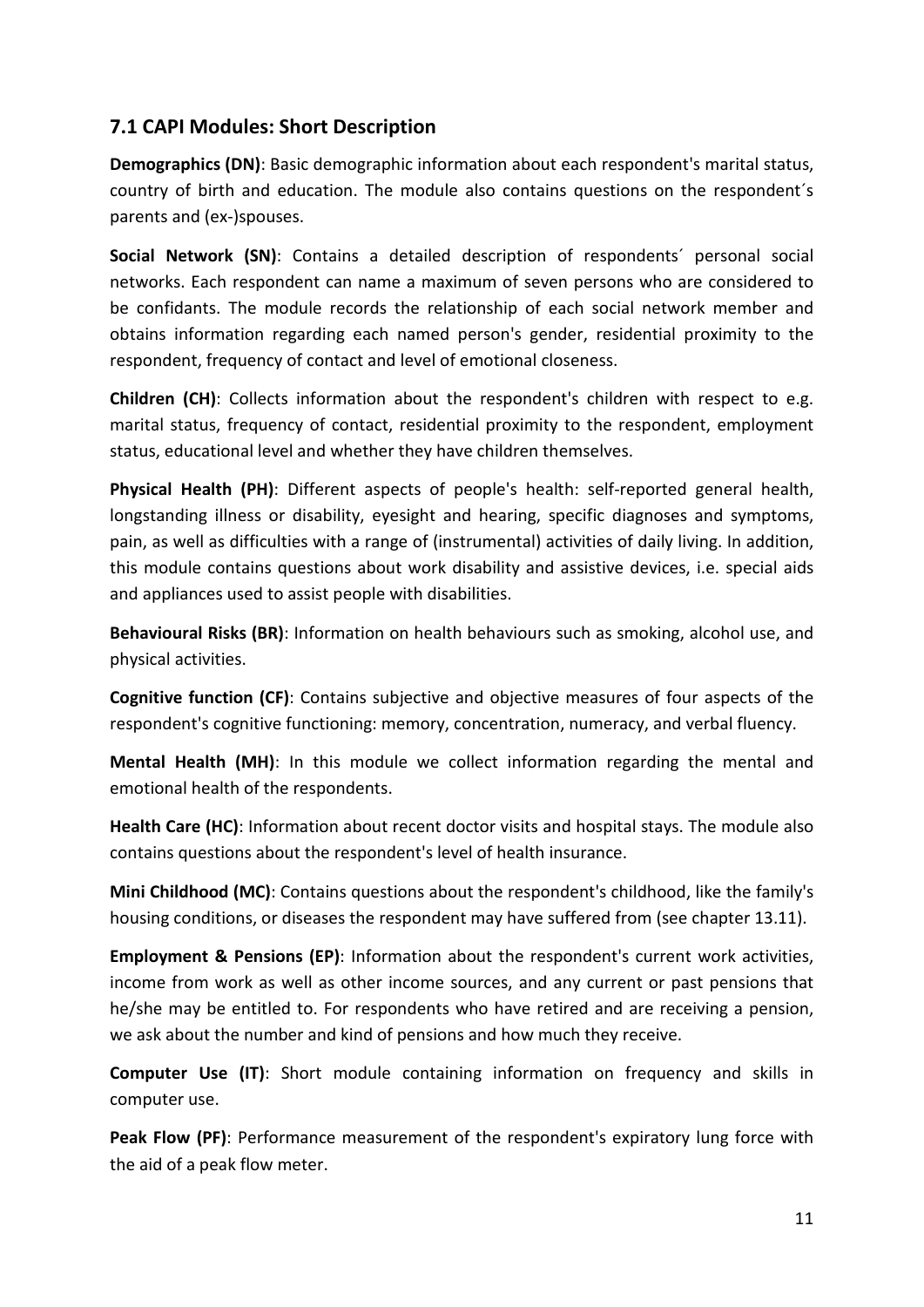**Grip Strength (GS)**: Performance measurement that quantifies the respondent's maximum handgrip strength with the aid of a dynamometer.

**Social Support (SP)**: Information about any help the respondents might receive from or give to family members and other persons not living in the household.

**Financial Transfers (FT)**: Any financial transfers and payments given or received from others, also covering inheritances.

**Housing (HO)**: Information about the respondent's current housing situation, including the size and quality of the accommodation. Owners are asked about the value of their property and, depending on the individuals' tenure, questions are asked about mortgages and rent payments. Further questions are related to the amenities and neighbourhood conditions.

**Household Income (HH)**: Contains summary measures of various types of household income including non-responding household members.

**Consumption (CO):** Brief module with information on household expenditures, e.g. on food, fuel, electricity, and telephone.

**Assets (AS)**: Questions about the amount of financial and non-financial assets held in various forms including income from these assets.

**Activities (AC)**: Contains questions about a range of activities in the last month before the interview as well as information on how people felt about various aspects of their life.

**Expectations (EX)**: Explores people's expectations, the level of certainty they feel about the future, and how they make financial decisions within their household. It further contains questions about trust in other people as well as about political and religious orientation.

**Interviewer Observations (IV)**: Questions answered by the interviewers after the completion of an interview and that are important for understanding the circumstances of the interview.

## <span id="page-11-0"></span>**7.2 Special Questionnaire Modules**

Apart from the regular CAPI questionnaire modules there are also special questionnaire types: coverscreen, paper and pencil drop-offs, vignettes, end-of-life questionnaires and a module containing technical routing variables.

### <span id="page-11-1"></span>**7.2.1 Coverscreen**

The coverscreen is the first module of each interview. It collects basic demographic information about every person currently living in the household. The coverscreen questionnaire is completed by only one member of the household. Household members who do not participate in the SHARE interview are part of the coverscreen data, too, which explains the higher number of observations compared to the other CAPI modules.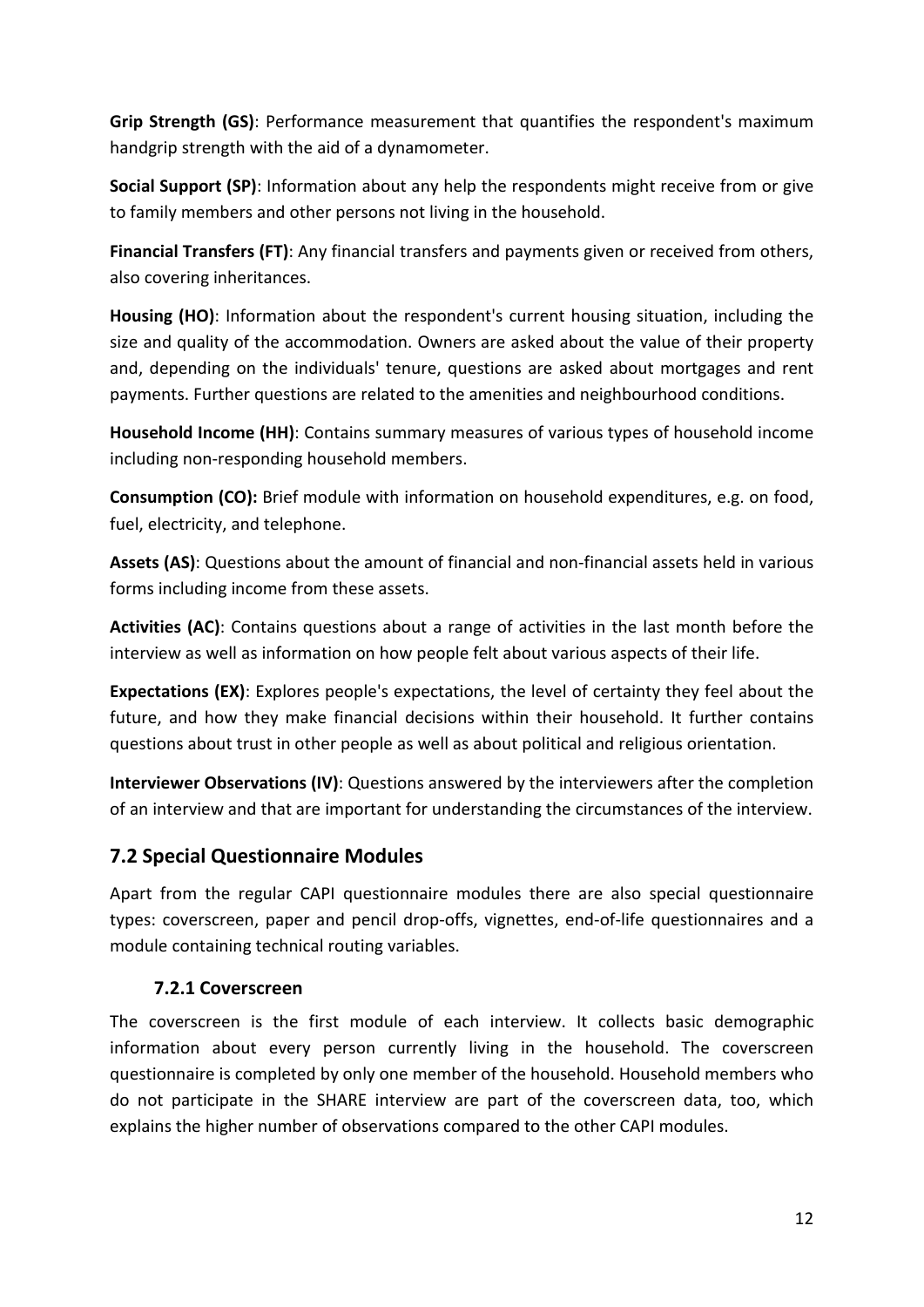There have been considerable changes in the wave-specific coverscreen module for release 5.0.0. Some variables were improved or replaced by new variables in order to facilitate easier handling of the data for the users.

Previously, a household member did not have a valid *mergeid* if he or she did not do an interview in the respective wave (e.g. "no int w.5" if no interview could be conducted in wave 5). This made it very hard for users to trace non-responding household members across waves. The information has been recovered such that each observation in the coverscreen has a valid *mergeid* now which facilitates the handling of the data, for instance when merging with other waves and allows the monitoring of household composition in a straightforward way. To distinguish non-responding household members from respondents we included the new variable *interview* that indicates whether or not a household member has done an interview (categories: 0 = "No interview", 1 = "Main interview", 2 = "End-of-life interview").

Furthermore, it is easier to identify and follow couples across waves using the new release. The new variable *mergeidp* indicates the *mergeid* of a respondent's partner. Each couple has a *coupleid* (indicated by the new variable *coupleid`w'*, where `w' stands for the respective wave). The *coupleid* is generated using *mergeid* of both partners and is therefore unique to each couple as well as fix across waves if the couple stays the same.

The variable *waveid* indicates when a respondent entered SHARE and *waveid\_hh* when the household entered the study. Note that when talking about "waves", we consider the questionnaire version used. All household members present in wave 1 have a wave 1 *waveid*. In case a new person moves in a wave 1 household in wave 2, this new household member gets a wave 2 *waveid*. Thus *waveid* and *waveid\_hh* can differ from each other. *waveid* has the following values corresponding to the following wave/questionnaire version:

| • "42" and "52" (latter due to later fieldwork in Israel) | $\rightarrow$ wave 1             |
|-----------------------------------------------------------|----------------------------------|
| • "62" and "92" (latter due to later fieldwork in Israel) | $\rightarrow$ wave 2             |
| $\bullet$ "82"                                            | $\rightarrow$ wave 3 (SHARELIFE) |
| • $"102"$                                                 | $\rightarrow$ wave 4             |
| $\bullet$ "122"                                           | $\rightarrow$ wave 5             |
|                                                           |                                  |

*waveid\_hh* is never "82" as there was no refreshment sample in wave 3.

In order to see when a respondent or household first appeared in SHARE, the variables *firstwave* and *firstwave\_hh* have been introduced. In accordance with the five waves of SHARE, they range from 1 to 5 and are designed as a comprehensive supplement of the variables *waveid* and *waveid\_hh*.

The variables indicating respondent types (family respondent, financial respondent and household respondent; see also chapter [8\)](#page-15-1) have been improved and renamed in line with the imputation datasets.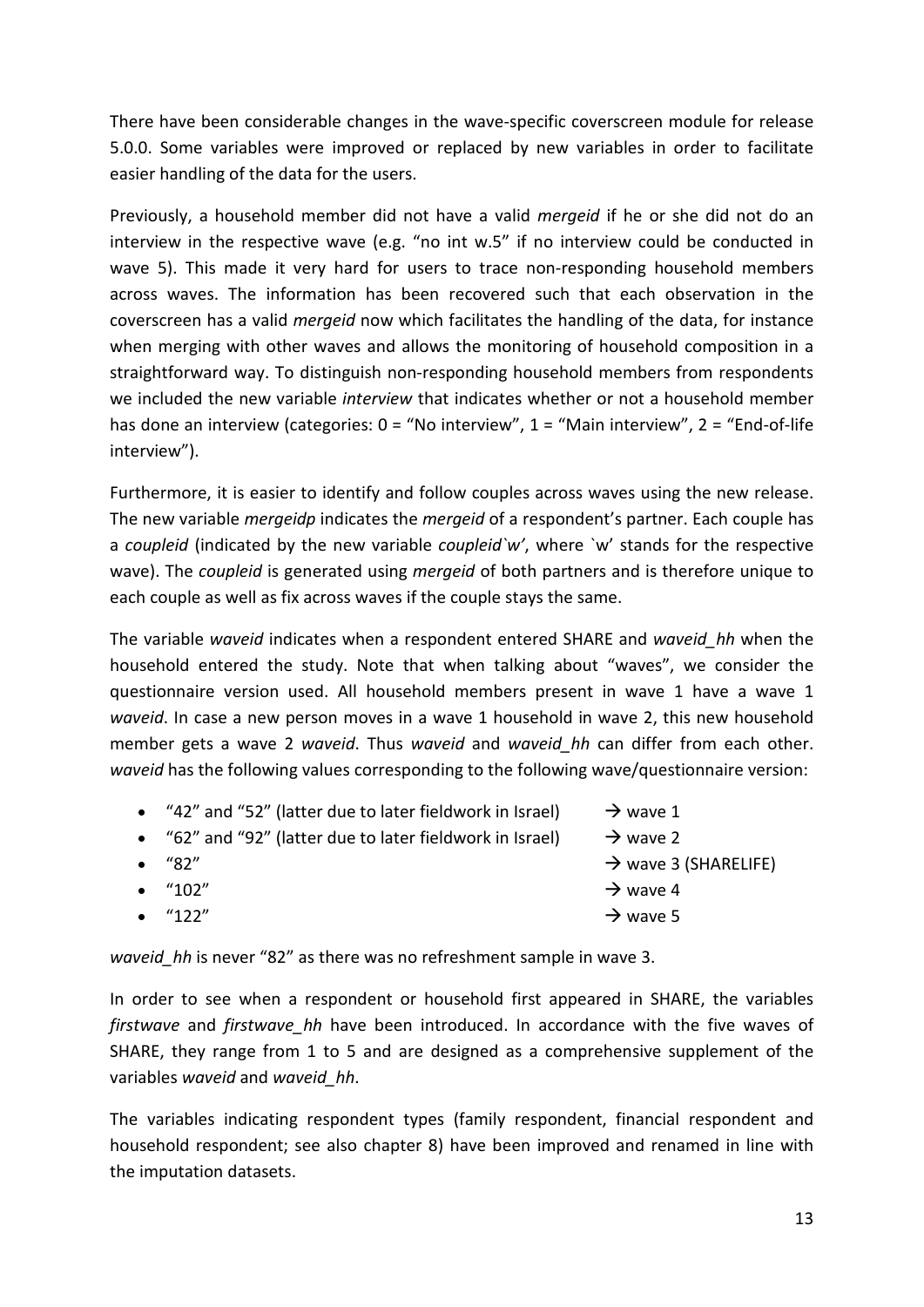The new names are *fam\_resp*, *fin\_resp* and *hou\_resp* as opposed to the previous naming *dumfamr*, *dumfinr* and *dumhhr*.

New variables have been introduced indicating the age of the respondent. There are two concepts to be distinguished: age at a certain reference point in time and age at the date of interview. For example, the variable *age2004* in wave 1 indicates the respondent's age at 31.12.2004. The variable is generated as follows: *age2004* = 2004 - *yrbirth*. The same goes for the partner´s age (*agep2004*) and age variables in later waves are also generated along the same line. By contrast, *age\_int* indicates the age of the respondent at the time of the interview. The variable was generated following the rationale *age int* = *int* year - *yrbirth* if *mobirth* <= *int\_month* and *age\_int* = *int\_year* - *yrbirth* - 1 if *mobirth* > *int\_month*. *age\_int* is only provided for those who did an interview.

### <span id="page-13-0"></span>**7.2.2 Paper and Pencil Drop-Off**

In waves 1, 2, 4 and 5 the interview ends with the self-completion of a paper & pencil questionnaire. This questionnaire includes additional questions on e.g. mental and physical health, health care and social networks. The content of the so-called drop-off questionnaire differs between waves (see table [0](#page-65-1) of the appendix for wave 1 and 2 drop-off correspondence) and is partly country-specific. Especially the wave 4 drop-off questionnaire contains many country-specific questions on health and health care aside from the generic part. In wave 5 only three countries conducted a drop-off questionnaire (Austria, the Czech Republic, Israel) and the content of the drop-off questionnaire is completely countryspecific. All drop-off questionnaires are translated into English and labelled accordingly in order to make them available for researchers from other countries. Additionally, the dropoff dataset has been enhanced by the extensive Israeli drop-off data in wave 1. The generic variables have variable names starting with "q", country-specific variables contain the country code as prefix, e.g. "at\_" for Austria.

### <span id="page-13-1"></span>**7.2.3** V**ignettes**

Vignettes were filled in by a sub-sample of the respondents instead of the paper and pencil drop-off questionnaire. Vignettes were only part of wave 1 (eight countries: BE, DE, FR, GR, IT, NL, SP, SW) and wave 2 (eleven countries: BE, CZ, DK, DE, FR, GR, IT, NL, PL, SP, SW). The special self-completion questionnaire with anchoring vignette questions is supposed to improve cross-national comparability. Two types of vignettes indicated by the variable "type" were randomly assigned to the respondents. They differ with regard to question order, gender and, in wave 2 only, age of the persons described in the statements. The labels of the variables show which questions correspond to the other type (A & B in wave 1 and B & C in wave 2).

### <span id="page-13-2"></span>**7.2.4 End-of-Life Interviews**

In case of decease, interviewers conduct an end-of-life interview with a proxy-respondent. The interview is a special form of proxy interview conducted either in person or by phone.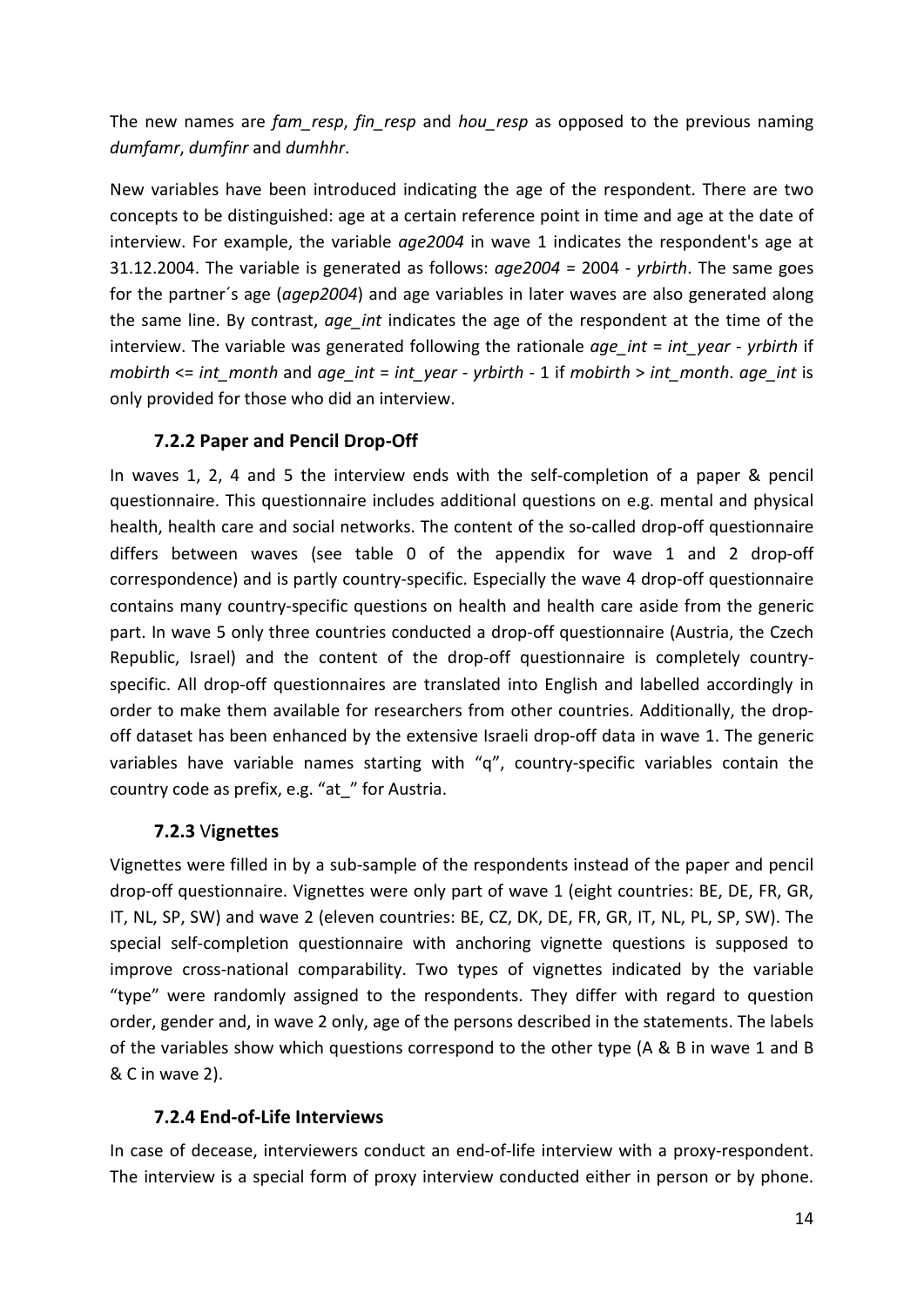Proxy-respondents can be a family member, a household member, a neighbour or any other person of the closer social network of the deceased respondent. The end-of-life interview mainly contains information the circumstance of death like time and cause of death. Information is collected regarding the respondent's last year of life. The variables are stored in the xt-module from wave 2 onwards.

One major innovation in release 5.0.0 is that the open answers to question XT012\_ on cause of a respondent's death are now coded. XT012 is asked when proxy respondents answered "other" to question XT011\_. Whenever possible the answers to XT012\_ were back-coded to one of the options of XT011. If back-coding was not possible, we generated a new variable *xt012c* (suffix "c" for coded) containing new categories for the answers given to XT012\_. For getting a complete picture about the cause of respondents´ death users simply have to combine the information stored in the variables *xt011\_* and *xt012c*.

<span id="page-14-0"></span>

| Table 4: Cause of Death (xt011 & xt012c) |
|------------------------------------------|
|------------------------------------------|

|                 | xt011: Main cause of death                                                                   |
|-----------------|----------------------------------------------------------------------------------------------|
| $-2$            | Refusal                                                                                      |
|                 | -1   Don't Know                                                                              |
| 1 <sup>1</sup>  | Cancer                                                                                       |
|                 | $2$   A heart attack                                                                         |
|                 | 3 A stroke                                                                                   |
|                 | 4 Other cardiovascular related illness such as heart failure, arrhythmia                     |
|                 | 5   Respiratory disease                                                                      |
|                 | 6 Disease of the digestive system such as gastrointestinal ulcer, inflammatory bowel disease |
|                 | 7 Severe infectious disease such as pneumonia, septicemia or flu                             |
| 8               | Accident                                                                                     |
|                 | 97 Other                                                                                     |
|                 | xt012c: Main cause of death: xt012 coded                                                     |
|                 | -4 Not codable                                                                               |
|                 | 10   Parasitic diseases                                                                      |
| 11              | Endocrine, nutritional and metabolic diseases                                                |
|                 | 12 Mental and behavioural disorders                                                          |
|                 | 13   Diseases of the nervous system                                                          |
|                 | 14 Diseases of the skin and subcutaneous tissue                                              |
|                 | 15 Diseases of the musculoskeletal system and connective tissue                              |
|                 | 16   Disease of the genitourinary system                                                     |
|                 | 17 Suicide/self-harm                                                                         |
|                 | 18   Decrepitude/dotage/senility                                                             |
|                 | 19 Autoimmune disorders/diseases                                                             |
|                 | 20 Multiple morbidities                                                                      |
| 21 <sub>1</sub> | Multiple organ failure/failure of vital parts                                                |
|                 | 22   Murder/Killed in combat                                                                 |
| 23              | Consequences of hip fracture                                                                 |
| 24              | Died during hospitalisation                                                                  |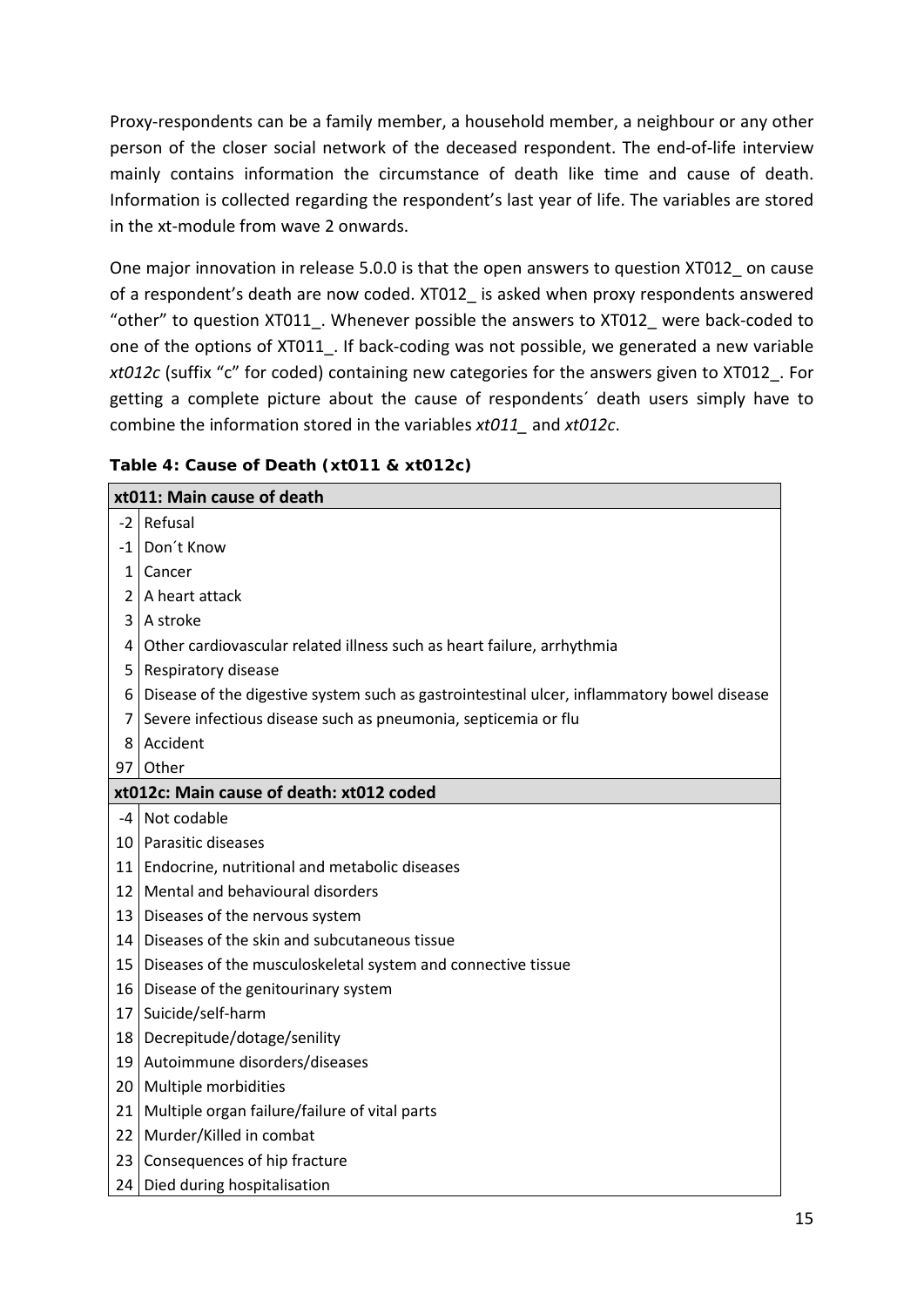#### <span id="page-15-0"></span>**7.2.5 Technical Variables**

This module is new in release 5.0.0. It contains technical variables for waves 1, 2, 4 and 5 that are used for the routing of the questionnaire. The module stores a set of technical variables (named MN# in the questionnaires) that play an important role in the questionnaire routing. In previous releases these were stored in the DN module. The module includes variables indicating the different respondent types, too: *fam\_resp*, *fin\_resp* and *hou\_resp* (see chapter [8\)](#page-15-1) that are additionally stored in the wave-specific cv\_r modules.

| Variable | Label                                             |
|----------|---------------------------------------------------|
| fam_resp | Family respondent                                 |
| fin_resp | Financial respondent                              |
| hou resp | Household respondent                              |
| mn005    | Single or couple interview                        |
| mn024    | Nursing home interview                            |
| mn026    | First respondent from couple or single            |
| mn031    | Eligible for mini childhood module                |
| mn032    | Eligible for social exclusion items               |
| mn101    | Questionnaire version (longitudinal vs. baseline) |

<span id="page-15-2"></span>**Table 5: Variables in the Technical Variables Module**

## <span id="page-15-1"></span>**8 Types of Respondents**

Selected household members served as family, financial or household respondents**.** They answer specific questions on behalf of the couple or the whole household. Therefore, the answers to financial, housing and family questions in the modules FT, AS, HO, HH, CO, CH and parts of SP are only available for the financial, family or household respondents, respectively. However, for generated variables (see next chapter) the information is stored for all respondents, regardless of their status as regular or financial/household/family respondent.

- A **family respondent** answers the questions of the CH module and parts of the SP module on behalf of the couple. They are indicated by the dummy variable *fam\_resp* that can be found in both the cv r and the technical variables module. Family respondents are selected by the chronological order of interviews per couple (married or not): The couple's first person interviewed is the family respondent. Note that the naming of the *mergeid* variable does not indicate the chronology of interviews within a household. A respondent living as single is automatically defined as family respondent.
- The **financial respondent** answers the modules FT and AS on behalf of the couple and is indicated by the dummy variable *fin\_resp* in the cv\_r and the technical variables module. In case of a one-person household or a respondent living as single, the respondent is always the financial respondent. In multi-person households, the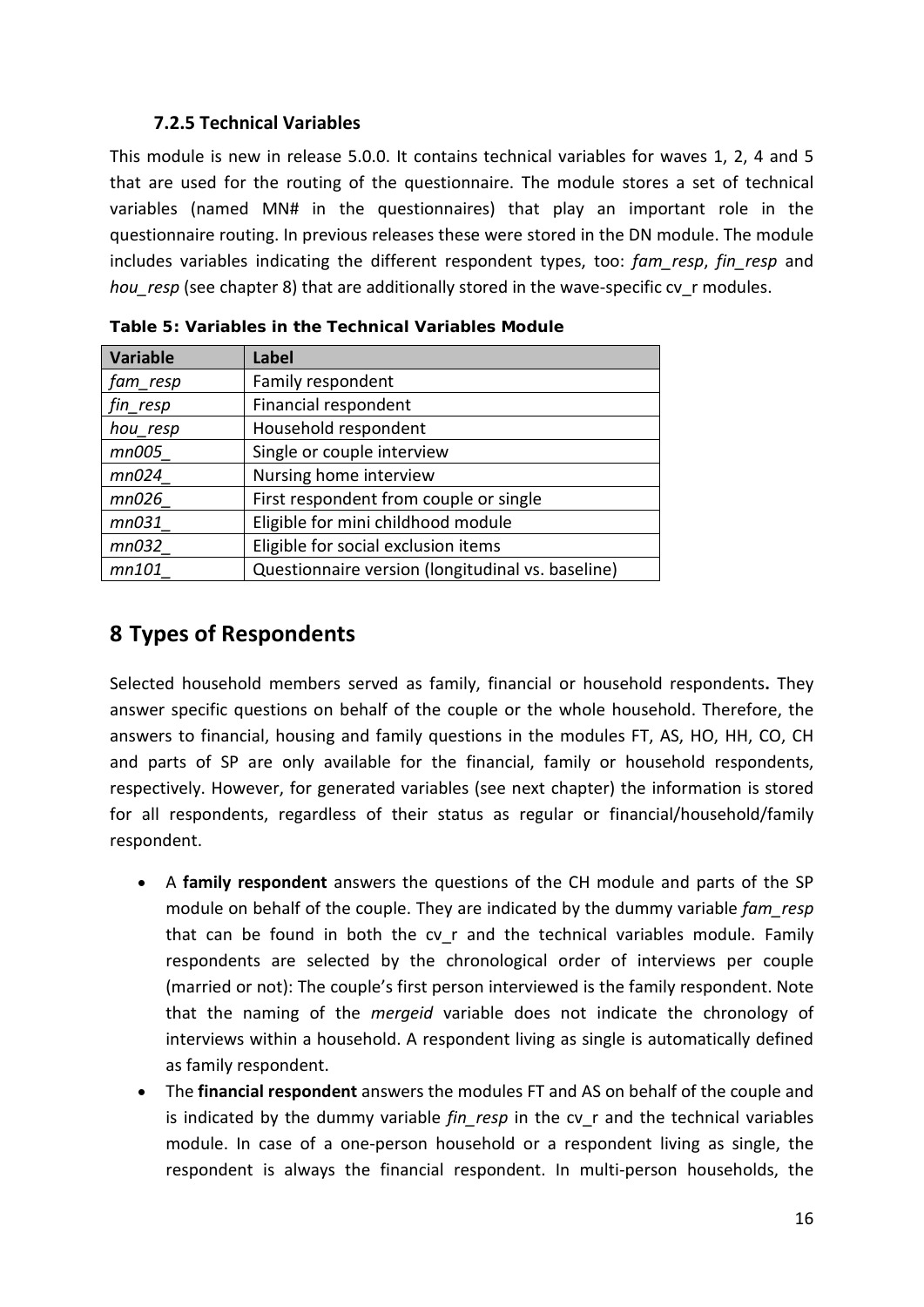number of financial respondents may vary: respondents living without a partner in multi-person households are always financial respondents. In wave 1 eligible couples could decide to answer questions about their finances separately. Otherwise, one partner can answer on behalf of the couple.

• Questions about household features (HO, HH, CO) are asked only to one **household respondent** on behalf of the whole household. The household respondent indicated by the dummy *hou\_resp* and stored both in the cv\_r and the technical variables module.

| <b>Type of respondent</b> | Variable name in<br>cv r and technical<br>variables module | Name of Filter in w1 & w2<br>questionnaire | Name of Filter in w4<br>& w5 questionnaire |
|---------------------------|------------------------------------------------------------|--------------------------------------------|--------------------------------------------|
| Family respondent         | fam_resp                                                   | MN006<br>(FAMILY RESPONDENT)               | MN006 NumFamR                              |
| Financial respondent      | fin_resp                                                   | MN007<br>(FINANCIAL RESPONDENT)            | MN007 NumFinR                              |
| Household respondent      | hou_resp                                                   | MN008<br>(HOUSEHOLD RESPONDENT)            | MN008 NumHHR                               |

<span id="page-16-0"></span>

|  | Table 6: Types of Respondents and Variable Names |  |  |
|--|--------------------------------------------------|--|--|
|  |                                                  |  |  |

If physical and/or cognitive limitations make it too difficult for a respondent to complete the interview her-/himself, it is possible that the respondent is assisted by a so-called **proxy respondent** to complete the interview ("partly proxy" interview). If the proxy respondent answers the entire questionnaire in lieu of the respondent, the interview is referred to as a "fully proxy" interview. Examples of conditions under which proxy interviewing is allowed are hearing loss, speaking problems, Alzheimer´s disease and difficulties in concentrating for the whole interview time period. Proxy respondents are also asked for end-of-life interviews in case of a respondent´s decease (see chapter [7.2.4\)](#page-13-2). Some questionnaire modules are defined as non-proxy sections because those cannot be answered by other persons.

Usually at the end of each module interviewers are asked if the previous section was answered by the respondent only, by respondent and proxy or the proxy only (e.g. variable *ch023\_* in the CH module). Please have a look at the questionnaires for the respective variables in other modules. Information on the relationship between proxy and respondent is stored in variable *iv020\_* in the IV module.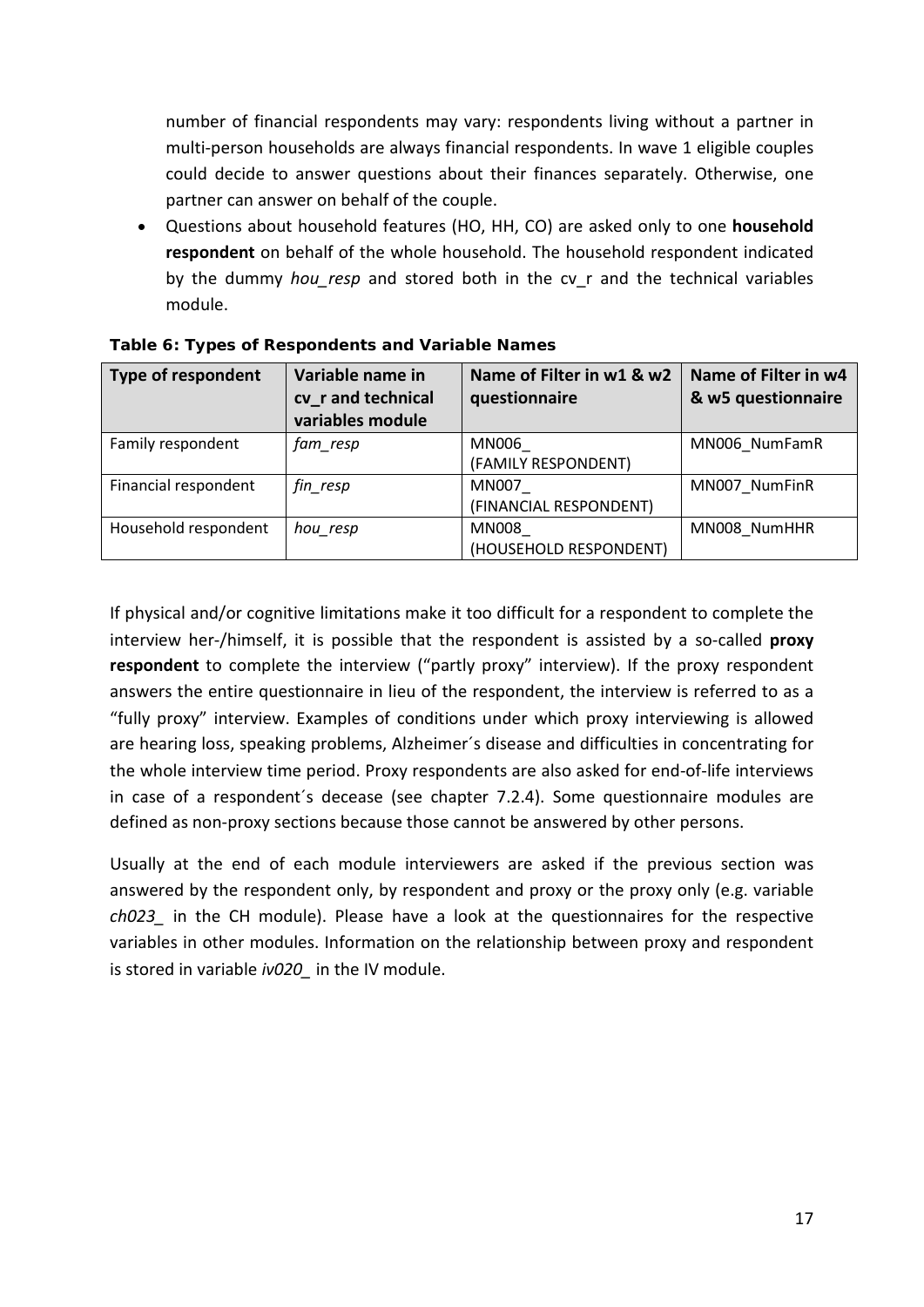|               |                                   |                              | Household | <b>Financial</b>   | Family                     | non-                           |
|---------------|-----------------------------------|------------------------------|-----------|--------------------|----------------------------|--------------------------------|
| <b>Module</b> | <b>Name</b>                       | All respondents <sup>1</sup> | Resp.     | Resp.              | Resp.                      | proxy                          |
| $CV_R$        | Coverscreen                       | cv-respondent<br>only        |           |                    |                            |                                |
| DN            | Demographics                      | $\pmb{\mathsf{x}}$           |           |                    |                            |                                |
| SN            | <b>Social Networks</b>            | $\pmb{\mathsf{X}}$           |           |                    |                            | $\pmb{\times}$                 |
| <b>CH</b>     | Children                          |                              |           |                    | X                          |                                |
| PH            | Physical Health                   | $\pmb{\mathsf{X}}$           |           |                    |                            |                                |
| <b>BR</b>     | <b>Behavioural Risks</b>          | x                            |           |                    |                            |                                |
| CF            | Cognitive Function                | X                            |           |                    |                            | x                              |
| MH            | <b>Mental Health</b>              | X                            |           |                    |                            | $\pmb{\mathsf{x}}$<br>(partly) |
| HC            | <b>Health Care</b>                | $\pmb{\mathsf{x}}$           |           |                    |                            |                                |
| EP            | <b>Employment and</b><br>Pensions | X                            |           |                    |                            |                                |
| IT            | IT module                         | X                            |           |                    |                            |                                |
| <b>MC</b>     | Mini Childhood                    | $\pmb{\mathsf{x}}$           |           |                    |                            |                                |
| GS            | Grip Strength                     | x                            |           |                    |                            | X                              |
| <b>WS</b>     | <b>Walking Speed</b>              | X                            |           |                    |                            | X                              |
| PF            | Peak Flow                         | x                            |           |                    |                            | X                              |
| CS            | Chair Stand                       | x                            |           |                    |                            | x                              |
| SP            | <b>Social Support</b>             | $\mathsf{x}$<br>(partly)     |           |                    | $\pmb{\times}$<br>(partly) |                                |
| <b>FT</b>     | <b>Financial Transfers</b>        |                              |           | $\pmb{\mathsf{x}}$ |                            |                                |
| HO            | Housing                           |                              | X         |                    |                            |                                |
| HH            | Household Income                  |                              | X         |                    |                            |                                |
| CO            | Consumption                       |                              | X         |                    |                            |                                |
| AS            | Assets                            |                              |           | x                  |                            |                                |
| AC            | Activities                        | $\pmb{\mathsf{x}}$           |           |                    |                            | $\pmb{\times}$                 |
| EX            | Expectations                      | X                            |           |                    |                            | X                              |
| IV            | Interviewer<br>Observations       | Interviewer only             |           |                    |                            |                                |
| XT            | End-of-Life Interview             | proxy only                   |           |                    |                            |                                |
| dropoff       | Drop off                          | X                            |           |                    |                            | $\pmb{\mathsf{x}}$             |
| vignettes     | Vignettes                         | X                            |           |                    |                            | X                              |
| <b>TC</b>     | <b>Technical Variables</b>        | $\pmb{\mathsf{x}}$           |           |                    |                            |                                |

<span id="page-17-0"></span>**Table 7: Who Answers What in the Questionnaire?**

<sup>1</sup> "All respondents" only refers to types of respondents here. Due to other filters/routing not all modules are answered by all respondents.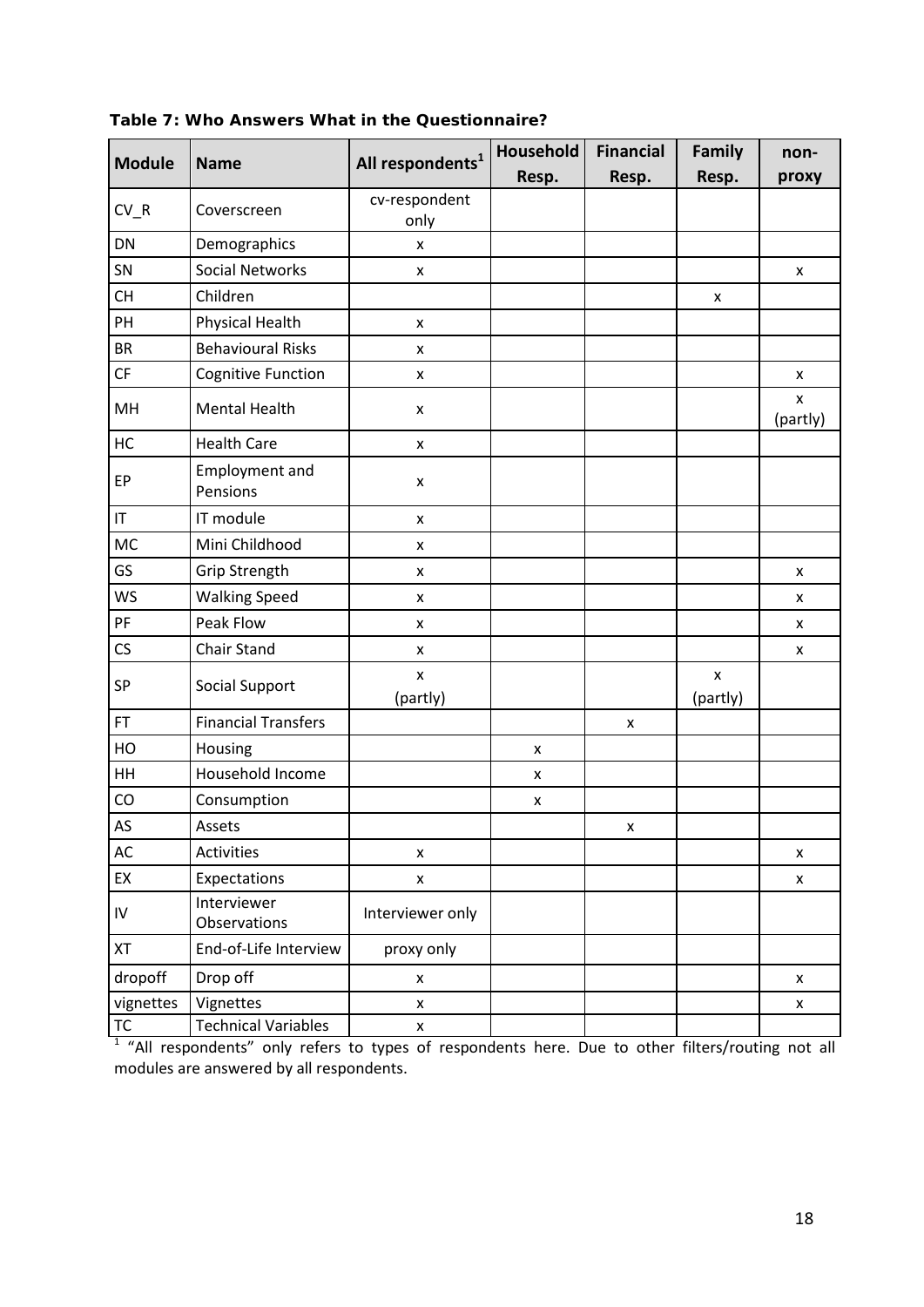## <span id="page-18-0"></span>**9 Merging the Data**

To merge different modules and/or waves on individual level *mergeid* is the key variable. For each individual the variable *mergeid* is a unique and non-changing person identifier for all waves. It has the format "CC-hhhhhh-rr" (e.g. "AT-070759-01"), where CC refers to the short country code (here: "AT" for Austria), "hhhhhh" are digits to identify the household, and "rr" is the respondent identifier within each household. The variable *mergeid* is included in all modules that contain individuals' answers and thus can be used to combine these modules on the individual level.

If the data are to be merged on household level one of the *hhidW* variables should be used as key identifier, where "W" refers to the specific wave. Thus, *hhid2* refers to the household in which the individual resided in wave 2. *hhidW* has the following format "CC-hhhhhh-S" (e.g. "AT-070759-A"), where "CC" refers to the short country code, "hhhhhh" is the household identifier, and "S" identifies possible split households, i.e. the household of a panel member who moved out of a previous household. In case of a household split there is not only an "A"-suffix but also "B", "C", etc.

Note that *mergeid* is NOT changed when a respondent moves from the original household. Furthermore, it is possible that the household identifier *hhidW* has a split identifier – for example for a new spouse who first came into the panel in a split household.

As in previous releases, researchers interested in identifying all household members in a current wave – note that this includes also ineligible household members – can use the variable *hhidW*. New in release 5.0.0 is the gv allwaves cv r module which gives an overview of all respondents and non-participating household members across all currently released waves (see chapte[r 12.1](#page-25-0) for further information).

For merging data collected in the interviewer survey the variable *intid* has to be used. To merge gv\_exrates to other wave-specific modules, the *country* identifier is to be used.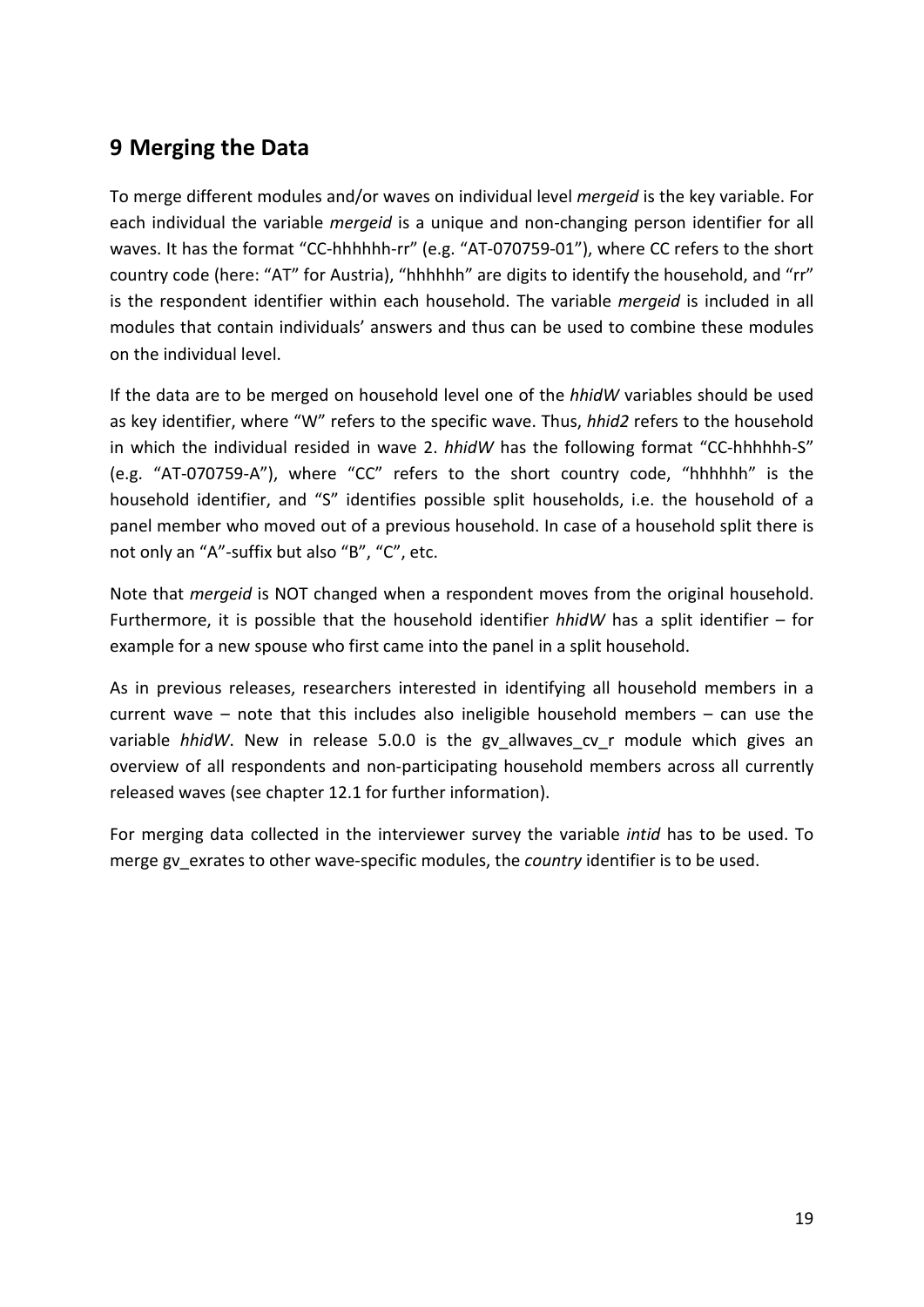## <span id="page-19-0"></span>**10 Missing Codes**

Apart from so called system missing values due to filters/routing or abandoned interviews, SHARE uses the following missing codes:

#### **A: general missing codes**

- -1: "Don't know"
- -2: "Refusal"
- -3: "Implausible value/suspected wrong"
- -4: "Not codeable"
- -5: "Not answered"
- -7: "Not yet coded"
- -9: "Not applicable"

#### **B: not applicable – specified**

- -91: "Not applicable (not yet part of sample)
- -92: "Not applicable (no participation in this wave)"
- -93: "Not applicable (respondent was not listed as household member in this wave)"
- -94: "Not applicable (respondent has an End-of-Life interview in previous waves)"
- -95: "Not applicable (no main interview done)"
- -98: "Not applicable (other reason)"
- -99: "Not applicable (missing by design)"

### **C: missing codes - financial variables**

-9999991: "Don't know" -9999992: "Refusal"

#### **Treating SHARE missing codes**

Both Stata and SPSS users should define missing values as all values smaller than 0 for all variables except financial amounts. Missing values for financial amounts should be defined smaller than -9999990.

#### **Treating SHARE missing codes with sharetom (only available for Stata)**

Stata users can download an ado file (sharetom.ado & sharetom.hlp) from the data download website: [http://cdata28.uvt.nl/sharedatadissemination/users/login.](http://cdata28.uvt.nl/sharedatadissemination/users/login) This program recodes missing values to Stata's "extended missing values" and labels them appropriately. Stata's extended missing values, e.g. ".a" or ".b", are treated the same way as system missing values ".". This means, in a tabulate var-command they are not tabulated, unless you add the missing option (tabulate var, missing). sharetom should run before you do any other changes to the data.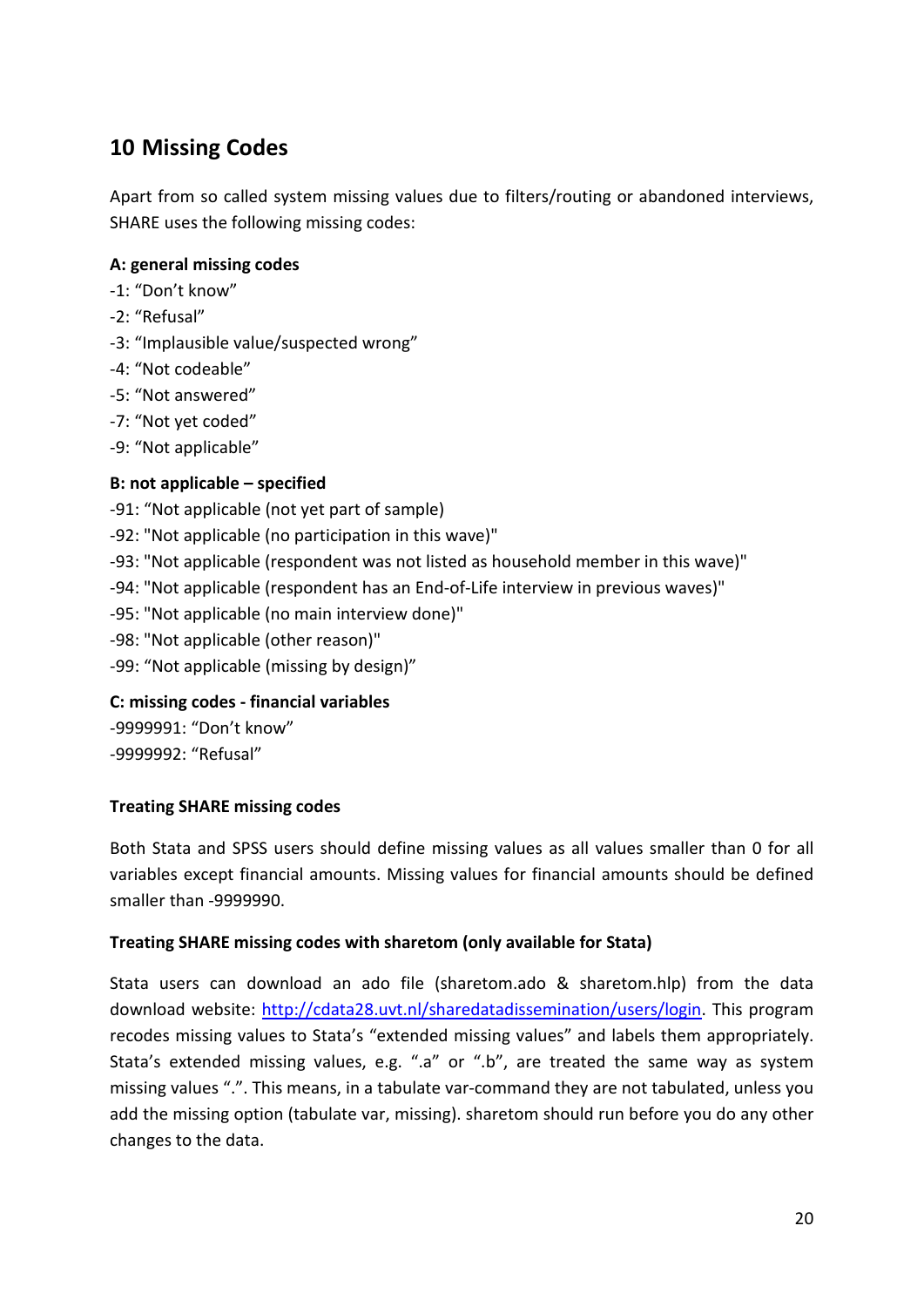The new release also comes with an update of sharetom. *sharetom5* builds on its predecessors and is compatible with all release versions previously covered by sharetom4. In addition, the new missing codes were integrated into the program which also covers the new missing codes from *gv\_allwaves\_cv\_r* as well as those of *easy*SHARE.

## <span id="page-20-0"></span>**11 Naming Conventions**

### <span id="page-20-1"></span>**11.1 General Conventions**

The naming of variables is harmonized across waves. Variable names in the CAPI instrument data use the following format: mmXXXyyy\_LL. "mm" is the module identifier, e.g. DN for the demographics module, "XXX" refers to the question number, e.g. 001, and "yyy" are optional digits for dummy variables (indicated by "d"), euro conversion (indicated by "e") or unfolding brackets (indicated by "ub"). The separation character " " is followed by "LL" optional digits for category or loop indication ("outer loop").

Examples:

*ho045\_* stores "The main reason to move", hence does not allow multiple responses and is not asked within a loop.

*ft003\_1*, *ft003\_2* and *ft003\_3* store the relationship to whom the respondent provided financial gifts for up to three people ("outer loop" over three persons)

### <span id="page-20-2"></span>**11.2 Double Loops**

Some variables like *ep111* – *ep116* are embedded in a double loop: They are looped both over  $c:=\{1,2,...,6\}$  and  $p:=\{1,2,...,20\}$ , where c refers to the categories of dummy variable *ep110* (received public benefits) and p refers to up to 20 periods of incidence the respondent may report. In order to provide an intuitive naming of the double-looped variables, we allow for multiple loop indicators. In the case of *ep111* – *ep116*, mmXXX\_LL is changed to mmXXX c p whereby "c" refers to the type of public benefit (1 = old age pension, 2 = early retirement pension,  $3 =$  unemployment benefits,  $4 =$  sickness benefits,  $5 =$  disability insurance and = social assistance) and "p" to the corresponding period. Example: *ep111\_3\_5* refers to the receipt of unemployment benefits in period 5.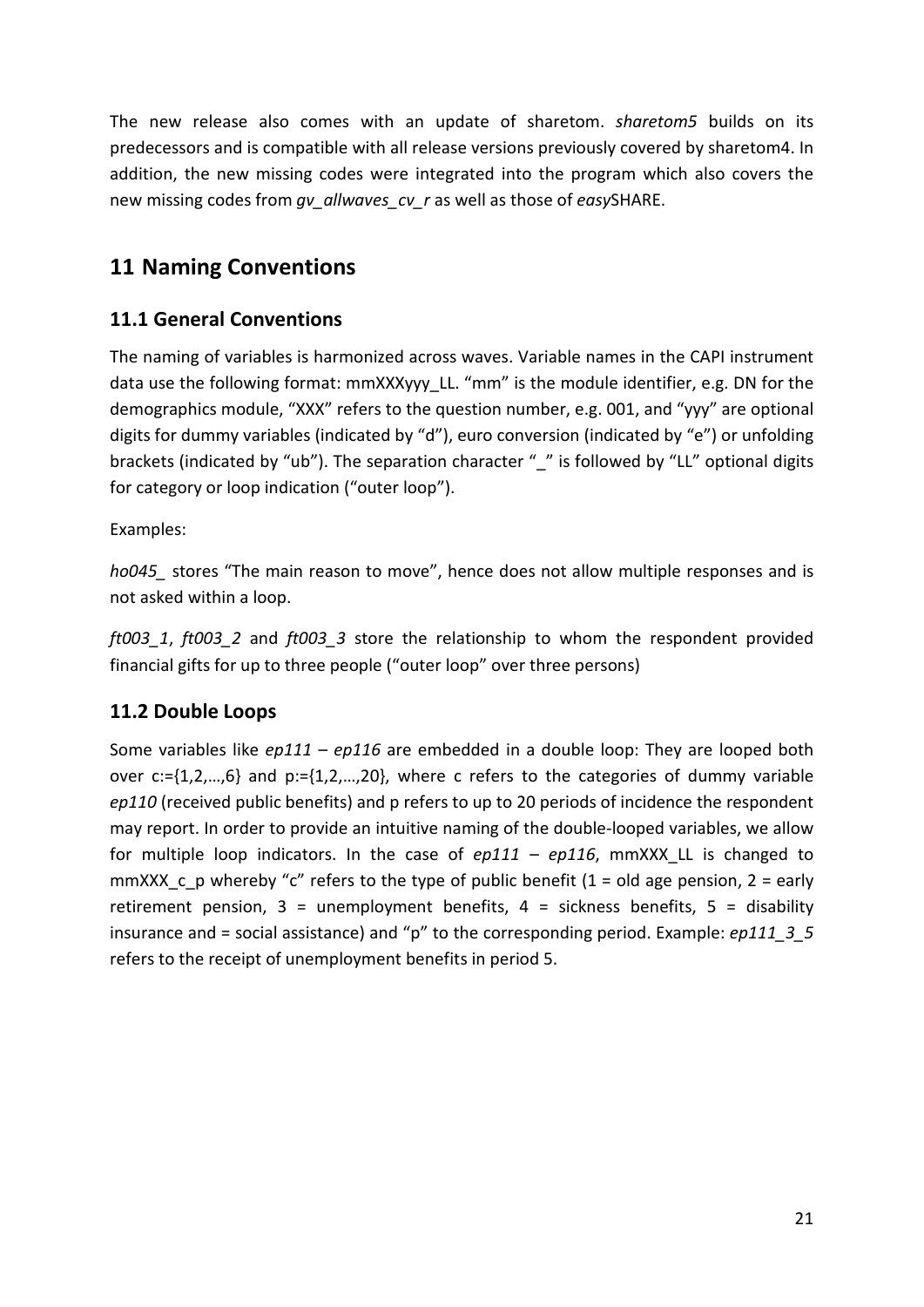### <span id="page-21-0"></span>**11.3 Dummy Variables**

Answers to all questions that allow for multiple responses appear in the data as several dummy variables. E.g. in wave 1 and 2 question *br005* ("What do or did you smoke") has three answer categories:  $1 =$  Cigarettes,  $2 =$  Pipe and  $3 =$  Cigars or cigarillos. The dataset thus contains three dummy variables: *br005d1*, *br005d2*, and *br005d3* corresponding to the three answer categories. Note that in general we omit leading zeros for the first nine answers in a response set with more than ten answer categories to allow for easier looping in commands.

Value "1" in any of these variables means that the respondent selected the particular option as an answer and in case of value "0" the respondent did not select the option.

• In case the respondent answers with a "none of these" or "other", the naming of the dummy variables has the following structure:

mmXXXd**no** "None of these"

mmXXXd**ot** "Other"

- In case the respondent answers with "Don't know" or "Refusal", all corresponding dummy variables of that question are set to the respective missing code, i.e. -1 for "Don't know" and -2 for "Refusal".
- In case the question requires loop indication, the digit(s) right after the "d" correspond(s) to the multiple response categories. The loop indication is added as the last part of the variable name separated by a  $''$  " as usual. Hence, all multiple response variables can be identified by the "d"-separator, all loops are identified by the presence of digit(s) after a separation indicator  $"$ .

## <span id="page-21-1"></span>**11.4 Euro Conversion**

All answers referring to amounts of money are converted into Euro values. The variable *exrate* containing the corresponding exchange rate used for Euro conversion is stored in all modules containing financial questions as well as gv\_exrates. If the amount as denominated by the local non-Euro currency is of interest, a simple multiplication with the variable *exrate* is needed to undo the Euro-conversion.

The format of the Euro converted variables is mmXXXe\_LL with "mm" representing the module identifier, "XXX" the question number, "e" being the indication of Euro conversion and "LL" referring to optional digits for loop indication. When the respondent answers with "Don't know" (DK) or "Refusal" (RF) to a question indicating a financial amount, the following values are included in the dataset: -9999991 for DK and -9999992 for RF.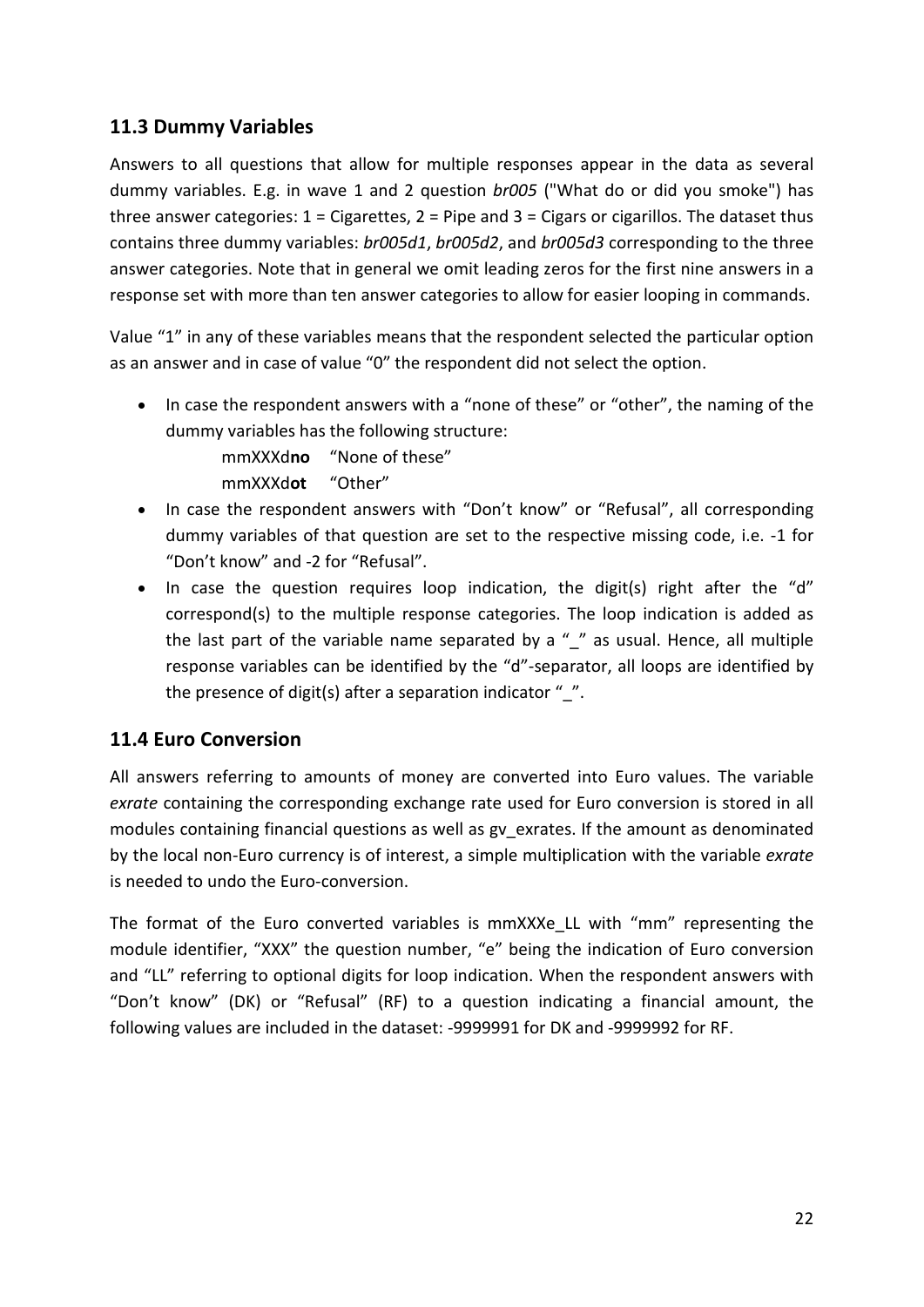|             |                           | <b>Fixed</b><br><b>Exchange</b> | <b>Exchange Rates (x to Euro)</b> |               |          |              |
|-------------|---------------------------|---------------------------------|-----------------------------------|---------------|----------|--------------|
| Country     | <b>Currency</b>           | Rate*                           | Wave 1                            | <b>Wave 2</b> | Wave 4   | Wave 5       |
| Austria     | Euro                      | 13,7603                         | 1                                 |               |          |              |
| Germany     | Euro                      | 1,95583                         | 1                                 |               |          | 1            |
| Sweden      | Swedish Krona             |                                 | 9,1803                            | 9,2100        | 9,0284   | 8,6691       |
| Netherlands | Euro                      | 2,20371                         | 1                                 | 1             | 1        |              |
| Spain       | Euro                      | 166,386                         | 1                                 | 1             | 1        | 1            |
| Italy       | Euro                      | 1936,27                         | 1                                 | 1             | 1        | 1            |
| France      | Euro                      | 6,55957                         | 1                                 | 1             | 1        | 1            |
| Denmark     | Danish Krone              |                                 | 7,4388                            | 7,4500        | 7,4522   | 7,4580       |
| Greece      | Euro                      | 340.750                         |                                   |               |          |              |
| Switzerland | <b>Swiss Franc</b>        |                                 | 1,5342                            | 1,6210        | 1,2346   | 1,2291       |
| Belgium     | Euro                      | 40,3399                         |                                   |               |          |              |
| Israel      | New Shegel                |                                 | 5,7200                            | 5,1900        |          | 4,7907       |
| Czech Rep   | Czech Koruna              |                                 |                                   | 28,1300       | 24,5505  | 26,0270      |
| Poland      | Zloty                     |                                 |                                   | 3,8470        | 4,2322   |              |
| Ireland     | Euro                      | 0,787564                        |                                   |               |          |              |
| Luxembourg  | Euro                      | 40.3399                         |                                   |               |          | $\mathbf{1}$ |
| Hungary     | Forint                    |                                 |                                   |               | 277,0482 |              |
| Portugal    | Euro                      | 200.482                         |                                   |               | 1        |              |
| Slovenia    | Euro                      | 239.64                          |                                   |               | 1        | 1            |
| Estonia     | Estonian                  | 15.6466                         |                                   |               | 15,6466  | $\mathbf{1}$ |
|             | Kroon, Euro<br>since 2011 |                                 |                                   |               |          |              |

<span id="page-22-1"></span>**Table 8: Exchange Rates for Euro Conversions**

\* Refers to the official exchange rate used when Euro was implemented in specific country and is used mainly in wave 1 when pre-Euro currencies were possible in financial questions.

### <span id="page-22-0"></span>**11.5 Unfolding Brackets**

Financial variables are very important, but often subject to non-response. It is therefore a common technique to use unfolding brackets in order to reduce non-response. It is found that non-respondents tend to be more willing to answer, if they have to classify e.g. their earnings in rough categories rather than a specific amount. The resulting variables serve as a categorical second best choice to the continuous financial variable of interest. Thus, if a respondent does not provide information for a financial variable she/he is forwarded to a set of bracket values (usually a salient amount such as 2,000 €). In each country there are three different entry points for an unfolding bracket sequence. The interviewer then asks: Do you earn a) more than this amount, b) less than this amount or c) approximately this amount. A respondent can enter up to 3 unfolding bracket sequences. The scientific release includes the country-specific bracket values (amounts in Euros) and the final category in which the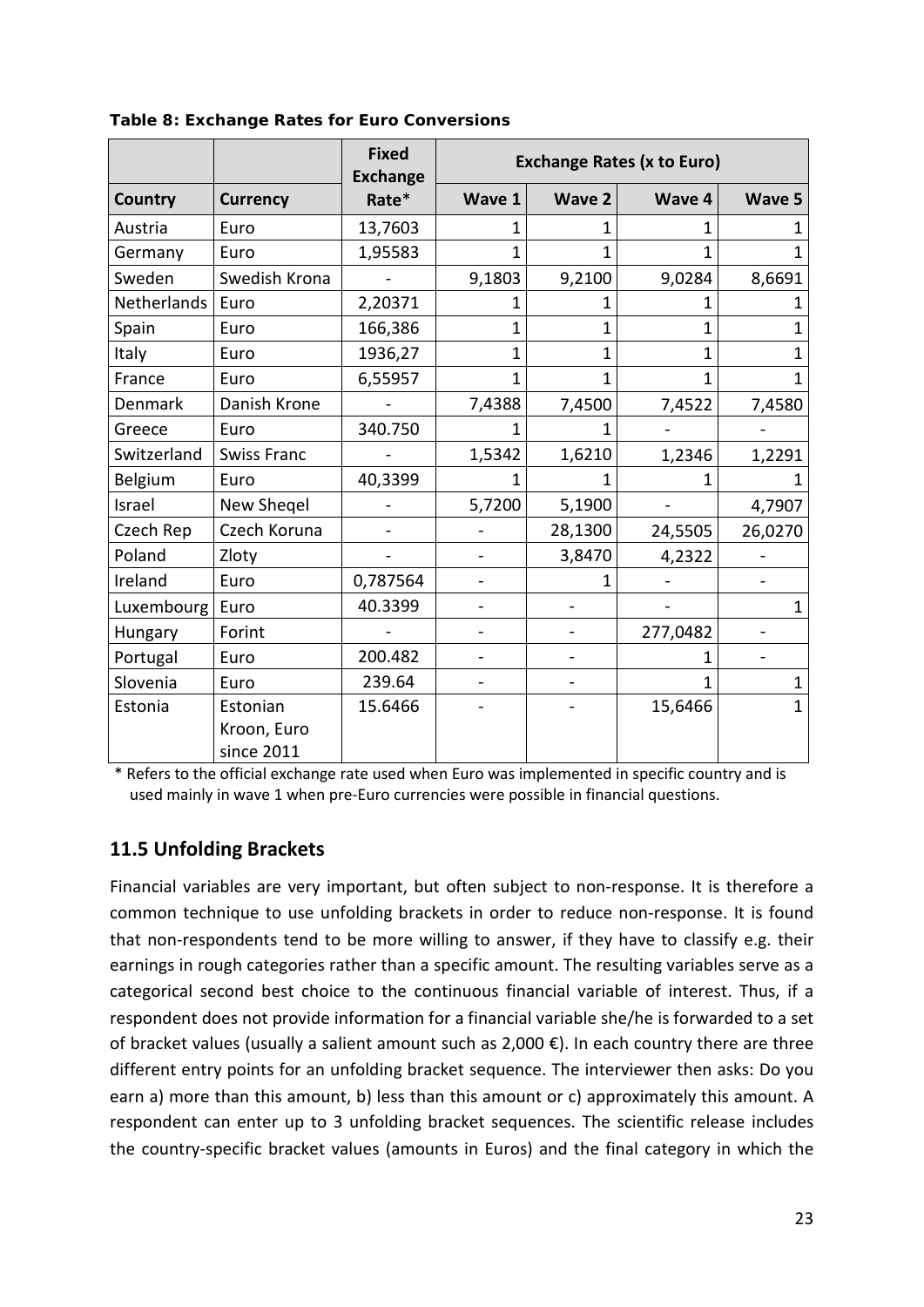respondent ended. When a DK or RF is given during the unfolding bracket sequence, the value for the final category is set to the respective missing code.

The format of the summarizing unfolding bracket variable is as follows: mmXXXub LL with "mm" representing the module identifier, "XXX" question number, "ub" indicating an unfolding bracket sequence and "LL" being optional digits for loop indication. The variable indicating where the respondent finally ends can take the following values:

- 1. Less than low entry point
- 2. About low entry point
- 3. Between low and mid entry point
- 4. About mid entry point
- 5. Between mid and high entry point
- 6. About high entry point
- 7. More than high entry point
- -9999991: "Don't know"
- -9999992: "Refusal"

The country-specific bracket values are indicated as mmXXXv1, mmXXXv2, and mmXXXv3. In case of a loop, there mostly exists only one set of bracket values as the country-specific thresholds are constant over loop numbers. Thus, mmXXXv1 contains the lowest threshold for unfolding bracket variable mmXXXub1, as well as for mmXXXub2, etc.

In previous releases, the naming of looped financial variables was not consistent across waves. This is why some of the variables have been renamed. For instance, *ep078e1* and *ep078ub1* have been renamed *ep078e\_1* and *ep078ub\_1* in waves where this was not already the case. These changes facilitate the use of loops across waves.

Moreover, the bracket values have been converted to Euro in waves 4 and 5 to be in line with waves 1 and 2. If the researcher is interested in the bracket value as denominated by the local non-Euro currency, a simple multiplication with the variable *exrate* suffices that is included in all modules with financial variables as well as gv\_exrates.

### <span id="page-23-0"></span>**11.6 Renamed in release 5.0.0**

The names of the drop-off and vignettes datasets have been changed into "do" and "vi" in release 5.0.0. Some variables also have been renamed in the course of cross-wave harmonization when this was in line with the questionnaire. This mainly holds for financial variables and looped variables which were previously named differently across waves. The harmonization is intended to facilitate looping across waves.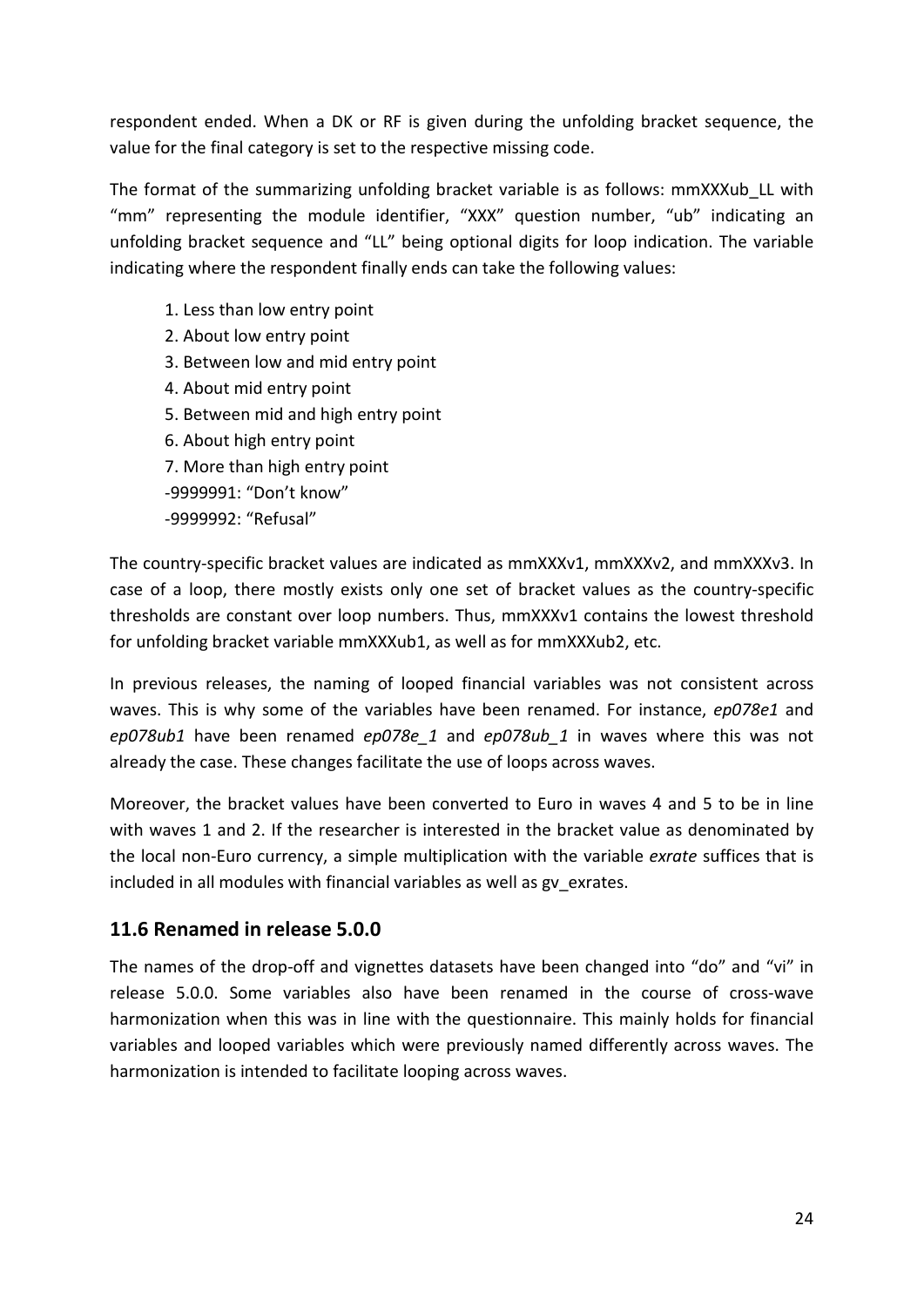## <span id="page-24-0"></span>**12 Generated Variables**

To assure an easy and fast entry into cross-national data and high convenience while working with the data certain variables are readily provided for the SHARE users, like the International Standard Classification of Education (ISCED). In addition to internationally standardized codings, there are several further generated variables (gv) that enhance working with the SHARE data including several indices and scales like EURO-D and the CASP-12 index.

In comparison to previous releases, several innovations were implemented for the generated variable modules of release 5.0.0. Completely new is a coverscreen module across waves, the gv\_allwaves\_cv\_r. Other new modules are gv\_exrates and gv\_deprivation, latter containing three variables on (social) deprivation. Further innovations of release 5.0.0 are updated weights and imputations.

| Generated-<br><b>Variable-Modules</b> | Content                                                                                                              | W1 | W <sub>2</sub> | W <sub>3</sub>    | W <sub>4</sub> | W <sub>5</sub> |
|---------------------------------------|----------------------------------------------------------------------------------------------------------------------|----|----------------|-------------------|----------------|----------------|
| gv allwaves cv r                      | Coverscreen information across<br>waves                                                                              |    |                | Cross-wave module |                |                |
| gv linkage                            | Linkage to Statutory Pension<br>Insurance data (Germany only)                                                        |    |                | Cross-wave module |                |                |
| gv exrates                            | Exchange rates for all waves,<br>incl. nominal and ppp-adjusted<br>exchange rates                                    |    |                | Cross-wave module |                |                |
| gv_job_episodes<br>panel              |                                                                                                                      |    |                | Cross-wave module |                |                |
| gv health                             | Physical and mental health<br>variables and indices like BMI,<br>EURO-D depression scale, etc.                       | X  | X              |                   | X              | X              |
| gv isced                              | <b>International Standard</b><br><b>Classification of Education</b><br>(ISCED-97/in wave 5 additionally<br>ISCED-11) | X  | X              |                   | X              | X              |
| gv isco                               | Classification of occupations via<br><b>ISCO and of industries via NACE</b><br>codes                                 | X  |                |                   |                |                |
| gy housing                            | Housing and NUTS codes                                                                                               | X  | X              |                   | X              | X              |
| gy networks                           | Information on social networks                                                                                       |    |                |                   | X              |                |

<span id="page-24-1"></span>**Table 9: Generated Variable Modules of Waves 1 to 5**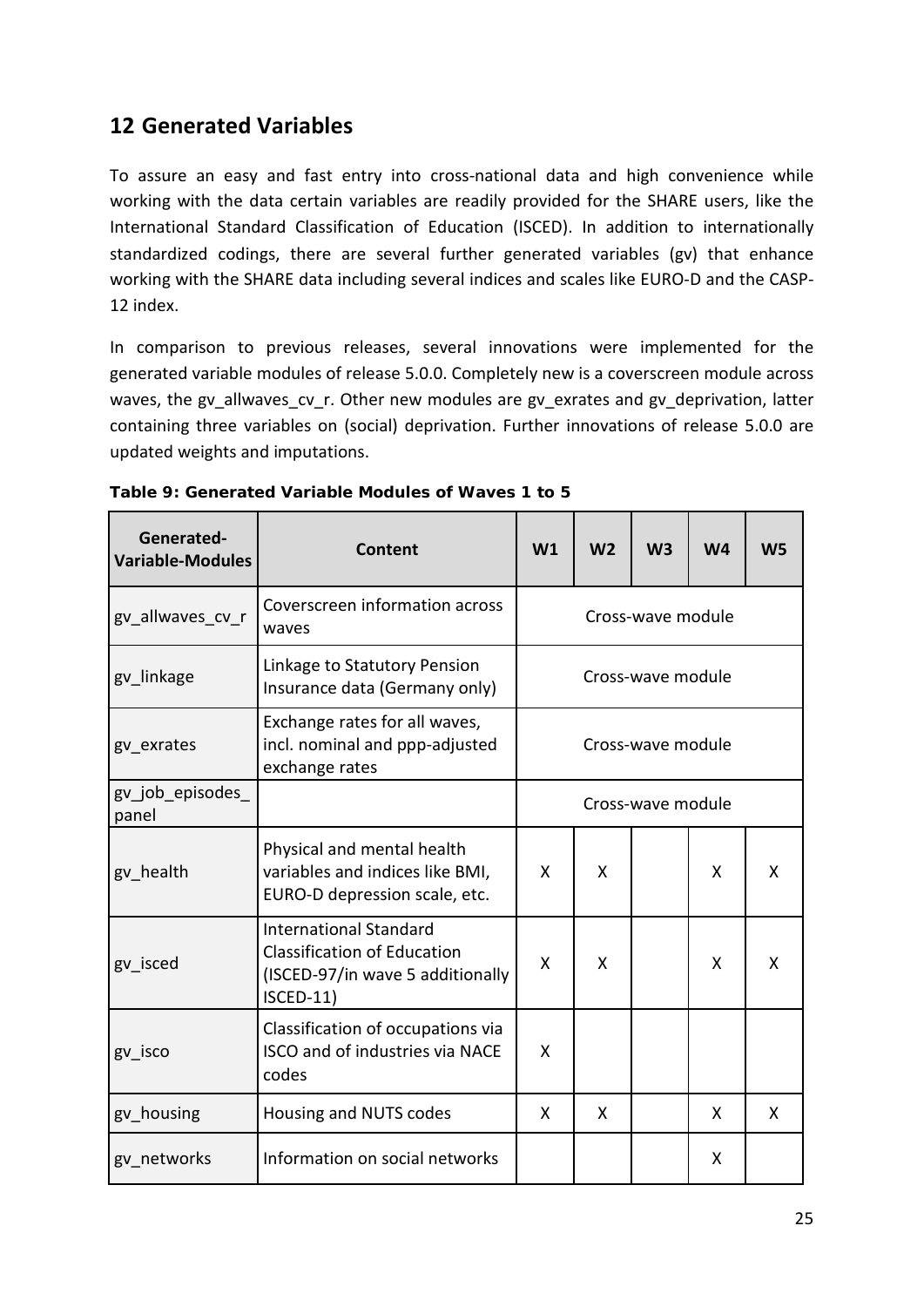| gv deprivation             | Indices for material and social<br>deprivation                    |                   |   |   |   | x |
|----------------------------|-------------------------------------------------------------------|-------------------|---|---|---|---|
| gv_ssw                     | Social security wealth                                            |                   |   |   | Χ |   |
| gv_weights                 | Cross-sectional sampling design<br>weights and calibrated weights | X                 | X | X | X |   |
| gv_longitudinal<br>weights | Longitudinal weights                                              | Cross-wave module |   |   |   |   |
| gv_imputations             | Imputations based on the fully<br>conditional specification (FCS) | X                 | x |   | x |   |

### <span id="page-25-0"></span>**12.1 gv\_allwaves\_cv\_r**

In addition to the improvements of the wave-specific coverscreens, SHARE now provides the new module *gv\_allwaves\_cv\_r*. This module is a dataset with merged and enriched information from all waves. In a straightforward way, *gv\_allwaves\_cv\_r* allows to monitor household composition, changes of status (Is a respondent part of a couple or not? Is he or she dead or alive? etc.) and the type of interviews conducted.

There are new variables such as *interview hh* w`w' that indicate whether or not a household participated in a specific wave. *interview\_ever* detects household members who have done at least one interview as opposed to those who have never done an interview.

The new variable *deadoralive* w'w' has been introduced in order to replace the former module gy dol. This generated status variable uses enriched information in addition to the variable deceased from the wave-specific coverscreens and is helpful for analyzing mortality within SHARE (categories:  $0 =$  "unknown",  $1 =$  "alive",  $2 =$  "dead"). The new variables *deceased\_yea*r, *deceased\_month* and *deceased\_age* complement this section.

In addition, a set of new missing codes has been introduced in order to make this generated dataset as comprehensive as possible (see chapter [10\)](#page-19-0).

## <span id="page-25-1"></span>**12.2 gv\_linkage**

Upon respondents' written consent, administrative data of the German Pension Fund can be linked to the survey data of the German subsample of SHARE. Beginning in wave 3, all respondents of the German subsample are asked for consent to link their survey data with administrative data of the German Pension Fund (DRV). This longitudinal dataset includes very detailed information on respondents´ employment histories. To get access to the administrative data, researchers have to submit an additional form directly to the data center of the German Pension Fund. Further information on access conditions as well as user guide and codebook for SHARE-RV are available at [http://www.share-project.org/data](http://www.share-project.org/data-access-documentation/record-linkage-share-rv.html)[access-documentation/record-linkage-share-rv.html](http://www.share-project.org/data-access-documentation/record-linkage-share-rv.html)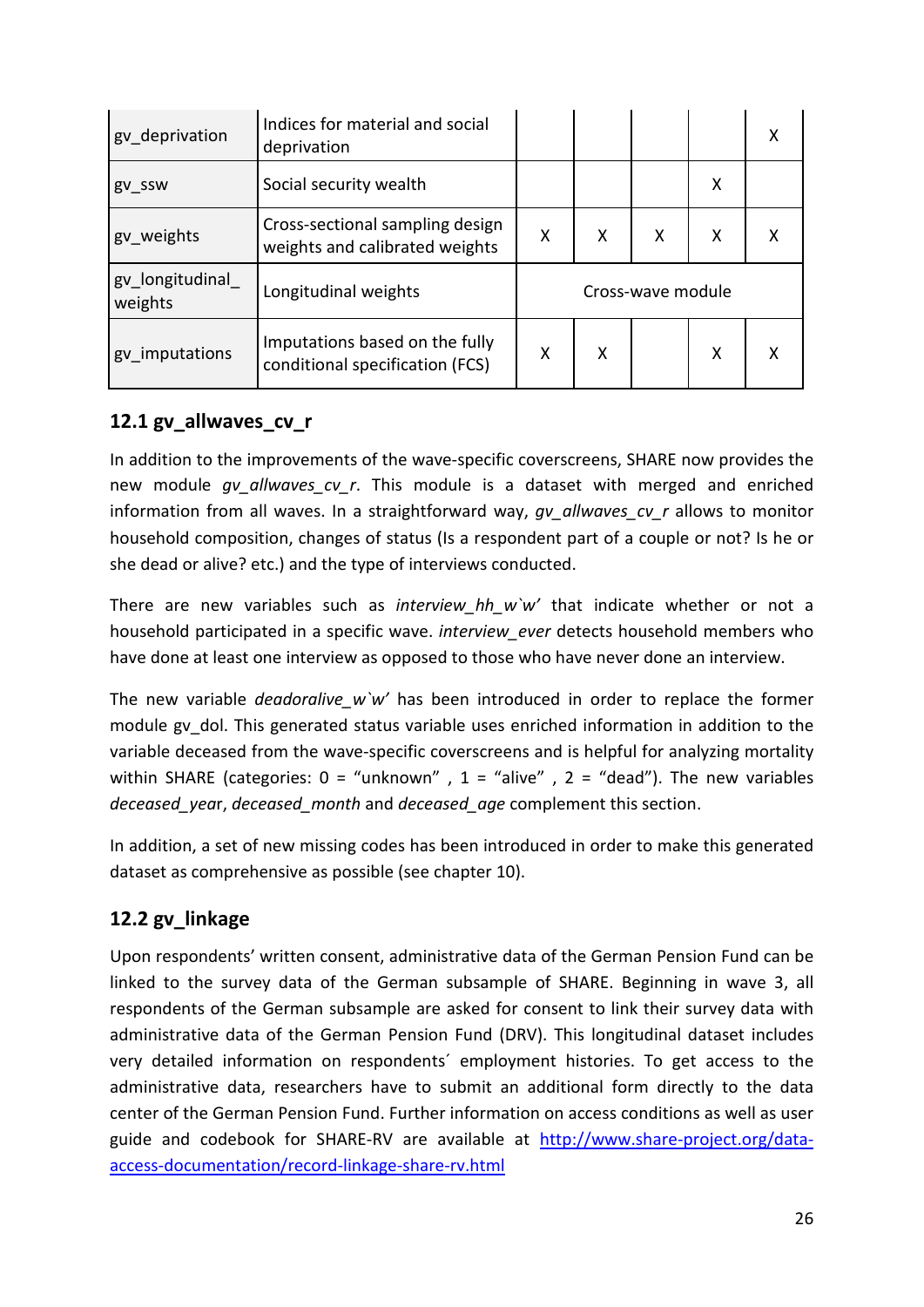| <b>Variables</b> | <b>Description</b>                     |
|------------------|----------------------------------------|
| share w3         | Participation wave 3                   |
| share w4         | Participation wave 4                   |
| share w5         | Participation wave 5                   |
| consent rl       | Consent to record linkage              |
| admin data       | Administrative data available          |
| $v$ skt $*$      | <b>VSKT</b> available                  |
| vskt year        | Reporting year vskt                    |
| $rtbn*$          | <b>RTBN</b> available                  |
| rtbn year        | Reporting year rtbn                    |
| deviation        | Deviation between SHARE and admin data |
|                  |                                        |

<span id="page-26-1"></span>**Table 10: Generated Variables in gv\_linkage**

\* These variables summarize which datasets are available at DRV

### <span id="page-26-0"></span>**12.3 gv\_exrates**

This module is new in release 5.0.0. It contains currencies (also pre-Euro) and exchange rates for non-Euro countries for SHARE waves 1 to 5. Additionally, the module stores nominal exchange rates as well as exchange rates that adjust for purchasing power parity (pppadjusted) for the years 2003 to 2013. Please note that the year to be used depends on the time frame referred to by the financial variable you use. As in previous releases, the respective exchange rate variables are also stored in the wave-specific financial modules as well as in gv\_imputations.

| <b>Variable</b> | <b>Label</b>                       |
|-----------------|------------------------------------|
| euro            | Euro country                       |
| currency        | Currency                           |
| exrate w1       | Exchange rate used for wave 1 data |
| exrate w2       | Exchange rate used for wave 2 data |
| exrate w3       | Exchange rate used for wave 3 data |
| exrate_w4       | Exchange rate used for wave 4 data |
| exrate w5       | Exchange rate used for wave 5 data |
| nomx#           | Exchange rate year                 |
| pppx#           | PPP-adjusted exchange rate year    |
| currency pre    | Currency pre-Euro                  |
| exrate pre      | Nominal exchange rate for pre-Euro |

<span id="page-26-2"></span>**Table 11: Variables in gv\_exrates**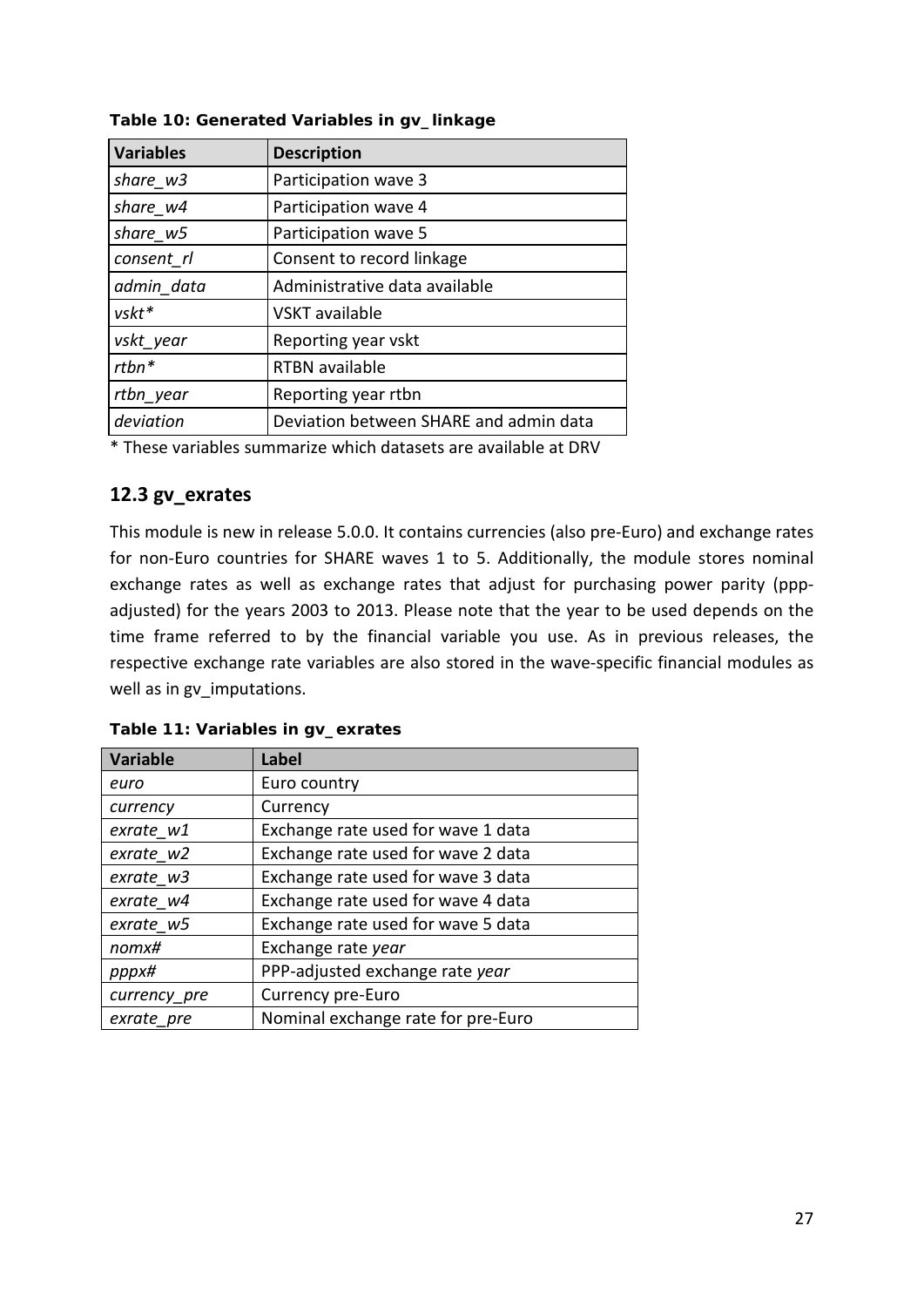### <span id="page-27-0"></span>**12.4 gv\_job\_episodes\_panel**

The **Job Episodes Panel** (JEP) is a generated dataset that contains the labour market status of each SHARELIFE respondent throughout her/his life. A detailed description of the methodology and assumptions underlying the construction of the dataset is available in the SHARE working paper 11-2013: ["Working life histories from SHARELIFE: a retrospective](http://www.share-project.org/fileadmin/pdf_documentation/Working_Paper_Series/WP_Series_11_2013_Brugiavini_Cavapozzi_Pasini_Trevisan.pdf)  [panel"](http://www.share-project.org/fileadmin/pdf_documentation/Working_Paper_Series/WP_Series_11_2013_Brugiavini_Cavapozzi_Pasini_Trevisan.pdf), by Agar Brugiavini, Danilo Cavapozzi, Giacomo Pasini, and Elisabetta Trevisan.

### <span id="page-27-1"></span>**12.5 gv\_health**

The gv\_health module contains a broad range of physical and mental health measures and indices. Therefore, it uses information from six different CAPI modules: physical health (PH), behavioural risks (BR), cognitive function (CF), mental health (MH), grip strength (GS), and walking speed (WS).

| <b>Variable</b>                | <b>Description</b>                                                                                                                                                           |  |  |  |  |
|--------------------------------|------------------------------------------------------------------------------------------------------------------------------------------------------------------------------|--|--|--|--|
|                                | Activities (AC) / Drop-off (in wave 1)                                                                                                                                       |  |  |  |  |
| casp                           | quality of life and well-being                                                                                                                                               |  |  |  |  |
| <b>Cognitive Function (CF)</b> |                                                                                                                                                                              |  |  |  |  |
| numeracy                       | numeracy score                                                                                                                                                               |  |  |  |  |
| orienti                        | orientation to date, month, year and day of week                                                                                                                             |  |  |  |  |
| cf008tot                       | ten words list learning first trial (in waves 1 and 2 stored in cf module)                                                                                                   |  |  |  |  |
| cf016tot                       | ten words list learning delayed recall (in waves 1 and 2 stored in cf<br>module)                                                                                             |  |  |  |  |
| <b>Mental Health (MH)</b>      |                                                                                                                                                                              |  |  |  |  |
| euro1-euro12                   | variables forming the EURO-D scale: depression, pessimism, suicidality,<br>guilt, sleep, interest, irritability, appetite, fatigue, concentration,<br>enjoyment, tearfulness |  |  |  |  |
| eurod                          | depression scale EURO-D                                                                                                                                                      |  |  |  |  |
| eurodcat                       | <b>EURO-D caseness</b>                                                                                                                                                       |  |  |  |  |
| <b>loneliness</b>              | loneliness scale (wave 5 only)                                                                                                                                               |  |  |  |  |
| <b>Physical Health (PH)</b>    |                                                                                                                                                                              |  |  |  |  |
| gali                           | limitations with activities (gali)                                                                                                                                           |  |  |  |  |
| spheu                          | self-perceived health European version (wave 1 only)                                                                                                                         |  |  |  |  |
| spheu2                         | spheu - less than good health (wave 1 only)                                                                                                                                  |  |  |  |  |
| sphus                          | self-perceived health US version                                                                                                                                             |  |  |  |  |
| sphus2                         | sphus - less than very good health                                                                                                                                           |  |  |  |  |
| chronicw#                      | number of chronic diseases                                                                                                                                                   |  |  |  |  |
| chronic2w#                     | 2+ chronic diseases                                                                                                                                                          |  |  |  |  |
| symptomsw#                     | number of symptoms (not available in wave 5)                                                                                                                                 |  |  |  |  |

<span id="page-27-2"></span>**Table 12: Generated Variables of gv\_health**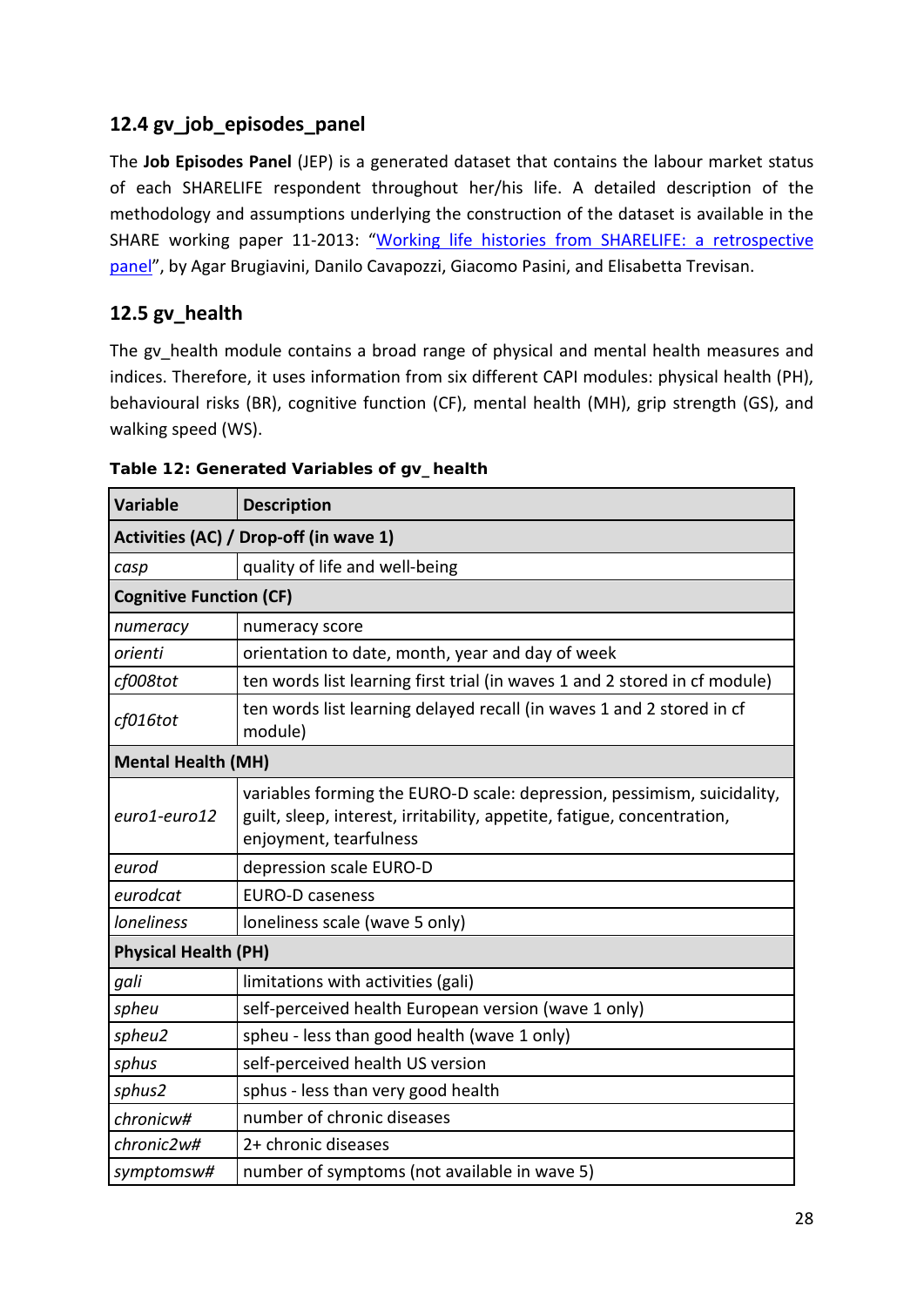| symptoms2w#                   | 2+ symptoms (not available in wave 5)                                  |  |  |
|-------------------------------|------------------------------------------------------------------------|--|--|
| bmi                           | body mass index (bmi)                                                  |  |  |
| bmi2                          | bmi categories                                                         |  |  |
| mobility                      | mobility, arm function and fine motor limitations                      |  |  |
| mobilit2                      | 1+ mobility, arm function and fine motor limitations                   |  |  |
| mobilit3                      | 3+ mobility, arm function and fine motor limitations                   |  |  |
| adl                           | number of limitations with activities of daily living (adl)            |  |  |
| adl2                          | 1+ adl limitations                                                     |  |  |
| iadl                          | number of limitations with instrumental activities of daily living     |  |  |
| iadl2                         | iadl limitations no-yes                                                |  |  |
| <b>Behavioural Risks (BR)</b> |                                                                        |  |  |
| cusmoke                       | current smoking (not available in wave 5)                              |  |  |
| drinkin2                      | drinking more than 2 glasses of alcohol almost every day (wave 1 only) |  |  |
| phactiv                       | physical inactivity                                                    |  |  |
| <b>Walking Speed (WS)</b>     |                                                                        |  |  |
| wspeed                        | walking speed (waves 1 and 2 only)                                     |  |  |
| wspeed2                       | walking speed: cut-off point (waves 1 and 2 only)                      |  |  |
| <b>Grip Strength (GS)</b>     |                                                                        |  |  |
| maxgrip                       | maximum of grip strength measures                                      |  |  |

## <span id="page-28-0"></span>**12.6 gv\_isced**

Education is one of the most diverse international variables. SHARE is using the International Standard Classification of Education (ISCED) which allows for the standardized reporting of education statistics according to an internationally agreed set of definitions and concepts (for further information see [http://www.uis.unesco.org/Education/Pages/international](http://www.uis.unesco.org/Education/Pages/international-standard-classification-of-education.aspx)[standard-classification-of-education.aspx\)](http://www.uis.unesco.org/Education/Pages/international-standard-classification-of-education.aspx). The gv isced module contains the 1997 International Standard Classification of Education (ISCED-97). It is not only provided for respondents´ educational level but also for respondents´ children and former spouses´ as well as interviewers (the latter only in wave 1). In wave 1 and 2 the education of only up to four selected children was asked. Wave 4 contains the ISCED-97 values for all children. In 2011, a revision to ISCED was adopted by the UNESCO Member States. It takes into account significant changes in education systems worldwide since the last ISCED revision in 1997. From wave 5 onwards both ISCED versions (97 and 2011) are provided in gv isced. Furthermore, wave 5 also contains the educational level of the respondents´ parents. Please note that we collect information on education only in the baseline interview of a respondent indicated by the variable mn101 in the technical variables module. For the respondents' children information on educational degrees is updated up to a certain age.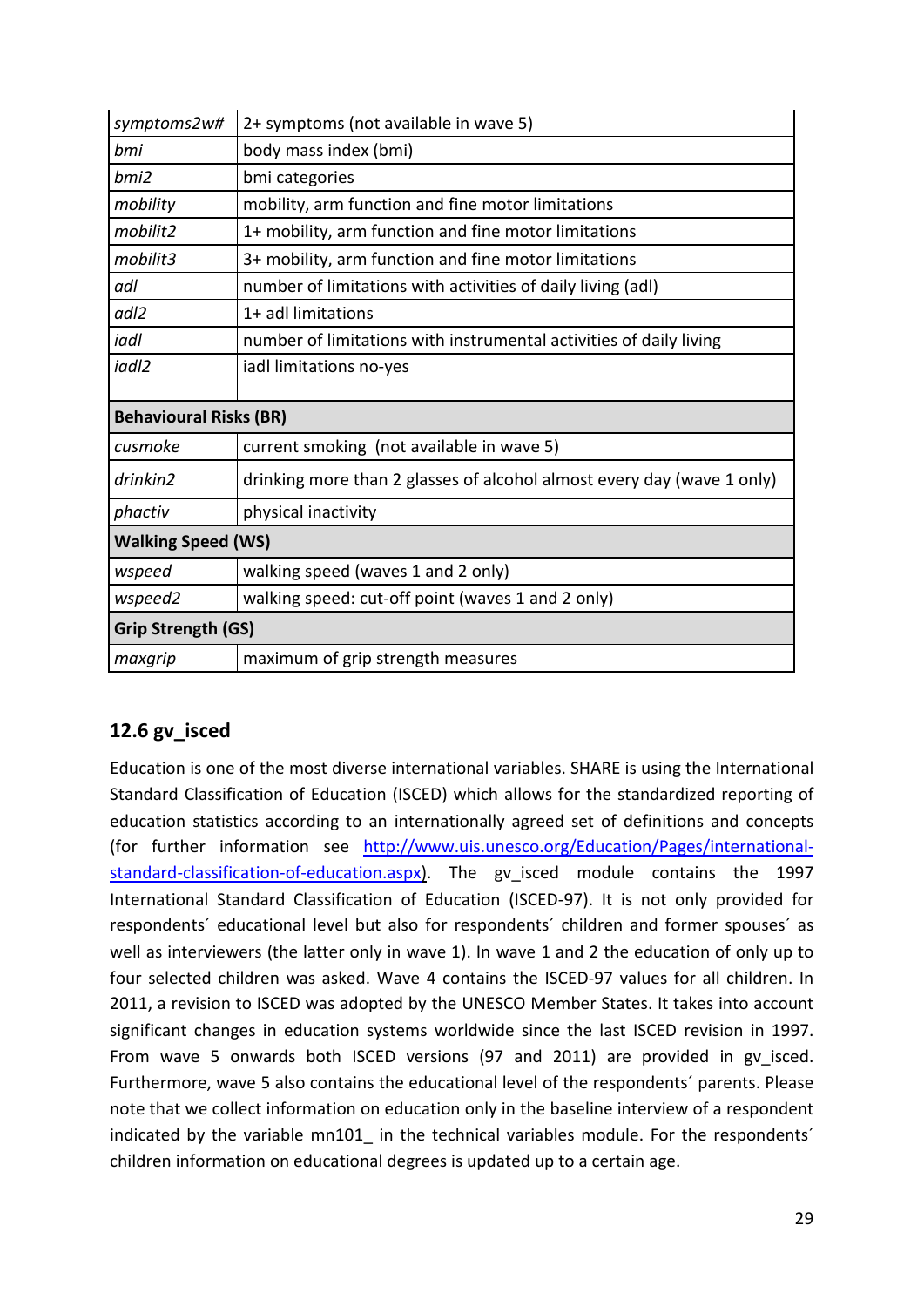## <span id="page-29-0"></span>**12.7 gv\_isco**

SHARE asks respondents for their own, their former partner's and their parents' occupation. SHARE uses the current (1988) International Standard Classification of Occupations (ISCO-88) by the International Labour Organization (ILO) to organize jobs into groups and for international comparisons [\(http://www.ilo.org/public/english/bureau/stat/isco/isco88/\)](http://www.ilo.org/public/english/bureau/stat/isco/isco88/). Corresponding industries are classified according to the NACE Codes (Version 4 Rev. 1 1993), created by the European Union. The variables are stored in the gv\_isco module that is only available for wave 1.

|                         | <b>ISCO</b> |          | <b>NACE</b>   |
|-------------------------|-------------|----------|---------------|
|                         |             | employed | self-employed |
| Respondent's first job  | ep016 1     | ep018 1  | ep023 1       |
| Respondent's second job | ep016 2     | ep018 2  | ep023 2       |
| Respondent's last job   | ep052       | ep054    | ep060         |
| Former partner's job    | dn025       |          |               |
| Mother's job            | dn029 1     |          |               |
| Father's job            | dn029 2     |          |               |

<span id="page-29-2"></span>**Table 13: Variables Used for ISCO and NACE Coding**

Please note that in release 5.0.0 the codes for "No answer" ("0009" for isco# and "79" for nace#) have been recoded to system missing values leading to different case numbers in the respective variables. Furthermore there was a correction of Spanish ISCO codes for the respondents´ second job (*isco\_2job* and *text\_2job*).

## <span id="page-29-1"></span>**12.8 gv\_housing**

If the interview took place in the house of the respondent, the interviewer did not ask for the type of accommodation in the HO module. Instead, the interviewer filled in this kind of information in the IV module him/herself.

For user convenience, we generated the variables *areabldgi*, *typebldgi*, *floorsbli*, and *nstepsi* that combine the data from the HO module (ho036, ho37, ho042 and ho043) and from the IV module (iv009 to iv012). The information is stored in the gv\_housing module for all responding household members (regardless whether they are household respondents or not).

| Generated<br>Variable | <b>Description</b><br><b>Derived from</b> |              |       |
|-----------------------|-------------------------------------------|--------------|-------|
| areabldgi             | Area of Building                          | <i>iv009</i> | ho037 |
| typebldgi             | Type of Building                          | iv010        | ho036 |
| floorsbli             | Number of Floors of Building              | iv011        | ho042 |
| nstepsi               | Number of Steps to Entrance               | iv012        | ho043 |

<span id="page-29-3"></span>**Table 14: Generated Housing Variables**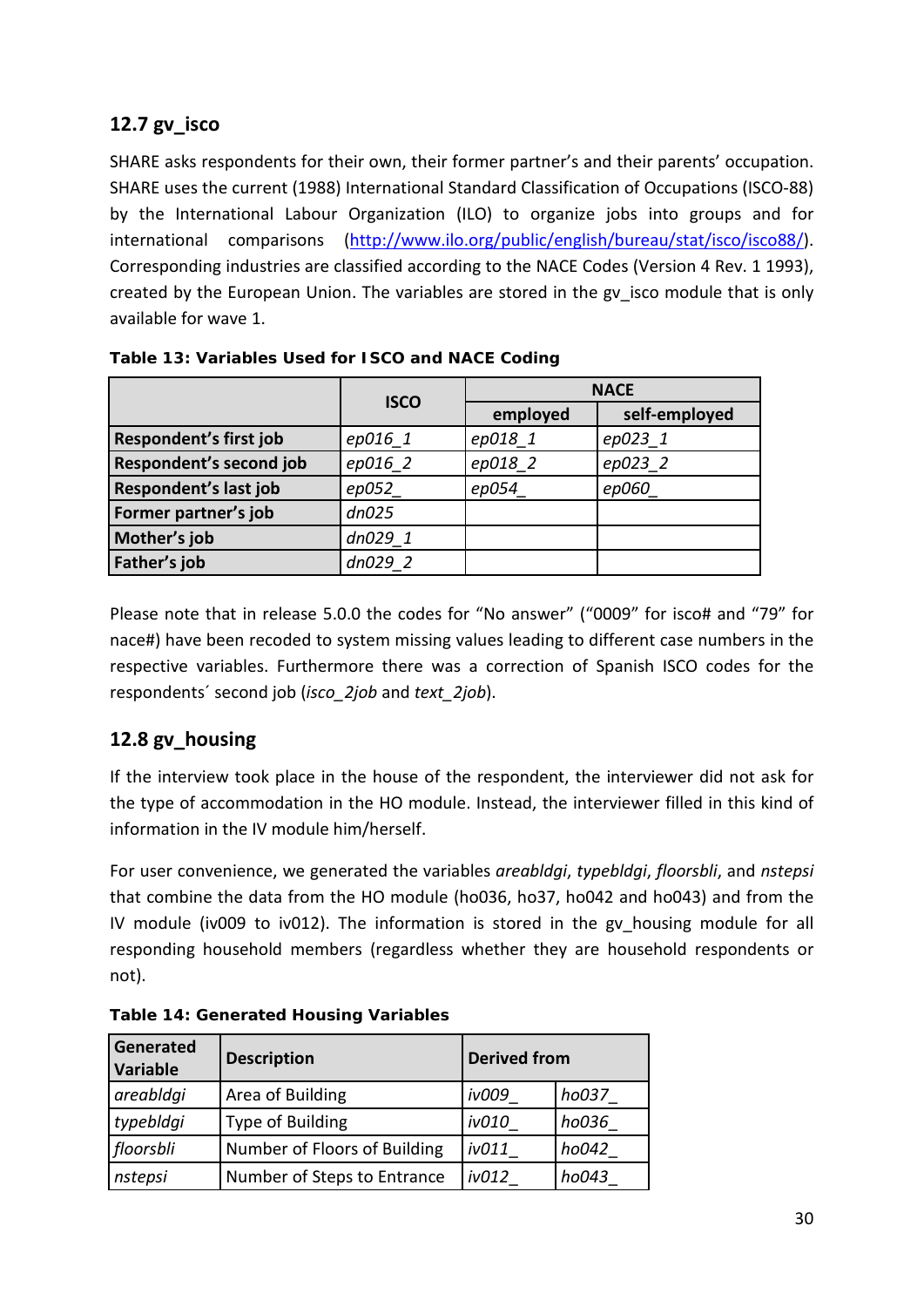The Nomenclature of Territorial Units for Statistics (NUTS) is used to indicate in which territorial unit the household is located. For further information on the NUTS coding please see [http://epp.eurostat.ec.europa.eu/portal/page/portal/nuts\\_nomenclature/introduction.](http://epp.eurostat.ec.europa.eu/portal/page/portal/nuts_nomenclature/introduction) In waves 1 and 2 NUTS version 2003 is used (nuts#\_2003). In waves 4 and 5 the suffix is referring to the NUTS classification of 2010 (nuts#\_2010). Depending on the country-specific privacy legislations, not all NUTS levels are provided for every country. NUTS are **only available for the baseline sample** in the respective wave. Please be aware that the codes apply to the place where respondents lived at the time of sampling. For the first time in wave 5, regional codes analogous to NUTS are also available for Israel. In cooperation with SHARE Central, the Israeli country team subdivided the country into seven regions (North, Haifa, Center, Tel-Aviv, Jerusalem, South, Judea and Samaria) that are similar in its population size and comparable to the level 1 NUTS regions in European countries.

### <span id="page-30-0"></span>**12.9 gv\_networks**

The variables combine information from the CAPI modules SN, CH, SP, FT and DN.

| <b>Variables</b>        | <b>Description</b>                                                                                                                                                                          |
|-------------------------|---------------------------------------------------------------------------------------------------------------------------------------------------------------------------------------------|
| sizeofsocialnetwork     | Minimum: 0, Maximum: 7                                                                                                                                                                      |
| spousenet#              | Respondent's spouse in social network?                                                                                                                                                      |
| famnet# $^{\text{1}}$   | Amount / percentage of family members in a social network                                                                                                                                   |
| womennet#               | Amount / percentage of women in a social network                                                                                                                                            |
| mennet#                 | Amount / percentage of men in a social network                                                                                                                                              |
| childnet#               | Amount / percentage of children in a social network                                                                                                                                         |
| gchildnet#              | Amount / percentage of grandchildren in a social network                                                                                                                                    |
| siblingnet#             | Amount / percentage of siblings in a social network                                                                                                                                         |
| parentnet#              | Amount / percentage of parents in a social network                                                                                                                                          |
| friendnet#              | Amount / percentage of friends in a social network                                                                                                                                          |
| formalnet#              | Amount / percentage of formal helpers in a social network                                                                                                                                   |
| othernet#               | Amount / percentage of other persons in a social network                                                                                                                                    |
| #prx#                   | Information on geographical distance to network members                                                                                                                                     |
| #contact#               | Information on contact frequencies with network members                                                                                                                                     |
| #close#                 | Information on emotional closeness to network members                                                                                                                                       |
| #fin#/#gift#/<br>#care# | Information on given or received financial / personal help to /<br>from network members                                                                                                     |
| sn_satisfaction         | Satisfaction with personal network (1-10)                                                                                                                                                   |
| partner                 | Relationship status, combined information from different waves.<br>Is used to identify for whom the spousenet# variables do not<br>apply because no partner was reported by the respondent. |

<span id="page-30-1"></span>**Table 15: Generated Variables from gv\_networks**

1 e.g. *famnet1* = number of family members; *famnet2* = dummy based on *famnet1*; *famnet3* = percentage of family members in social network.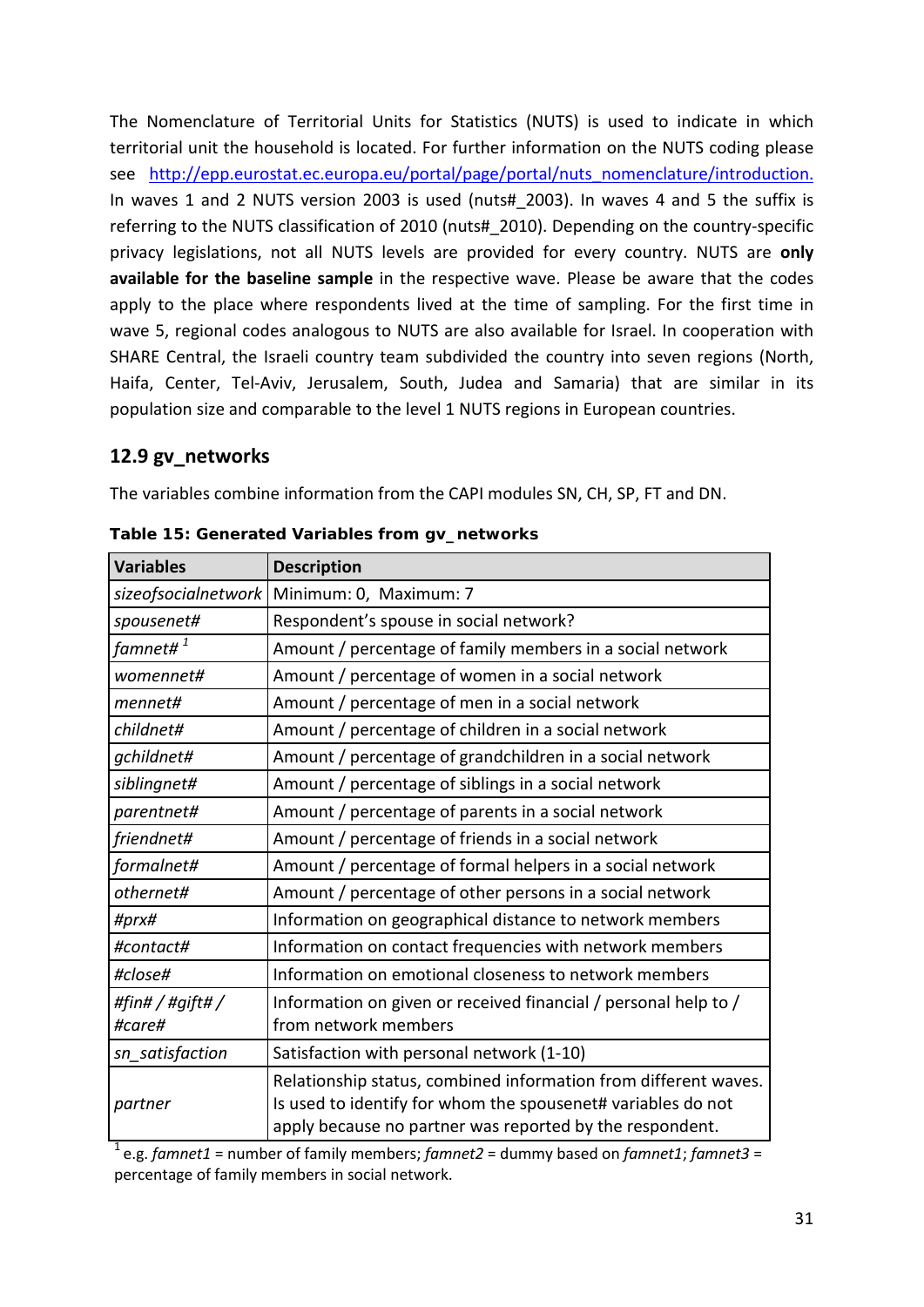### <span id="page-31-0"></span>**12.10 gv\_deprivation**

This module is based on the work of Maja Adena, Marco Bertoni, Danilo Cavapozzi, Martina Celidoni, Michał Myck, Mateusz Najsztub, Monika Oczkowska and Elisabetta Trevisan. It is available in wave 5 and contains three variables on material and social deprivation: *depmat*, *depsoc* and *depsev*.

*depmat* is an aggregate measure of material conditions of older individuals in Europe using a set of 11 items that refer to two broad domains: the failure in the affordability of basic needs and financial difficulties.

| <b>Item</b>                                                                  | Variable | <b>Description</b>                                                                                                  |  |  |
|------------------------------------------------------------------------------|----------|---------------------------------------------------------------------------------------------------------------------|--|--|
| Meat                                                                         | br033    | Eat meat, fish or chicken more often [than three times per week]<br>because: you cannot afford to eat it more often |  |  |
| Fruit                                                                        | br034    | Eat fruits or vegetables more often [than three times per week]<br>because: you cannot afford to eat it more often  |  |  |
| Groceries                                                                    | co201    | Can your household afford to regularly buy necessary groceries and<br>household supplies?                           |  |  |
| Holiday                                                                      | co202    | Could your household afford to go for a week long holiday away<br>from home at least once a year?                   |  |  |
| Expense                                                                      | co206    | Could your household afford to pay an unexpected expense of<br>[AffordExpenseAmount] without borrowing any money?   |  |  |
| In the last twelve months, to help you keep your living costs down, have you |          |                                                                                                                     |  |  |
| Clothing                                                                     | co207    | continued wearing clothing that was worn out because you could<br>not afford replacement?                           |  |  |
| Shoes                                                                        | co208    | continued wearing shoes that were worn out because you could<br>not afford replacement?                             |  |  |
| Heating                                                                      | co209_   | put up with feeling cold to save heating costs?                                                                     |  |  |
| Glasses                                                                      | co213_   | gone without or not replaced glasses you needed because you<br>could not afford new ones?                           |  |  |
| Dentist                                                                      | co211    | postponed visits to the dentist?                                                                                    |  |  |
| Doctor                                                                       | hc114    | Was there a time in the past 12 months when you needed to see a<br>doctor but could not because of cost?            |  |  |

<span id="page-31-1"></span>**Table 16: Items Used for Material Deprivation Index (***depmat***)**

*depsoc* is an index for measuring social deprivation. For this purpose 15 items were used. Some of them were newly included in the SHARE wave 5 questionnaire to enrich information on social exclusion of respondents, each representing a possible deprivation domain in the social dimension: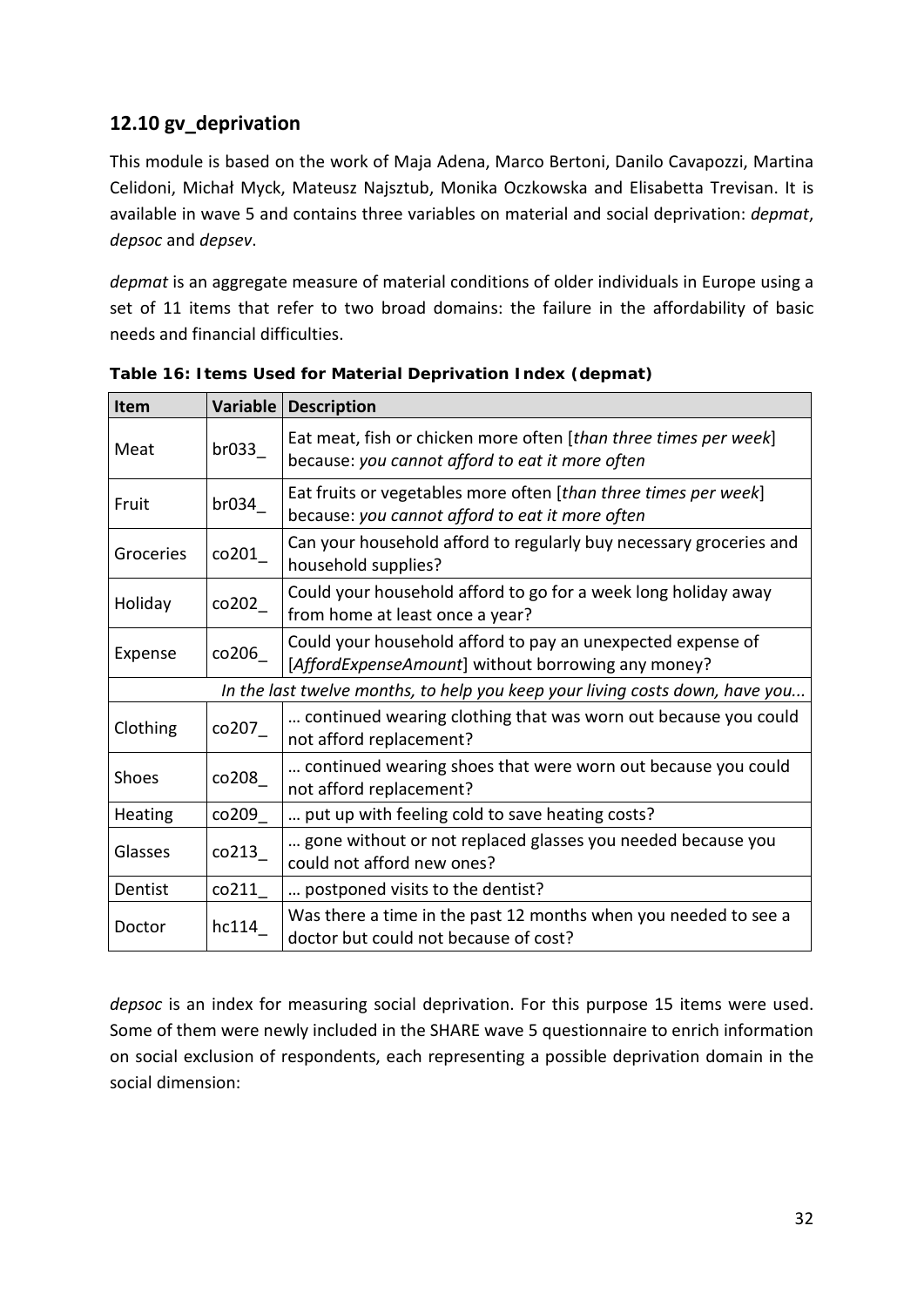| Item               | Variable(s)    | <b>Description</b>                                         |
|--------------------|----------------|------------------------------------------------------------|
| Room               | ho032, hhsize  | Less than one room per person in HH.                       |
| Literacy           | cf001_, cf002_ | Poor reading or writing skills.                            |
| IT skills          | it003          | Poor computer skills or never used a computer.             |
| Feeling part       | hh022_         | Not feeling part of the local area.                        |
| Vandalism          | hh023          | Vandalism in the local area.                               |
| Clean area         | hh024          | Local area not clean.                                      |
| Help in area       | hh025          | No helpful people in local area.                           |
| <b>Bank access</b> | hh027          | Difficult access to bank.                                  |
| Shop access        | hh028_         | Difficult access to grocery shop.                          |
| Pharmacy access    | hh030          | Difficult access to pharmacy.                              |
| Doctor             | hc115          | Waiting too long to see a doctor.                          |
| Course             | ac035_         | Not attending any course in the past 12 months.            |
| Organisation       | ac035          | Not taking part in any organisation in the past 12 months. |
| Trust              | ex026          | People cannot be trusted.                                  |
| Isolation          | ac016          | Feeling left out of things.                                |

<span id="page-32-0"></span>**Table 17: Items Used for the Social Deprivation Index (***depsoc***)**

As most of the questions on material and social deprivation were asked at household level, information was imputed for the partner in the case of couple households. *depmat* and *depsoc* which can take values between 0 and 1 are therefore also available for partners. The variables are missing in case of missing information (including "Don´t know" and "Refusal") in at least one of the included items. Note that both indices are weighted using hedonic weights.

*depsev* is a single two-dimensional indicator that identifies those with high levels of deprivation in each dimension. The threshold is the 75th percentile of the total distribution of each deprivation index. Individuals with deprivation measures placing them above the threshold in both dimensions are classified as being "severely deprived".

For further information on this topic, please see:

- Myck M., M. Oczkowska & D. Duda (2015): "Innovations for better understanding deprivation and social exclusion". In*: Malter, F. and A. Börsch-Supan (Eds.) (2015). SHARE Wave 5: [Innovations & Methodology.](http://www.share-project.org/fileadmin/pdf_documentation/Method_vol5_31March2015.pdf) Munich: MEA, Max Planck Institute for Social Law and Social Policy*
- Adena, M., M. Myck & M. Oczkowska (2015): "Innovations for better understanding deprivation and social exclusion"; Bertoni, M., D. Cavapozzi, M. Celidoni & E. Trevisan (2015): "Development and validation of a material deprivation index"; Myck, M., M. Najsztub & M. Oczkowska (2015): "Measuring social deprivation and social exclusion". In: *Börsch-Supan, A., T. Kneip, H. Litwin, M. Myck, G. Weber (Eds.) (2015). [Ageing in Europe -](http://www.degruyter.com/view/product/462442) [Supporting Policies for an Inclusive Society.](http://www.degruyter.com/view/product/462442) Berlin: De Gruyter.*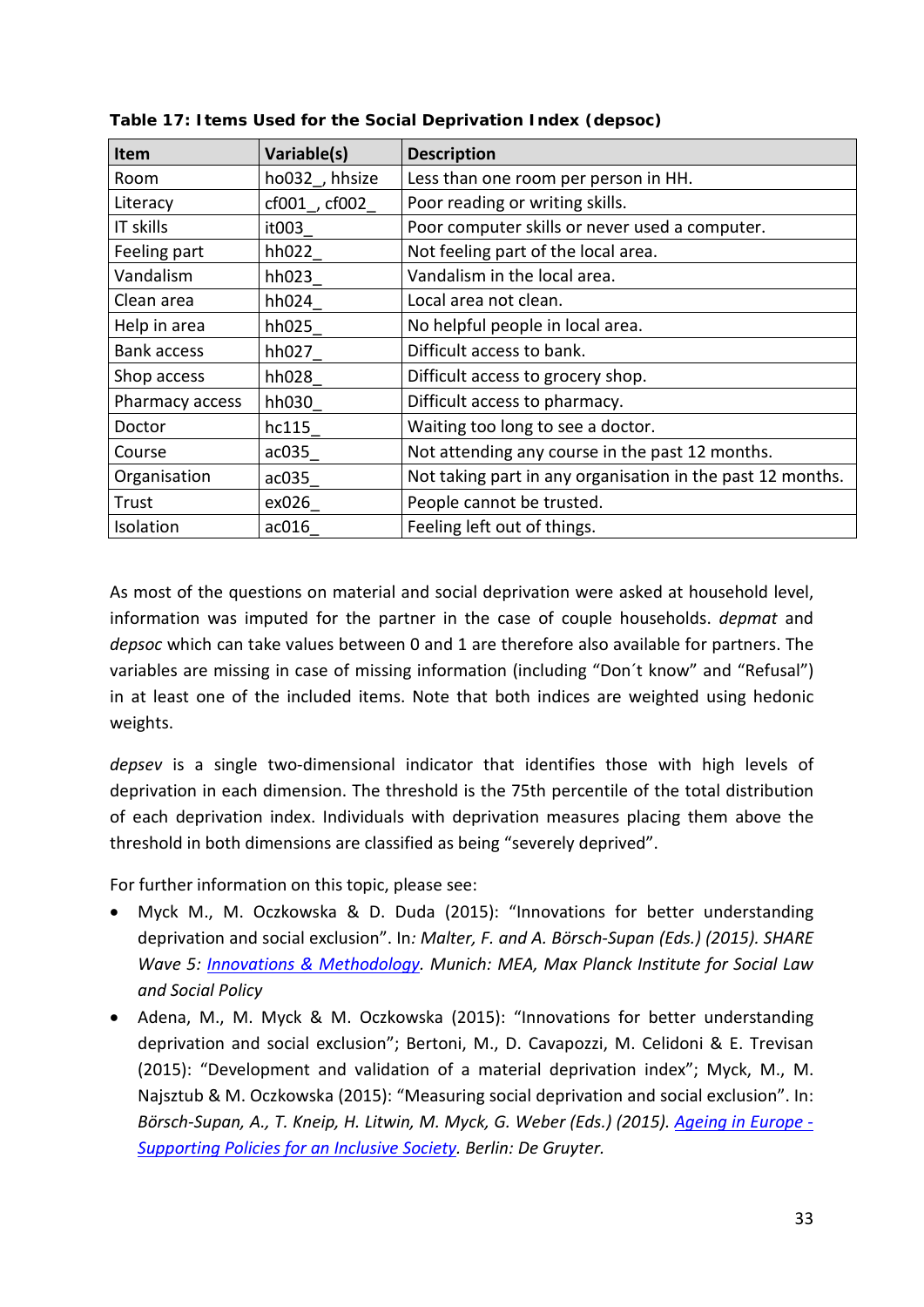#### <span id="page-33-0"></span>**12.11 gv\_ssw**

The release 5.0.0 of SHARE wave 4 includes a new generated module containing two measures of individual accrued social security wealth. The module is the first attempt of computing and delivering to the scientific community a set of internationally comparable measures of pension wealth computed for a large number of countries. The measures are lower bounds of first–pillar social security wealth (SSW) for individuals who declared in wave 4 to be either a retiree or a worker. The SSW of workers could be computed only for those countries and individuals participating in both Wave 3 (SHARELIFE) and Wave 4.

A key issue when constructing individual SSW for workers in wave 4 based on retrospective data from the Job Episode Panel (JEP; see chapter [15\)](#page-58-1) is that the JEP provides information on net of taxes earnings, while pension rules are often computed on the basis of gross of taxes bases. Therefore, considering the difficulty of grossing up wages especially when they refer to periods far in the past, two versions of the SSW are provided. The two variables are *SSW\_nw* and *SSW\_gw* respectively. The former is based on net wages earned by individuals during their working career. The latter is based on their approximately grossed-up wages, and additionally takes into account minimum pension benefits whenever the individual is entitled to that benefit. Note that since no information from the JEP was required to compute the SSW for retirees, the two variables *SSW\_nw* and *SSW\_gw* are equal for this group.

Further information on the SSW measures is available in: Michele Belloni, Ludovico Carrino, Cristina Elisa Orso, Raluca Elena Buia, Danilo Cavapozzi, Giacomo Pasini and Agar Brugiavini (2016): ["Internationally comparable measures of individual Social Security Wealth in SHARE](http://www.share-project.org/uploads/tx_sharepublications/WP_Series_24_2016_Belloni_et_al.pdf)  [Wave 4"](http://www.share-project.org/uploads/tx_sharepublications/WP_Series_24_2016_Belloni_et_al.pdf). SHARE Working Paper Series: 24-2016

### <span id="page-33-1"></span>**12.12 gv\_grossnet**

In Wave 1 income variables have been collected *before* taxes and social insurance contributions. In the following waves income variables have been gathered *after* taxes and social contributions, to capture the notion of take-home pay. To make the different income measures comparable across waves and to facilitate longitudinal analyses, the module *gv\_gross\_net* contains net income measures from reported gross incomes for SHARE wave 1. The instrument chosen to carry out this task is EUROMOD, the EU tax-benefit microsimulation model.

A detailed description of the dataset and the method used is available in the **SHARE Working** [Paper 25-2016](http://www.share-project.org/uploads/tx_sharepublications/WP_Series_25_2016_Bertoni_et_al.pdf)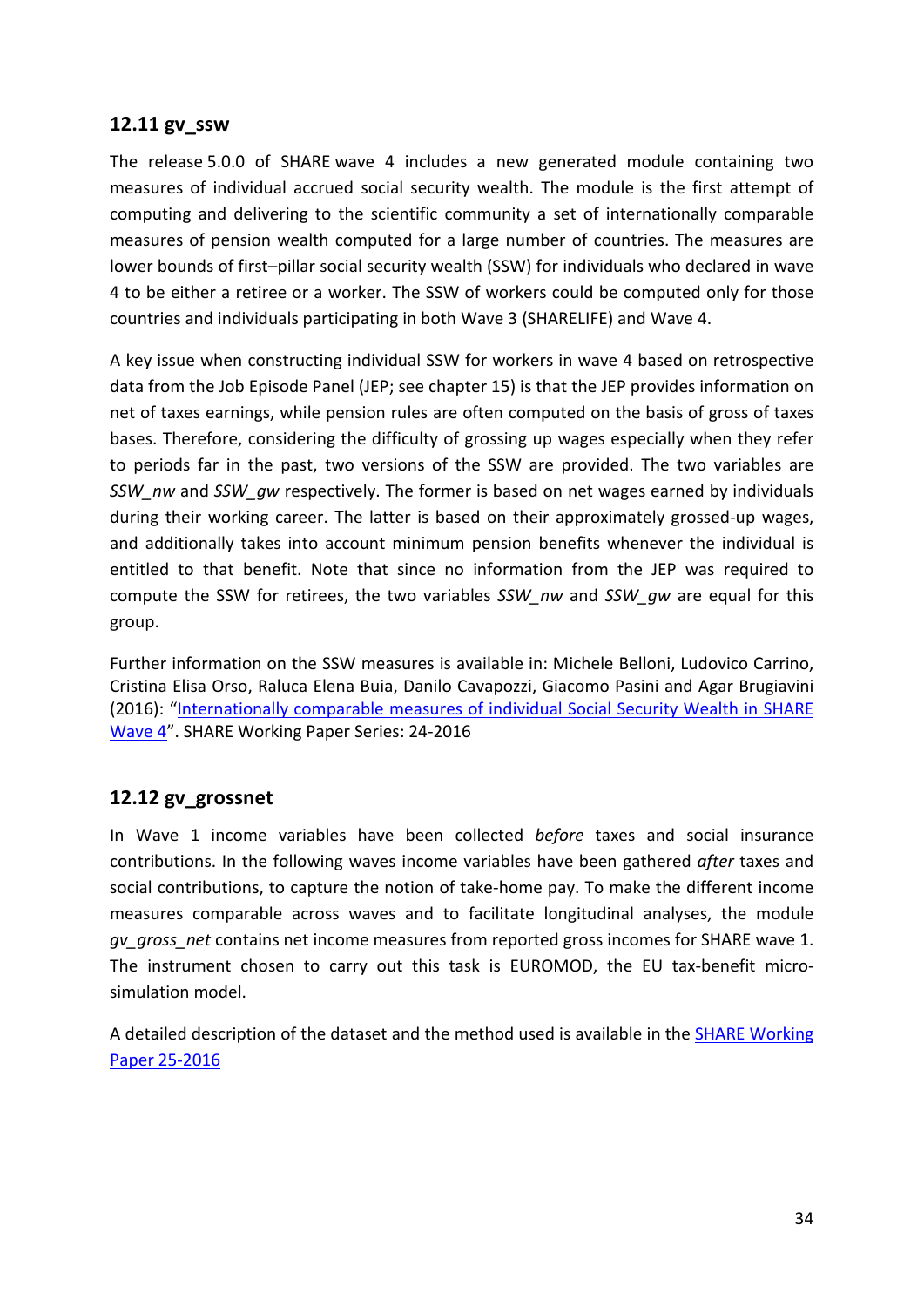### <span id="page-34-0"></span>**12.13 Weights**

#### *Author: Giuseppe De Luca*

SHARE provides different types of weights. Which weights to use really depends on the concrete research question, i.e. the cross-sectional or longitudinal nature of the study, the waves under investigation, the unit of analysis (household or individual), and the reason for weighting sample observations. Thus, although it is not possible to give any general advice, we provide a large set of weights in order to satisfy most of the data users' needs.

#### <span id="page-34-1"></span>**12.13.1 Sampling design weights**

The survey design of SHARE is based upon of the basic principles of probability-sampling with maximal population coverage (see, for example, De Luca and Rossetti 2008, Lynn et al 2013, and De Luca et al 2015). The availability of a probability sample ensures that every unit in the target population has a chance greater than zero of being selected into the sample. Further, it should be possible to compute the selection probability of each individual to enable valid inference on the target population by using (weighted) sample statistics. The extent to which full population coverage is strictly possible depends on the quality of national sampling frames available in each wave, but in all cases close to full coverage was achieved.

Notice that the sampling frame and the associated sampling design are not restricted to be the same in all countries. Moreover, countries are allowed to change sampling frame and sampling design across waves in order to choose the best available option at each wave. The national sampling designs adopted across waves of the SHARE panel vary from simple random sampling to rather complicated multi-stage designs. As a consequence, we are far from the ideal setting of having a constant selection probability for all units of the SHARE sample. The design of the SHARE survey only ensures that selection probability is constant for all respondents belonging to the same households.

Sampling design weights, defined as the inverse of the probability of being included into the national cross-sectional sample of any given wave, allow the users to compensate for unequal selection probabilities of the sample units. As usual, the validity of these weights relies crucially on the assumption of full survey response. In practice, however, survey data are always affected by problems of unit nonresponse and attrition that may jeopardize the theoretical properties of inference based on the sampling design weights (Lessler and Kalsbeek 1992). Since SHARE is not an exception to this common situation, we strongly discourage users to rely on sampling design weights for standard analyses of the SHARE data. These weights are included in release 5.0.0 only for the implementation of specific statistical methods which account for nonresponse errors in other ways, or for other specific purposes.

The sampling design weights provided in release 5.0.0 present some worth noticing differences with respect to those provided in the previous releases of the SHARE weights.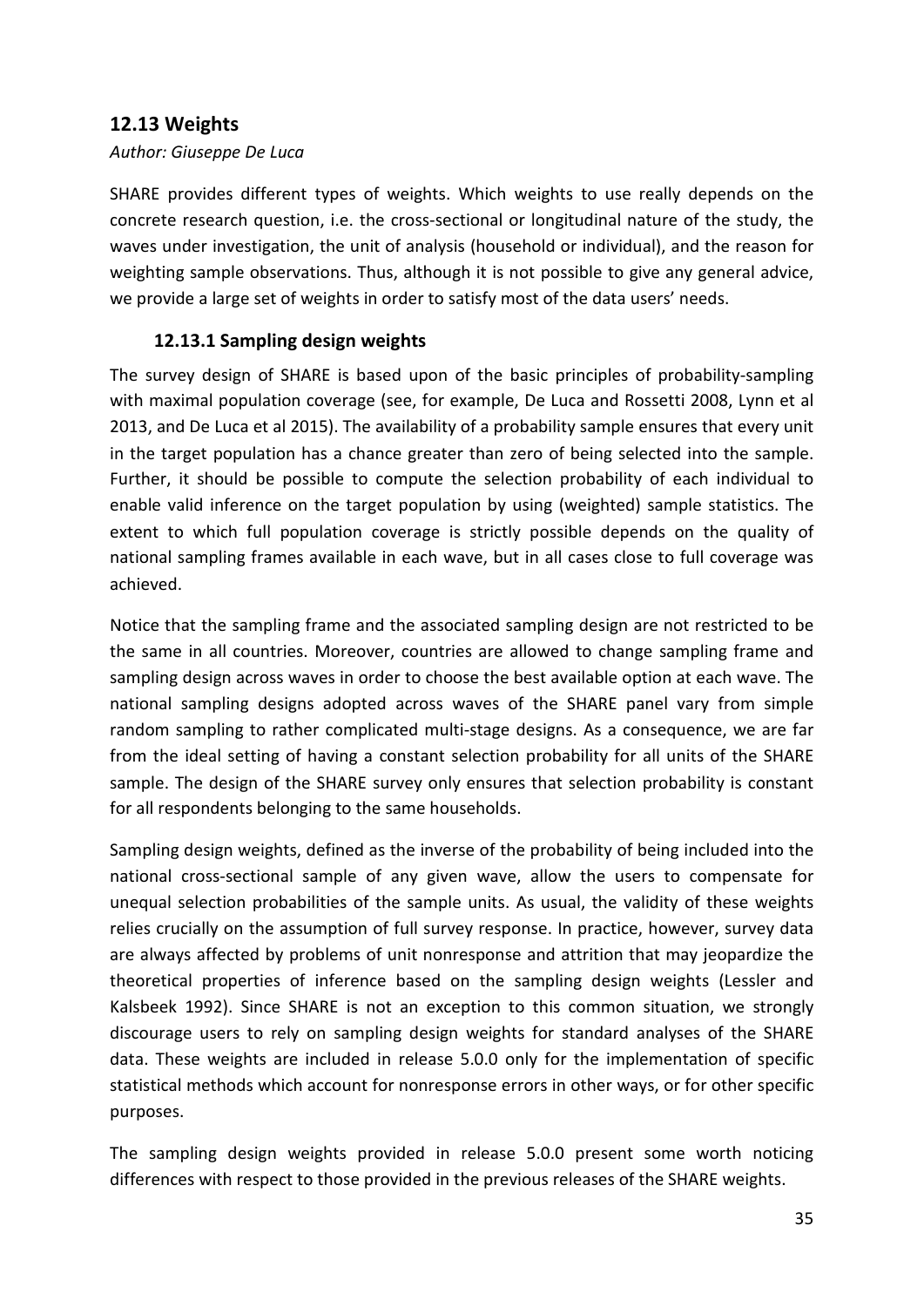**1**. **Gross sample database**: In several countries, we have carefully revised the gross sample database to ensure that it is consistent with the information on sample size, stratification and clustering available from the national sampling design documentation.

Although the gross sample database is not included in the scientific release, this database is considered a key ingredient for the analysis of sampling and nonsampling errors. Specifically, it allows to identify the various subsamples (i.e. sets of households drawn with the same sampling design) drawn in any specific country and wave of the SHARE panel. In addition, it contains the sampling design information (such as strata and primary sampling units) required to compute the sampling design weights and the auxiliary sampling frame information (such as age, gender, and NUTS/LAU regional codes of the selected household member) required to cope with unit nonresponse errors.

The sampling design weights included in the release 5.0.0may differ from those provided in the previous release of the SHARE weights because of the revisions applied to the gross sample database.

**2. Unknown cross-selection probabilities & pooling method**: Since the second wave of the study, the cross-sectional samples of many countries include two types of sample units: those sampled in some previous wave and those sampled in the current wave. We refer to these two sets of sample units as longitudinal and refreshment samples, respectively. In SHARE, the aim of drawing the refreshment sample can be twofold. First, it allows refreshing the longitudinal sample with the younger age-cohorts of the target population who were not age-eligible in the previous waves. Secondly, it allows compensating for the loss of observations in the longitudinal sample due to attrition across waves of the SHARE panel. For an overview of the wave-specific composition of the national samples, we refer the reader to De Luca et al (2015).

For the specific purposes of the sampling design weights, we recognized that the longitudinal and refreshment samples are usually drawn from (partly) overlapping target populations. For example, the longitudinal sample of wave 2 is drawn from the (wave 1) target population of people born in 1954 or earlier, while the refreshment sample is drawn from the (wave 2) target population of people born in 1956 or earlier. As a consequence, the units belonging to the longitudinal sample may have a non-zero probability of being selected in the refreshment sample and the units belonging to the refreshment sample may have a nonzero probability of being selected in the longitudinal sample. From a practical point of view, the main problem is that these `cross-selection probabilities' can be computed exactly only in few countries where sampling is carried out on the basis of simple designs.

Many alternative approaches are available to handle the issue of unknown `cross-selection probabilities' (see, for example, Watson 2014). In release 5.0.0, we implemented the socalled `pooling method' in which the unknown cross-selection probabilities are estimated on the basis of the available sampling frame information such as strata, primary sampling unit (psu), age, gender and regional nuts codes. Unlike the previous releases of the weights, the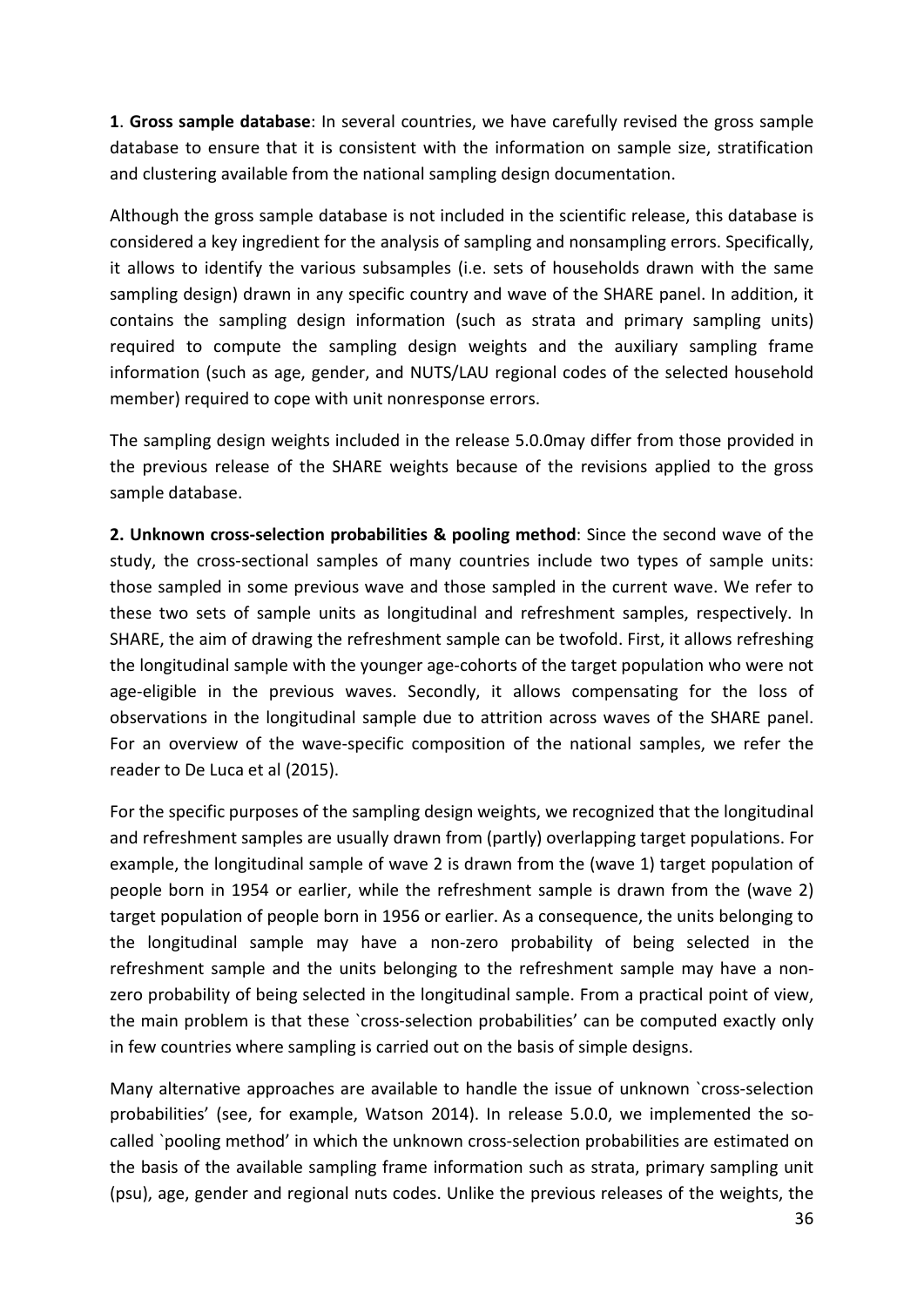sampling design weights of waves 2, 3, 4 and 5 now reflect the estimated contribution of these `cross-selection probabilities'.

**3. Distinction between main & vignette samples:** In waves 1 and 2, we do not distinguish anymore between sampling design weights for the main sample alone, the vignette sample alone, and the two samples combined. Since such distinction was relevant only for the first two waves of the SHARE panel, we decided to simplify the scientific release of the weights by focusing on the more frequently used sampling design weights for the entire cross-sectional sample of each wave.

**4. Sampling design weights of Ireland:** As mentioned above, we do not currently know the sampling design adopted for drawing the Ireland sample of wave 2. To allow the computation of calibrated weights, for this country we computed fictitious sampling design weights based on the simplifying assumption of simple random sampling.

# **12.13.2 Calibrated weights**

The strategy used by SHARE to cope with the potential selection effects associated with unit nonresponse and panel attrition is the calibration procedure proposed by Deville and Särndal (1992). This statistical re-weighting procedure produces calibrated weights which are as close as possible, according to a given distance measure, to the original sampling design weights while also respecting a set of known population totals (the calibration margins). Under the assumption the missing data mechanism is missing-at-random, calibrated weights may help reduce the potential selection bias generated by unit nonresponse and panel attrition. Unless nonresponse and attrition errors are controlled by alternative approaches, this is the type of weights that we generally advise to use in standard analyses of the SHARE data.

As in the previous releases of the SHARE weights, release 5.0.0 includes calibrated crosssectional weights to be used in the context of cross-sectional analyses and calibrated longitudinal weights to be used in the context of longitudinal analyses. Both types of calibrated weights are computed at the individual level for inference to the target population of individuals and at the household level for inference to the target population of households. On the other hand, release 5.0.0 does not include any more separate calibrated weights for the main sample alone, the vignette sample alone and the two samples combined. Further, because of changes in the underlying imputation procedure (see the documentation about imputations), it does not include any more calibrated cross-sectional weights for non-responding partners.

Notice that the calibrated weights provided in the scientific release only compensate for unit nonresponse and panel attrition in the main CAPI interview by ignoring additional problems of unit nonresponse sample attrition that are present in the drop-off questionnaires. Also notice that, as a general rule, calibrated cross-sectional weights can be missing for respondents who are younger than 50 years (i.e. age-ineligible partners of an age-eligible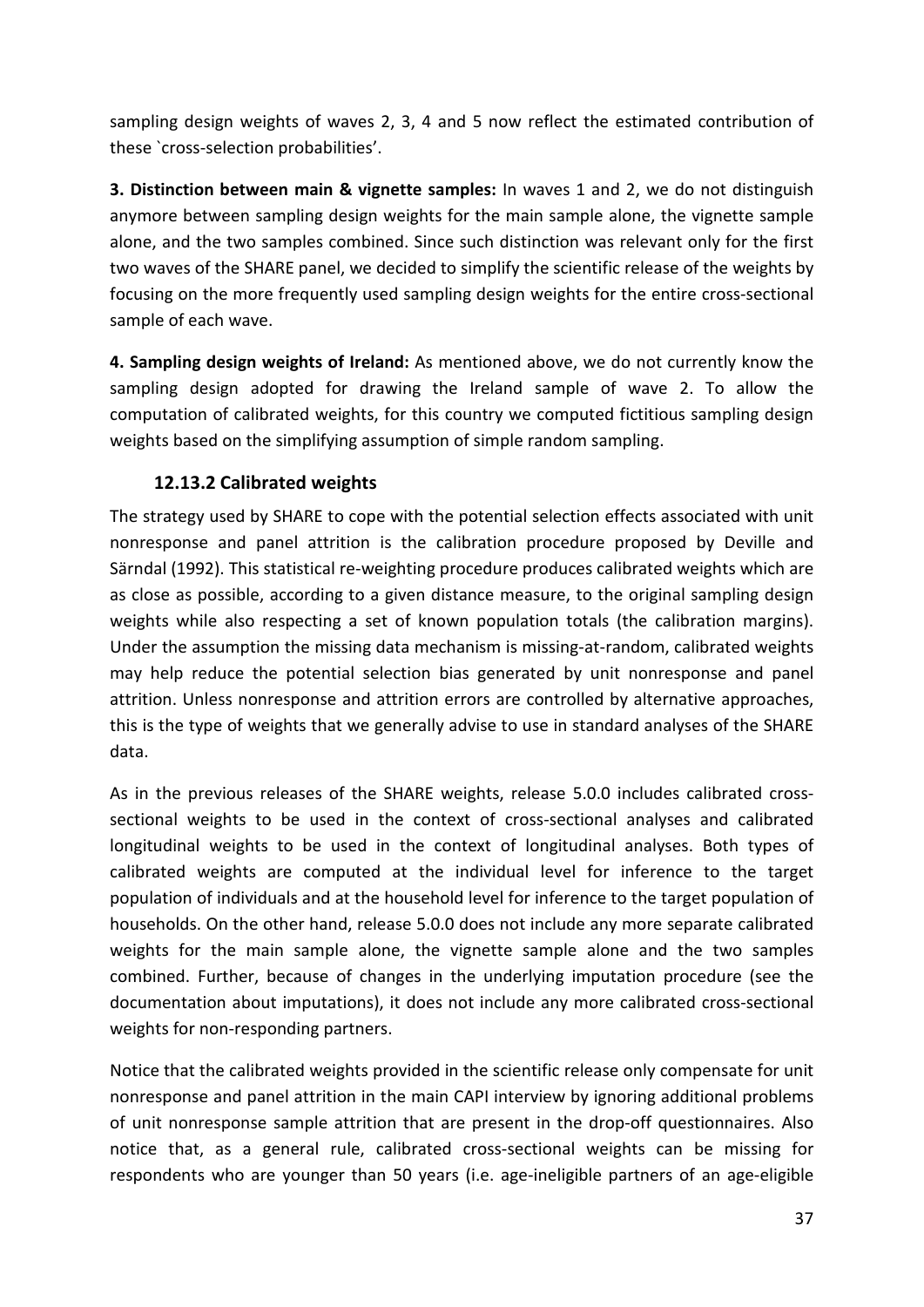respondent), those with missing sampling design weights, and those with missing information on the set of calibration variables (i.e. age, gender and NUTS1 code).

### **a) Calibrated cross-sectional weights**

For each wave, we provide `calibrated cross-sectional individual weights' (*cciw\_w#*) and `calibrated cross-sectional household weights' (*cchw\_w#*). The former assign a calibrated weight to each 50+ respondent that depends on the underlying sampling design weight and the individual-specific set of calibration variables, while the latter assign a common calibrated weight to all respondents in the same household that depends on the underlying sampling design weight and the set of calibration variables for all 50+ household members.

Both types of calibrated cross-sectional weights are computed separately by country to reproduce the size of the national target populations in each wave of the study. In each country and wave, the set of calibration margins reflects the size of the target population across 8 gender-age groups (i.e. males and females in the age groups [50-59], [60-69], [70- 79], [80+]) and across NUTS1 regional areas. For countries involved in wave-specific oversampling of age-cohorts that are not represented in the longitudinal sample, there is also a finer partition of [50-59] age group. For example, in wave 2, we use separate calibration margins for male and female respondents with age in the intervals [50-51] and [52-59]. In wave 4, we use instead separate calibration margins for male and female respondents with age in the intervals [50-53] and [54-59].

Calibration margins about the size of target population of each wave are taken from the EUROSTAT regional database.

### **b) Calibrated longitudinal weights**

Calibrated longitudinal weights differ from calibrated cross-sectional weights in two important respects. First, they are only defined for the subsample of units who participated in two or more waves of the panel. Second, since mortality is a source of attrition which affects both the sample and the population, the calibrated longitudinal weights account for mortality of the original target population across waves. The target population for longitudinal analyses is implicitly defined as the target population at the beginning of a time reference period that survives up to the end of the period considered.

Since the SHARE panel now consists of five waves, one can currently compute 48 types of calibrated longitudinal weights depending on the selected wave combination (i.e., 1-2,…,4-5, 1-2-3,…,3-4-5, 1-2-3-4,…, 2-3-4-5, 1-2-3-4-5) and the basic unit of analysis (either individuals or households). Furthermore, the number of possible calibrated longitudinal weights will increase rapidly as the panel goes ahead and additional waves will be available. These considerations clarify why the strategy of providing calibrated longitudinal weights for all possible wave combinations of the panel is not feasible, especially in the long run. Since wave 4, we provide calibrated longitudinal weights only for selected wave combinations. The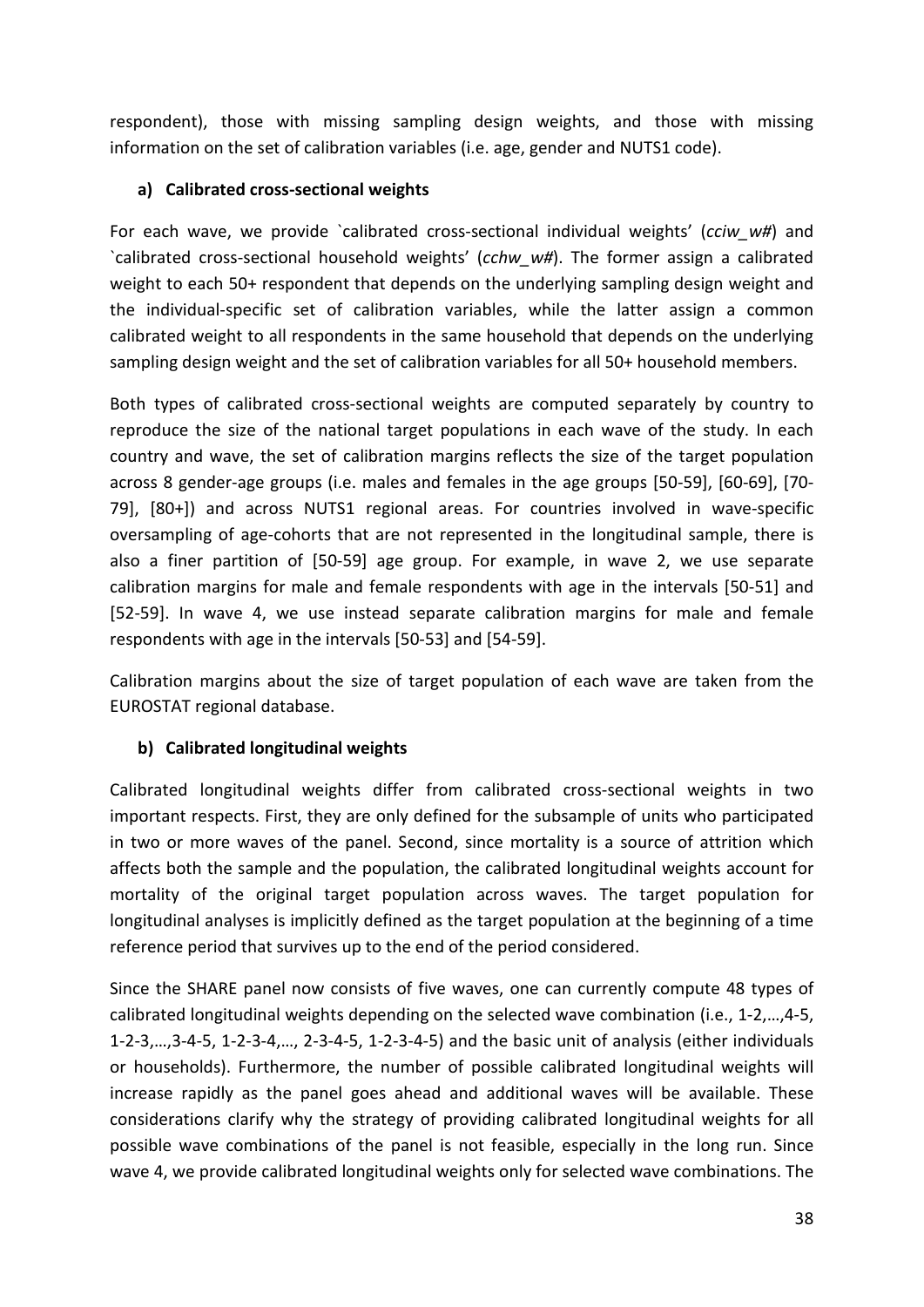wave combinations considered in release 5.0.0 are: 1-2, 2-3, 3-4, 4-5, and 1-2-3-4-5. For longitudinal analyses exploiting other wave combinations, users are required to control for attrition either by computing their own calibrated weights or by implementing some alternative correction method. To support users in this nontrivial methodological task, we provide a Stata ado-file called `cweight.ado' which implements the calibration procedure of Deville and Särndal (1992), a Stata do-file called `weighting.do' which illustrates step-by-step how to compute calibrated longitudinal weights at the individual and the household level, and a Stata data file `population margins.dta' which contains information about the size and the number of dead of the national 50+ populations by age, gender and NUTS1 regional area.

The calibrated longitudinal weights associated with the wave combination t-s are computed separately by country to represent the national populations of wave t that survives up to the interview year of wave s. For example, in several countries, the wave combination 1-2 allows to represent the national population of people aged 50+ in 2004 that survives up to 2006/2007. The wave combination 1-2-3-4-5 (the fully balanced panel) allows instead to represent the national population of people aged 50+ in 2004 that survives up to 2013. For the longitudinal calibrated weights, the set of calibration margins reflects the size of the target population by 8 gender-age groups (i.e. males and females with age in the beginning of a time reference period in the intervals [50-59], [60-69], [70-79], [80+]). Compared to calibrated cross-sectional weights, we do not control for NUTS1 regional codes and finer partitioning of the [50-59] age interval due to the relatively lower sample size. Mortality is accounted for by subtracting from each population margin the corresponding number of deaths occurred in time reference period considered.

Similarly to calibrated cross-sectional weights, our set of longitudinal calibrated weights is available both at the individual and the household level. Notice that for the weights defined at the household level, we only require that there is at least one eligible household member interviewed in each wave of the chosen wave combination. This implies that balanced sample of households is larger than the corresponding balanced sample of individuals. For example, households consisting of one partner participating in wave 1 and the other partner participating in wave 2 belong to the balanced sample of households for the wave combination 1-2, even if neither partner belongs to the corresponding balanced sample of individuals.

### **12.13.3 Structure of the SHARE weights in release 5.0.0**

Release 5.0.0 includes five datasets for the cross-sectional weights of waves 1 to 5 (sharew#\_rel5-0-0\_gv\_weights). These datasets come together with the other modules of each wave. Moreover, five datasets with longitudinal weights are included in a separate download file. The first four refer to the wave combinations 1-2, 2-3, 3-4 and 4-5. These datasets are named e.g. sharewX rel5-0-0 gv longitudinal weights w1w2 for wave combination 1-2. The others are named accordingly. Finally, there is one dataset named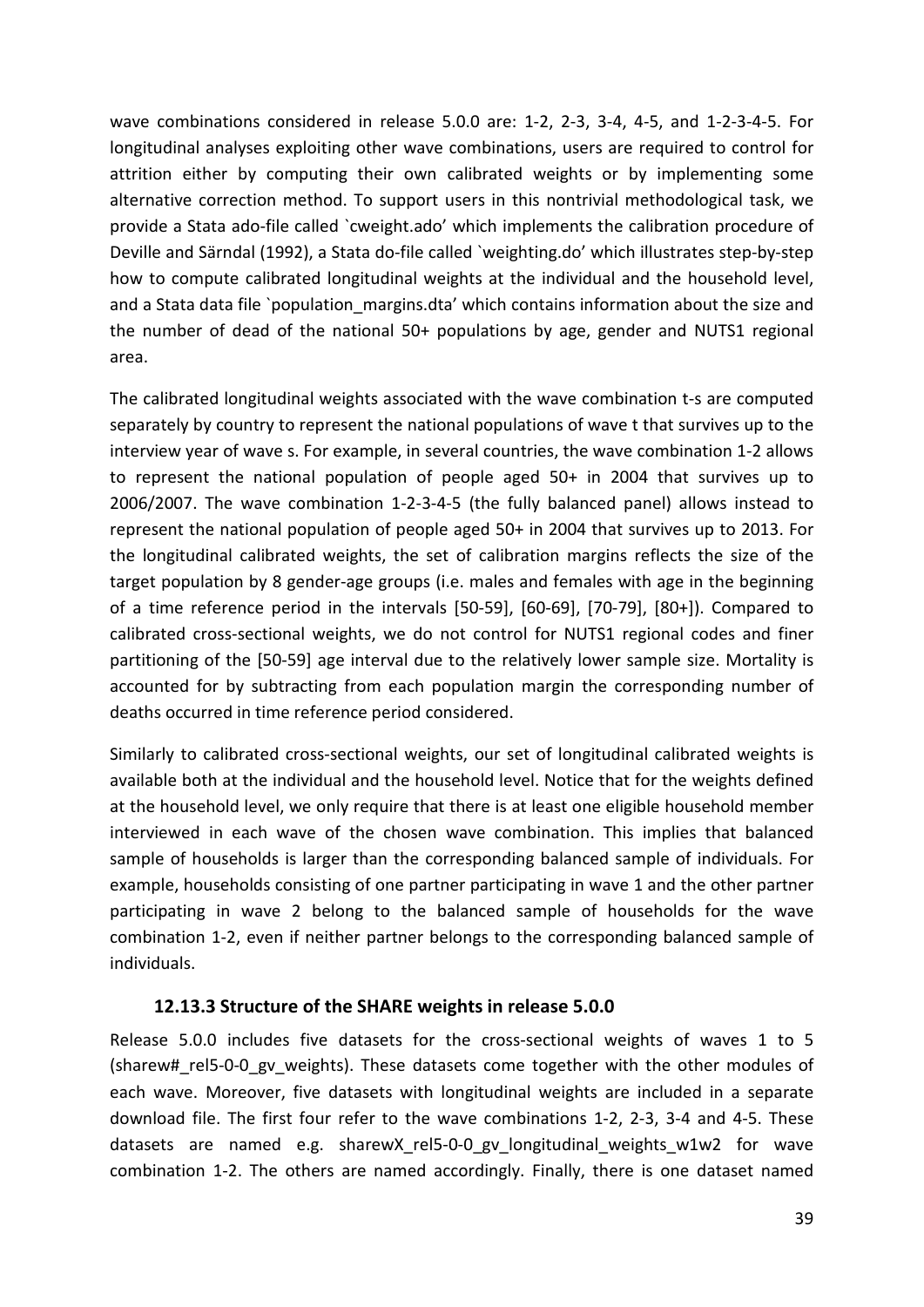sharewX\_rel5-0-0\_gv\_longitudinal\_weights\_w1w-w5 for the longitudinal weights of the fully balanced panel (i.e. wave combination 1-2-3-4-5). Tables 18 and 19 provide, respectively, a description of the variables contained in the five cross-sectional and the five longitudinal datasets.

| <b>Variable</b>      | <b>Description</b>                                       | <b>Unit of analysis</b> |
|----------------------|----------------------------------------------------------|-------------------------|
| dw w#                | Design weight - wave #                                   | Household & individual  |
| cchw w#              | Calibrated cross-sectional household weight - wave<br>#  | Household               |
| cciw w#              | Calibrated cross-sectional individual weight - wave<br># | Individual              |
| subsample            | Subsamples within country                                | Household & individual  |
| stratum1             | First stratum                                            | Household & individual  |
| stratum <sub>2</sub> | Second stratum                                           | Household & individual  |
| psu                  | Primary sampling unit                                    | Household & individual  |
| ssu                  | Secondary sampling unit                                  | Household & individual  |

**Table 18: Sampling design and calibrated cross-sectional weights**

In addition to the individual, household and country identifiers, the cross-sectional weights include:

- one variable for the sampling design weights (variable name dw w#) of the crosssectional sample of wave # (both household and individual levels),
- two variables for the corresponding calibrated cross-sectional household weights (variable name *cchw\_w#*) and the calibrated cross-sectional individual weights (variable name *cciw\_w#*),
- one indicator (variable name subsample) which identifies the various subsamples drawn in any specific country and wave of the SHARE panel,
- four indicators (variables names *stratum1*, *stratum2*, *psu*, and *ssu*) for the information about stratification and clustering in each subsample,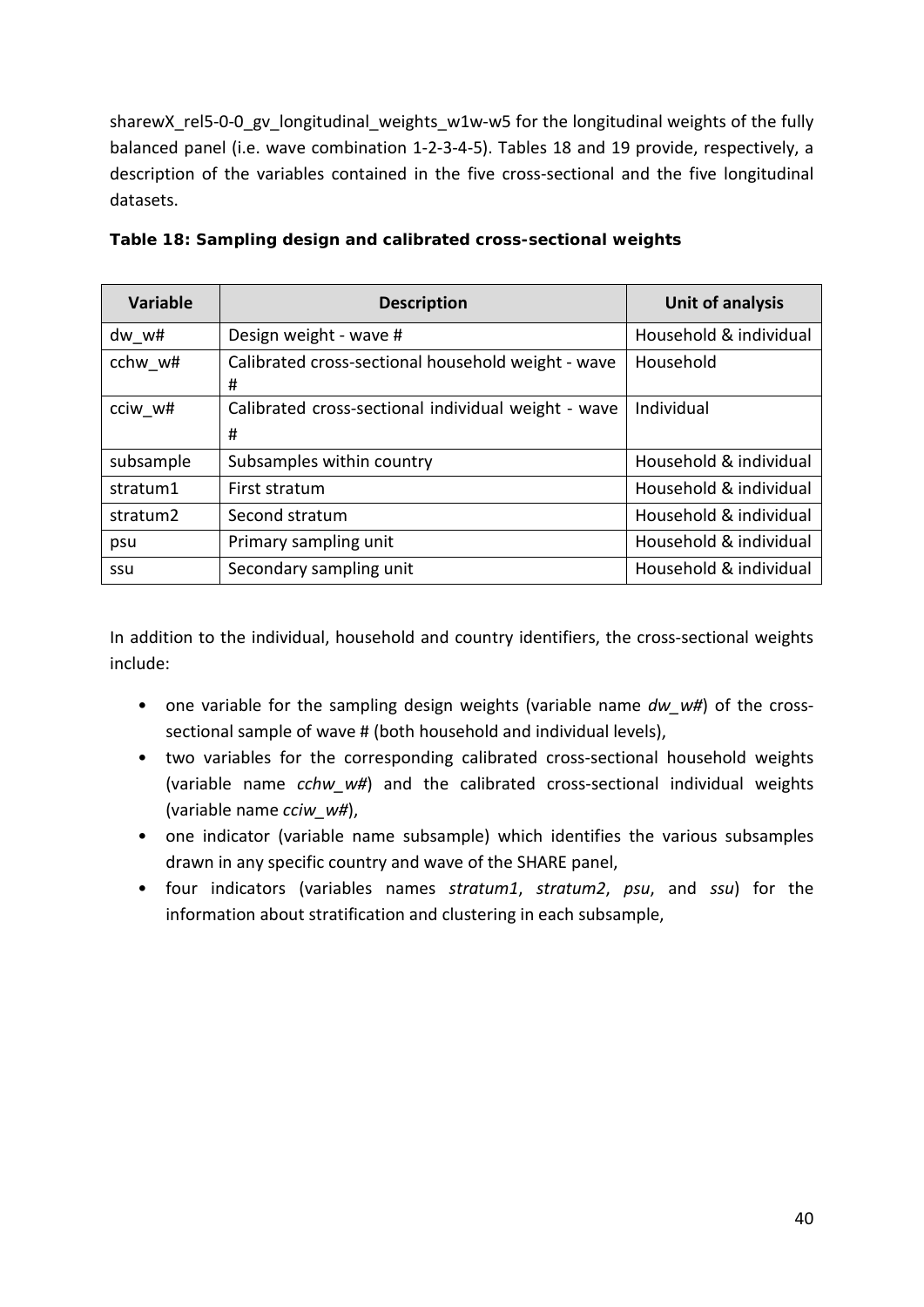| <b>Variable</b> | <b>Description</b>                                    | <b>Unit of analysis</b> |
|-----------------|-------------------------------------------------------|-------------------------|
| dw w#           | Design weight - wave #                                | Household & individual  |
| panel resp      | Respondent participation in the selected panel        | Individual              |
| clhw a          | Calibrated long. household weight - panel: 1-2-3-4-5  | Household               |
| cliw_a          | Calibrated long. individual weight - panel: 1-2-3-4-5 | Individual              |
| clhw b          | Calibrated long. household weight - panel: 1-2        | Household               |
| cliw_b          | Calibrated long. individual weight - panel: 1-2       | Individual              |
| clhw c          | Calibrated long. household weight - panel: 2-3        | Household               |
| $cliw_{c}$      | Calibrated long. individual weight - panel: 2-3       | Individual              |
| clhw d          | Calibrated long. household weight - panel: 3-4        | Household               |
| cliw d          | Calibrated long. individual weight - panel: 3-4       | Individual              |
| clhw e          | Calibrated long. household weight - panel: 4-5        | Household               |
| cliw e          | Calibrated long. individual weight - panel: 4-5       | Individual              |
| subsample       | Subsamples within country                             | Household & individual  |
| stratum1        | First stratum                                         | Household & individual  |
| stratum2        | Second stratum                                        | Household & individual  |
| psu             | Primary sampling unit                                 | Household & individual  |
| ssu             | Secondary sampling unit                               | Household & individual  |

### **Table 19: Sampling design and calibrated longitudinal weights**

Similarly, the longitudinal weights include:

- a binary indicator (variable name *panel resp*) which is equal to 1 for the balanced panel of individuals (i.e. the respondents participated to all waves of the selected wave combination) and equal to zero otherwise,
- one variable for the sampling design weights (variable name *dw\_w#*) of the starting wave #,
- two variables for the calibrated longitudinal household weights and the calibrated longitudinal individual weights ,
- one indicator (variable name *subsample*) which identifies the various subsamples drawn in any specific country and wave of the SHARE panel,
- four indicators (variables names *stratum1*, *stratum2*, *psu*, and *ssu*) for the information about stratification and clustering in each subsample,

Notice that the longitudinal databases contain one observation for each respondent belonging to the balanced sample of households in the selected wave combination. Within each dataset, the balanced sample of individuals can be identified through the binary indicator *`panel\_resp'*.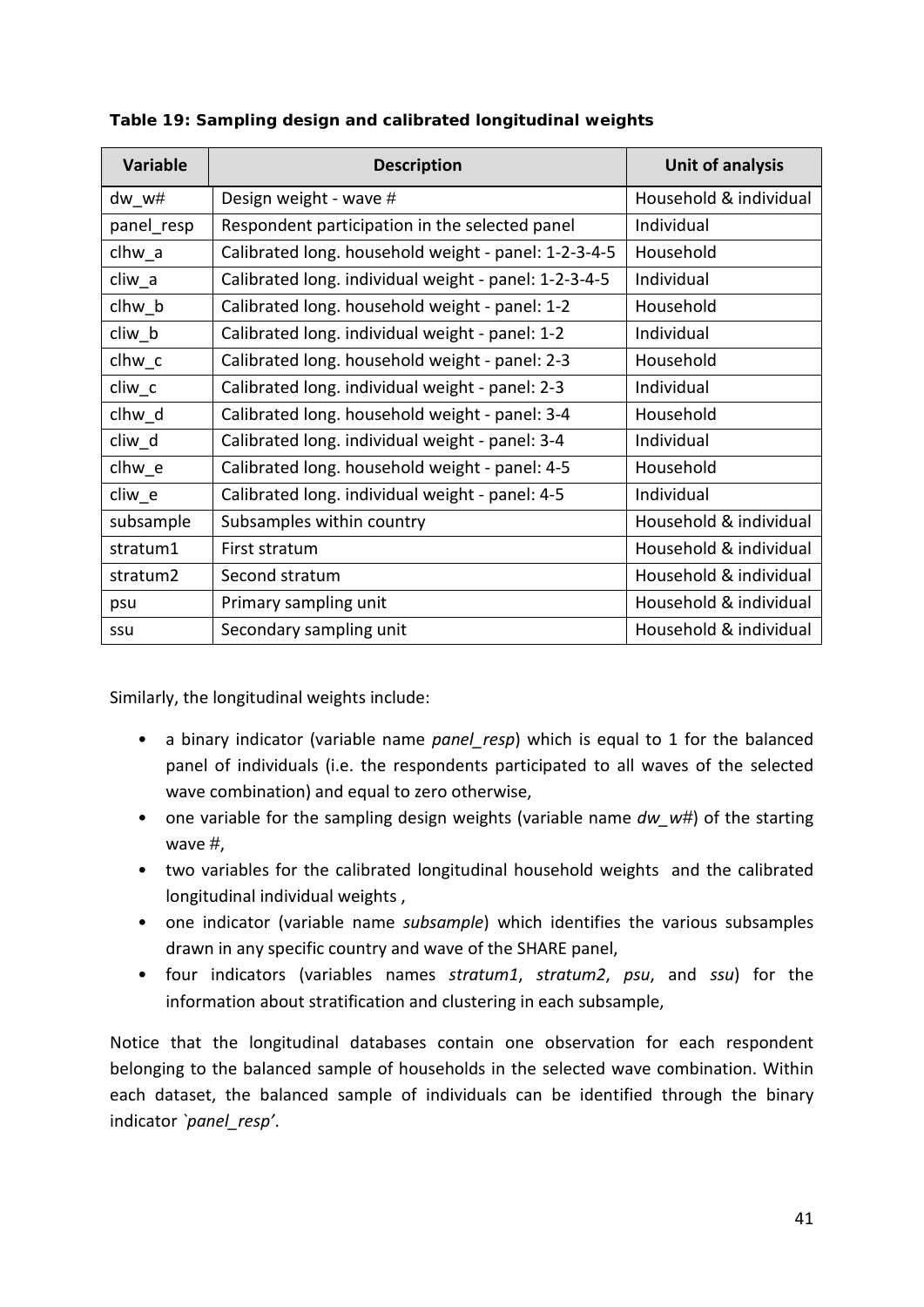*References*

*De Luca G. and C. Rossetti (2008), Sampling design and weighting strategies in the second wave of SHARE, in Börsch-Supan A., Brugiavini A., Jürges H., Mackenbach J., Siegrist J. and Weber G. (ed.), Health, Aging and Retirement in Europe (2004-2007) - Starting the Longitutinal Dimension, Mannheim.*

*De Luca G., Rossetti C. and Malter F. (2015), Sample design and weighting strategies in SHARE Wave 5, in Malter F. and Börsch-Supan A. (ed.), SHARE Wave 5: Innovations & Metodology, Munich: MEA, Max Planck Institute for Social Law and Social Policy.*

*Deville J.C. and Särndal C.E. (1992), Calibration Estimators in Survey Sampling, Journal of the American Statistical Association 87: 376-382.* 

*Lessler J. and Kalsbeek W. (1992), Nonsampling Error in Survey, New York: John Wiley & Sons.* 

*Lynn P., De Luca G., Ganninger M. and Häder S. (2013), Sampling Design in SHARE Wave Four, in Malter F. and Börsch-Supan A. (ed.), SHARE Wave 4: Innovations & Metodology, Munich: MEA, Max Planck Institute for Social Law and Social Policy.*

*Rubin D.B. (1976), Inference and missing data, Biometrika, 63, 581-592.*

*Solon G., Haider S.J., Wooldrige J. (2013), "What are we weighting for?", NBER Working Paper Series N. 18859, http://www.nber.org/papers/w18859.* 

*Watson N. (2014), Evaluation of Weighting Methods to Integrate a Top-Up Sample with an Ongoing Longitudinal Sample, Survey Research Methods 8: 195-208.*

# **12.14 Imputations**

*Author: Giuseppe De Luca*

This section describes the multiple imputations available in release 5.0.0 of the SHARE data. The new imputation procedure is very close to that used for Release 1.0.0 of wave 5 data (publicly available since March 2015, see De Luca et al. 2015) and presents only minor changes with respect to that used for Release 1.1 of wave 4 data (publicly available since March 2013). On the other hand, there are some major innovations with respect to the imputation procedures used for Release 2.4 of wave 1 and wave 2 data (publicly available since March 2011, see Christelis 2011). Currently, SHARE does not provide imputations only for the third (SHARELIFE) wave of the panel which collects life history data.

### **12.14.1 Practical decisions about imputations**

Handling item nonresponse in a cross-national, multi-disciplinary and longitudinal survey like SHARE is a challenging task that involves many different decisions that have to be balanced against each other. For this reason, we find it important to inform data users of the key steps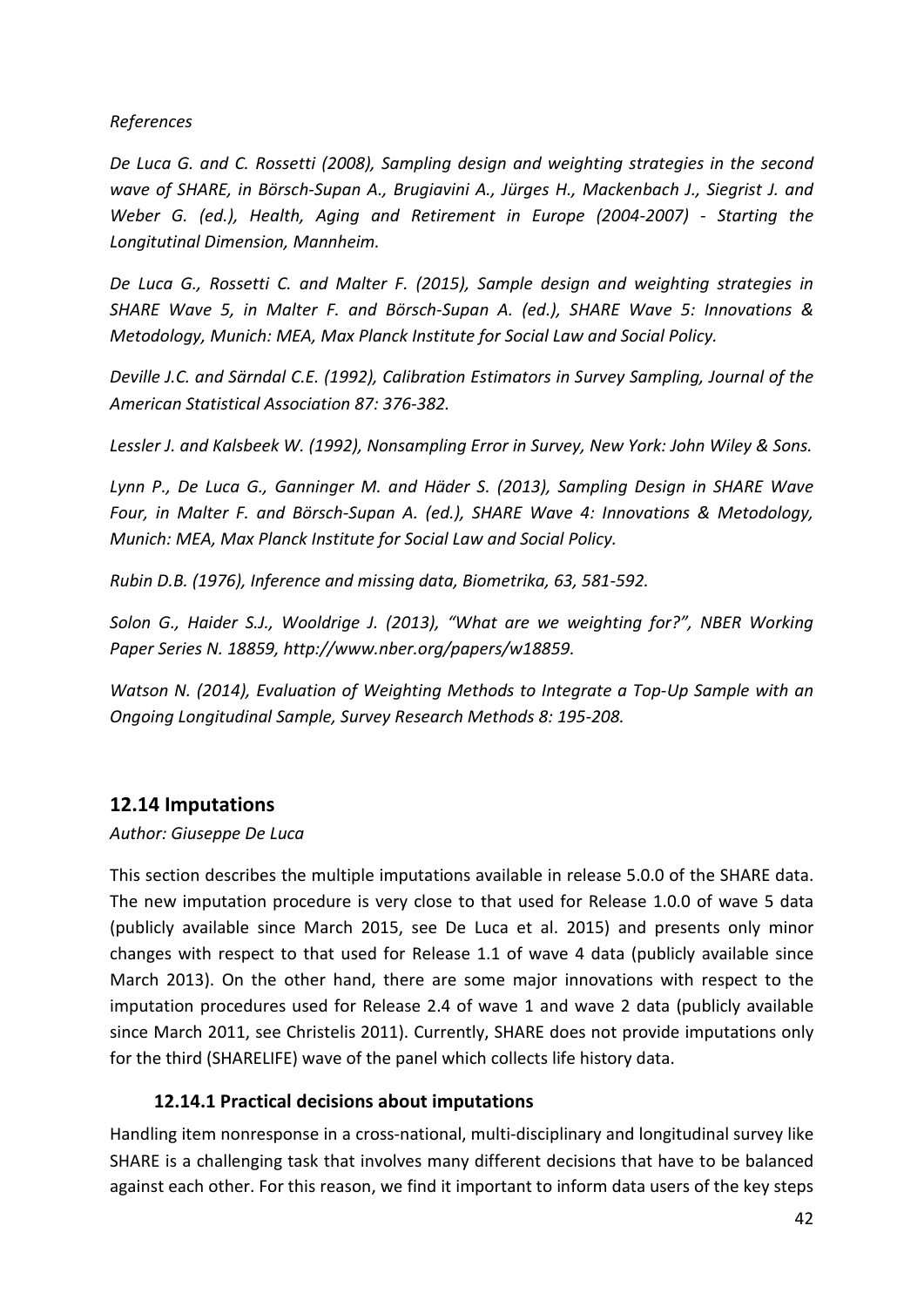that were necessary to implement the imputation model and the rational driving the construction of harmonized imputations for all regular waves of the SHARE panel.

### **a) Dimensionality of the imputation model**

Due to the large number of variables collected in each wave, the first issue to be addressed is how to select a feasible subset of core variables that accommodates a wide variety of analyses that data users might want to perform on the imputed data. Preliminary choices regarding the dimensionality of the imputation model are important in the context of multivariate imputation procedures that attempt to preserve the correlation structure of the imputed variables. In these methods, multiple variables are imputed simultaneously on the basis of some Markov Chain Monte Carlo (MCMC) technique. The main problem is that as the number of variables to be imputed jointly increases, these iterative techniques often require significant effort in programming and fine tuning. A compromise between generality and complexity of the imputation model is therefore needed.

To deal with this issue, the new imputation procedure exploits a simple hot-deck method for various types of variables affected by negligible fractions of missing data and a more sophisticated multivariate imputation method for monetary variables affected by more relevant fractions of missing data.

### **b) Preliminary transformations and standardizations of the raw data**

After selecting a set of core variables to be imputed in each wave, we construct a set of binary eligibility indicators to identify the respondents who are eligible to answer each question. This nontrivial step requires to take into account possible inconsistencies in the raw data, country-specific deviations from the generic versions of the CAPI questionnaires, branching, skip patterns and proxy interviews.

For open-ended questions on monetary variables, which are usually preceded by one or more ownership questions, we also construct a set of binary ownership indicators to identify the subset of eligible respondents with a non-zero monetary amount. Conditional on eligibility and ownership, non-zero values of monetary variables are converted (if needed) in annual Euro amounts to avoid differences in the time reference period of each question and the national currencies of non-Euro countries. Moreover, we symmetrically trim 2 percent of complete cases from the country-specific distribution of annual Euro amounts to exclude outliers that may have a disproportional influence on the imputation process. Thus, in addition to non-substantial answers ('Don't know' and 'Refusal'), we also impute outliers in the tails of the distribution of each monetary variable.

Notice that these preliminary transformations and standardizations of the raw data are carried out on the basis of common procedure for all waves of the panel by taking into account possible changes in the structure of the underlying CAPI questionnaires.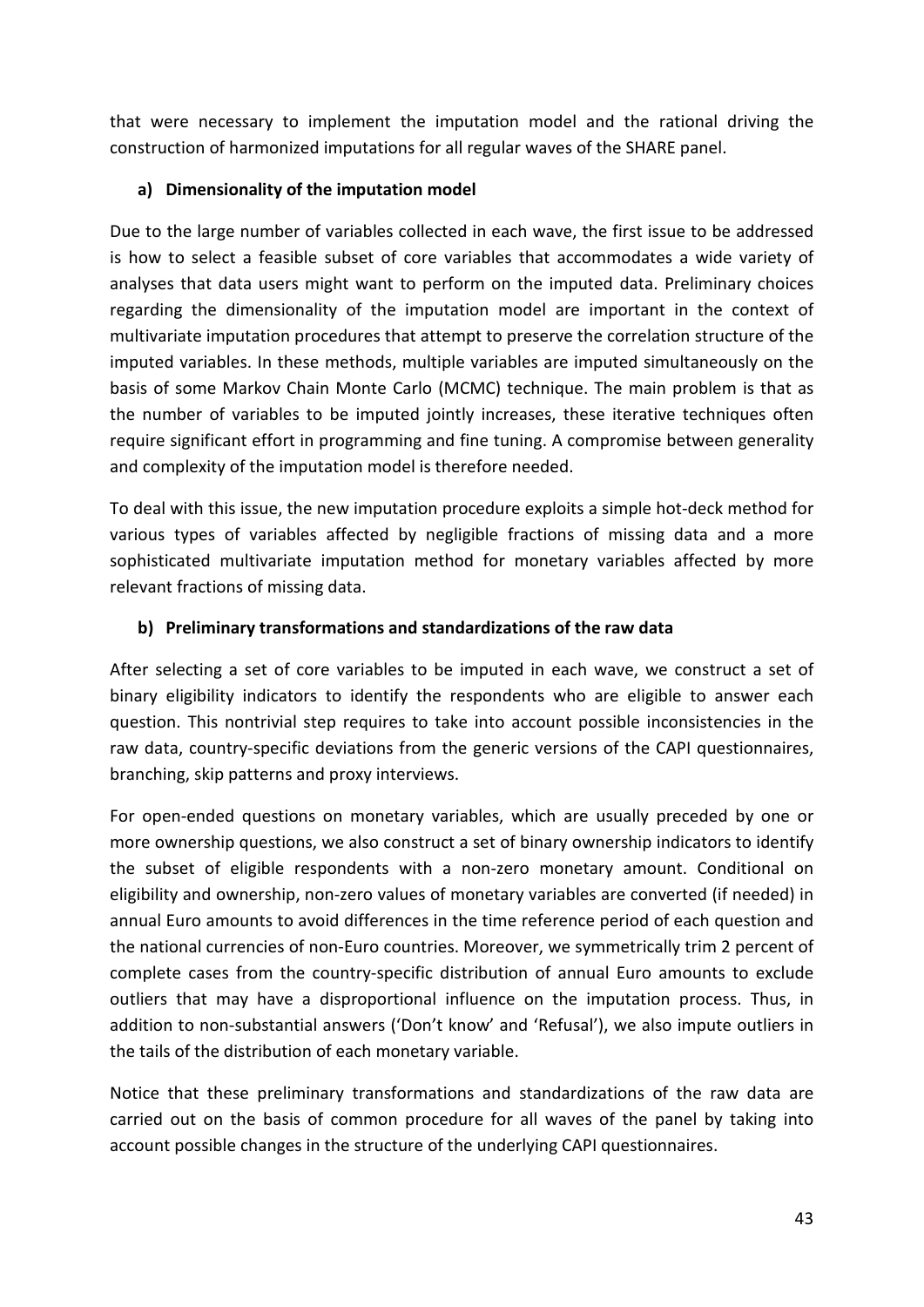### **c) Logical constraints**

To avoid unreasonable combinations of the imputed data, we require that complete cases and imputed values satisfy a set of (logical) constraints on the ownership conditions regarding items that are logically related. For example, the ownership indicators of some financial assets (bonds, stocks and mutual funds) are set to zero (no ownership) if we know that the household/couple does not own a bank account. Other examples include the interests from financial assets that may have positive ownership indicator only if the household/couple owns a bank account and (possibly) bonds, stocks and mutual funds, or mortgage on the main residence that may have a positive ownership indicator only if the household owns the main residence.

### **d) Sequence of unfolding-bracket questions**

In case of initial nonresponse to open-ended questions on monetary variables, respondents are usually asked a sequence of unfolding-bracket (UB) questions to recover partial information on the missing monetary amounts. Specifically, the respondent is asked whether the amount is larger than, smaller than, or about equal to three predefined thresholds defined at the country level. The threshold of the first UB question is assigned randomly and the sequence of UB questions either stops or continues with the next threshold depending on the answer provided in the previous questions. The information collected in this way allows obtaining either an approximate point estimate (i.e. about equal to one of the three country-specific thresholds) or an interval estimate for the original missing amounts. The sequence of UB questions is considered as uninformative only if the respondent does not give a substantial answer to the first question of the sequence.

Our procedure to exploit the individual-specific information collected by the sequence of UB questions is as follows. For approximate point estimates, the missing amounts are imputed using the thresholds selected by the respondents throughout the sequence of UB questions. For interval estimates, the available UB information is instead combined with the additional information from logical constraints and percentiles of the country distribution to shrink as much as possible the individual-specific bounds placed on the missing values.

### **e) Aggregation**

To reduce the number of monetary variables that are imputed jointly, the extensive list of income, wealth and consumption expenditure items collected in each wave is condensed into a smaller subset of 'aggregated variables'. This simplification has both theoretical and practical implications. From a theoretical viewpoint, aggregation corresponds to imposing linear restrictions on the imputation model and this may undermine validity of the analyses performed on the basis of imputed data (see, for example, Rubin 1996). From a practical viewpoint, the scientific release contains imputations only for the chosen subset of aggregated variables, but not for their specific components.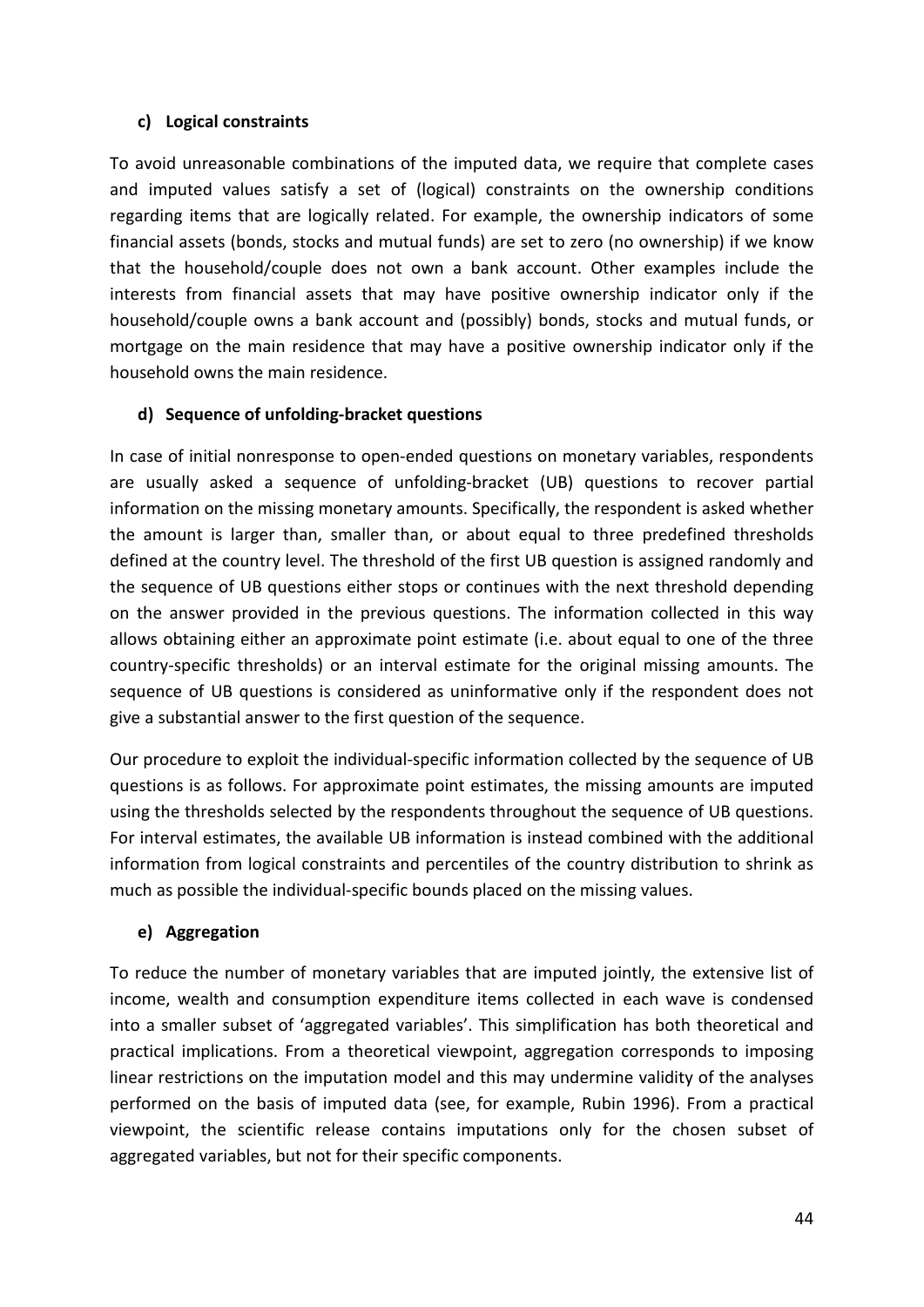Notice that, in aggregating several items, it is often the case that only some of them are missing. In this respect, we assume that an aggregated variable is missing if any of its components is missing. However, the partial information that may be available on each single item is not lost. This information is used to define lower bounds for the missing aggregated values.

Detailed information on the aggregation process across waves and countries is summarized through a set of tables in the appendix. Specifically, tables 5 and 6 show, respectively, the list & composition of aggregated variables and the country-specific composition of the pension variables in wave 1. Tables 7, 8 and 9 show instead the list & composition of aggregated variables in waves 2, 4 and 5, respectively. Notice that, although some variables have common names in the wave-specific imputation databases, the underlying components are not always the same because of possible changes in the underlying CAPI questionnaires. In such respect, it is important to stress that our attempt to harmonize as much as possible the information available in each wave of the SHARE panel does not guarantee that imputations are fully comparable across waves. This is especially true for wave 1 where there are major differences in the country-specific deviations and the structure of the CAPI questionnaire.

## **12.14.2 The imputation procedure**

### **a) Differences with the previous imputation procedures**

As discussed above, the new imputation procedure presents similarities, but also important innovations, with respect the procedures adopted in the previous releases of the SHARE imputations. In this section we briefly summarize the key differences between these procedures. Of course, the new imputed data of each wave also reflect changes in the underlying raw data.

Compared to wave 1 and wave 2, there are two striking differences:

- Some items are now imputed in aggregate terms to simplify the computational burden of the imputation model (see Section 1.5). For similar reasons, separate imputations for longitudinal and refreshment subsamples are no longer considered and lagged variables from previous waves are not used as predetermined predictors any more.
- We do not provide any more imputations for the whole set of survey variables regarding the non-responding partners (NRPs). The new imputation procedure provides only an indirect estimate of the income from NRPs which avoids understating total household income when only one of the two partners is interviewed.

Compared to wave 4, the main difference is in the aggregation of income, wealth and consumption expenditure items. Compared to wave 5, there are minor corrections in the procedure to convert some UB answers in annual Euro amounts.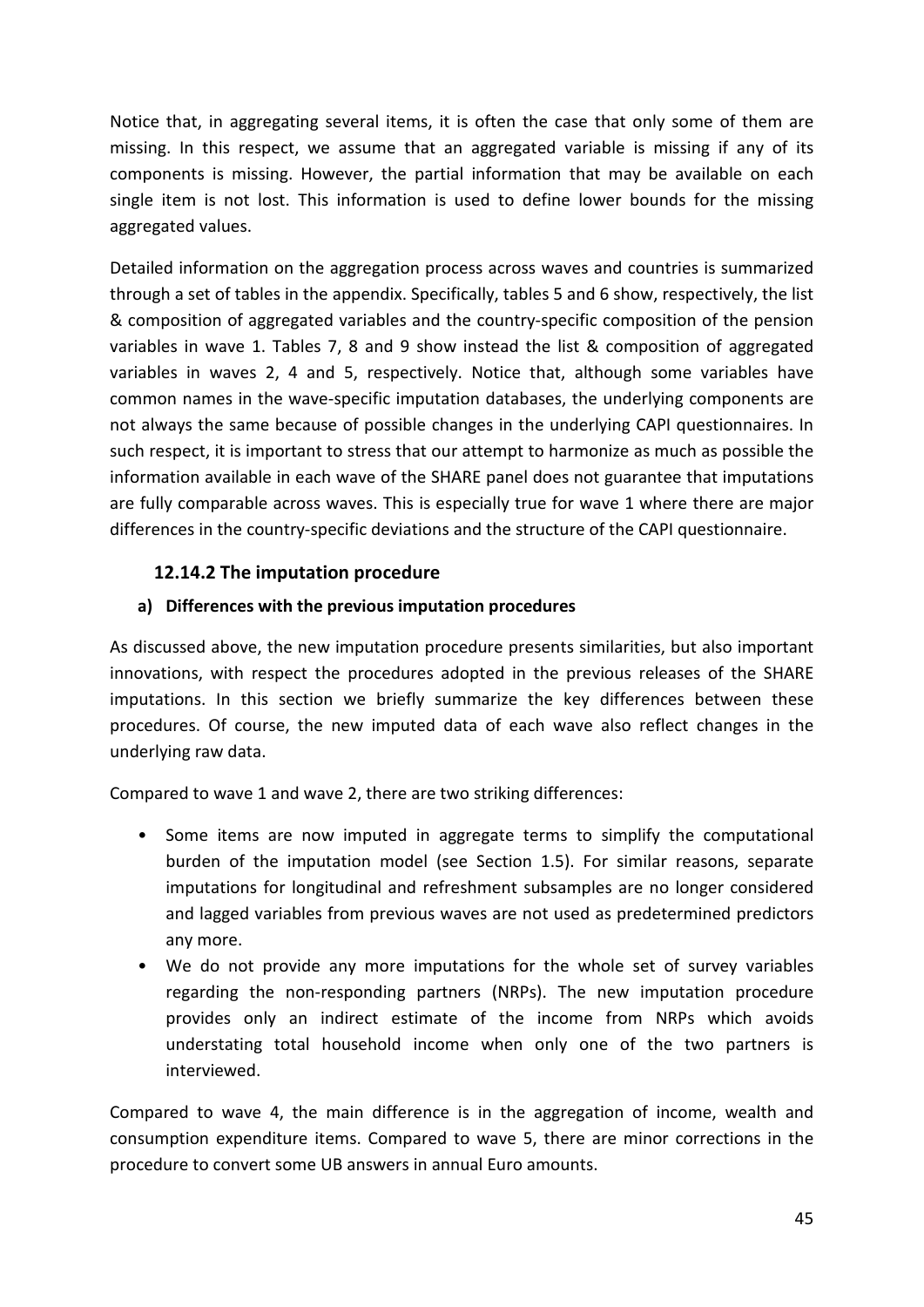#### **b) Hot-deck versus FCS imputations**

In each wave, variables can be imputed by either (univariate) hot-deck method or (multivariate) fully conditional specification (FCS) method (Raghunathan et al. 2001; van Buuren et al. 2006; van Buuren 2007). Hot-deck imputations are performed in an early stage, separately by country, and according to a convenient order of the variables which accounts for branching and skip patterns in the questionnaires. We first impute socio-demographic characteristics such as age and education that are affected by very small fractions of missing values. These variables are then used as predictors in the imputation of the other variables. The set of predictors used in the hot-deck imputation stage typically included gender, age group, years of education and self-reported health. For some variables, we use a larger set of predictors. For example, we use the number of children when imputing the number of grandchildren and an indicator for being a patient in a hospital overnight during the last year when imputing health-related variables.

FCS imputations are performed separately by country and household type to account for heterogeneity across these different groups. The household types considered are:

- Sample 1: singles and third respondents;
- Sample 2: couples with both partners interviewed;
- Sample 3: all couples with and without NRPs.

Notice that sample 2 is embedded into sample 3. This overlapping partitioning of the sample allows estimating total household income in couples with NRPs. The basic idea is that, in an early stage, we first impute total household income of couples belonging to sample 2. In a later stage, we use the couples with both partners interviewed as valid observations (donor observations) to impute total household income of couples with NRPs in sample 3.

The list of variables that are imputed jointly by the FCS method is country and samplespecific. For using this imputation method, we require that each monetary variable has at least 100 donor observations in sample 1 and 150 donor observations in samples 2 and 3. Monetary variables that do not satisfy this requirement are imputed first and then used as predictors in the imputation of the other monetary variables.

### **c) FCS imputations: the imputation of a single monetary variable**

In the FCS method, the imputation of the j-th monetary variable is carried out by a two-part model that involves a probit model for ownership and a regression model for the amount conditional on ownership.

In the regression model to impute the amount, we apply variable transformations to account for skewness in the right tails of the underlying distributions. In particular, we apply the logarithm transformation for the variables that are strictly positive and the inverse hyperbolic sine transformation for the variables that may assume negative values (such as income from self-employment, bank account, and value of own business).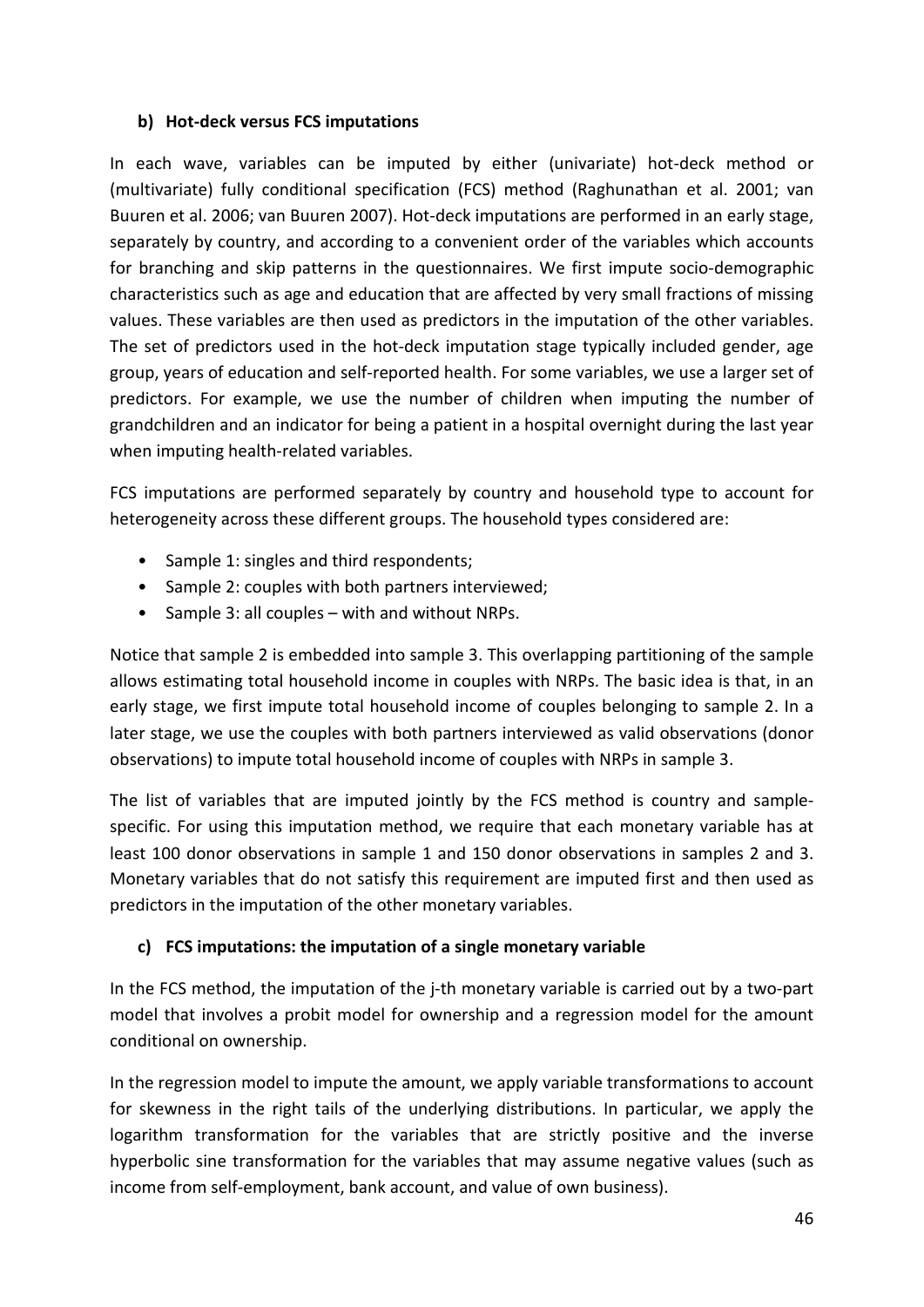The set of predictors used to impute the j-th variable is sample-specific. Specifically, there are two subsets of predictors. One is the subset of endogenous predictors that includes all variables that are imputed jointly except the j-th variable which is currently imputed. The other is the subset of exogenous predictors, which is also sample-specific. In sample 1, the exogenous predictors include gender, age, years of education, self-perceived health, number of children, number of chronic diseases, score of the numeracy test, employment status and willingness to answer of the designed respondent. In sample 2, we also have a similar set of exogenous predictors for the partner of the designated respondent. Finally, in sample 3, the exogenous predictors referring to the NRPs are confined to age and years of education only.

In the prediction step, imputations of missing amounts are always constrained to fall within the individual-level bounds that incorporate the available partial information on missing values.

### **d) FCS imputations: imputation of total household income**

In the FCS imputations, special attention is given to total household income - especially in waves 2, 4, and 5 where SHARE provides two alternative measures of this variable. The first measure (thinc) is obtained by aggregating at the household level all individual income components, while the second (thinc2) is obtained from the one-shot question on monthly household income (hh017). Since the choice between these two alternative measures is not obvious, we let the users decide which of the two measures is more suitable for their research questions.

For our purposes, the availability of these two alternative measures is extremely useful because each measure contributes relevant information on the missing values of the other measure. A detailed description of the three-stage procedure used to impute the two measures of total household income can be found in De Luca et al. (2015).

### **e) FCS imputations: iterations and convergence criterion**

The FCS procedure is repeated several times until the iterative algorithm gives a set of stationary distributions. Convergence is assessed by the Gelman-Rubin criterion (Gelman and Rubin 1992; Gelman et al. 2004) applied to the mean, the median and the 90th percentile of the distributions of the imputed variables. Convergence is also assessed for the generated variables such as total household income (thinc), total household expenditure (thexp) and household net worth (hnetw). After an initial set of 7 burn-in iterations, this criterion suggests that convergence is usually achieved for most of the statistics considered before reaching the maximum number of 30 iterations.

### **f) Multiple imputations**

To allow data users to take into account the additional variability induced by the imputation process, the imputation database of each wave includes five imputations (or implicates) of the missing values. These multiple imputations are constructed using five independent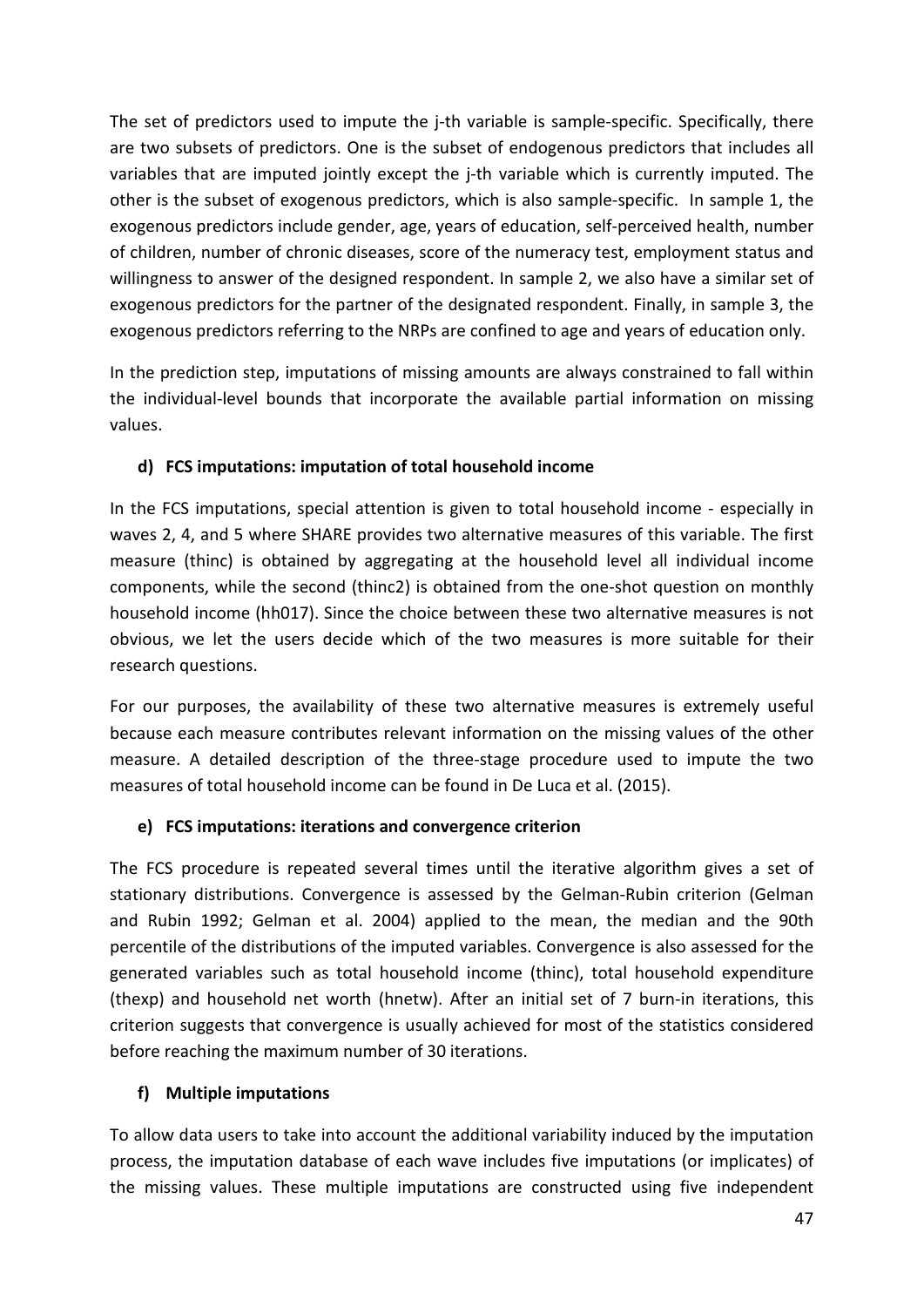replications of imputation procedure discussed above. Notice that neglecting the uncertainty of the imputed data (by selecting for instance only one of the five available replications) may lead to misleadingly precise estimates.

### **g) Full list of imputed variables**

The full list of variables included in the imputation dataset of each wave is presented in table 10 of the appendix. For each imputed variable we also provide a flag variable (named as variablename f) which summarizes the status of the imputation process as illustrated in table 11 of the appendix.

## **12.14.3 Additional comments on the usage of imputations**

We find it important to stress that imputations are not the same as missing variable values. Although the use of imputed data is a quite common empirical strategy for handling missing data problems, validity of the underlying assumptions should not be taken for granted.

Validity of the so-called fill-in approach (i.e. the simple approach of fill-in the missing values with imputations) is indeed based on two important conditions. The first is that the model used to create the imputations is correctly specified, including the assumptions on the posited missing-data mechanism. The second is that the imputation model is congenial in the sense of Meng (1994), i.e. the imputation model cannot be more restrictive than the model used to analyze the filled-in data. Uncongeniality may occur, for instance, when the model of interest and the imputation model are based either on different parametric assumptions or on different sets of explanatory variables. If these two conditions hold, then the use of imputed data may help to account for possible nonresponse bias and loss of precision due to item nonresponse. However, the fill-in approach may also lead to biased and inconsistent estimates whenever the imputation model is either incorrectly specified or uncongenial (see, for example, Dardanoni et al. 2011, 2015).

Judgments about the validity of these assumptions in the context of concrete applications remain a researcher's duty. To our experience, comparing the results from different approaches (such as complete data analysis, simple and generalized missing indicator approaches, pattern-mixture modeling and sample selection models) may give important hints about robustness of the empirical findings.

### *References*

*Christelis D. (2011). Imputation of missing data in waves 1 and 2 of SHARE. SHARE WP Series: 01-2011.*

*Dardanoni V., Modica S., and Peracchi F. (2011). Regression with imputed covariates: a generalized missing-indicator approach. Journal of Econometrics 162: 362-368.*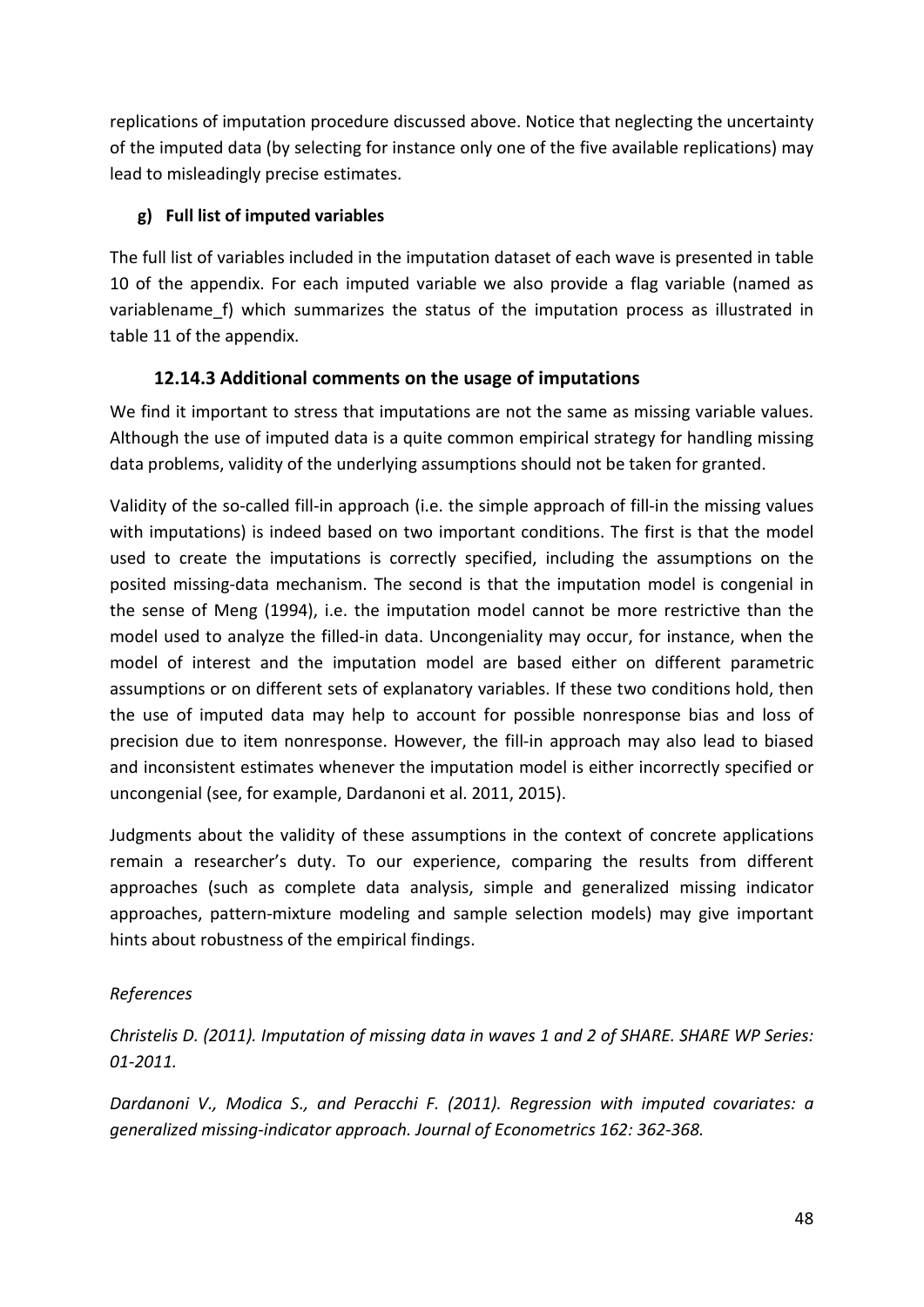*Dardanoni V., De Luca G., Modica S., and Peracchi F. (2015). Model averaging estimation of generalized linear models with imputed covariates. Journal of Econometrics 184: 452-463.* 

*De Luca G., Celidoni M., and Trevisan E. (2015). Item nonresponse and imputation strategies in SHARE Wave 5, in Malter F. and Börsch-Supan A. (ed.), SHARE Wave 5: Innovations & Methodology, Munich: MEA, Max Planck Institute for Social Law and Social Policy.* 

*Gelman A., and Rubin D.B. (1992). Inference from iterative simulation using multiple sequences. Statistical Science 7: 457-511.*

*Gelman A., Carlin J.B., Stern H.S., and Rubin D.B. (2004). Bayesian Data Analysis, Second Edition. Boca Raton, FL: Chapman and Hall.*

*Meng X.L., (1994). Multiple-imputation inferences with uncongenial sources of input. Statistical Science 9: 538–558.*

*Raghunathan T.E., Lepkowski J.M., van Hoewyk J., and Solenberger P. (2001). A multivariate technique for multiply imputing missing values using a sequence of regression models. Survey Methodology 27: 85–95.*

*Rubin D.B. (1996). Multiple imputations after 18+ years. Journal of the American Statistical Association 91: 473-489.* 

*van Buuren S. (2007). Multiple imputation of discrete and continuous data by fully conditional specification. Statistical Methods in Medical Research 16: 219-242.*

*van Buuren S., Brands J.P.L., Groothuis-Oudshoorn C.G.M., and Rubin D.B. (2006). Fully conditional specification in multivariate imputation. Journal of Statistical Computation and Simulation 76: 1049-1064.*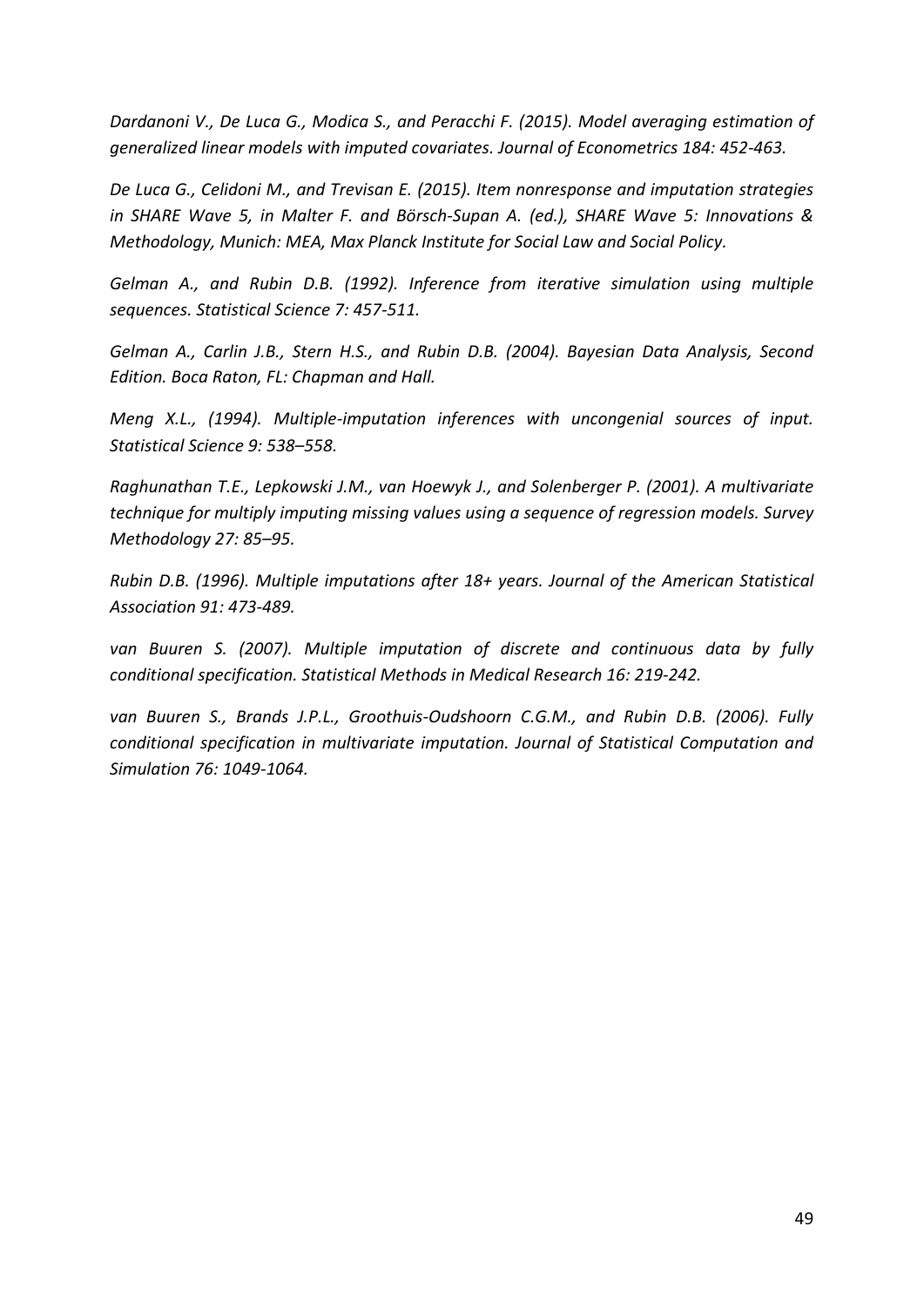# **13 Special Aspects of the CAPI Modules**

# **13.1 DN Module: Citizenship/Country of Birth Coding**

Citizenship (dn008c) and country of birth (dn005c) are coded according to ISO 3166-1 (numeric-3; [http://unstats.un.org/unsd/methods/m49/m49alpha.htm\)](http://unstats.un.org/unsd/methods/m49/m49alpha.htm). The same applies for the in wave 5 newly included country of birth of the respondent´s mother (dn504c) and father (dn505c). The introduction of the latter variables enables the identification of secondgeneration migrants. Further information on this topic is provided in Hunkler C., T. Kneip, G. Sand and M. Schuth (2015): "Identifying second-generation migrants and naturalized respondents in SHARE". In.: *Malter, F. and A. Börsch-Supan (Eds.) (2015). [SHARE Wave 5:](http://www.share-project.org/fileadmin/pdf_documentation/Method_vol5_31March2015.pdf)  [Innovations & Methodology.](http://www.share-project.org/fileadmin/pdf_documentation/Method_vol5_31March2015.pdf) Munich: MEA, Max Planck Institute for Social Law and Social Policy.*

The United Nations Statistics Division also provides codes for countries that no longer exist (see the above link). We added few additional codes for additional countries/regions and for respondents with multiple citizenships (see table [0](#page-64-0) of the appendix).

An often-occurring case is a respondent born in the USSR, in a place that would now be part of Russia. In that case, we code by the mentioned birth country, not by the actual country at the time of birth. In this case: if the person answered "USSR", she or he will be coded as being born in the USSR. If she or he answered "Russia", her coding will read "Russia", although this is factually incorrect, because it was USSR when the respondent was born. If it is important for you to know the country name at the time of birth, you will have to deduce the code using the person's year of birth.

# **13.2 CH Module: Looping Over Children**

The CH module is answered by singles and family respondents on behalf of the couple. All variables with the same suffix belong to the same child, so that e.g. for "child 2" the year of birth is stored in variable ch006 2, the marital status in ch012 2, etc. Due to the programming of the questionnaire it is possible that there are gaps in the numeration of the children, e.g. a respondent has two children: "child 1" and "child 3".

Longitudinal respondents were asked about changes concerning their children since the last interview. In the data there are three types of variables to capture such a change. The first variable indicates whether a change occurred (Yes/No). If there was a change reported, the consecutive variables contain the information for which child. This is stored in dummyvariables for each child (e.g.  $ch515d3 = 1$  if the marital status of "child 3" changed). In the last step, the new status of the child is specified.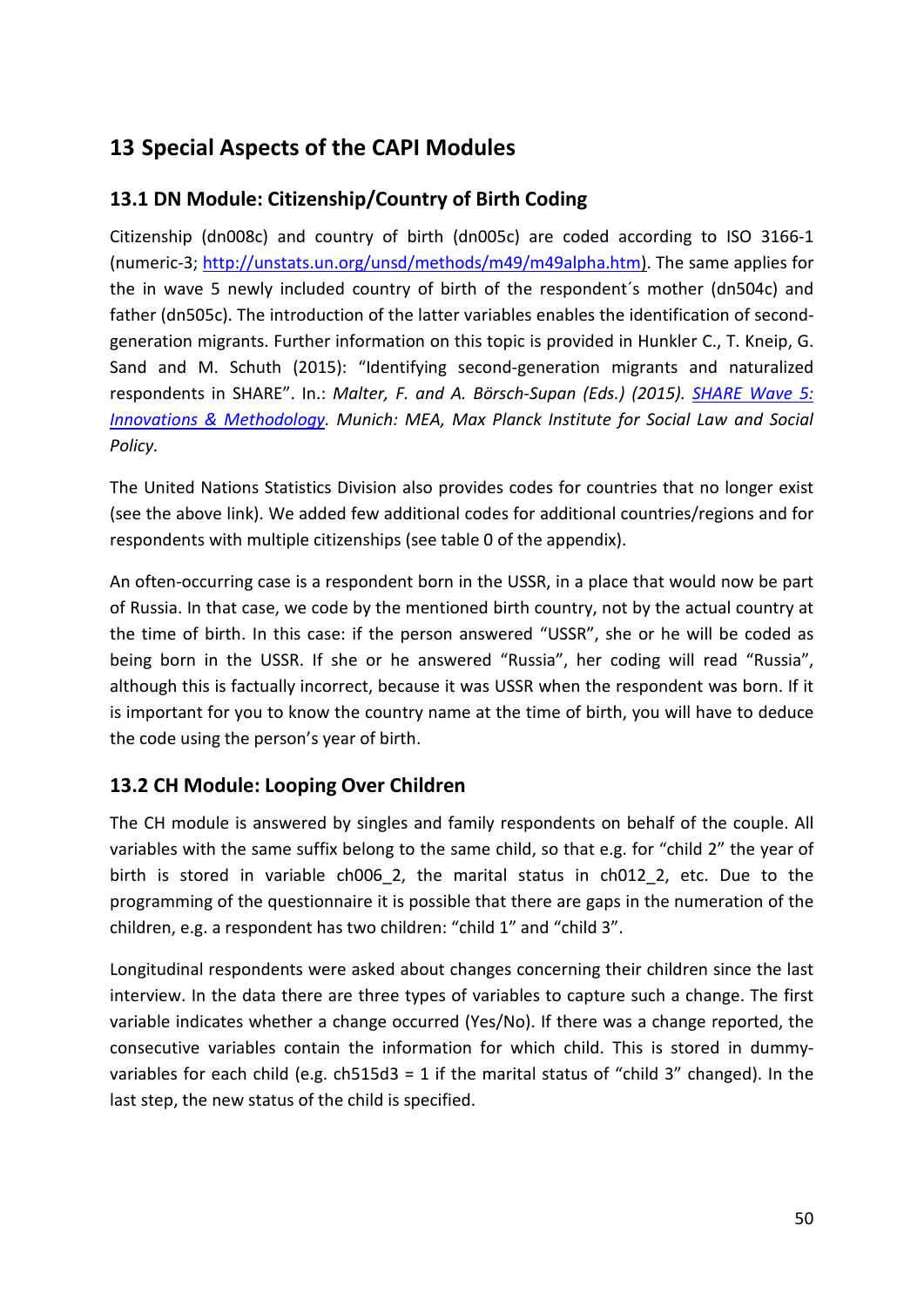|                             | Was there a<br>change? | For which child? | New state        |
|-----------------------------|------------------------|------------------|------------------|
| <b>Education</b>            | ch508                  | ch509d1-ch509d20 | ch510 1-ch510 20 |
| <b>Further</b><br>education | ch511                  | ch512d1-ch512d20 | ch513 1-ch513 20 |
| <b>Marital status</b>       | ch514                  | ch515d1-ch515d20 | ch516 1-ch516 20 |
|                             |                        |                  | ch519 1-ch519 20 |
| Parenthood                  | ch517                  | ch518d1-ch518d20 | ch520 1-ch520 20 |
| Location                    | ch524                  | ch525d1-ch525d20 | ch526 1-ch526 20 |

**Table 20: Changes in Information on Children**

Please note that in waves 1 and 2 questions ch010 to ch020 only refer to a maximum of four children. When there are more than four children, the CAPI program selects the four children as follows:

- 1. Sort children in ascending order by
	- underage (defined as 0 for all children aged 18 and over and 1 for all others),
	- geographical proximity (ch007),
	- year of birth
- 2. Pick the first four children.
- 3. In case that all sorting variables of a group of two or more children are equal, children are selected randomly from this group.

The variables chselch1 up to chselch4 contain the corresponding loop number of the children who were selected by the program.

### **13.3 PH Module:** *phrandom* **and** *ph006*

There are two types of answer categories for the question on self-perceived health in wave 1. Which type is asked at the beginning of section PH (questions ph002/003), and which (other) type for the end of this section (questions ph052/053), is randomized. The variable *phrandom* indicates which type is chosen:

1 for *ph002*/*ph052* (version 1) 2 for *ph003*/*ph053* (version 2)

From wave 2 onwards, the item *ph006* has a different wording for respondents with a longitudinal questionnaire version as opposed to baseline respondents. For baseline respondents the question text is "Has a doctor ever told you that you had any condition …".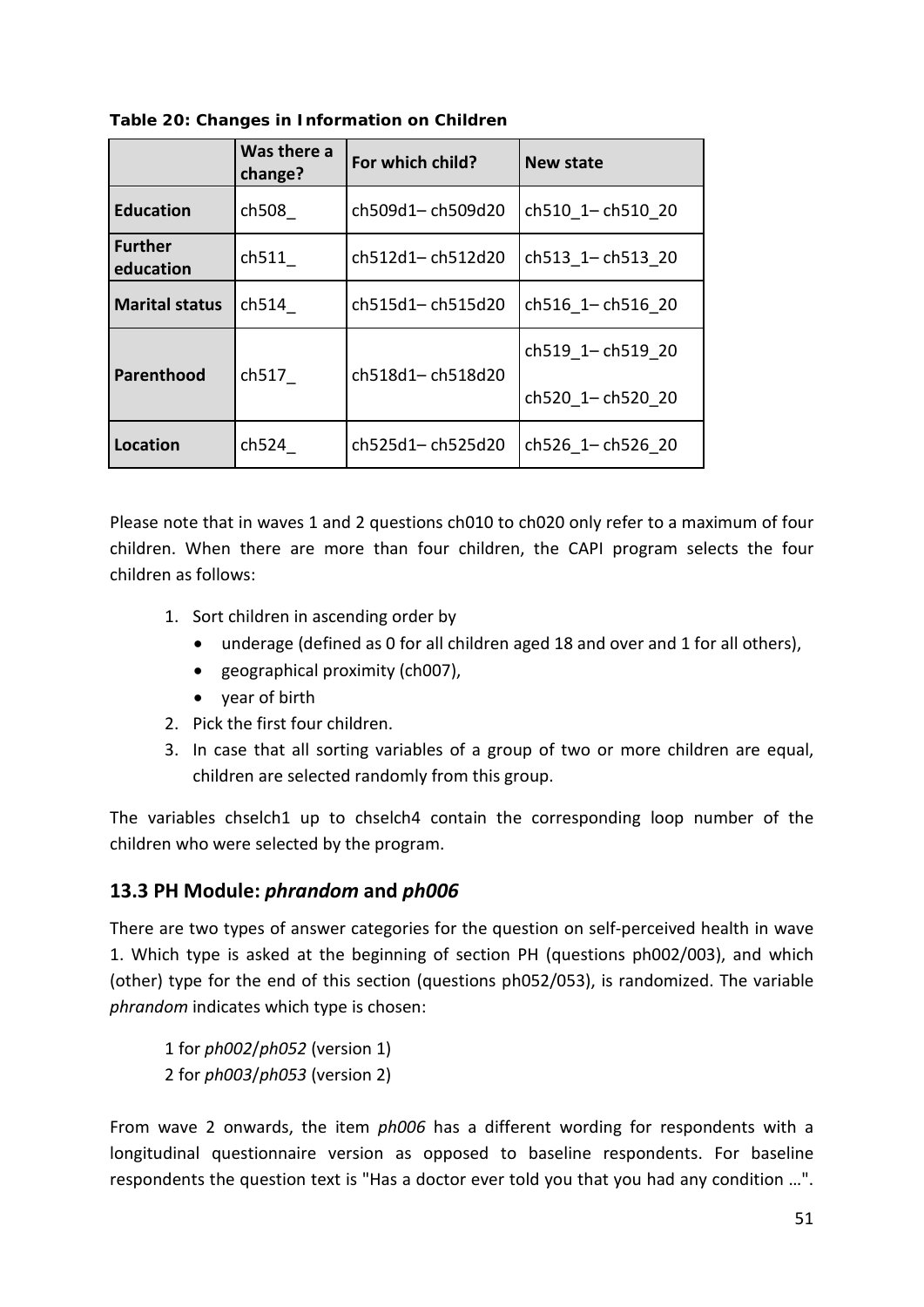For respondents with a longitudinal questionnaire version, however, the wording is no longer comparable "Do you currently have any condition …". As a consequence, the responses have a different interpretation with respect to the questionnaire version indicated by the technical variable *mn101*.

# **13.4 AC Module: Adjustment of** *ac004\_*

In general, the numbering of answer categories in the generic questionnaire determines the optional digits "YY" in the dummy variables. We only deviate from this rule, if otherwise misleading variable names across waves emerge. *ac004*\_ is one example where this is the case:

wave 2 includes fewer answer categories than wave 1, however, the reduced set is comparable. Variable names in wave 2 were adjusted to match the respective wave 1 answer categories in the following way:

| wave 2: ac004 questionnaire categories | variable names |
|----------------------------------------|----------------|
| 1. To meet other people                | ac004d1 #      |
| 2. To contribute something useful      | ac004d2 #      |
| 3. Because I am needed                 | $ac004d4$ #    |
| 4. To earn money                       | $ac004d5$ #    |
| 5. To use my skills or to keep fit     | $ac004d7$ #    |
| 96. None of these                      | ac004dno #     |

**Table 21: Adjustment of** *ac004***\_ Variable Names in Wave 2** 

# **13.5 AS Module: Category Differences in** *as054***\_**

**In** wave 1 the same answer categories are used as in waves 2, 4 and 5, but in a different order:

| Table 22: Category Differences in as054_ |  |  |  |  |  |
|------------------------------------------|--|--|--|--|--|
|------------------------------------------|--|--|--|--|--|

| Questionnaire categories in wave 1:                  | Questionnaire categories in waves 2, 4 & 5:          |
|------------------------------------------------------|------------------------------------------------------|
| 1. Debt on cars and other vehicles                   | 1. Debt on cars and other vehicles                   |
| (vans/motorcycles/boats, etc.)                       | (vans/motorcycles/boats, etc.)                       |
| 2. Overdue bills (phone, electricity, heating, rent) | 2. Debt on credit cards / store cards                |
| 3. Overdue credit cards / store card bills           | 3. Loans (from bank, building society or other       |
|                                                      | financial institution)                               |
| 4. Loans (from bank, building society or other       | 4. Debts to relatives or friends                     |
| financial institution)                               |                                                      |
| 5. Debts to relatives or friends                     | 5. Student loans                                     |
| 6. Student loans                                     | 6. Overdue bills (phone, electricity, heating, rent) |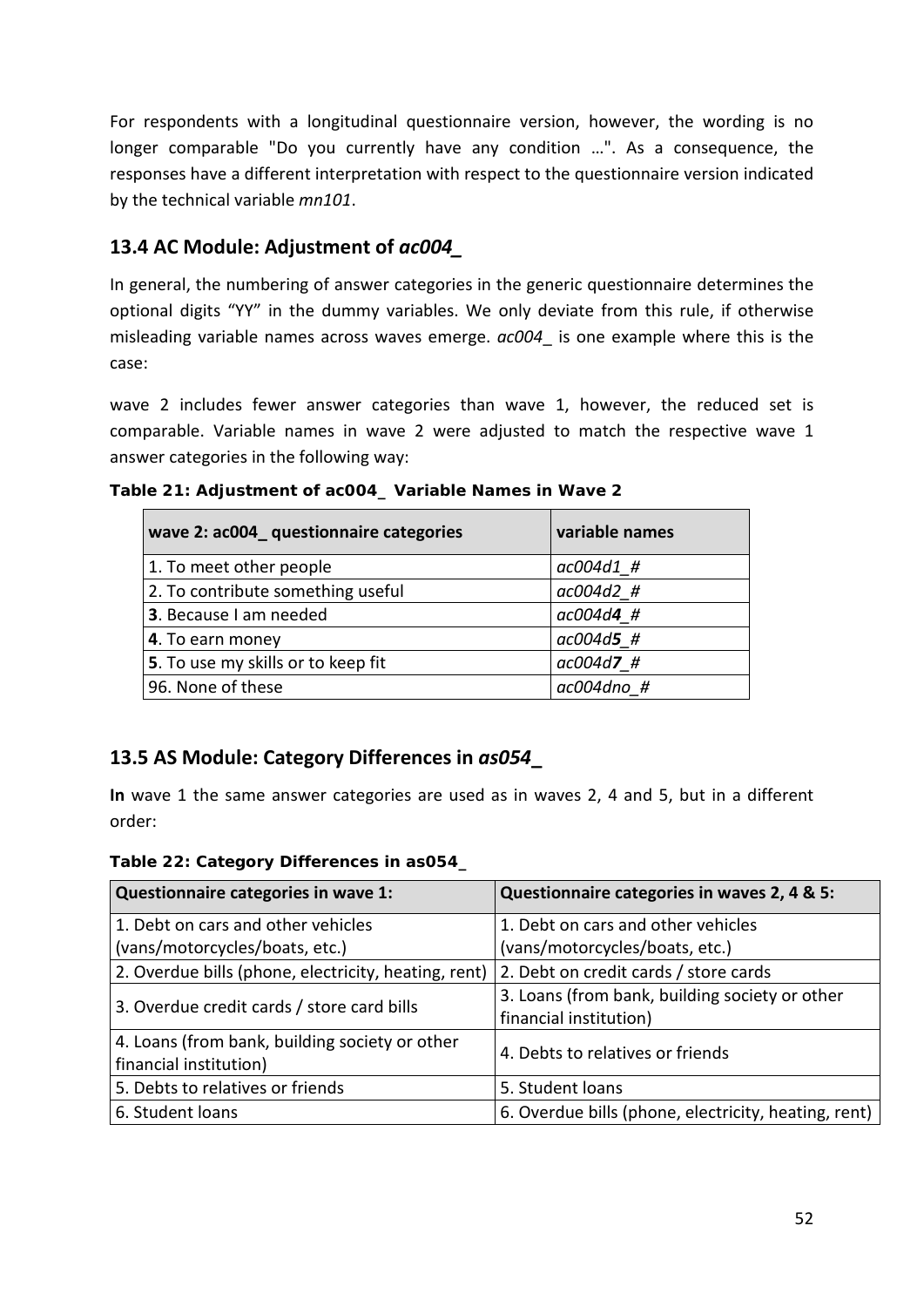# **13.6 EX Module: Definition of Life Expectancy Target Age**

In ex009 baseline respondents are asked "What are the chances that you will live to be age <fill> or more?". The <fill> used in this question is a function of the age of each respondent. Age in turn is computed by subtracting year and month of birth from year and month of interview (note that day is not used).

Based on the computed age, the <fill> for ex009 is defined as:

| Respondents' age           | Fill in ex009 |
|----------------------------|---------------|
|                            |               |
| age $< 65$                 | 75            |
| $age > 64$ and age $< 70$  | 80            |
| age $> 69$ and age $< 75$  | 85            |
| age $> 74$ and age $< 80$  | 90            |
| age $>$ 79 and age $<$ 85  | 95            |
| $age > 84$ and age $< 95$  | 100           |
| age $> 94$ and age $< 100$ | 105           |
| age $> 99$ and age $< 105$ | 110           |
| age $>104$                 | 120           |

The fill used in each interview is stored in the variable *ex009age*, while the substantive answer to the question is stored as  $ex009$ . In rare cases (e.g. if age was ex post corrected due to an interviewer remark) the fill deviates from respondents´ age.

# **13.7 CF Module: Ten Words List Learning**

The "ten words list learning" test has been conducted with a first trial and a delayed recall. In waves 1 and 2 the same list was used whereas in waves 4 and 5 respondents were assigned randomly to one of four sets of "ten words list learning". Thereby, a total of eight variables cover the "ten words list learning" items in the wave 4 and 5 release data: the variables cf104tot, cf105tot, cf106tot and cf107tot refer to the four sets of the "ten words list learning" first trial, whereas the variables cf113tot, cf114tot, cf115tot and cf116tot refer to the four sets of the "ten words list learning" delayed recall. This means e.g. that the respective information for respondents who were assigned to the first set of "ten words list learning" (that is cf104\_Learn1 in the questionnaire), is stored in cf104tot and cf113tot, for respondents who were assigned to the second set it is cf105tot and cf114tot and so on.

In addition, the generated health module (gv health) provides the generated variables cf008tot (first trail) and cf016tot (delayed recall). Both variables contain the result for all respondents irrespective of which of the four sets of "ten words list learning" was used.

Note that both variables are stored in the cognitive function (cf) module in waves 1 and 2, but are part of the generated health module (gv\_health) in wave 4 and 5. This is due to the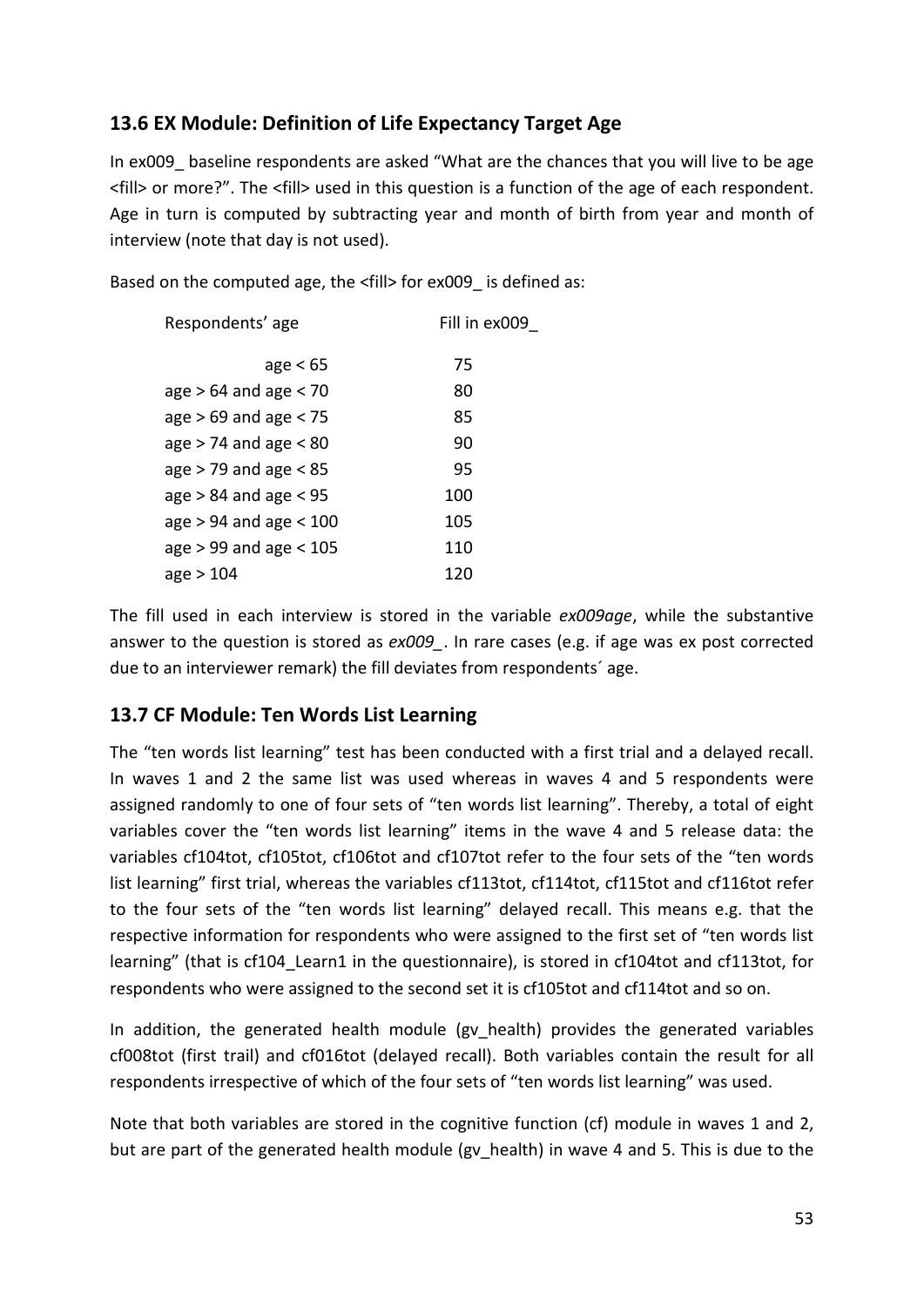fact that these variables have been generated in waves 4 and 5 and were not regular CAPI items.

# <span id="page-53-0"></span>**13.8 SN Module (Wave 4)**

The social network module (SN) was implemented in the 4th wave of SHARE as an innovative means to measure the personal social environment. This approach goes beyond the more common role-relational method of measuring social networks which is based mostly on socio-demographic proxies. The SN module employs a name generator that first identifies the respondent's self-reported meaningful relationships and then obtains the characteristics of the persons named. The information obtained in the SN module is a detailed description of study participants' personal social networks, that is, the persons who they consider to be their confidants.

Furthermore, the SN information is linked to the two subsequent survey modules: social support (SP) and financial transfers (FT). The social network member names and role relationships, as provided by the survey respondent in the SN module, appear on the CAPI screen as specific persons with whom personal support or financial resources were exchanged, in addition to the standard role categories of others involved in exchange. This linkage distinguishes between the exchange of money and support within the personal social network of respondents and with people not named as confidants.

For further information please see:

Litwin H., Stoeckel K., Roll A., Shiovitz-EzraIn S. & Kotte M. (2013): "Social Network Measurement in SHARE Wave Four". In: *Malter, F., Börsch-Supan, A.(Eds.) (2013). [SHARE](http://www.share-project.org/fileadmin/pdf_documentation/Method_FRB_FINAL.pdf)  [Wave 4: Innovations & Methodology.](http://www.share-project.org/fileadmin/pdf_documentation/Method_FRB_FINAL.pdf) Munich: MEA, Max Planck Institute for Social Law and Social Policy.*

| <b>Variables</b> | <b>Description</b>                        |
|------------------|-------------------------------------------|
| $sn005$ $X$      | Relationship to network person X          |
| $sn005a$ X       | Gender of network person X                |
| sn006 X          | Geographical distance to network person X |
| sn007 X          | Contact frequency with network person X   |
| $sn009$ $X$      | Emotional closeness to network person X   |
| $sn012$ (sn017)  | Satisfaction with (empty) network         |

|  | Table 23: Central Variables in the Social Network CAPI Module |  |  |  |
|--|---------------------------------------------------------------|--|--|--|
|  |                                                               |  |  |  |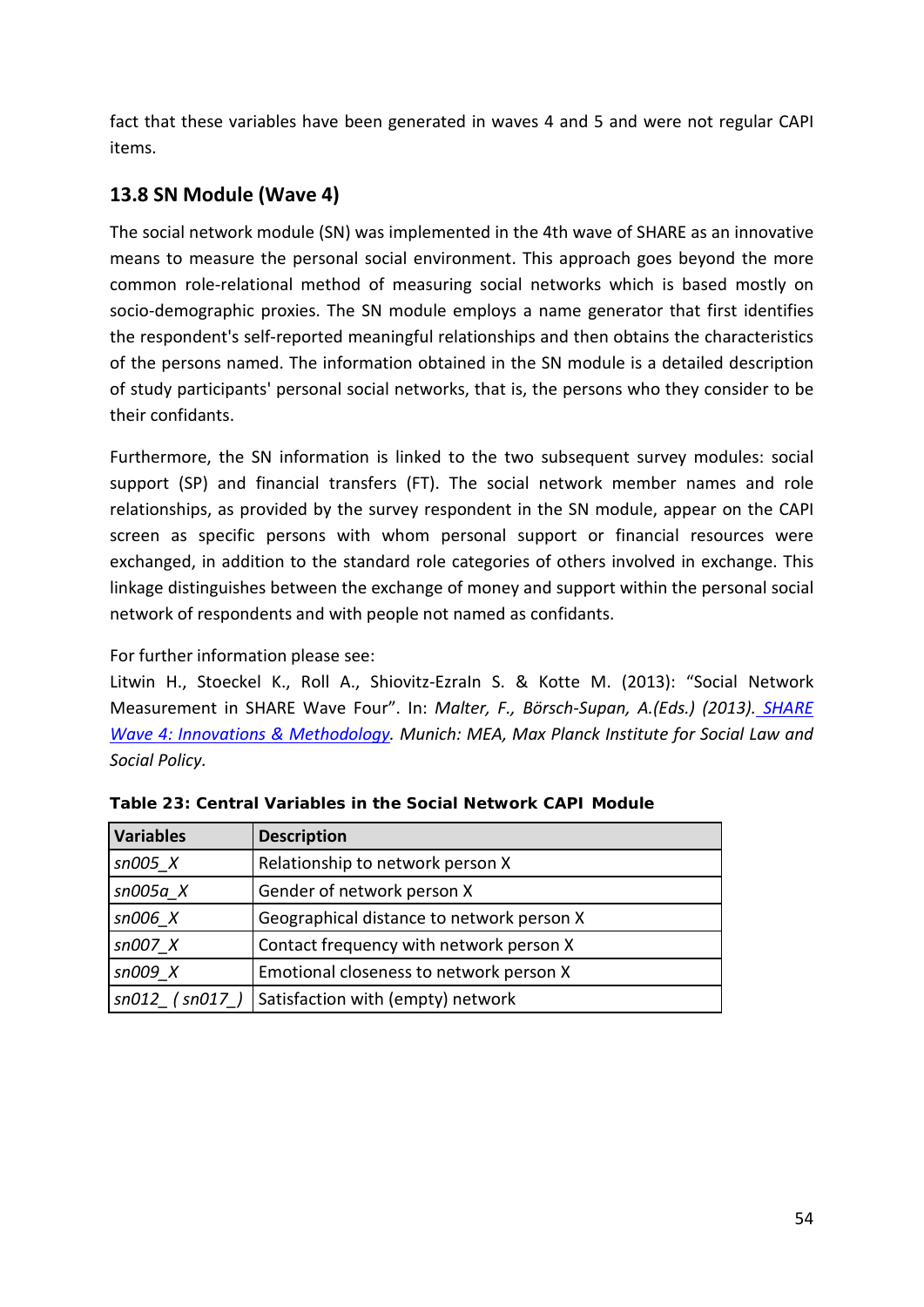## **13.9 SP and FT Module: List of Relations different in wave 4 due to SN**

In waves 1, 2, 4 and 5 variables in the social support (SP) and the financial transfer (FT) module refer to a list of relations. This list is different in wave 4 because the social networks (SN) module was linked to the SP and FT module, so respondents could indicate which social network member e.g. provided help. In wave 4, information about social network persons has been forwarded and included in this list during the interview. Thus the list of relations in wave 4 consists of up to seven social network members plus the regular "list of relations" categories. Therefore, the initial coding of these variables is different from previous waves. To maintain comparability between waves the respective categories have been recoded to match the wave 2 coding. Categories referring to social network persons received new codes. In addition, four new response categories were implemented in the wave 4 list of relations, i.e. categories 34-37 whereas others are not included anymore.

These changes in the wave 4 list of relations affect the following questions (see also wave 4 questionnaire for question wording):

| sp003 | Who gave you help                    |
|-------|--------------------------------------|
| sp009 | To whom did you give help            |
| sp019 | To whom given help in this household |
| sp021 | Who gave you help in this household  |
|       |                                      |
|       |                                      |

- ft003\_ To whom did you provide financial gift 250 or more
- ft010\_ From whom received financial gift 250 or more
- ft017 From whom inherited 5000 or more
- ft027\_ To whom given 5000 or more

They were renamed to accommodate these changes. Variables that refer to social network members get the additional suffix **sn**, e.g. sp019d1sn refers to the first mentioned social networks member. Dummy variables referring to the 'standard' categories of the list of relations get the additional suffix **sp** or **ft** after the loop counter.

Please note that the standard categories of the list of relations do not include all persons that have the respective relation to the respondent. If e.g. the partner that provided help is mentioned as the first social network member, he or she will not show up in the standard category 'partner' but only as first social network member.

The following table illustrates the coding and variable naming across waves in the SP and FT module: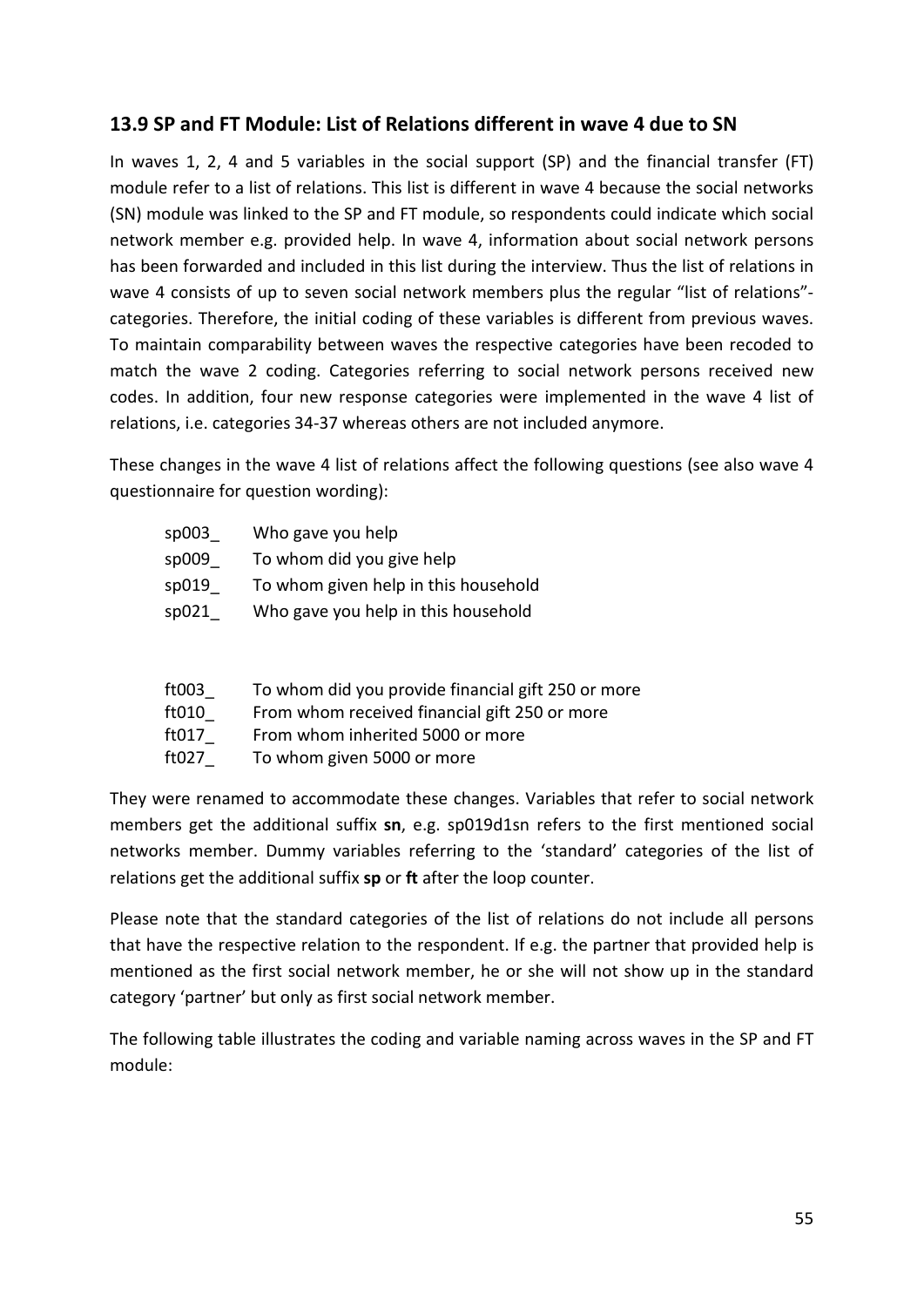| Table 24: Relationship Type Coding |  |  |
|------------------------------------|--|--|
|------------------------------------|--|--|

| Value or variable label                 | Wave 1,<br>2 & 5<br>values | Wave 4<br>values | Wave 1, 2 &<br>5 variable<br>suffix | Wave 4<br>variable<br>suffix |
|-----------------------------------------|----------------------------|------------------|-------------------------------------|------------------------------|
| Social network member1                  |                            | 101              |                                     | d1sn                         |
| Social network member2                  |                            | 102              |                                     | d2sn                         |
| Social network member3                  |                            | 103              |                                     | d3sn                         |
| Social network member4                  |                            | 104              |                                     | d4sn                         |
| Social network member5                  |                            | 105              |                                     | d5sn                         |
| Social network member6                  |                            | 106              |                                     | d6sn                         |
| Social network member7                  |                            | 107              |                                     | d7sn                         |
| Spouse/partner                          | $\mathbf{1}$               | $\mathbf{1}$     | d1                                  | d1sp                         |
| Mother                                  | $\overline{c}$             | $\overline{2}$   | d2                                  | d2sp                         |
| Father                                  | 3                          | 3                | d3                                  | d3sp                         |
| Mother-in-law                           | 4                          | 4                | d4                                  | d4sp                         |
| Father-in-law                           | 5                          | 5                | d5                                  | d5sp                         |
| Stepmother                              | 6                          | 6                | d6                                  | d6sp                         |
| Stepfather                              | $\overline{7}$             | 7                | d7                                  | d7sp                         |
| <b>Brother</b>                          | 8                          | 8                | d8                                  | d8sp                         |
| <b>Sister</b>                           | 9                          | 9                | d9                                  | d9sp                         |
| Child 1                                 | 10                         |                  | d10                                 |                              |
| Child 2                                 | 11                         |                  | d11                                 |                              |
| Child 3                                 | 12                         |                  | d12                                 |                              |
| Child 4                                 | 13                         |                  | d13                                 |                              |
| Child 5                                 | 14                         |                  | d14                                 |                              |
| Child 6                                 | 15                         |                  | d15                                 |                              |
| Child 7                                 | 16                         |                  | d16                                 |                              |
| Child 8                                 | 17                         |                  | d17                                 |                              |
| Child 9                                 | 18                         |                  | d18                                 |                              |
| Other child                             | 19                         | 19               | d19                                 | d19sp                        |
| Son-in-law                              | 20                         | 20               | d20                                 | d20sp                        |
| Daughter-in-law                         | 21                         | 21               | d21                                 | d21sp                        |
| Grandchild                              | 22                         | 22               | d22                                 | d22sp                        |
| Grandparent                             | 23                         | 23               | d23                                 | d23sp                        |
| Aunt                                    | 24                         | 24               | d24                                 | d24sp                        |
| Uncle                                   | 25                         | 25               | d25                                 | d25sp                        |
| Niece                                   | 26                         | 26               | d26                                 | d26sp                        |
| Nephew                                  | 27                         | 27               | d27                                 | d27sp                        |
| Other relative                          | 28                         | 28               | d28                                 | d28sp                        |
| Friend                                  | 29                         | 29               | d29                                 | d29sp                        |
| Ex-colleague                            | 30                         | 30               | d30                                 | d30sp                        |
| Neighbour                               | 31                         | 31               | d31                                 | d31sp                        |
| Ex-spouse/partner                       | 32                         | 32               | d32                                 | d32sp                        |
| Other acquaintance                      | 33                         |                  | d33                                 |                              |
| Step-child/your current partner's child | -                          | 34               | -                                   | d34sp                        |
| Minister, priest, or other clergy       |                            | 35               |                                     | d35sp                        |
| Therapist or other professional helper  |                            | 36               |                                     | d36sp                        |
| Housekeeper/home health care            |                            | 37               |                                     | d37sp                        |
| provider                                |                            |                  |                                     |                              |
| NONE OF THESE                           | 96                         | 96               | dno                                 | dno                          |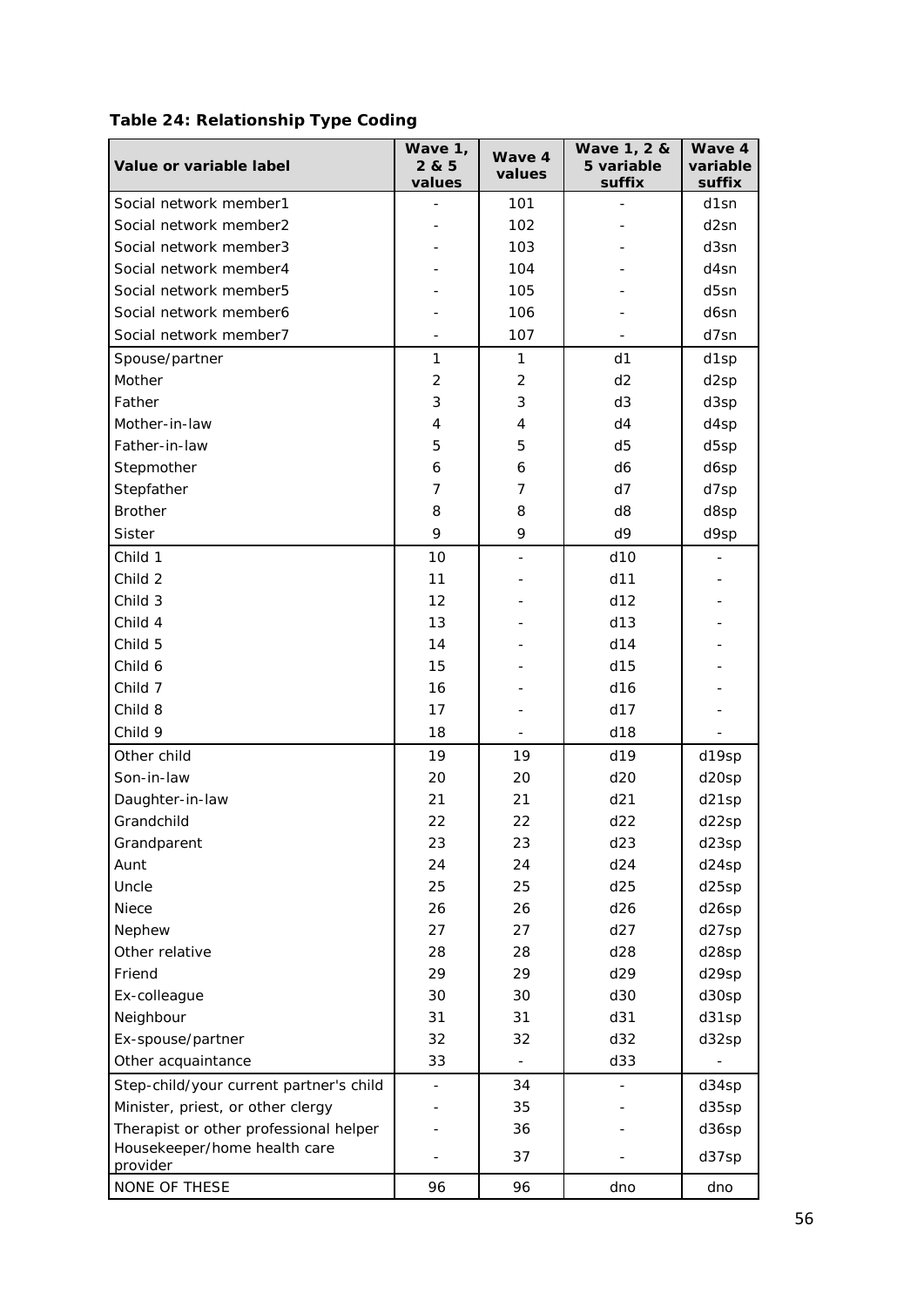# **13.10 EP Module: Re-Interview in Israel & EP005 (Wave 1)**

Since in wave 1 the question *EP005* in Israel differed from the generic version (see also the "Cross Wave Comparison" on the website: [http://www.share-project.org/data-access](http://www.share-project.org/data-access-documentation/documentation0/cross-wave-comparison.html)[documentation/documentation0/cross-wave-comparison.html\)](http://www.share-project.org/data-access-documentation/documentation0/cross-wave-comparison.html), there is an extra module to facilitate working with the data. While in all the other countries there are 5 response categories to question EP005, there are 7 in Israel: category 3 "Unemployed" was subdivided into "Unemployed, looking for a job" (Israeli category 3) and "Unemployed, not looking for a job" (Israeli category 4); category 4 "Permanently sick or disabled" (Israeli category 6) was complemented by the category "Temporarily sick or disabled" (Israeli category 5). This results in the following scheme:

### **Response categories EP005**

### **Generic questionnaire Israeli questionnaire**

- 
- 
- 
- 4) Permanently sick or disabled 5) Temporarily sick or disabled
- 
- 1) Retired 1) Retired
- 2) Employed or self-employed 2) Employed or self-employed
- 3) Unemployed 3) Unemployed, looking for a job
	- 4) Unemployed, not looking for a job
	-
	- 6) Permanently sick or disabled
	-
- 5) Homemaker 7) Homemaker

Due to the generic programming of the CAPI the additional Israeli response categories caused some routing problems with follow-up questions in the EP module. The affected respondents were therefore re-interviewed by phone. In this phone interview the CAPI instrument was not used and only a subset of the questions was asked again. The newly created dataset (now: sharew1 rel5-0-0 ep ilextra) contains all respondents affected by routing problems (576 respondents of which 308 could be re-interviewed), irrespective of whether they participated in this second interview or not. Participation in the second interview is indicated by the variable *reint*. The variables *reint\_month* and *reint\_year* provide the date of the second interview. All Israeli variables in the regular EP-module which resulted from the wrong routing were recoded as "missing value".

Users working with the ep module will realise that there are two variables on the respondent's employment status in wave 1: *ep005\_* and *ep005raw*. *ep005raw* contains uncorrected information. Most of the corrections implemented in *ep005\_* are due to the Israeli re-interviews. But also in other countries some cases had to be corrected. We recommend using the corrected variable ep005\_ when doing any kind of analysis.

# <span id="page-56-0"></span>**13.11 MC Module: Items on Childhood (Wave 5)**

The mini childhood module (MC) is a retrospective module introduced in wave 5. It contains questions on living conditions in the respondents´ childhood: accommodation, number of books in the residence, performance in maths and language, financial situation and childhood health conditions.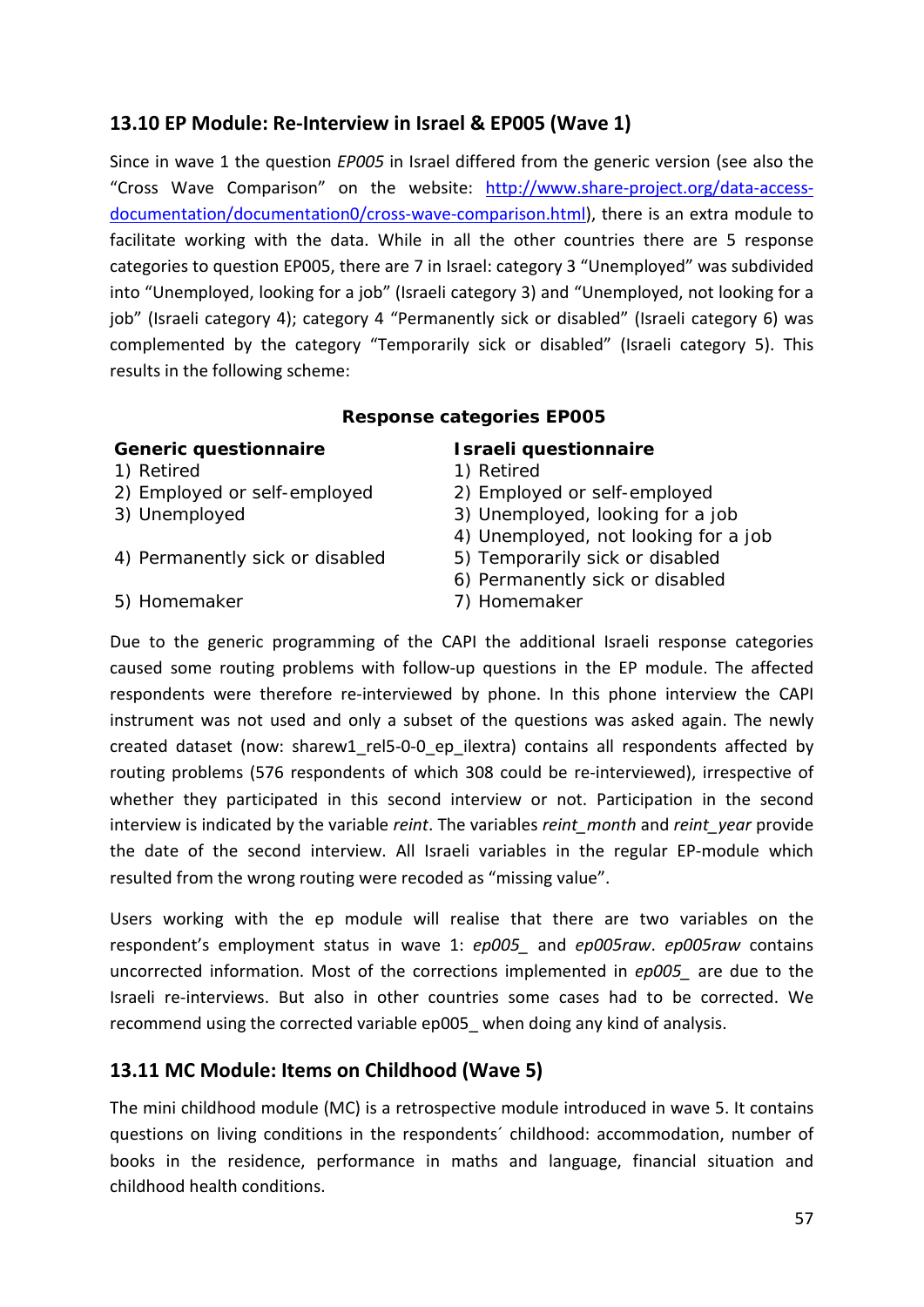It is a complement of wave 3 (SHARELIFE) and therefore only respondents who did not participate in the SHARELIFE interview of wave 3 received these questions. Eligibility for the MC module is indicated by mn031\_ (DN module).

Please note that the questions cover various reference periods. Some questions refer to the time when the respondent was ten years old, others to the period between birth and the age of 15. For further information, please see: Avendano M. & E. Croda (2015): "Measuring early childhood circumstances in SHARE Wave 5: A "mini childhood" module". In: *Malter, F. and A. Börsch-Supan (Eds.) (2015). [SHARE Wave 5: Innovations & Methodology.](http://www.share-project.org/fileadmin/pdf_documentation/Method_vol5_31March2015.pdf) Munich: MEA, Max Planck Institute for Social Law and Social Policy.*

# <span id="page-57-0"></span>**13.12 Social Exclusion Items (Wave 5)**

A new set of 19 questions was included in the wave 5 questionnaire to provide additional informative measures of respondents' economic situation and to allow the development of multidimensional measures of social exclusion.

The new items cover aspects of affordability of specific expenses and neighbourhood quality. They do not constitute a separate questionnaire module but are included in the consumption, behavioural risks and household income module:

| <b>Module</b>          | <b>Variables</b>                                                 |
|------------------------|------------------------------------------------------------------|
| Consumption (CO)       | co201, co202, co206, co207, co208, co209, co211, co213,<br>co220 |
| Behavioural risks (BR) | br033, br034                                                     |
| Household income (HH)  | hh022, hh023, hh024, hh025, hh026, hh027, hh028, hh029,<br>hh030 |

### **Table 25: Items on Social Exclusion**

Most of the questions were answered by the household respondent on behalf of other household members. Please note that due to an unnoticed element in the instrument not all households received the set of questions. Altogether 94% of the households are covered. The variable mn032\_ in the DN module contains information on who received the social exclusion items.

Further information on the social exclusion items is available in:

Myck M., M. Oczkowska & D. Duda (2015): "Innovations for better understanding deprivation and social exclusion". In: *Malter, F. and A. Börsch-Supan (Eds.) (2015). [SHARE](http://www.share-project.org/fileadmin/pdf_documentation/Method_vol5_31March2015.pdf)  [Wave 5: Innovations & Methodology.](http://www.share-project.org/fileadmin/pdf_documentation/Method_vol5_31March2015.pdf) Munich: MEA, Max Planck Institute for Social Law and Social Policy.*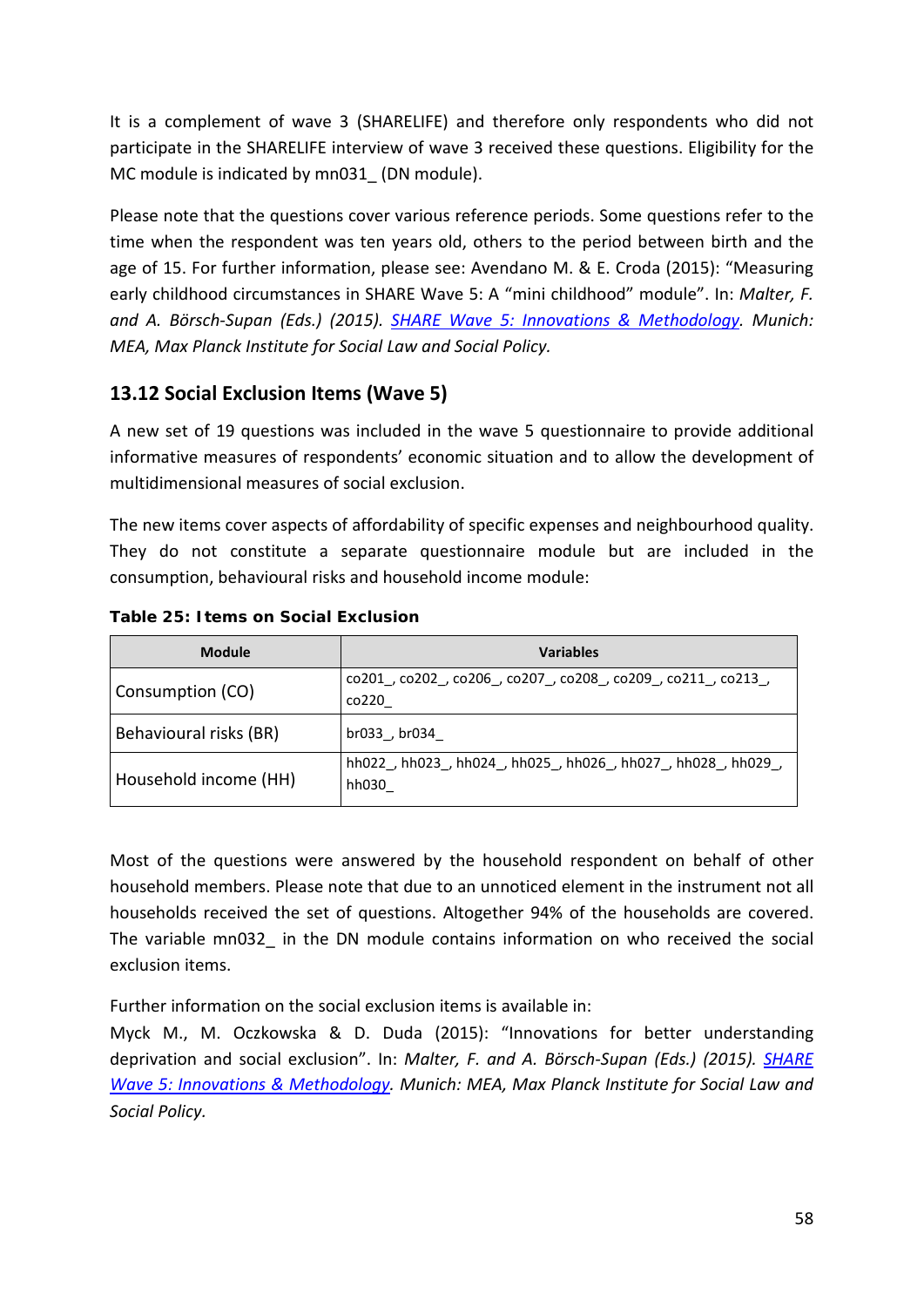# <span id="page-58-0"></span>**14 Interviewer Survey (Wave 5)**

The SHARE wave 5 interviewer questionnaire was implemented as a web survey. Besides basic demographics, the questionnaire contains questions about interviewers' attitudes towards surveys in general, their expectations and experiences towards some specific SHARE modules as well as some hypothetical questions of how they would behave as a respondent.

Five of the wave 5 SHARE countries participated in the SHARE interviewer survey: Austria, Belgium, Germany, Spain and Sweden. The participation of interviewers was voluntary and confidential, i.e. responses were not shared with the survey agencies. To link the interviewer survey data with the SHARE survey data, a wave-specific interviewer ID variable (*intid*) is provided in the IV module.

For further information about the interviewer survey and the questionnaire see <http://www.share-project.org/methodological-research/interviewer-survey.html>

# **15 Additional Generated Files**

*easy***SHARE** is a simplified HRS-adapted dataset for student training, and for researchers who have little experience in quantitative analyses of complex survey data. *easy*SHARE stores information on all respondents and of all currently released data collection waves in one single dataset. For the subset of variables covered in *easy*SHARE, the complexity was considerably reduced. *easy*SHARE is stored as long format panel dataset. In addition to the data and the release guide, the download zip files include the Stata program that was used to extract *easy*SHARE from the regular SHARE data. For further information see <http://www.share-project.org/data-access-documentation/easyshare.html>

The **Generating Calibrated Weights** user guide is available at [http://www.share](http://www.share-project.org/fileadmin/pdf_documentation/SHARE_generating_calibrated_weights_user_guide_release_1.pdf)[project.org/fileadmin/pdf\\_documentation/SHARE\\_generating\\_calibrated\\_weights\\_user\\_gui](http://www.share-project.org/fileadmin/pdf_documentation/SHARE_generating_calibrated_weights_user_guide_release_1.pdf) de release 1.pdf. Its purpose is to help users of SHARE data to compute both cross-sectional and longitudinal calibrated weights for their specific sample of analysis. The necessary datasets and Stata dofiles can be downloaded by registered SHARE users from the SHARE data dissemination website.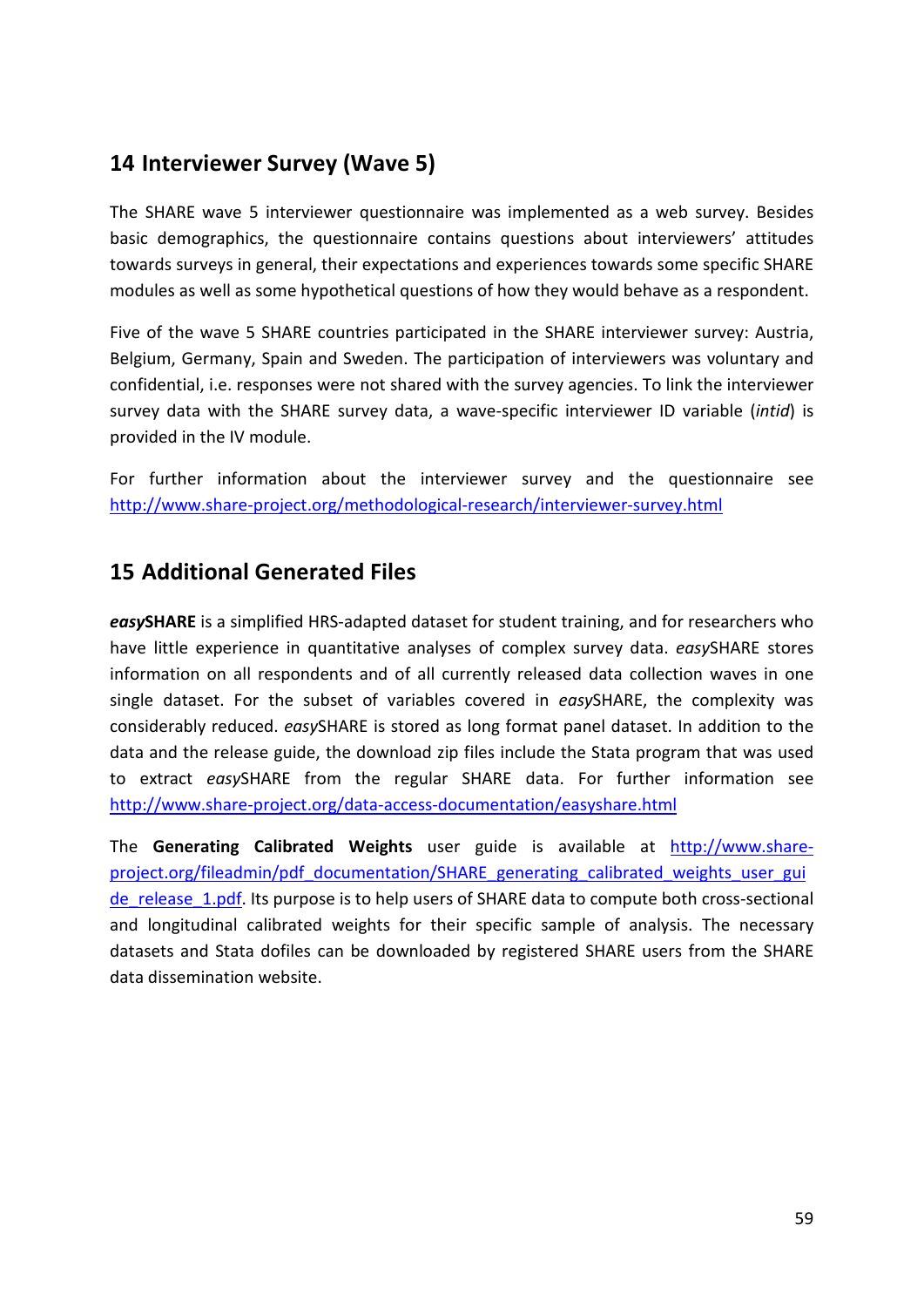Responsible for database management and preparation of the releases:

Stephanie Stuck, Sabrina Zuber, Markus Kotte, Fabio Franzese Stefan Gruber, Tim Birkenbach

and all SHARE country team operators.

Contact: [info@share-project.org](mailto:info@share-project.org)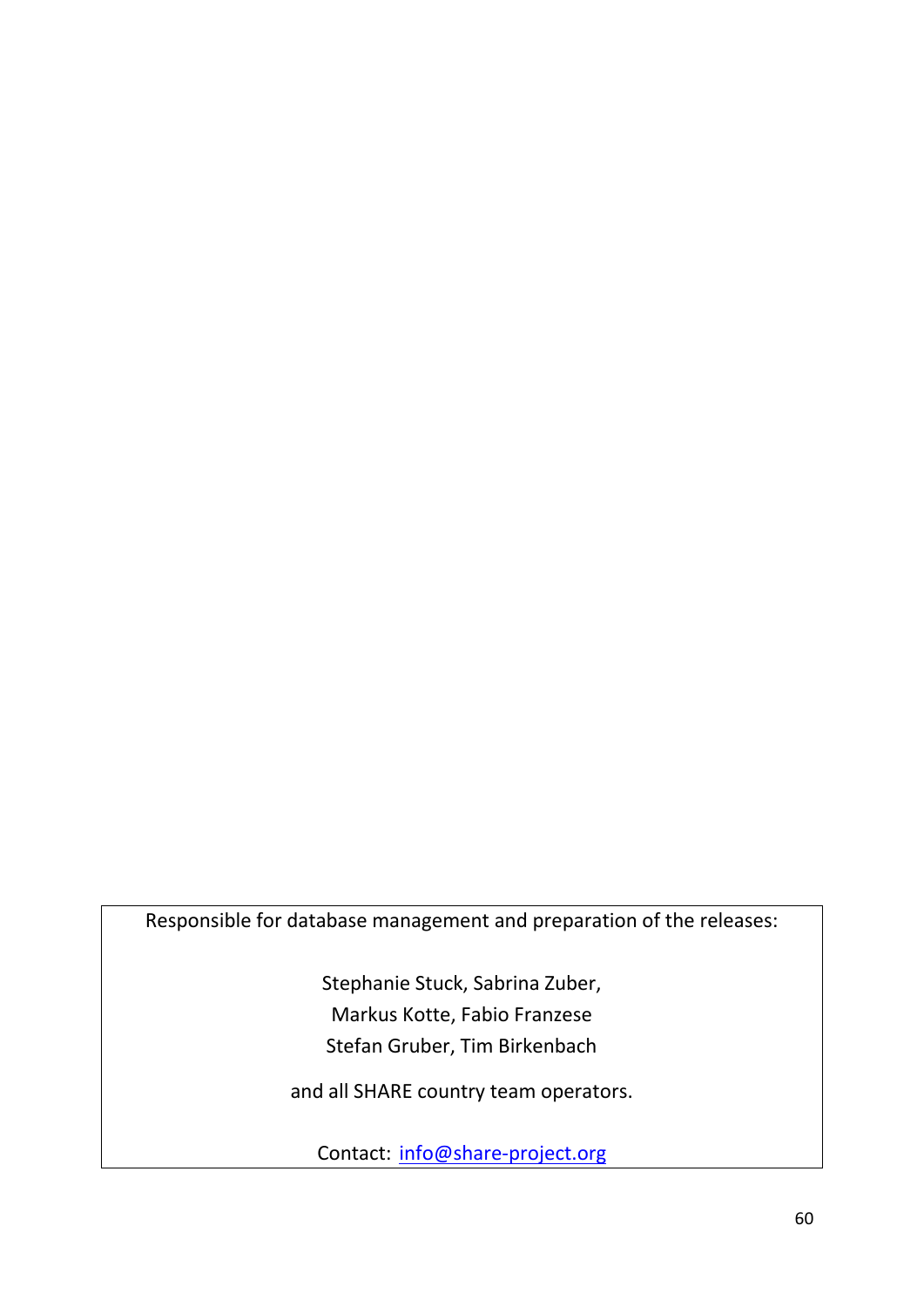# **16 APPENDIX**

| <b>Dataset</b>                  | <b>Release</b> | <b>Date</b>    | <b>DOI</b>                  |
|---------------------------------|----------------|----------------|-----------------------------|
| <b>Wave 1</b>                   | 5.0.0          | 10th May 2016  | 10.6103/SHARE.w1.500        |
| Wave 2                          | 5.0.0          | 10th May 2016  | 10.6103/SHARE.w2.500        |
| Wave 3<br>(SHARELIFE)           | 5.0.0          | 10th May 2016  | 10.6103/SHARE.w3.500        |
| <b>Wave 4</b>                   | 5.0.0          | 10th May 2016  | 10.6103/SHARE.w4.500        |
| Wave 5                          | 5.0.0          | 10th May 2016  | 10.6103/SHARE.w5.500        |
| <b>All Waves</b><br>Coverscreen | 5.0.0          | 10th May 2016  | 10.6103/SHARE.wXcvr.500     |
| Longitudinal<br><b>Weights</b>  | 5.0.0          | 10th May 2016  | 10.6103/SHARE.wXweights.500 |
| <b>Job Episodes Panel</b>       | 5.0.0          | 10th May 2016  | 10.6103/SHARE.jep.500       |
| easySHARE                       | 5.0.0          | 27th July 2016 | 10.6103/SHARE.easy.500      |
| <b>SHARE-RV</b>                 | 5.0.0          | 10th May 2016  | 10.6103/SHARE.SHARE-RV.500  |

**Table 1: Digital Object Identifier of the SHARE Datasets**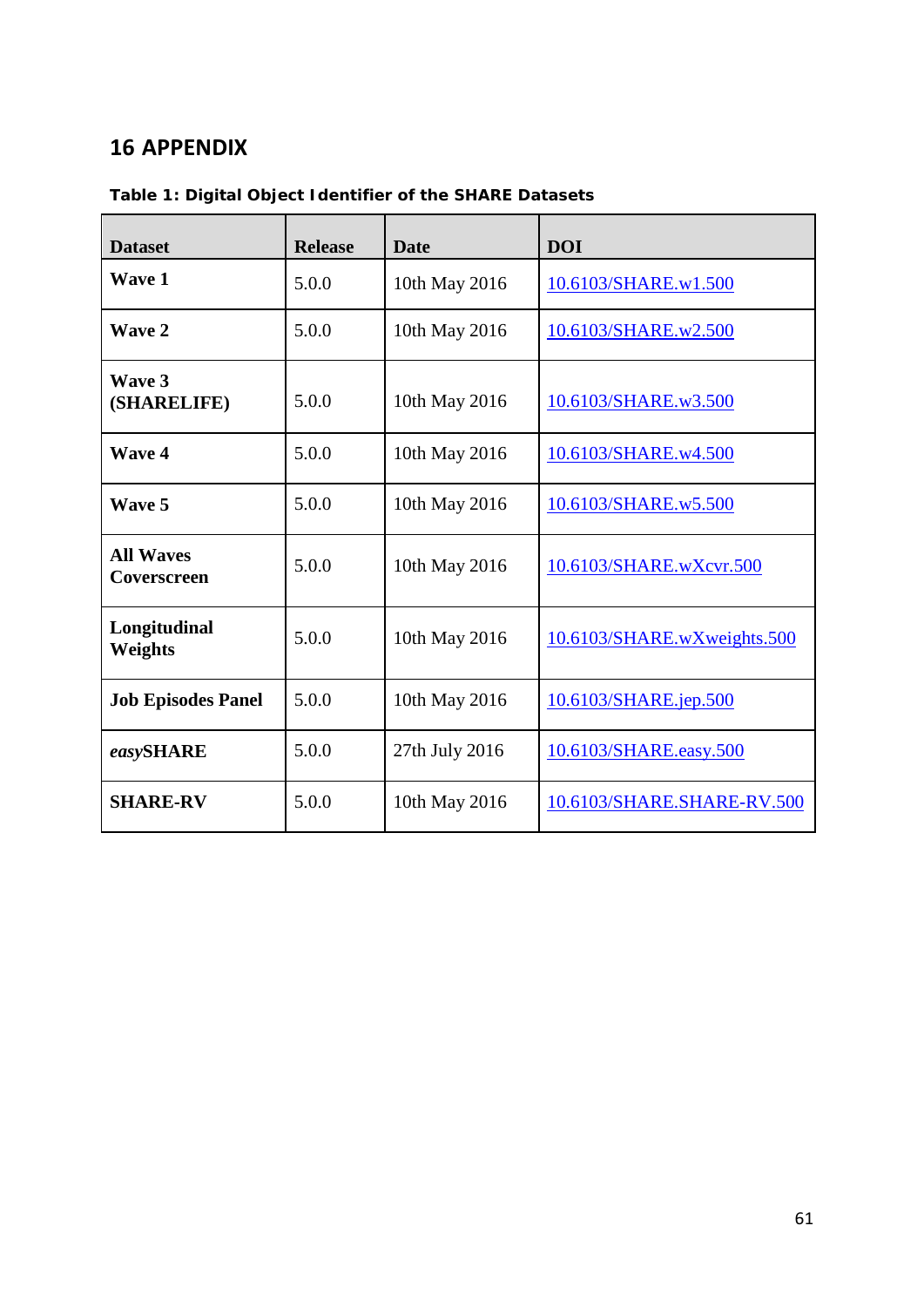#### **Table 2: SHARE Data Releases**

| Wave $1$ & Wave $2^*$                           |                                                 |  |  |  |  |
|-------------------------------------------------|-------------------------------------------------|--|--|--|--|
| Release 1: April 28 <sup>th</sup> , 2005        |                                                 |  |  |  |  |
| Release 2.0.0: June 19 <sup>th</sup> , 2007     |                                                 |  |  |  |  |
| Release 2.0.1: July 5th <sup>th</sup> , 2007    |                                                 |  |  |  |  |
|                                                 | Release 1.0.0: November 28 <sup>th</sup> , 2008 |  |  |  |  |
|                                                 | Release 1.0.1: December 4 <sup>th</sup> , 2008  |  |  |  |  |
|                                                 | Release 2.2.0: August 19 <sup>th</sup> , 2009   |  |  |  |  |
|                                                 | Release 2.3.0: November 13 <sup>th</sup> , 2009 |  |  |  |  |
| Release 2.3.1: July 28 <sup>th</sup> , 2010     |                                                 |  |  |  |  |
|                                                 | Release 2.4.0: March 17 <sup>th</sup> , 2011    |  |  |  |  |
| Release 2.5.0: May 11 <sup>th</sup> , 2011      |                                                 |  |  |  |  |
| Release 2.6.0: November 29 <sup>th</sup> , 2013 |                                                 |  |  |  |  |
| <b>Wave 3 (SHARELIFE)</b>                       |                                                 |  |  |  |  |
| Release 1.0.0: November 24 <sup>th</sup> , 2010 |                                                 |  |  |  |  |
| Wave 4                                          |                                                 |  |  |  |  |
| Release 1.0.0: November 30 <sup>th</sup> , 2012 |                                                 |  |  |  |  |
| Release 1.1.1: March 28 <sup>th</sup> , 2013    |                                                 |  |  |  |  |
| Wave 5                                          |                                                 |  |  |  |  |
| Release 1.0.0: March 31 <sup>st</sup> , 2015    |                                                 |  |  |  |  |
| Release 5.0.0 of Waves 1 to 5                   |                                                 |  |  |  |  |
| Release 5.0.0: May 10 <sup>th</sup> 2016        |                                                 |  |  |  |  |

\* combined releases of wave 1 and wave 2 from release 2.2.0 onwards

#### **New in SHARE Wave 2**

#### **New in release 2.6.0**

- Israel wave 2 data included
- Austrian interviews that could not be confirmed by the agency excluded

#### **New in release 2.5.0**

- New imputations for Israel
- Newly computed cross-sectional and longitudinal weights
- Correction of children's ISCED mapping in wave 1
- New naming convention for double-looped variables in ep module w2
- Correction of variable finresp in cv\_r module in wave 1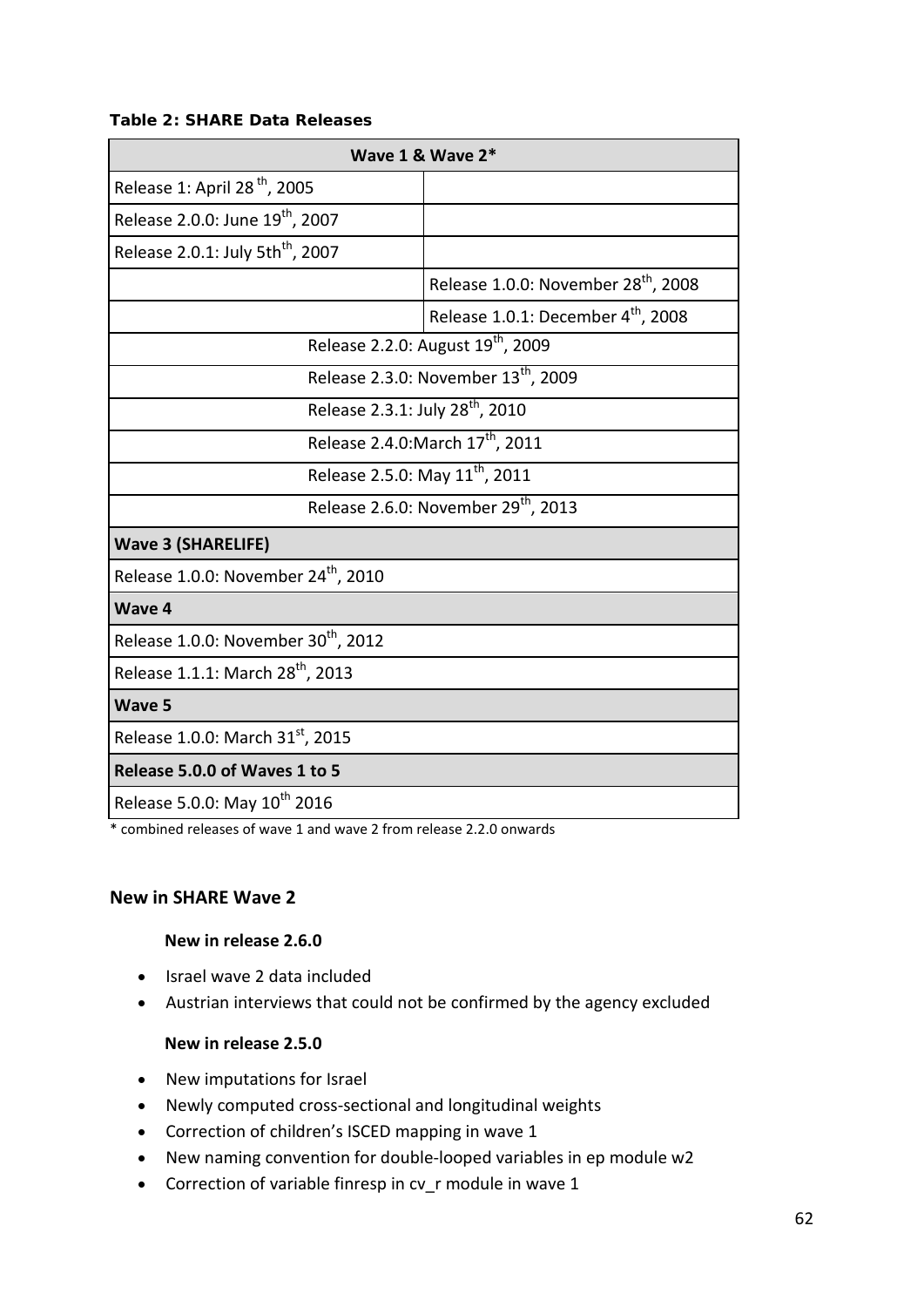#### **New in release 2.4.0**

- Corrected imputations for non-Euro countries in waves 1 & 2
- Correction of erroneous values in as024e

#### **New in release 2.3.1**

• New imputations for waves 1 & 2

#### **New in release 2.3.0**

- Imputations for wave 2 and new imputations for wave 1
- Longitudinal weights and new structure of weights files
- Generated health variables added for wave 2 and revised for wave 1
- Some corrections in ph (w1 & w2), ep (w2), hc (w2) modules
- Correction of minor coding error in respondents' ISCED variable (w2)
- Greek vignettes (wave 2)
- Euro conversions for wave 1 ex module

#### **New in release 2.2.0**

- Ireland included
- ΙDs and merging of data files
- Missing codes
- Naming of dummy variables and variables in drop-off and vignettes
- Coding of "other" citizenship and country of birth
- Israel: ISCO & NACE codes and additional modules
- Corrections of known problems in coding etc.

### **New in SHARE Wave 4**

- Four new countries: Estonia, Hungary, Portugal, and Slovenia
- New integrated social networks module (SN) with respective generated variables (see chapter [13.8\)](#page-53-0)

#### **New in release 1.1.1**

- Corrected imputations
- Corrected weights
- NUTS variables included in the generated housing module
- Revised ISCED coding for Estonia
- Variable formats changed in the children module
- Additional drop-offs in Italy and Portugal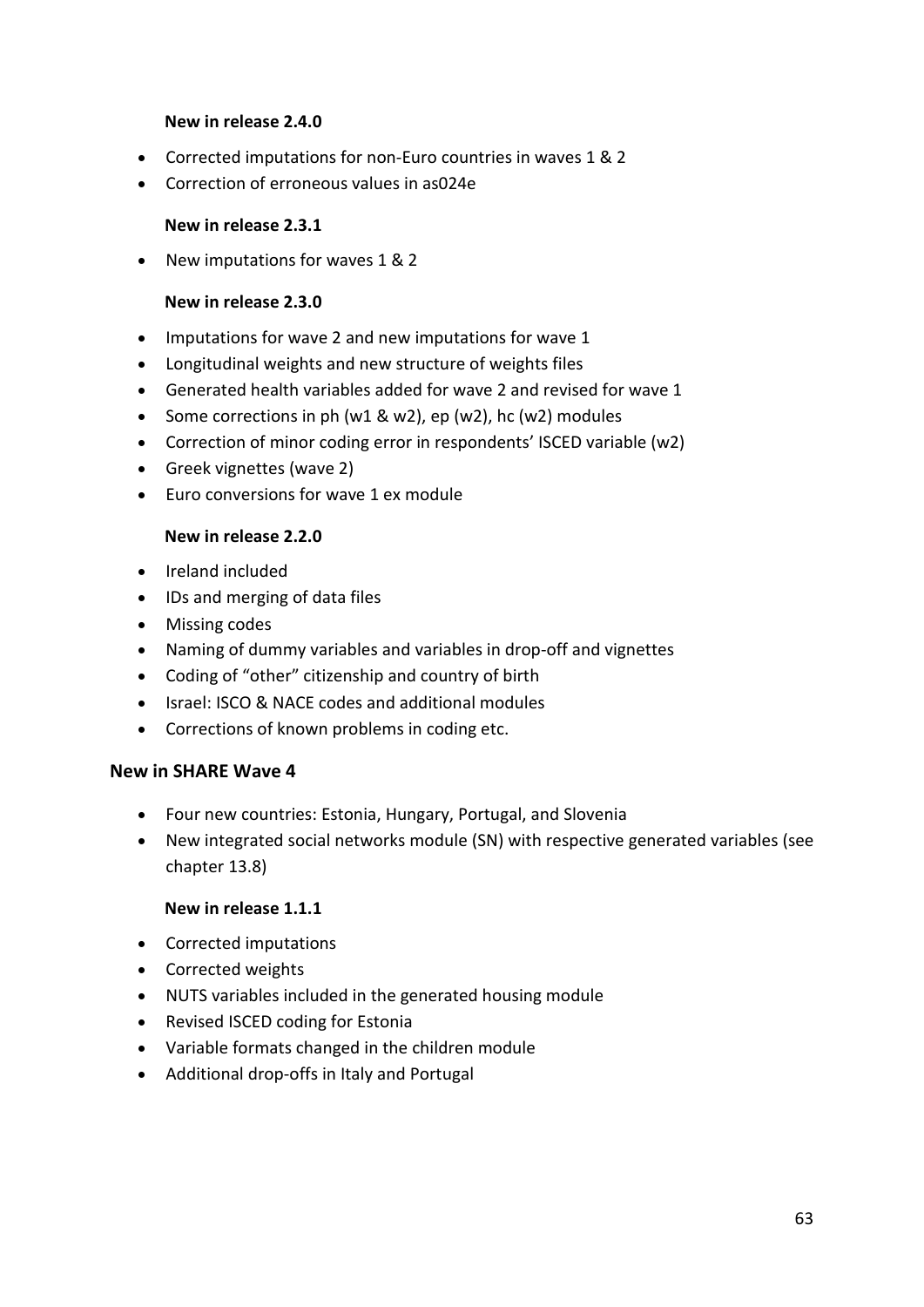### **New in SHARE Wave 5**

- New country: Luxembourg
- Interviewer survey (see chapter [14\)](#page-58-0)
- Parents´ country of birth
- Mini-childhood module (see chapter [13.11\)](#page-56-0)
- IT module
- New social exclusion items (see chapter [13.12\)](#page-57-0)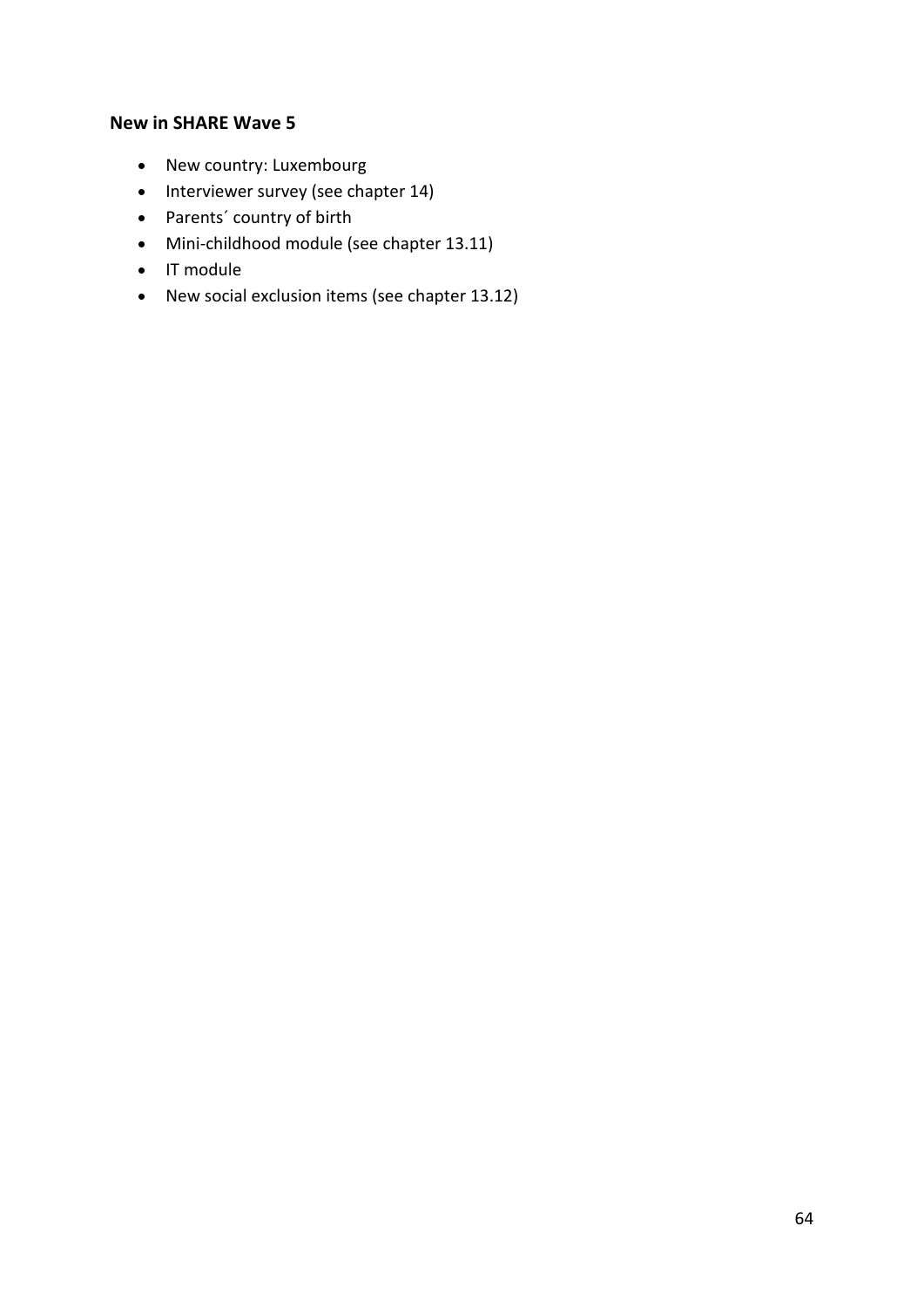<span id="page-64-0"></span>

| Code | Citizenship / country of birth             |
|------|--------------------------------------------|
| 1010 | Congo                                      |
| 1011 | <b>Stateless</b>                           |
| 1012 | Cypriote-American                          |
| 1015 | <b>EU-Citizenship</b>                      |
| 1016 | Argentinean-Italian                        |
| 1017 | Serbian-Bosnian                            |
| 1018 | Austrian-Italian-Czech                     |
| 1019 | American-Irish                             |
| 1020 | Galicia-Central Europe                     |
| 1021 | Italian-Croatian                           |
| 1022 | Italian-Slovenian                          |
| 1023 | Portuguese-Swiss                           |
| 1024 | Afghan-Turkish                             |
| 1025 | Turkish-Kurdish                            |
| 1026 | Italian-Austrian                           |
| 1027 | German-Italian                             |
| 1028 | British - Estonian                         |
| 1029 | Dutch-Czech                                |
| 1110 | Tunisian-French                            |
| 1030 | Former Territories of German Reich         |
| 1031 | Former Eastern Territories of German Reich |
| 1040 | Kosovo                                     |
| 1050 | <b>Minor Asia</b>                          |
| 1060 | Former Netherlands-East Indies             |
| 1070 | Former Austria-Hungary                     |
| 1080 | Kurdistan (region)                         |
| 1090 | Borneo-Island                              |
| 1095 | Former Protectorate of Northern Rhodesia   |
| 1100 | Chechnya                                   |

**Table 3: Overview of Additional Codes for Country of Birth and Citizenship**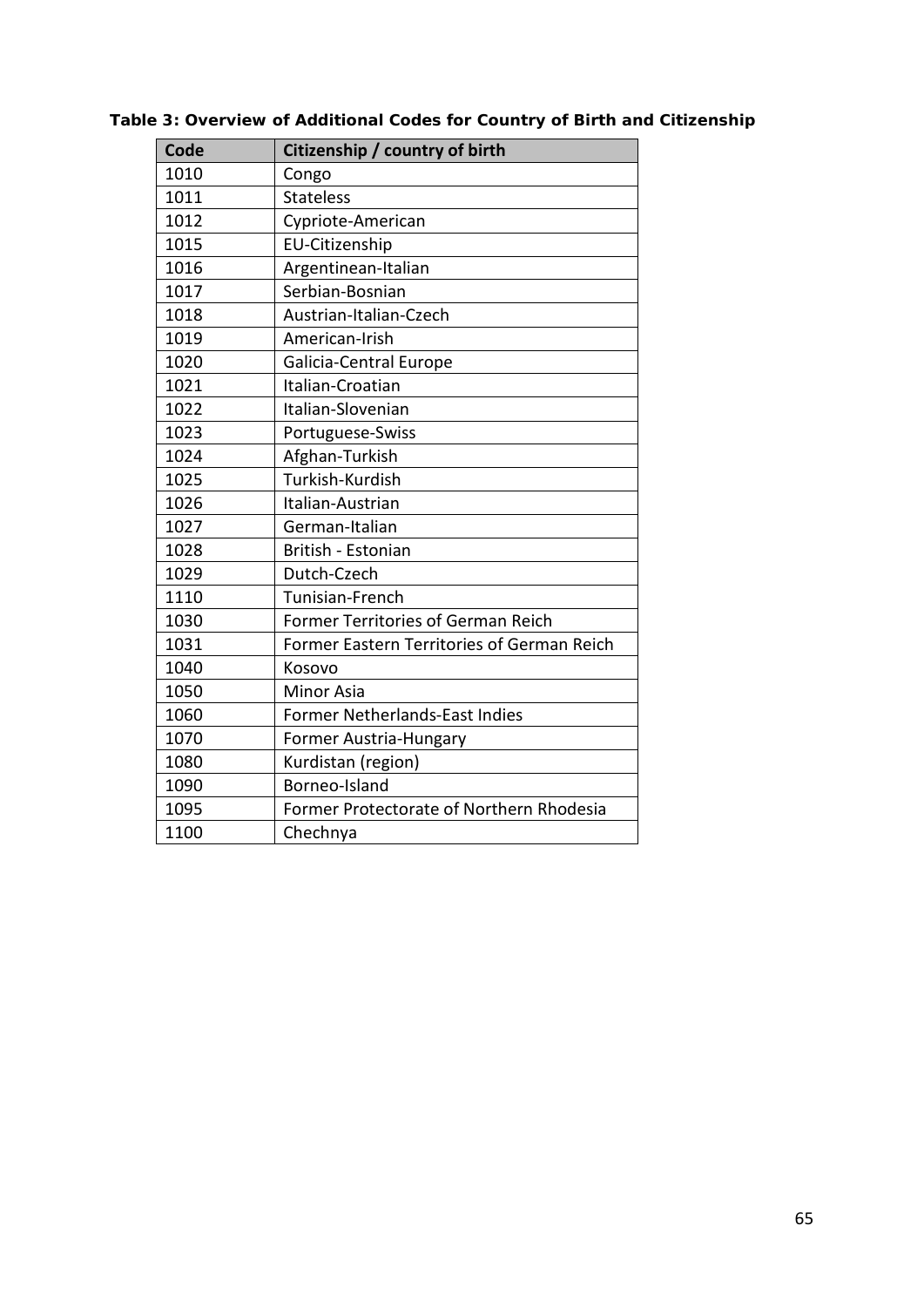| <b>Topic</b>            | Wave 1                  | Wave 1            | Wave 2                  | Wave 2                         | <b>Wave 2 CAPI</b>   |
|-------------------------|-------------------------|-------------------|-------------------------|--------------------------------|----------------------|
|                         | (question)              | (variable)        | (question)              | (variable)                     | (variable name)      |
|                         | number of               | name of           | number of               | name of                        | question             |
|                         | question in variable in |                   | question in variable in |                                | correspondence:      |
|                         | drop off                | data              | drop off                | data                           | $(1)$ = accurate     |
|                         |                         |                   |                         |                                | $(2)$ = almost equal |
|                         |                         |                   |                         |                                | $(3)$ = related      |
|                         |                         |                   |                         |                                |                      |
| Life satisfaction       | $\mathbf{1}$            | q1                |                         |                                | ac012(3)             |
| $CASP-12*$              | 2a)                     | $q2_a$            |                         |                                | ac014(2)             |
|                         | 2 b)                    | $q2_b$            |                         |                                | ac015(2)             |
|                         | 2 c)                    | $q2_c$            |                         |                                | ac016(2)             |
|                         | 2 d)                    | $q2_d$            |                         |                                | ac017(2)             |
|                         | 2e)                     | $q2_e$            |                         |                                | ac018(2)             |
|                         | 2 f)                    | $q2_f$            |                         |                                | ac019(2)             |
|                         | 2 g)                    | $q2_g$            |                         |                                | ac020(2)             |
|                         | 2 h)                    | $q2_h$            |                         |                                | ac021(2)             |
|                         | 2 i)                    | $q2_i$            |                         |                                | ac022(2)             |
|                         | 2j)                     | $q2$ $j$          |                         |                                | ac023(2)             |
|                         | 2 k)                    | $q2_k$            |                         |                                | ac024(2)             |
|                         | 21)                     | $q2_l$            |                         |                                | ac025(2)             |
| LOT-R                   | 3a)                     | $q3_a$            | 1a)                     | $q3_a$                         |                      |
| (Life Orientation Test: | 3 <sub>b</sub>          | $q3_b$            | 1 <sub>b</sub>          | $q3_b$                         |                      |
| pessimism/optimism)     | 3c)                     | $q3_c$            | 1 c)                    | $q3_c$                         |                      |
|                         | 3 d)                    | $q3_d$            | 1 d)                    | $q3_d$                         |                      |
|                         | 3e)                     | $q3$ <sup>e</sup> | 1e)                     | $q3$ <sup>e</sup>              |                      |
|                         | 3f                      | $q3_f$            | 1 f                     | $q3_f$                         |                      |
|                         | 3g)                     | $q3_g$            | $1g$ )                  | $q3$ <sub><math>g</math></sub> |                      |
| Depression/feelings     | 4a)                     | $q4_a$            |                         |                                | ac027(3)             |
| $(CES_D$                | 4 <sub>b</sub>          | $q4_a$            |                         |                                | ac028(3)             |
|                         | 4c)                     | $q4_a$            |                         |                                | ac029(3)             |
|                         | 4d)                     | $q4_a$            |                         |                                | ac030(3)             |
|                         | 4e)                     | $q4_a$            |                         |                                | ac031(3)             |
|                         | 4f)                     | $q4_a$<br>$q4_a$  |                         |                                |                      |
|                         | g)                      | $q4_a$            |                         |                                | ac032(3)             |
|                         | 4h)                     | $q4_a$            |                         |                                | ac033(3)             |
|                         | 4i)                     | $q4_a$            |                         |                                |                      |
|                         | 4j)                     | $q4_a$            |                         |                                | ac034(3)             |
|                         | 4k)                     | $q4_a$            |                         |                                |                      |
|                         | 4I)                     | $q4_a$            |                         |                                |                      |
|                         |                         | $q4_a$            |                         |                                |                      |

## **Table 4: Drop-Off Correspondence in Waves 1 & 2**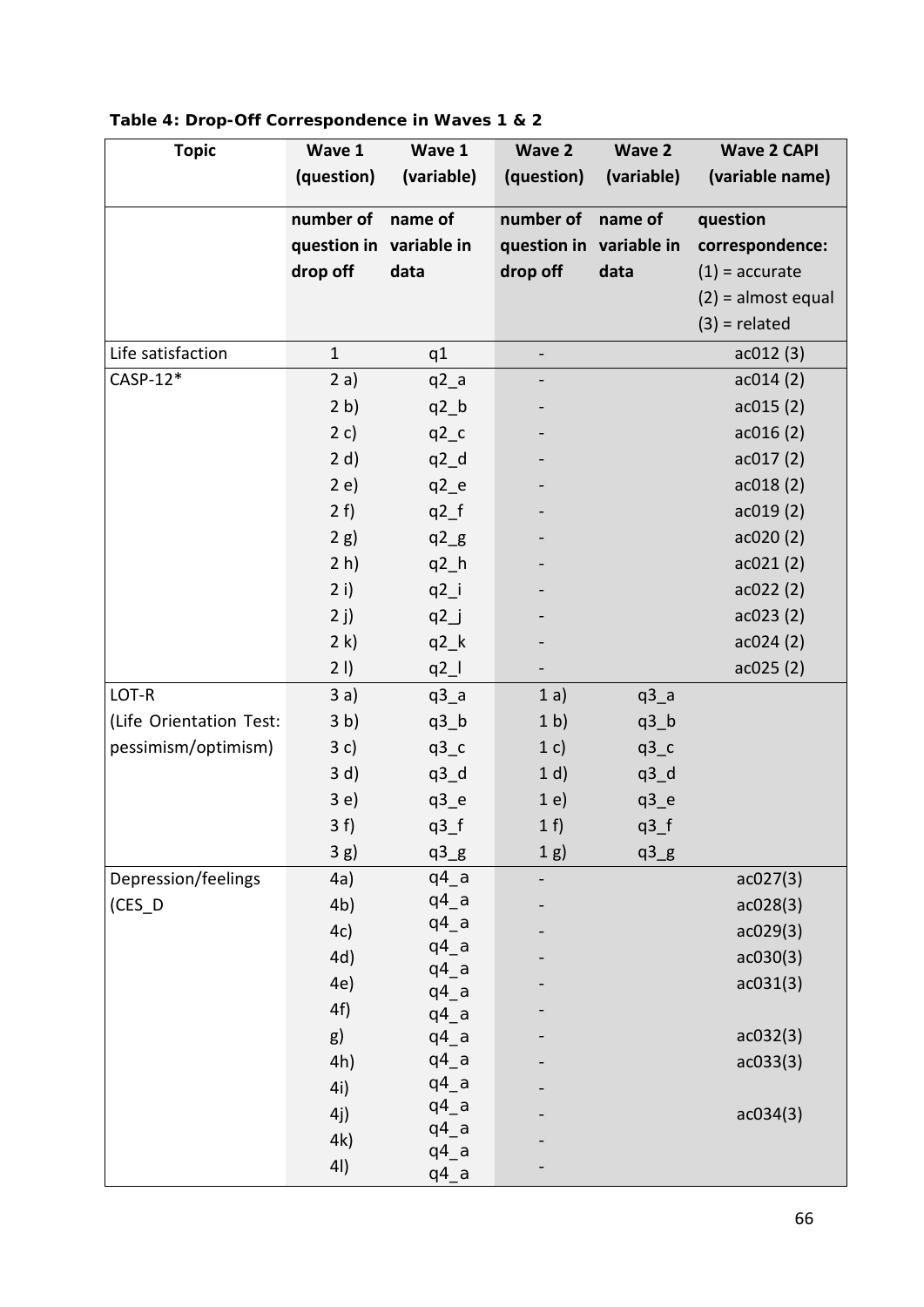| <b>Topic</b>                  | Wave 1          | Wave 1            | <b>Wave 2</b>  | Wave 2            | <b>Wave 2 CAPI</b> |
|-------------------------------|-----------------|-------------------|----------------|-------------------|--------------------|
|                               | (question)      | (variable)        | (question)     | (variable)        | (variable name)    |
|                               |                 |                   |                |                   |                    |
|                               | 4m)             | $q4_a$<br>$q4_a$  |                |                   |                    |
|                               | 4n)             |                   |                |                   |                    |
| <b>Expectations of others</b> | 5a)             | $q5_a$            |                |                   |                    |
|                               | 5 <sub>b</sub>  | $q5_b$            |                |                   |                    |
|                               | 5c)             | $q5_c$            |                |                   |                    |
|                               | 5 d)            | $q5_d$            |                |                   |                    |
| Family duties                 | 6a)             | $q6_a$            | 2a)            | $q6_a$            |                    |
|                               | 6 <sub>b</sub>  | $q6_b$            | 2 b)           | $q6_b$            |                    |
|                               | 6 c)            | $q6_c$            | 2 c)           | $q6_c$            |                    |
|                               | 6 d)            | q6_d              | 2 d)           | $q6_d$            |                    |
| Family/state                  | 7 a)            | $q7_a$            | 3a)            | $q7_a$            |                    |
| responsibility                | 7 b)            | $q7_b$            | 3 <sub>b</sub> | $q7_b$            |                    |
|                               | 7 c)            | $q7_c$            | 3c)            | $q7_c$            |                    |
| Conflicts with others         | 8a)             | $q8_a$            | 4a)            | $q8_a$            |                    |
|                               | 8 <sub>b</sub>  | $q8_b$            | 4 b)           | $q8_b$            |                    |
|                               | 8c)             | $q8_c$            | 4 c)           | $q8_c$            |                    |
|                               | 8 d)            | $q8_d$            | 4 d)           | $q8_d$            |                    |
|                               | 8 e)            | $q8$ <sup>e</sup> | 4 e)           | $q8$ <sup>e</sup> |                    |
|                               | 8f              | $q8_f$            | 4f             | $q8_f$            |                    |
|                               | 9               | q9                | 5              | q9                |                    |
| Ever lived with               | 10              | q10               | 6              | q10               |                    |
| partner:                      | 11a)            | $q11_a$           | 7a)            | $q11_a$           |                    |
| Responsibility for            | 11 <sub>b</sub> | $q11_b$           | 7 <sub>b</sub> | $q11_b$           |                    |
| different tasks               | 11 c)           | $q11_c$           | 7 c)           | $q11_c$           |                    |
|                               | 11 d)           | $q11_d$           | 7 d)           | $q11_d$           |                    |
| Health                        | 12              | q12               |                |                   |                    |
| General practitioner/         | 13a)            | q13a              | 8a)            | q13a              |                    |
| usual source of care          | 13 <sub>b</sub> | $q13$ _b          | 8 <sub>b</sub> | $q13$ _b          |                    |
| questions and checks          | 13 c)           | $q13_c$           | 8c)            | $q13_c$           |                    |
|                               | 13 d)           | $q13_d$           | 8 d)           | q13_d             |                    |
|                               | 13e)            | q13_e             |                |                   |                    |
|                               | 13 f            | $q13_f$           | 8e)            | $q13$ _f          |                    |
| Health                        |                 |                   | 9a)            | q39_a             |                    |
| Talk about problems           |                 |                   | 9 <sub>b</sub> | q39_b             |                    |
|                               |                 |                   | 9c)            | q39_c             |                    |
|                               |                 |                   | 9 d)           | q39_d             |                    |
|                               |                 |                   | 9e)            | q39_e             |                    |
|                               |                 |                   |                |                   |                    |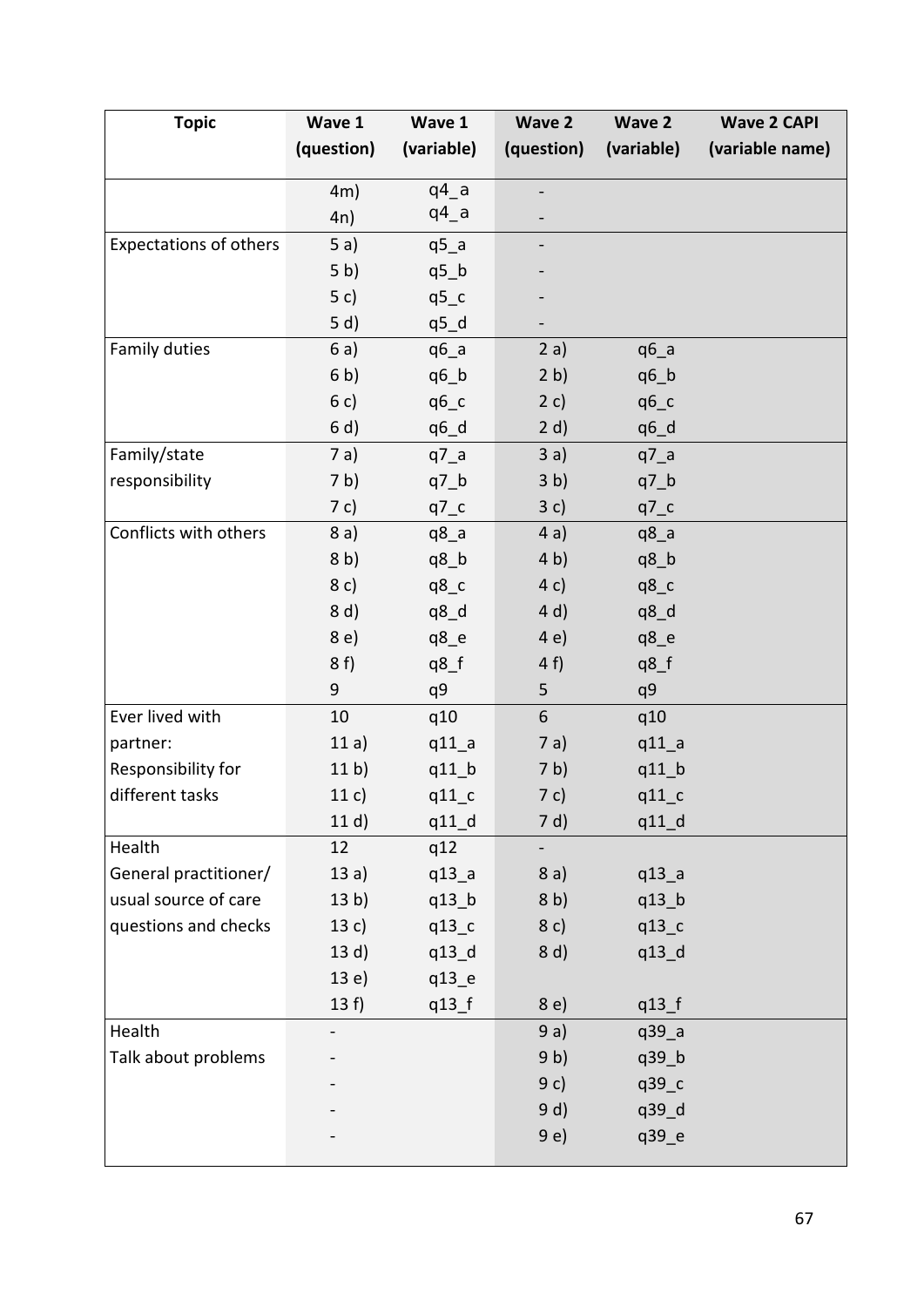| <b>Topic</b>           | Wave 1          | Wave 1             | Wave 2                       | Wave 2             | <b>Wave 2 CAPI</b> |
|------------------------|-----------------|--------------------|------------------------------|--------------------|--------------------|
|                        | (question)      | (variable)         | (question)                   | (variable)         | (variable name)    |
| Health                 |                 |                    | 10a)                         | q40_a              |                    |
| Explanations/listening |                 |                    | 10 <sub>b</sub>              | q40_b              |                    |
|                        |                 |                    | 10 c)                        | q40_c              |                    |
| Health                 | 14              | q14                | $\qquad \qquad \blacksquare$ |                    |                    |
| Prevention             | 15              | q15                |                              |                    |                    |
|                        | 16              | q16                | 12                           | q16                |                    |
|                        | 17              | q17                | 13                           | q17                |                    |
|                        | 18              | q18                |                              |                    |                    |
|                        | 19              | q19                |                              |                    |                    |
|                        | 20              | q29                |                              |                    |                    |
|                        | 21              | q21                |                              |                    |                    |
|                        |                 |                    | 11a)                         | $q41$ <sup>a</sup> |                    |
|                        |                 |                    | 11 <sub>b</sub>              | q41_b              |                    |
|                        |                 |                    | 11 c)                        | $q41_c$            |                    |
|                        |                 |                    | 11 d)                        | q41_d              |                    |
| Health                 | 22              | q22                | $\overline{\phantom{0}}$     |                    |                    |
| Joint pain             | 23              | q23                |                              |                    |                    |
|                        | 24              | q24                |                              |                    |                    |
|                        | 25              | q25                |                              |                    |                    |
|                        | 26              | q26                |                              |                    |                    |
|                        | 27              | q27                |                              |                    |                    |
|                        | 28a)            | q28_a              |                              |                    |                    |
|                        | 28 <sub>b</sub> | q28_b              |                              |                    |                    |
|                        | 28c)            | q28_c              |                              |                    |                    |
|                        | 29a)            | q29_a              |                              |                    |                    |
|                        | 29 <sub>b</sub> | q29_b              |                              |                    |                    |
|                        | 29c)            | q29_c              |                              |                    |                    |
| Accommodation          | 30a)            | q30a               |                              |                    | ho050(1)           |
|                        | 30 <sub>b</sub> | q30_b              |                              |                    | ho051(1)           |
|                        | 30 c)           | q30_c              |                              |                    | ho052(1)           |
|                        | 30 d)           | q30_d              |                              |                    | ho053(1)           |
|                        | 30 e)           | q30_e              |                              |                    | ho054(1)           |
|                        | 30 f            | q30_f              |                              |                    | ho055(1)           |
|                        | 31a)            | $q31$ <sup>a</sup> |                              |                    |                    |
|                        | 31 <sub>b</sub> | $q31$ _ $b$        |                              |                    |                    |
|                        | 31 c)           | $q31_c$            |                              |                    |                    |
|                        | 31 d)           | q31_d              |                              |                    |                    |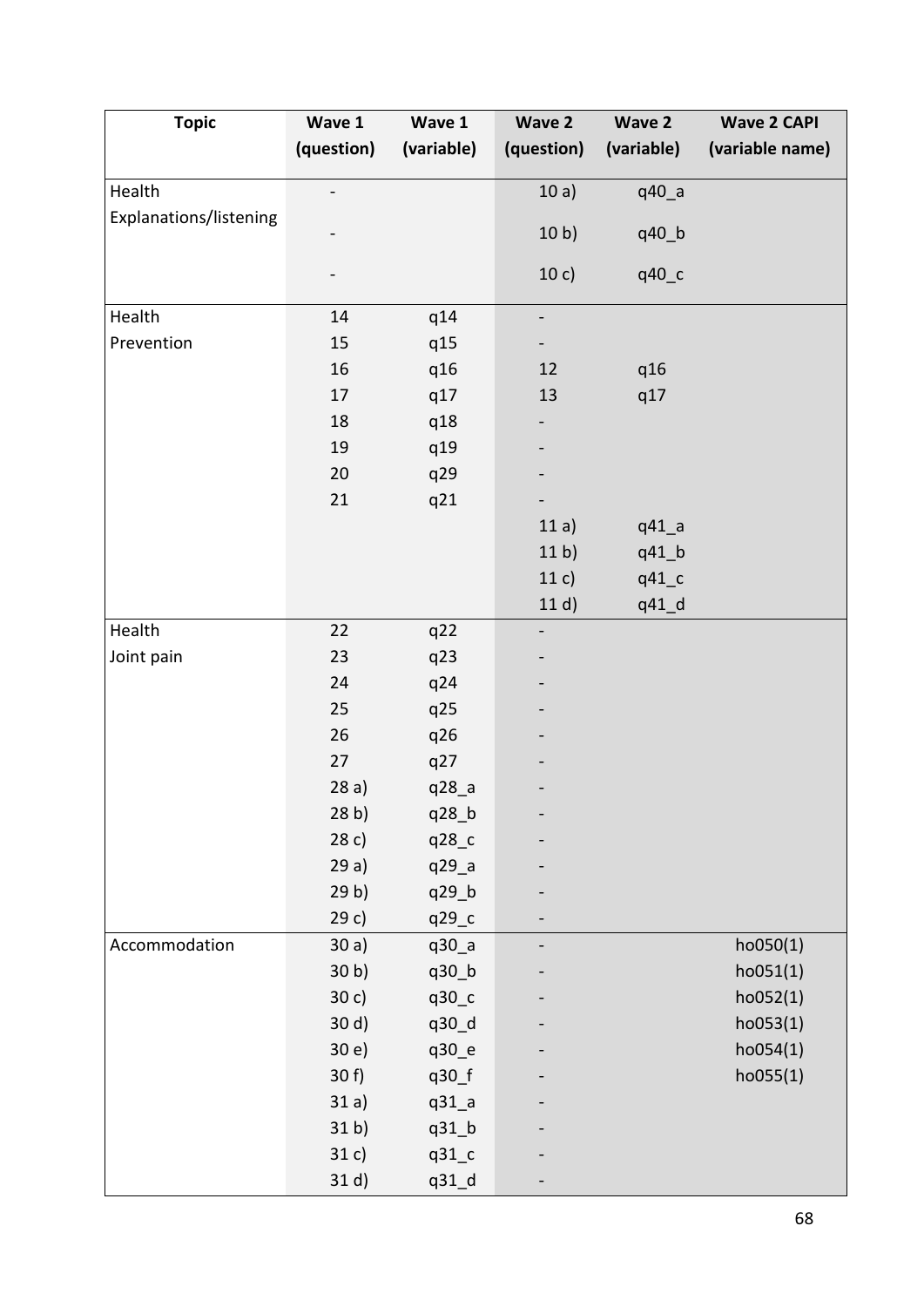| <b>Topic</b>  | Wave 1          | Wave 1             | <b>Wave 2</b> | <b>Wave 2</b> | <b>Wave 2 CAPI</b> |
|---------------|-----------------|--------------------|---------------|---------------|--------------------|
|               | (question)      | (variable)         | (question)    | (variable)    | (variable name)    |
| Area of       | 32a)            | $q32$ <sup>a</sup> |               |               | ho056(1)           |
| accommodation | 32 b)           | $q32$ _b           | -             |               | ho057(1)           |
|               | 32 c)           | q32 c              |               |               | ho058(1)           |
|               | 32 d)           | $q32_d$            | -             |               | ho059(1)           |
| Pet animals   | 33a)            | q33a               | 14a)          | q33a          |                    |
|               | 33 <sub>b</sub> | $q33$ _b           | 14 b)         | $q33$ _b      |                    |
|               | 33 c)           | q33 c              | 14 c)         | $q33_c$       |                    |
|               | 33 d)           | q33 d              | 14 d)         | $q33_d$       |                    |
|               | 33 e)           | $q33$ <sup>e</sup> | 14e)          | q33 e         |                    |
|               | 33 f            | $q33$ _f           |               |               |                    |
| Religion      | 34              | q34                |               |               |                    |
|               | 35              | q35                |               |               | ex029 (1)          |
|               | 36              | q36                |               |               |                    |

\* For more information about CASP see: Hyde, M. (2003) A measure of quality of life in early old age: The theory, development and properties of a needs satisfaction model (CASP-19). Aging and mental health, 7 (3), 186-194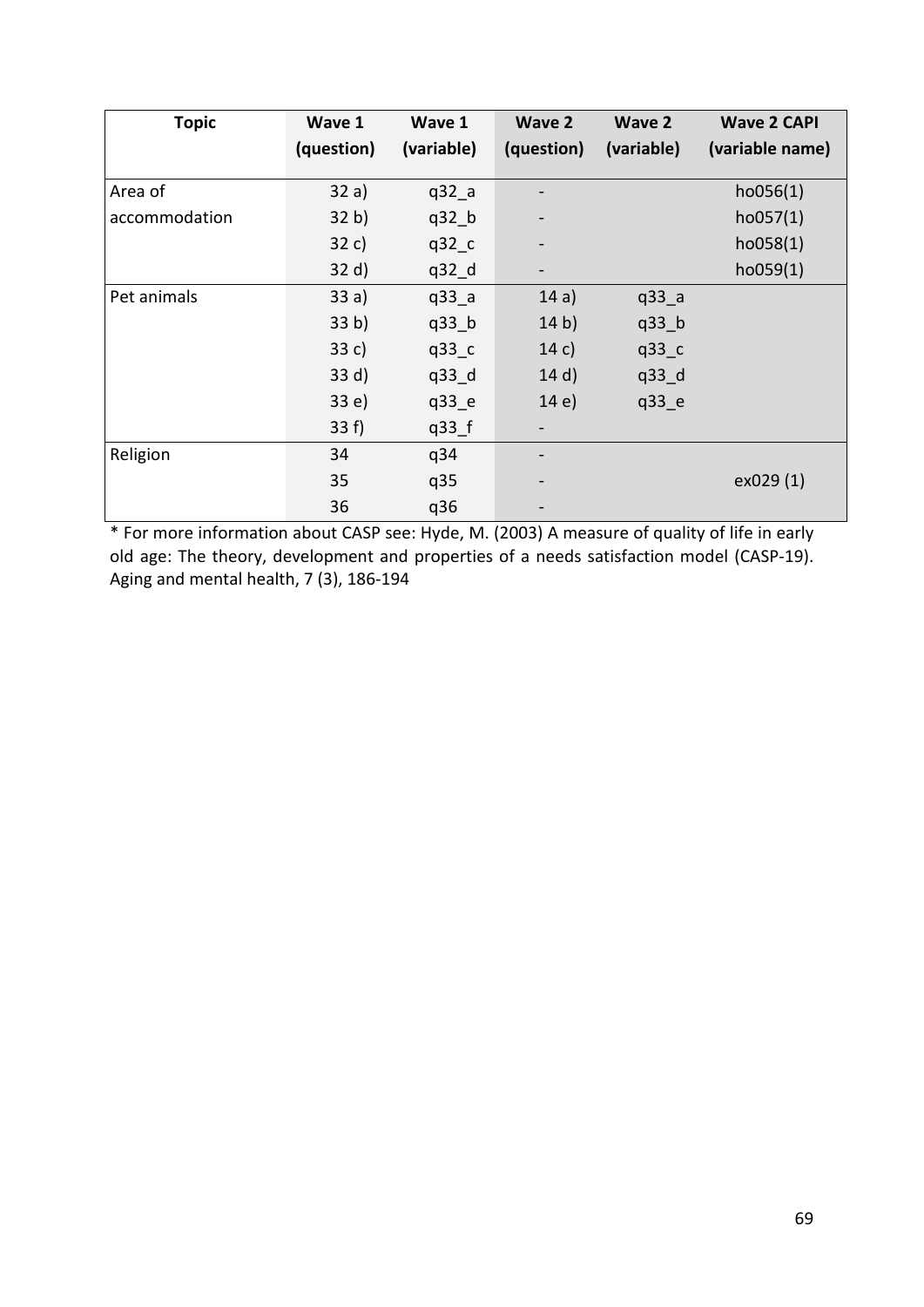| <b>Aggregates</b> | <b>Components</b> | <b>Description</b>                                                                                                                    |
|-------------------|-------------------|---------------------------------------------------------------------------------------------------------------------------------------|
| yreg1             | EP094 1           | Life insurance payment                                                                                                                |
|                   | EP094_2           | Private annuity/private personal pension                                                                                              |
|                   | EP094_3           | Private health insurance payment                                                                                                      |
| yreg2             | EP094_4           | Alimony                                                                                                                               |
|                   | EP094_5           | Regular payments from charities                                                                                                       |
| aftgiv            | FT004_1           | Financial gift given 250€ or more: first amount                                                                                       |
|                   | FT004_2           | Financial gift given 250€ or more: second amount                                                                                      |
|                   | FT004_3           | Financial gift given 250€ or more: third amount                                                                                       |
| aftrec            | FT011_1           | Financial gift received 250€ or more: first amount                                                                                    |
|                   | FT011_2           | Financial gift received 250€ or more: second amount                                                                                   |
|                   | FT011_3           | Financial gift received 250€ or more: third amount                                                                                    |
| aftinh            | FT018_1           | Inheritance/gift received: first amount                                                                                               |
|                   | FT018_2           | Inheritance/gift received: second amount                                                                                              |
|                   | FT018_3           | Inheritance/gift received: third amount                                                                                               |
|                   | FT018_4           | Inheritance/gift received: fourth amount                                                                                              |
|                   | FT018_5           | Inheritance/gift received: fifth amount                                                                                               |
| rhre              | HO005             | Amount rent paid                                                                                                                      |
|                   | HO008             | Other home-related expenditures: charges and services                                                                                 |
| yaohm             | <b>HH002</b>      | Total income received by other household members                                                                                      |
|                   | HH011             | Other monetary benefits received: housing allowances, child<br>benefits, poverty relief, etc.                                         |
| bsmf              | AS007             | Government/corporate bonds                                                                                                            |
|                   | AS011             | <b>Stocks</b>                                                                                                                         |
|                   | AS017             | Mutual funds                                                                                                                          |
| ybabsmf           | AS005             | Interest from bank accounts                                                                                                           |
|                   | AS009             | Interest from government/corporate bonds                                                                                              |
|                   | AS015             | Dividends from stocks                                                                                                                 |
|                   | AS058             | Interests or dividends from mutual funds                                                                                              |
| slti              | AS021             | Individual retirement accounts from respondent                                                                                        |
|                   | AS024             | Individual retirement accounts from spouse/partner                                                                                    |
|                   | AS027             | Contractual savings                                                                                                                   |
|                   | AS030             | Whole life insurance holdings<br>composition of the aggregates upon <sup>1</sup> upon <sup>2</sup> and upon <sup>2</sup> is procented |

## **Table 5: Composition of aggregated variables in wave 1**

Notes: The country-specific composition of the aggregates ypen1, ypen2 and ypen3 is presented in Table 6.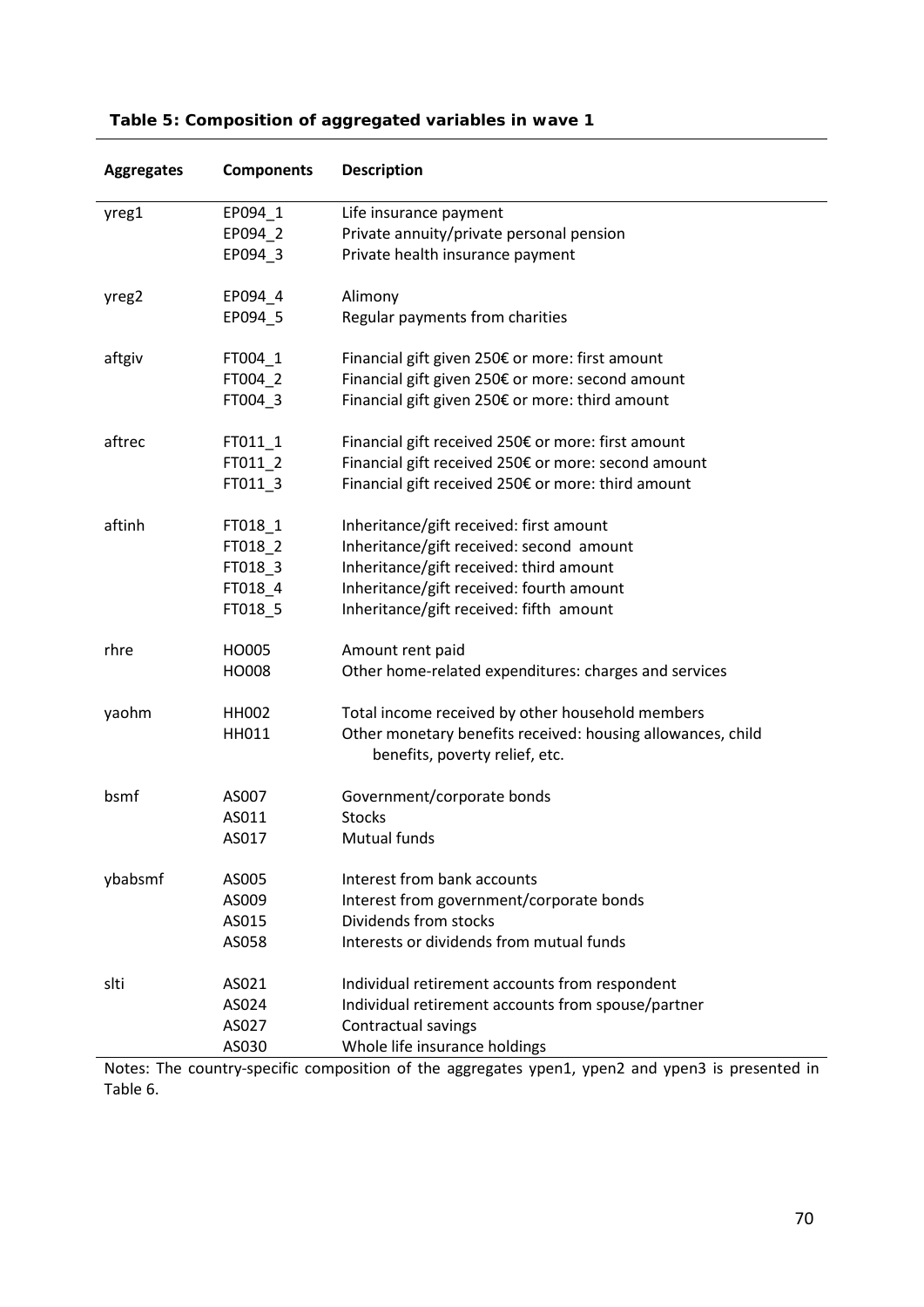|           |                                          | <b>Aggregates</b>                          |                     |         |         |         |
|-----------|------------------------------------------|--------------------------------------------|---------------------|---------|---------|---------|
| Country   | ypen1                                    | ypen2                                      | ypen3               | ypen4   | ypen5   | ypen6   |
| AT        | EP078_1<br>EP078_2<br>EP078_5<br>EP078_7 | EP078_8<br>EP078_9<br>EP078_10<br>EP078_11 | EP078_3             | EP078_4 | EP078_6 |         |
| BE        | EP078_1<br>EP078_2<br>EP078_5<br>EP078_7 | EP078 8<br>EP078_9<br>EP078 10<br>EP078_11 | EP078_3<br>EP078_6  | EP078_4 |         |         |
| <b>CH</b> | EP078_1<br>EP078_2<br>EP078_5            | EP078_8<br>EP078_9<br>EP078_11             | EP078_3<br>EP078_10 | EP078 4 | EP078 6 |         |
| DE        | EP078_1<br>EP078_2<br>EP078_5<br>EP078_7 | EP078_8<br>EP078_10<br>EP078_11            | EP078_3             | EP078_4 |         |         |
| DK        | EP078_1<br>EP078_2<br>EP078_5<br>EP078_7 | EP078_8<br>EP078_9<br>EP078_10<br>EP078_11 | EP078_6             | EP078_4 |         | EP078_3 |
| ES        | EP078_1<br>EP078_2<br>EP078_5<br>EP078_7 | EP078_8<br>EP078_9<br>EP078_10<br>EP078_11 | EP078_3             | EP078_4 |         | EP078_6 |
| <b>FR</b> | EP078_1<br>EP078_2<br>EP078_5<br>EP078_7 | EP078_8<br>EP078_9<br>EP078_11             | EP078_6<br>EP078 10 | EP078_4 |         |         |
| GR        | EP078_1<br>EP078_2<br>EP078_5<br>EP078_7 | EP078_8<br>EP078_10<br>EP078 11            | EP078_3             | EP078_4 |         | EP078 6 |
| IL        | EP078_1<br>EP078_2<br>EP078_5<br>EP078_7 | EP078_8<br>EP078_9<br>EP078_10<br>EP078_11 | EP078_3<br>EP078_6  | EP078_4 |         |         |

**Table 6: Country-specific composition of pension variables in wave 1**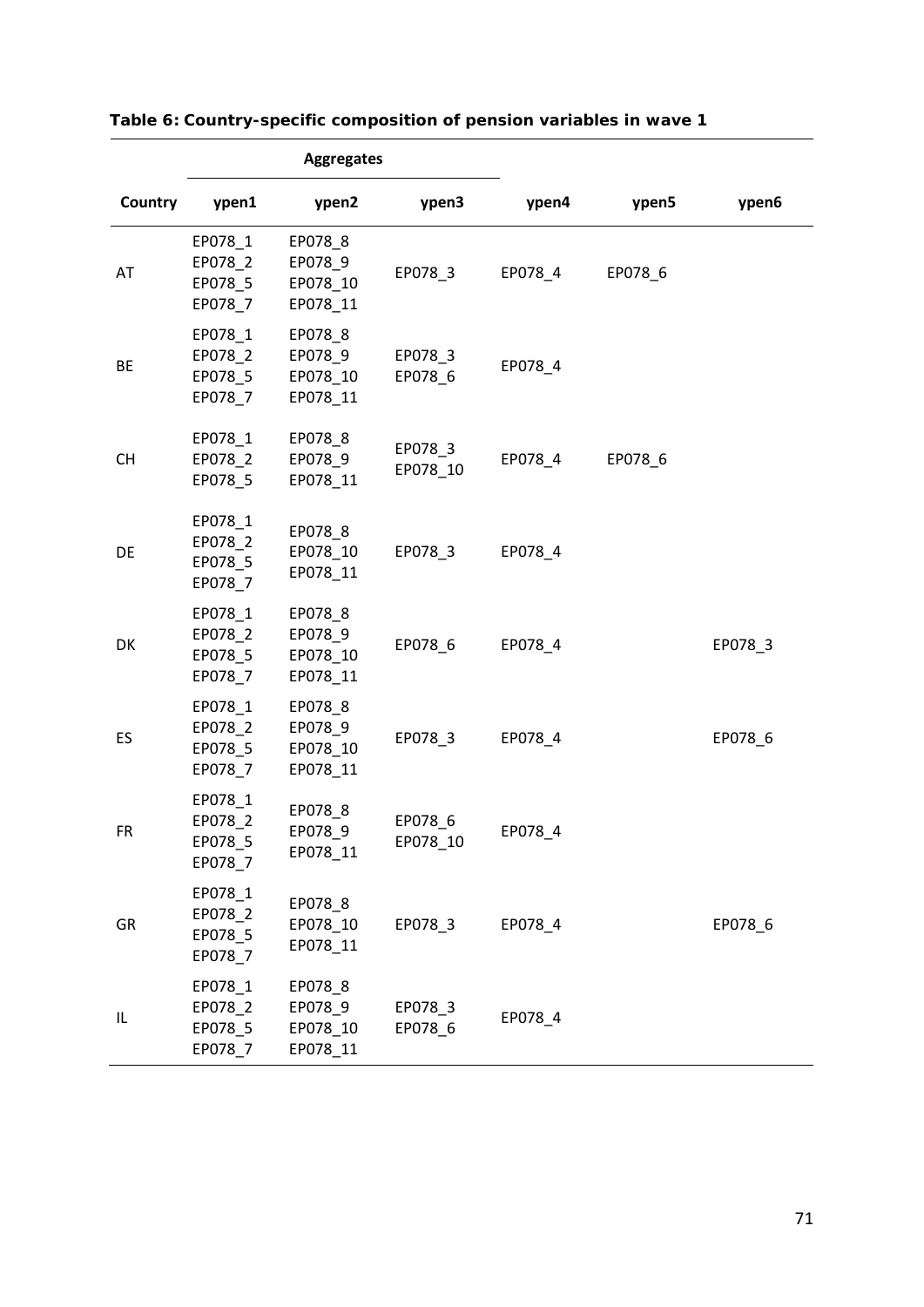|           | <b>Aggregates</b>                                              |                                                     |         |         |         |          |
|-----------|----------------------------------------------------------------|-----------------------------------------------------|---------|---------|---------|----------|
| Country   | ypen1                                                          | ypen2                                               | ypen3   | ypen4   | ypen5   | ypen6    |
| ΙT        | EP078_1<br>EP078_2<br>EP078_5<br>EP078_7                       | EP078_8<br>EP078_9<br>EP078_10<br>EP078_11          | EP078_3 | EP078_4 |         | EP078_6  |
| <b>NL</b> | EP078_1<br>EP078_2<br>EP078_5<br>EP078_7<br>EP078_8<br>EP078_9 | EP078_10<br>EP078_11                                | EP078_3 | EP078_4 | EP078_6 |          |
| <b>SE</b> | EP078_1<br>EP078_3                                             | EP078_4<br>EP078_5<br>EP078_6<br>EP078_7<br>EP078_8 | EP078_2 | EP078_9 |         | EP078_10 |

**Table 6: Country-specific composition of pension variables in wave 1 (continued)**

Notes: A description of the original variables EP078\_j (j=1,…,11) can be found in the SHARE questionnaire of wave 1. The set of 11 original variables does not necessarily apply to all countries. For each country, the table shows only the set of original variables with a valid positive amount in the wave 1 raw data.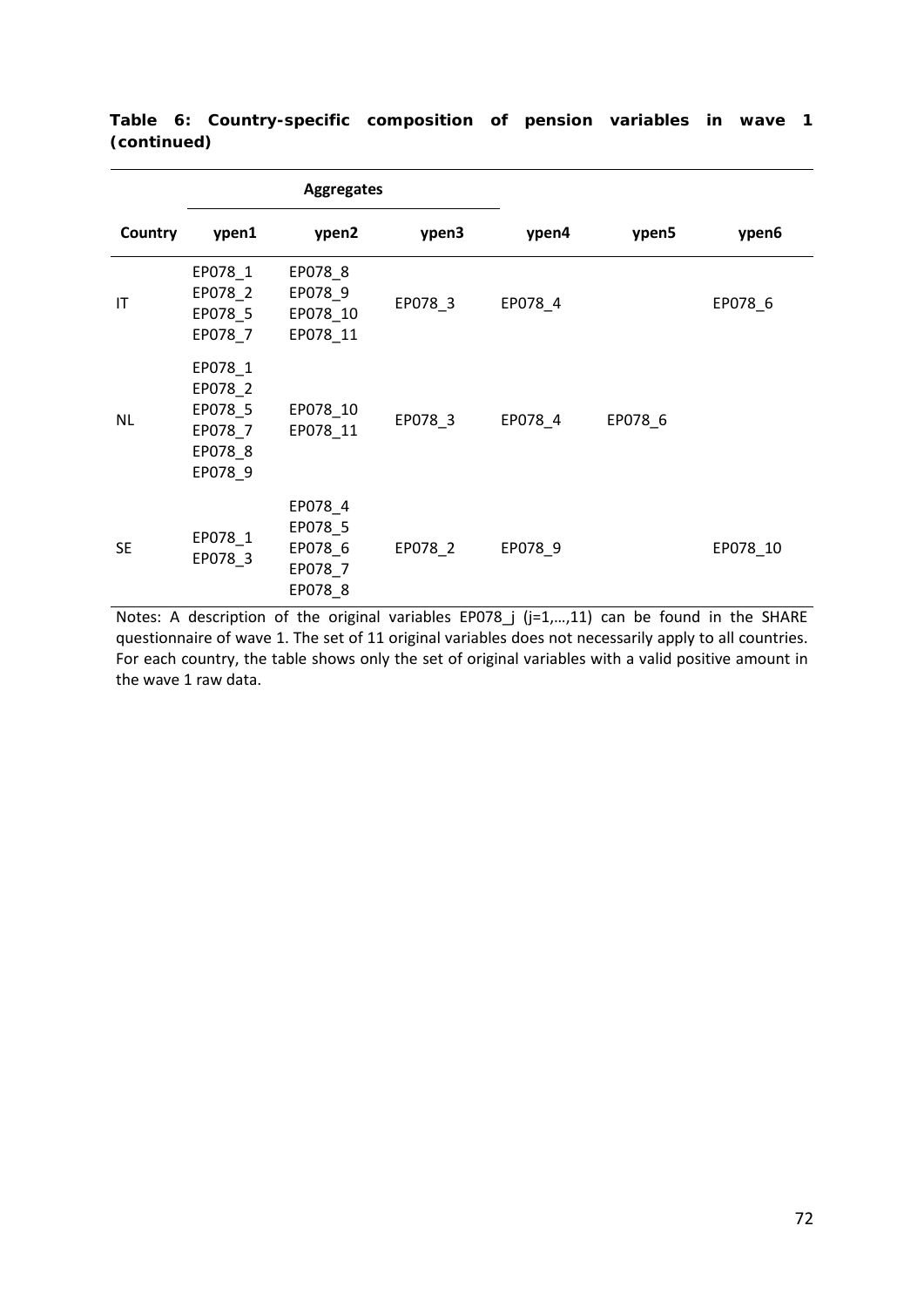| <b>Aggregates</b>    | <b>Components</b>      | <b>Description</b>                                                          |
|----------------------|------------------------|-----------------------------------------------------------------------------|
| ypen1(a)             | EP078_1                | RP - Public old age pension                                                 |
|                      | EP078_2                | RP - Public old age supplementary pension/public old age second<br>pension  |
|                      | EP078 3                | RP - Public early retirement/pre-retirement pension                         |
|                      | EP078_7                | RP - Main public survivor pension from spouse/partner                       |
|                      | EP078 8                | RP - Secondary public survivor pension from spouse/partner                  |
|                      | EP078_9                | RP - Public war pension                                                     |
| ylsp1 <sup>(b)</sup> | EP082_1                | LSP - Public old age pension                                                |
|                      | EP082_2                | LSP - Public old age supplementary pension/public old age second<br>pension |
|                      | EP082_3                | LSP - Public early retirement/pre-retirement pension                        |
|                      | EP082_7                | LSP - Main public survivor pension from spouse/partner                      |
|                      | EP082 8                | LSP - Secondary public survivor pension from spouse/partner                 |
|                      | EP082_9                | LSP - Public war pension                                                    |
| ypen2 <sup>(c)</sup> | EP078_11               | RP - Occupational old age pension from last job                             |
|                      | EP078 12               | RP - Occupational old age pension from a second job                         |
|                      | EP078_13               | RP - Occupational old age pension from a third job                          |
|                      | EP078_14               | RP - Occupational early retirement pension                                  |
|                      | EP078_15               | RP - Occupational disability or invalidity insurance                        |
|                      | EP078_16               | RP - Occupational survivor pension from spouse/partner's job                |
| ylsp2 <sup>(d)</sup> | EP082_11               | LSP - Occupational old age pension from last job                            |
|                      | EP082_12               | LSP - Occupational old age pension from a second job                        |
|                      | EP082_13               | LSP - Occupational old age pension from a third job                         |
|                      | EP082_14               | LSP - Occupational early retirement pension                                 |
|                      | EP082_15               | LSP - Occupational disability or invalidity insurance                       |
|                      | EP082_16               | LSP - Occupational survivor pension from spouse/partner's job               |
| ypen3                | EP078_4                | RP - Main public disability insurance pension/sickness benefits             |
|                      | EP078_5                | RP - Secondary public disability insurance pension/sickness benefits        |
| ylsp3                | EP082_4                | LSP - Main public disability insurance pension/sickness benefits            |
|                      | EP082_5                | LSP - Secondary public disability insurance pension/sickness benefits       |
| yreg1                | EP094_1                | RP - Life insurance                                                         |
|                      | EP094 2                | RP - Private annuity/private personal pension                               |
|                      | EP094_5                | RP - Long-term care insurance from private insurance company                |
| ylsr1                | EP209_1                | LSP - Life insurance                                                        |
|                      | EP209_2                | LSP - Private annuity/private personal pension                              |
|                      | EP209_5 <sup>(e)</sup> | LSP - Long-term care insurance from private insurance company               |
|                      |                        |                                                                             |

### **Table 7: Composition of aggregated variables in wave 2**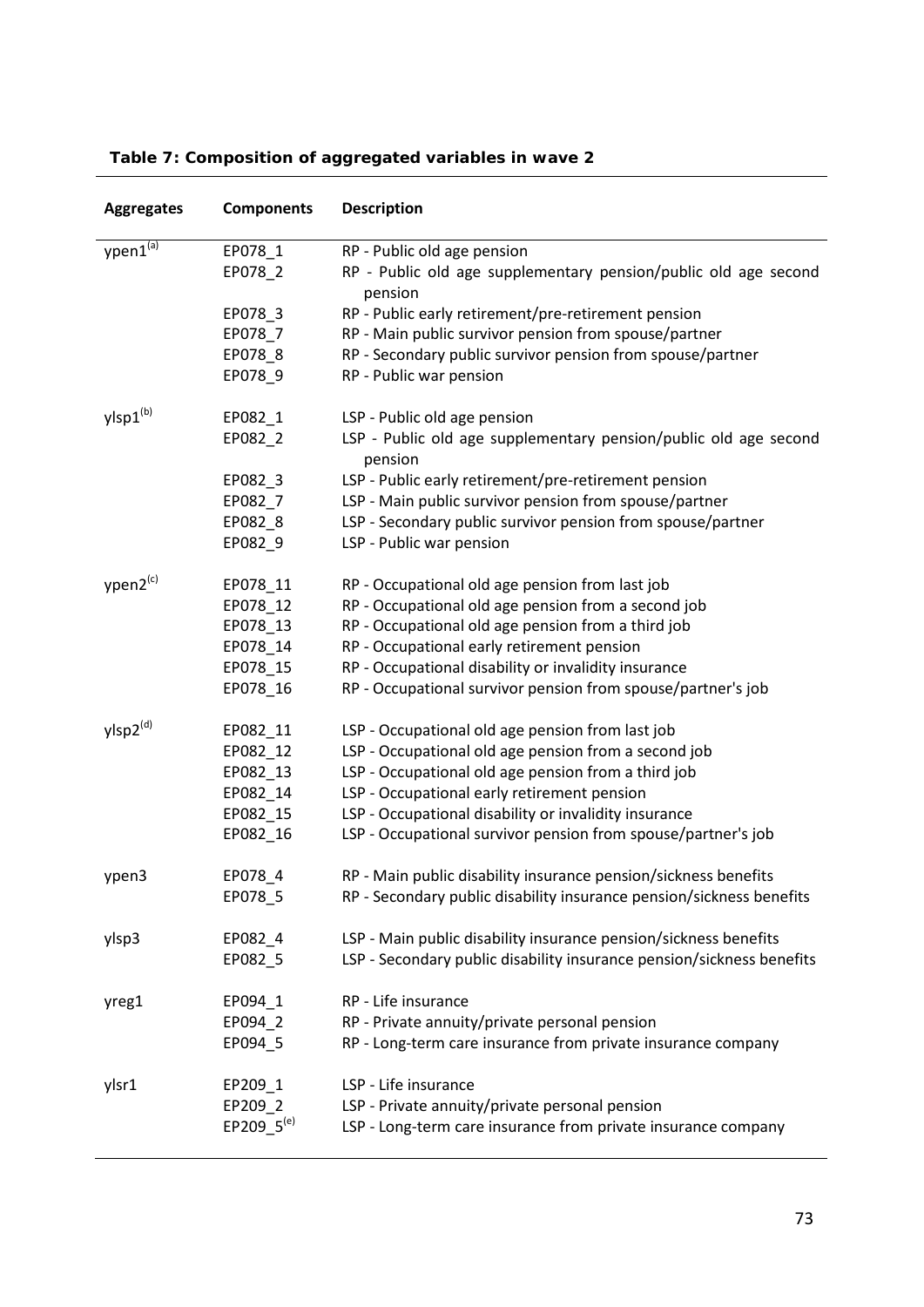| <b>Aggregates</b> | <b>Components</b>                                   | <b>Description</b>                                                                                                                                                                                                    |
|-------------------|-----------------------------------------------------|-----------------------------------------------------------------------------------------------------------------------------------------------------------------------------------------------------------------------|
| yreg2             | EP094_3<br>EP094_4                                  | RP - Alimony<br>RP - Charities                                                                                                                                                                                        |
| ylsr2             | EP209_3<br>EP209 $4^{(f)}$                          | LSP - Alimony<br>LSP - Charities                                                                                                                                                                                      |
| aftgiv            | FT004 1<br>FT004 2<br>FT004_3                       | Financial gift given 250€ or more: first amount<br>Financial gift given 250€ or more: second amount<br>Financial gift given 250€ or more: third amount                                                                |
| aftrec            | FT011_1<br>FT011_2<br>FT011 3                       | Financial gift received 250€ or more: first amount<br>Financial gift received 250€ or more: second amount<br>Financial gift received 250€ or more: third amount                                                       |
| aftinh            | FT018_1<br>FT018_2<br>FT018_3<br>FT018_4<br>FT018_5 | Inheritance/gift received: first amount<br>Inheritance/gift received: second amount<br>Inheritance/gift received: third amount<br>Inheritance/gift received: fourth amount<br>Inheritance/gift received: fifth amount |
| rhre              | HO005 <sup>(g)</sup><br>HO008 <sup>(g)</sup>        | Amount rent paid<br>Other home-related expenditures: charges and services                                                                                                                                             |
| yaohm             | HH002 <sup>(g)</sup><br>$HH011^{(g)}$               | Total income received by other household members<br>Other monetary benefits received: housing allowances, child<br>benefits, poverty relief, etc.                                                                     |
| bsmf              | AS007<br>AS011<br>AS017                             | Government/corporate bonds<br><b>Stocks</b><br>Mutual funds                                                                                                                                                           |
| ybabsmf           | AS005<br>AS009<br>AS015<br>AS058                    | Interest from bank accounts<br>Interest from government/corporate bonds<br>Dividends from stocks<br>Interests or dividends from mutual funds                                                                          |
| slti              | AS021<br>AS024<br>AS027<br>AS030                    | Individual retirement accounts from respondent<br>Individual retirement accounts from spouse/partner<br>Contractual savings<br>Whole life insurance holdings                                                          |
|                   |                                                     | Notes: RP denotes 'regular payments'. LSP denotes 'Lump-sum payments'.                                                                                                                                                |

#### **Table 7: Composition of aggregated variables in wave 2 (continued)**

(a) In NL, ypen1 also includes: EP078\_11, EP078\_12, EP078\_13, and EP078\_14.

(b) In NL, ylsp1 also includes: EP082\_11, EP082\_12, EP082\_13, and EP082\_14.

(c) In NL, ypen2 includes only: EP078\_15 and EP078\_16.

(d) In NL, ylsp2 includes only: EP082  $\overline{15}$  and EP082  $\overline{16}$ .

(e) The item EP209\_5 is excluded from ylsr1 due to lack of valid observations.

(f) The item EP209\_4 is excluded from ylsr2 due to lack of valid observations.

(g) Questions asked only to respondents living in private households.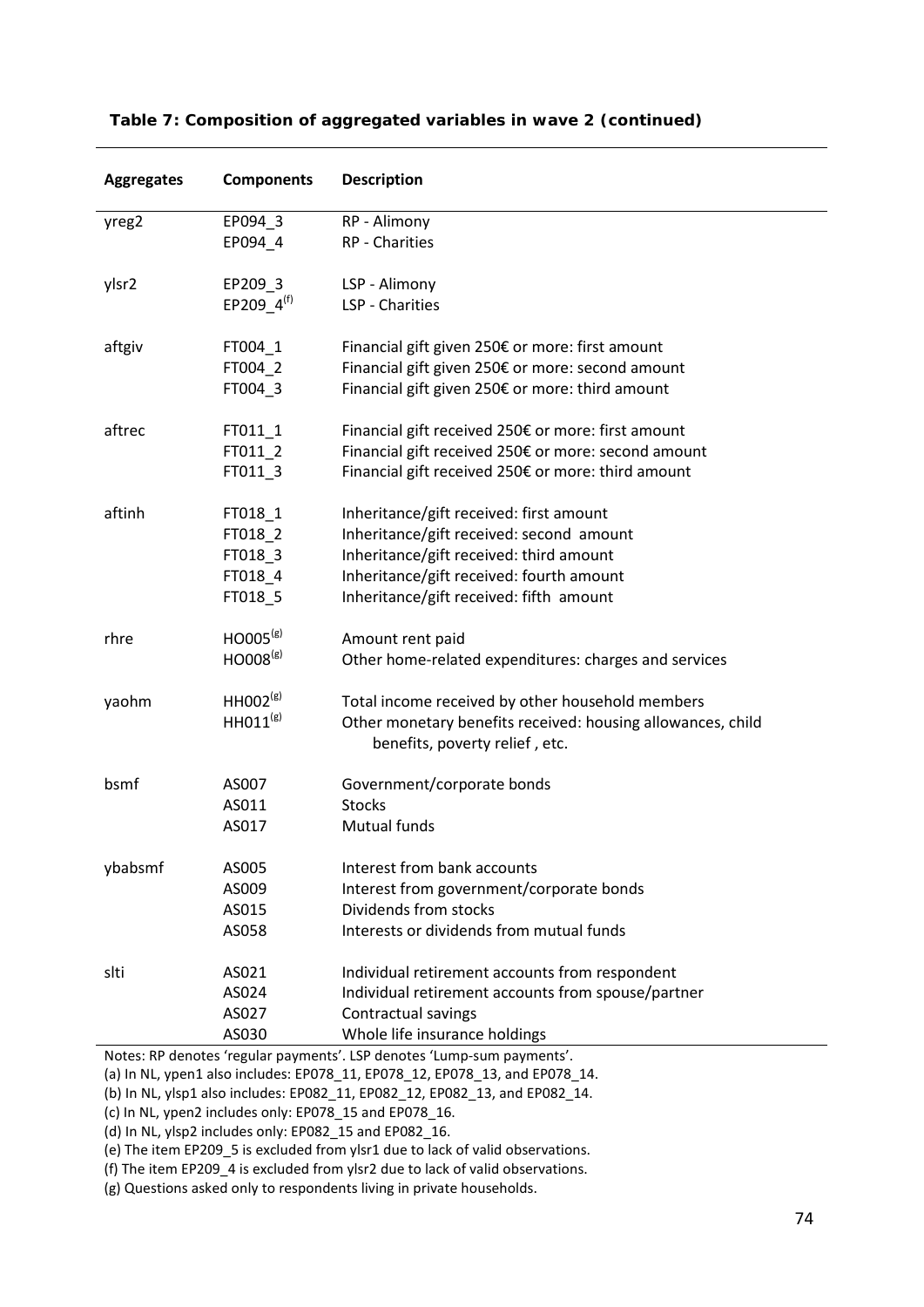| <b>Aggregates</b> | <b>Components</b>                                                    | <b>Description</b>                                                                                                                                                                                                                                                                                                                       |
|-------------------|----------------------------------------------------------------------|------------------------------------------------------------------------------------------------------------------------------------------------------------------------------------------------------------------------------------------------------------------------------------------------------------------------------------------|
| $ypen1^{(a)}$     | EP078_1<br>EP078_2                                                   | RP - Public old age pension<br>RP - Public old age supplementary pension/public old age second<br>pension                                                                                                                                                                                                                                |
|                   | EP078_3<br>EP078_7<br>EP078_8<br>EP078_9                             | RP - Public early retirement/pre-retirement pension<br>RP - Main public survivor pension from spouse/partner<br>RP - Secondary public survivor pension from spouse/partner<br>RP - Public war pension                                                                                                                                    |
| $ylsp1^{(b)}$     | EP082_1<br>EP082_2<br>EP082_3<br>EP082_7<br>EP082_8<br>EP082_9       | LSP - Public old age pension<br>LSP - Public old age supplementary pension/public old age second<br>pension<br>LSP - Public early retirement/pre-retirement pension<br>LSP - Main public survivor pension from spouse/partner<br>LSP - Secondary public survivor pension from spouse/partner<br>LSP - Public war pension                 |
| $ypen2^{\rm (c)}$ | EP078_11<br>EP078_12<br>EP078_13<br>EP078_14<br>EP078_15<br>EP078_16 | RP - Occupational old age pension from last job<br>RP - Occupational old age pension from a second job<br>RP - Occupational old age pension from a third job<br>RP - Occupational early retirement pension<br>RP - Occupational disability or invalidity insurance<br>RP - Occupational survivor pension from spouse/partner's job       |
| $ylsp2^{(d)}$     | EP082_11<br>EP082_12<br>EP082_13<br>EP082_14<br>EP082_15<br>EP082_16 | LSP - Occupational old age pension from last job<br>LSP - Occupational old age pension from a second job<br>LSP - Occupational old age pension from a third job<br>LSP - Occupational early retirement pension<br>LSP - Occupational disability or invalidity insurance<br>LSP - Occupational survivor pension from spouse/partner's job |
| ypen3             | EP078_4<br>EP078_5                                                   | RP - Main public disability insurance pension/sickness benefits<br>RP - Secondary public disability insurance pension/sickness benefits                                                                                                                                                                                                  |
| ylsp3             | EP082_4<br>EP082_5                                                   | LSP - Main public disability insurance pension/sickness benefits<br>LSP - Secondary public disability insurance pension/sickness benefits                                                                                                                                                                                                |
| yreg1             | EP094_1<br>EP094_2<br>EP094_5                                        | RP - Life insurance<br>RP - Private annuity/private personal pension<br>RP - Long-term care insurance from private insurance company                                                                                                                                                                                                     |
| ylsr1             | EP209_1<br>EP209 2<br>EP209 5                                        | LSP - Life insurance<br>LSP - Private annuity/private personal pension<br>LSP - Long-term care insurance from private insurance company                                                                                                                                                                                                  |

# **Table 8: Composition of aggregated variables in wave 4**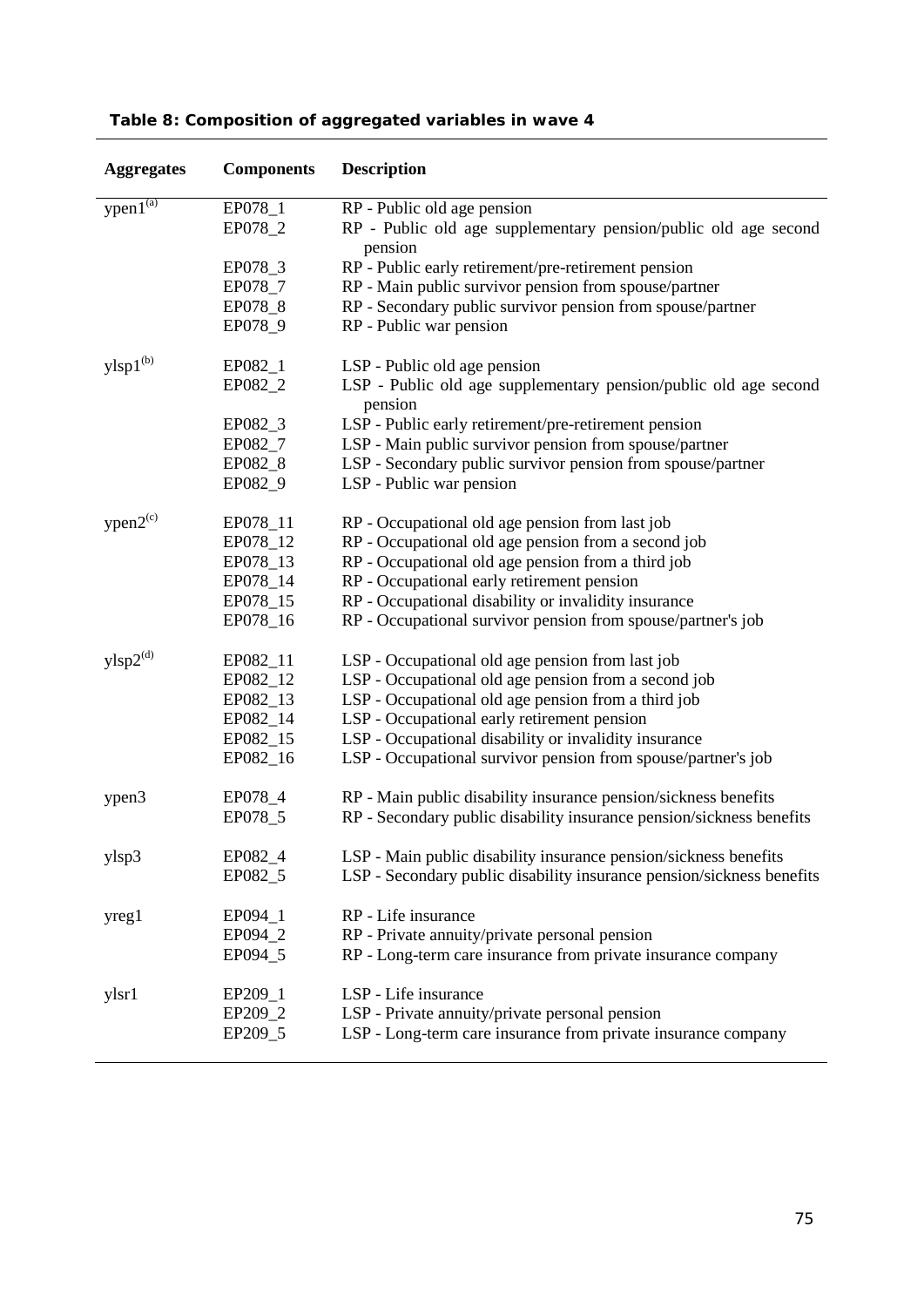| <b>Aggregates</b>                                                      | <b>Components</b>                | <b>Description</b>                                                                            |  |
|------------------------------------------------------------------------|----------------------------------|-----------------------------------------------------------------------------------------------|--|
| yreg2                                                                  | EP094 3                          | RP - Alimony                                                                                  |  |
|                                                                        | EP094 4                          | <b>RP</b> - Charities                                                                         |  |
| ylsr2                                                                  | EP209 3                          | LSP - Alimony                                                                                 |  |
|                                                                        | EP209 4                          | LSP - Charities                                                                               |  |
| rhre                                                                   | HOOO5 <sup>(e)</sup>             | Amount rent paid                                                                              |  |
|                                                                        | $HOOO8^{(e)}$                    | Other home-related expenditures: charges and services                                         |  |
|                                                                        | HO065 <sup>(f)</sup>             | Out of pocket payment for nursing home accommodation                                          |  |
| ysrent                                                                 | HO <sub>030</sub> <sup>(e)</sup> | Income from rent of secondary/holiday homes and other real estate                             |  |
|                                                                        | HO074(e)                         | Income from sublet of accommodation                                                           |  |
| yaohm                                                                  | $HHOO2^{(e)}$                    | Total income received by other household members                                              |  |
|                                                                        | $HH011^{(e)}$                    | Other monetary benefits received: housing allowances, child<br>benefits, poverty relief, etc. |  |
| bsmf                                                                   | AS007                            | Government/corporate bonds                                                                    |  |
|                                                                        | AS011                            | <b>Stocks</b>                                                                                 |  |
|                                                                        | AS017                            | Mutual funds                                                                                  |  |
| slti                                                                   | AS021                            | Individual retirement accounts from respondent                                                |  |
|                                                                        | AS024                            | Individual retirement accounts from partner                                                   |  |
|                                                                        | AS027                            | Contractual savings                                                                           |  |
|                                                                        | AS030                            | Whole life insurance holdings                                                                 |  |
| Notes: RP denotes 'regular payments'. LSP denotes 'Lump-sum payments'. |                                  |                                                                                               |  |

### **Table 8: Composition of aggregated variables in wave 4 (continued)**

(a) In NL, ypen1 also includes: EP078\_11, EP078\_12, EP078\_13, and EP078\_14.

(b) In NL, ylsp1 also includes: EP082\_11, EP082\_12, EP082\_13, and EP082\_14.

(c) In NL, ypen2 includes only: EP078\_15 and EP078\_16.

(d) In NL, ylsp2 includes only: EP082\_15 and EP082\_16.

(e) Questions asked only to respondents living in private households.

(f) Questions asked only to respondents living in nursing home.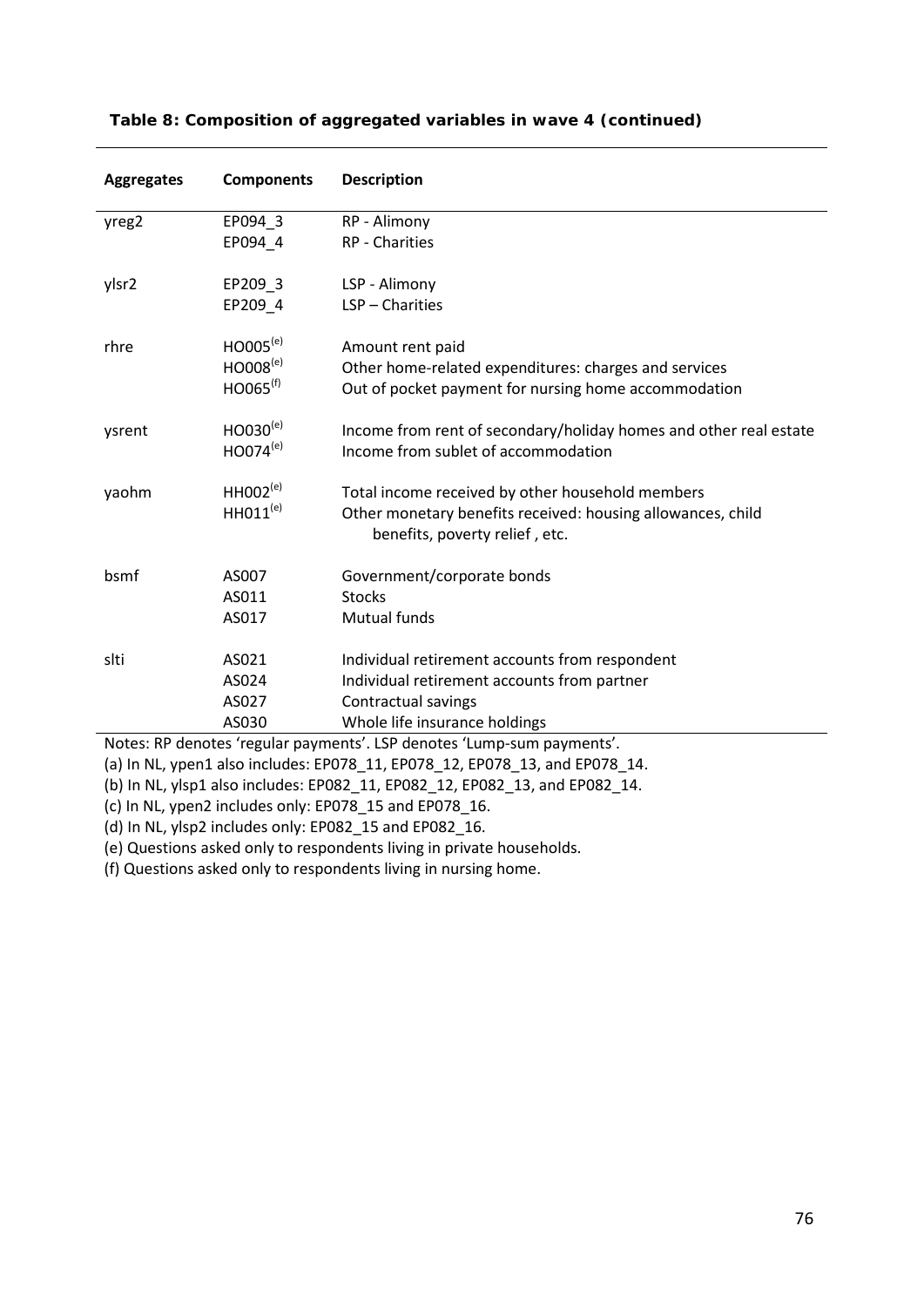| <b>Aggregates</b>    | <b>Components</b> | <b>Description</b>                                                          |
|----------------------|-------------------|-----------------------------------------------------------------------------|
| ypen1 <sup>(a)</sup> | EP078_1           | RP - Public old age pension                                                 |
|                      | EP078_2           | RP - Public old age supplementary pension/public old age second<br>pension  |
|                      | EP078_3           | RP - Public early retirement/pre-retirement pension                         |
|                      | EP078_7           | RP - Main public survivor pension from spouse/partner                       |
|                      | EP078_8           | RP - Secondary public survivor pension from spouse/partner                  |
|                      | EP078_9           | RP - Public war pension                                                     |
| ylsp1(b)             | EP082_1           | LSP - Public old age pension                                                |
|                      | EP082_2           | LSP - Public old age supplementary pension/public old age second<br>pension |
|                      | EP082_3           | LSP - Public early retirement/pre-retirement pension                        |
|                      | EP082_7           | LSP - Main public survivor pension from spouse/partner                      |
|                      | EP082_8           | LSP - Secondary public survivor pension from spouse/partner                 |
|                      | EP082_9           | LSP - Public war pension                                                    |
| ypen2 <sup>(c)</sup> | EP078_11          | RP - Occupational old age pension from last job                             |
|                      | EP078_12          | RP - Occupational old age pension from a second job                         |
|                      | EP078_13          | RP - Occupational old age pension from a third job                          |
|                      | EP078_14          | RP - Occupational early retirement pension                                  |
|                      | EP078_15          | RP - Occupational disability or invalidity insurance                        |
|                      | EP078_16          | RP - Occupational survivor pension from spouse/partner's job                |
| ylsp2 <sup>(d)</sup> | EP082_11          | LSP - Occupational old age pension from last job                            |
|                      | EP082_12          | LSP - Occupational old age pension from a second job                        |
|                      | EP082_13          | LSP - Occupational old age pension from a third job                         |
|                      | EP082_14          | LSP - Occupational early retirement pension                                 |
|                      | EP082_15          | LSP - Occupational disability or invalidity insurance                       |
|                      | EP082_16          | LSP - Occupational survivor pension from spouse/partner's job               |
| ypen3                | EP078_4           | RP - Main public disability insurance pension/sickness benefits             |
|                      | EP078_5           | RP - Secondary public disability insurance pension/sickness benefits        |
| ylsp3                | EP082 4           | LSP - Main public disability insurance pension/sickness benefits            |
|                      | EP082_5           | LSP - Secondary public disability insurance pension/sickness benefits       |
| yreg1                | EP094_1           | RP - Life insurance                                                         |
|                      | EP094_2           | RP - Private annuity/private personal pension                               |
|                      | EP094_5           | RP - Long-term care insurance from private insurance company                |
| ylsr1                | EP209 1           | LSP - Life insurance                                                        |
|                      | EP209 2           | LSP - Private annuity/private personal pension                              |
|                      | EP209_5           | LSP - Long-term care insurance from private insurance company               |
| yreg2                | EP094_3           | RP - Alimony                                                                |
|                      | EP094_4           | RP - Charities                                                              |
| ylsr2                | EP209_3           | LSP - Alimony                                                               |
|                      | EP209_4           | LSP - Charities                                                             |
|                      |                   |                                                                             |

# **Table 9: Composition of aggregated variables in wave 5**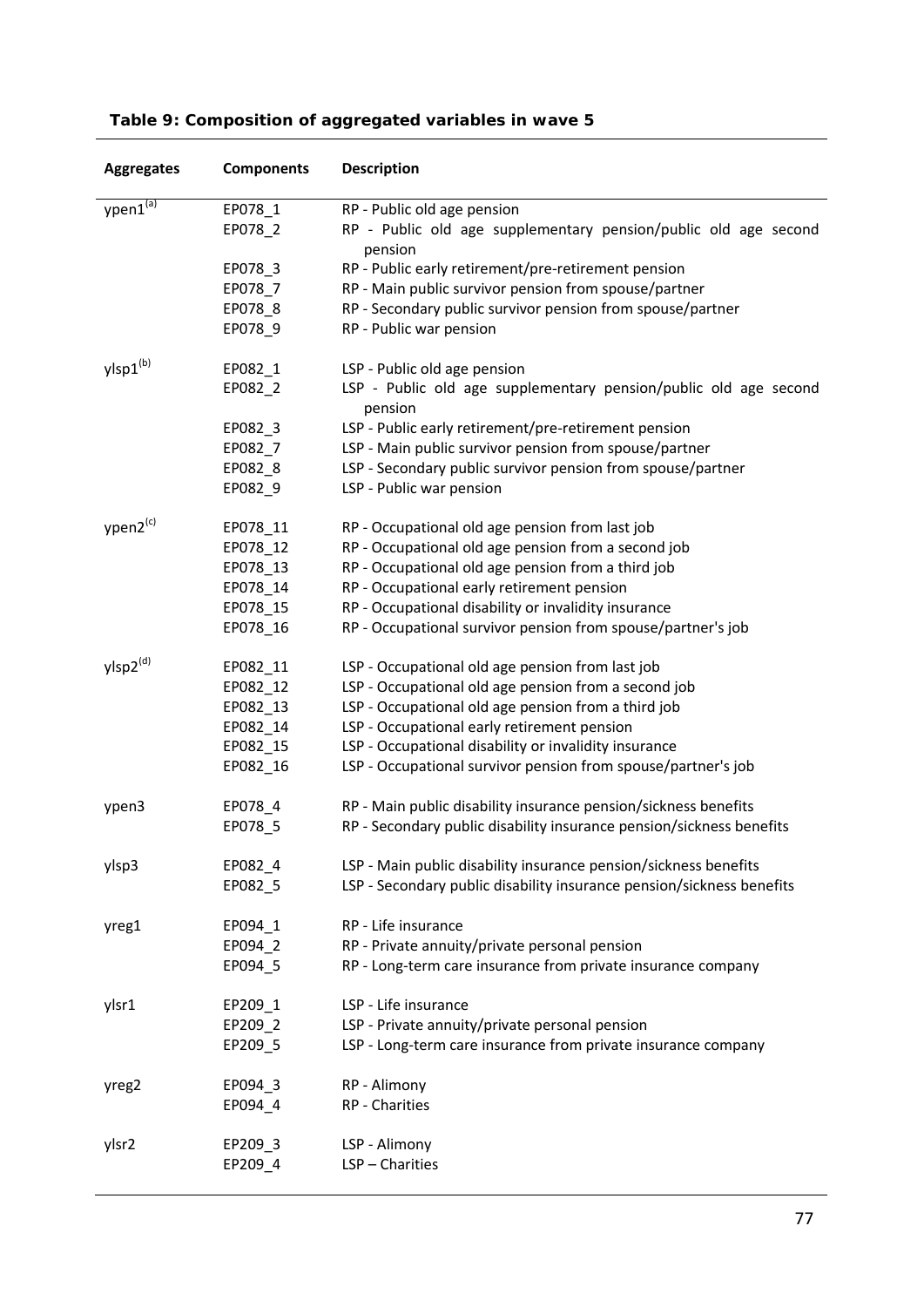| <b>Aggregates</b> | <b>Components</b>    | <b>Description</b>                                                                                 |
|-------------------|----------------------|----------------------------------------------------------------------------------------------------|
| rhre              | $HOOO5^{(e)}$        | Amount rent paid                                                                                   |
|                   | HO008 <sup>(e)</sup> | Other home-related expenditures: charges and services                                              |
|                   | HO065 <sup>(f)</sup> | Out of pocket payment for nursing home accommodation                                               |
|                   | HO008 <sup>(f)</sup> | Other home-related expenditures: charges and services in nursing<br>home                           |
| ores              | HO027 <sup>(e)</sup> | Value of secondary/holiday homes and other real estate                                             |
|                   | HO076 <sup>(f)</sup> | Value of secondary/holiday homes and other real estate                                             |
|                   |                      | (respondents in nursing home)                                                                      |
| ysrent            | $HOO30^{(e)}$        | Income from rent of secondary/holiday homes and other real estate                                  |
|                   | HO074 <sup>(e)</sup> | Income from sublet of accommodation                                                                |
|                   | HO078 <sup>(f)</sup> | Income from rent of secondary/holiday homes and other real estate<br>(respondents in nursing home) |
| yaohm             | $HH002^{(e)}$        | Total income received by other household members                                                   |
|                   | $HH011^{(e)}$        | Other monetary benefits received: housing allowances, child<br>benefits, poverty relief, etc.      |
| bsmf              | AS007                | Government/corporate bonds                                                                         |
|                   | AS011                | <b>Stocks</b>                                                                                      |
|                   | AS017                | Mutual funds                                                                                       |
| slti              | AS021                | Individual retirement accounts from respondent                                                     |
|                   | AS024                | Individual retirement accounts from partner                                                        |
|                   | AS027                | Contractual savings                                                                                |
|                   | AS030                | Whole life insurance holdings                                                                      |
| outpa             | <b>HC083</b>         | Out of pocket payment for doctor visits                                                            |
|                   | HC093                | Out of pocket payment for dentist care                                                             |
| nurs              | HCO97 <sup>(e)</sup> | Out of pocket payment for nursing home accommodation                                               |
|                   | <b>HC129</b>         | Out of pocket payment for personal care, domestic tasks, meals on<br>wheels, other help            |

### **Table 9: Composition of aggregated variables in wave 5 (continued)**

Notes: RP denotes 'regular payments'. LSP denotes 'Lump-sum payments'.

(a) In NL, ypen1 also includes: EP078 11, EP078 12, EP078 13, and EP078 14. In LU, ypen1 includes only: EP078\_1, EP078\_3, EP078\_7, and EP078\_9.

(b) In NL, ylsp1 also includes: EP082 11, EP082 12, EP082 13, and EP082 14. In LU, ylsp1 includes only: EP082\_1, EP082\_3, EP082\_7, and EP082\_9.

(c) In NL, ypen2 includes only: EP078\_15 and EP078\_16. In LU, ypen2 also includes: EP078\_2 and EP078\_8.

(d) In NL, ylsp2 includes only: EP082\_15 and EP082\_16. In LU, ylsp2 also includes: EP082\_2 and EP082\_8.

(e) Questions asked only to respondents living in private households.

(f) Questions asked only to respondents living in nursing home.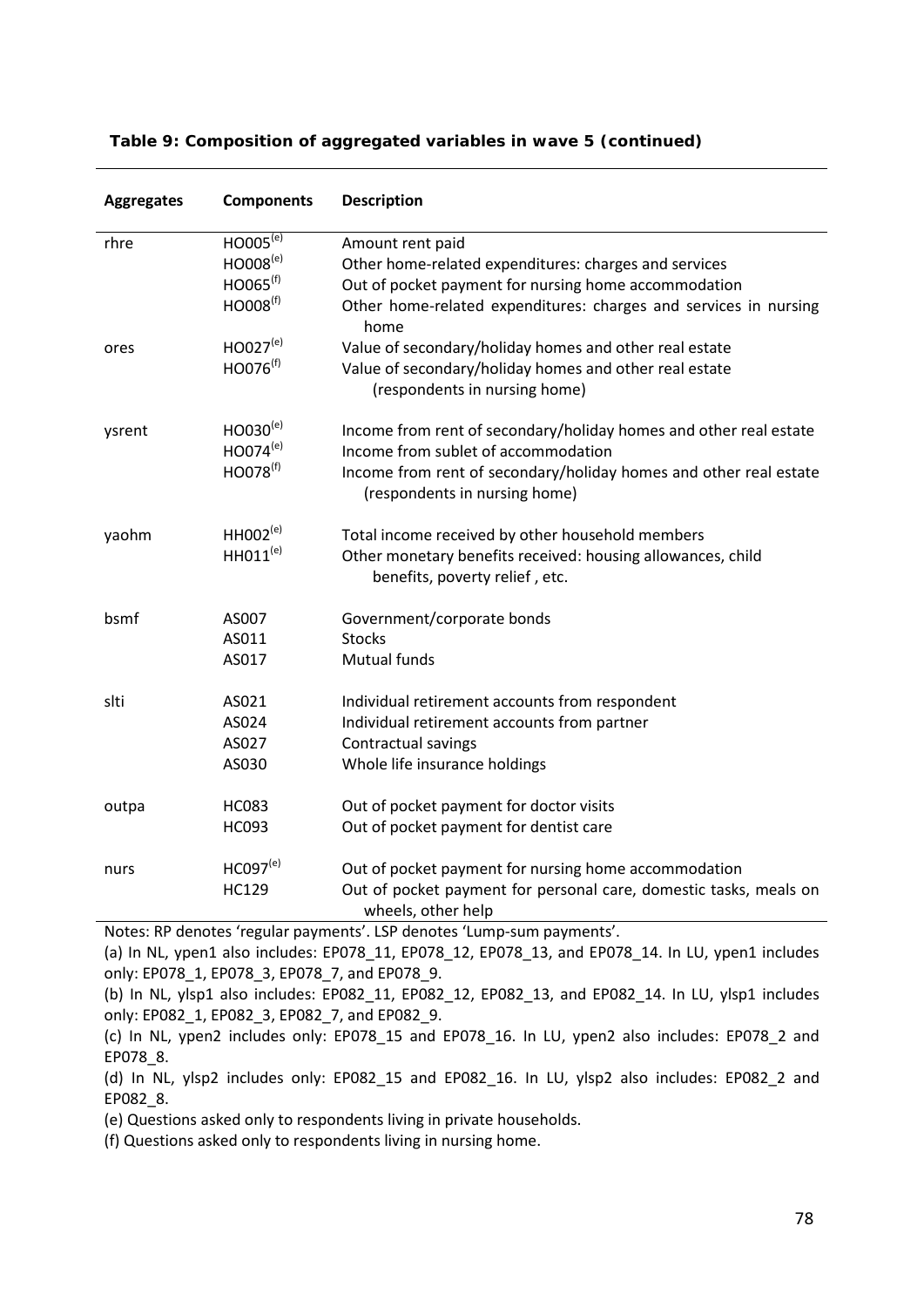| <b>Variable</b> | <b>Description</b>                                                                                | Questionnaire     | <b>Waves</b> |
|-----------------|---------------------------------------------------------------------------------------------------|-------------------|--------------|
| implicat        | Implicat number                                                                                   |                   | 1245         |
| htype           | Household type                                                                                    |                   | 1245         |
| fam_resp        | Family respondent                                                                                 | MN006             | 1245         |
| fin_resp        | Financial respondent                                                                              | MN007_            | 1245         |
| hou_resp        | Household respondent                                                                              | <b>MN008</b>      | 1245         |
| exrate          | Exchange rate                                                                                     |                   | 1245         |
| nursinghome     | Living in nursing home                                                                            | MN024_            | 1245         |
| perho           | Percentage of house owned                                                                         |                   | 45           |
| single          | Single                                                                                            |                   | 1245         |
| couple          | Couple                                                                                            |                   | 1245         |
| partner         | Partner in the couple                                                                             |                   | 1245         |
| p_nrp           | Partner of non-responding partner                                                                 |                   | 1245         |
| sample1         | Imputation sample for single                                                                      |                   | 1245         |
| sample2         | Imputation sample for couples with two partners<br>interviewed                                    |                   | 1245         |
| sample3         | Imputation sample for all couples                                                                 |                   | 1245         |
| inpat           | Out-of-pocket payment for inpatient care                                                          | <b>HC095</b>      | 12<br>5      |
| outpa           | Out-of-pocket payment for outpatient care                                                         | <b>HC083</b>      | 12<br>5      |
| drugs           | Out-of-pocket payment for drugs                                                                   | <b>HC089</b>      | 12<br>5      |
| nurs            | Out-of-pocket payment for nursing home / home care                                                | <b>HC097</b>      | 12<br>5      |
| hinsu           | Paid for voluntary health insurance                                                               | HC061             | $\mathbf{1}$ |
| ydip            | Earnings from employment                                                                          | EP205             | 1245         |
| yind            | Earnings from self-employment                                                                     | EP207             | 1245         |
| ypen1           | Annual old age, early retirement pensions, survivor and<br>war pension                            | EP078_1-2-3-7-8-9 | 1245         |
| ypen2           | Annual private occupational pensions                                                              | EP078_11-16       | 1245         |
| ypen3           | Annual disability pension and benefits                                                            | EP078_4-5         | 1245         |
| ypen4           | Annual unemployment benefits and insurance                                                        | EP078_6           | 1245         |
| ypen5           | Annual payment from social assistance                                                             | EP078 10          | 1245         |
| ypen6           | EP078_3_6_10<br>Sickness benefits and pensions                                                    |                   | $\mathbf{1}$ |
| ylsp1           | Lump sum payments for old age, early retirement, survivor<br>EP082_1-2-3-7-8-9<br>and war pension |                   | 245          |
| ylsp2           | Lump sum payments for private occupational pension                                                | EP082 11-16       | 245          |
| ylsp3           | Lump sum payments for disability pension and benefits                                             | EP082_4-5         | 245          |
| ylsp4           | Lump sum payments for unemployment benefits and<br>EP082_6<br>insurance                           |                   | 245          |
| ylsp5           | Lump sum payments for social assistance                                                           | EP082_10          | 245          |
| ylsr1           | Lump sum from private payments                                                                    | EP209 1-2-5       | 245          |
| ylsr2           | Lump sum from private transfers                                                                   | EP209 3-4         | 245          |
| yreg1           | Other regular payments from private pensions                                                      | EP094 1-2-5       | 1245         |
| yreg2           | Other regular payment from private transfer                                                       | EP094_3-4         | 1245         |
| aftgiv          | Financial transfers given                                                                         | FT004             | 12           |
| aftrec          | Financial transfers received                                                                      | FT011             | 12           |
| aftinh          | Inheritance received                                                                              | FT015             | 12           |

# **Table 10: List of variables in gv\_imputations**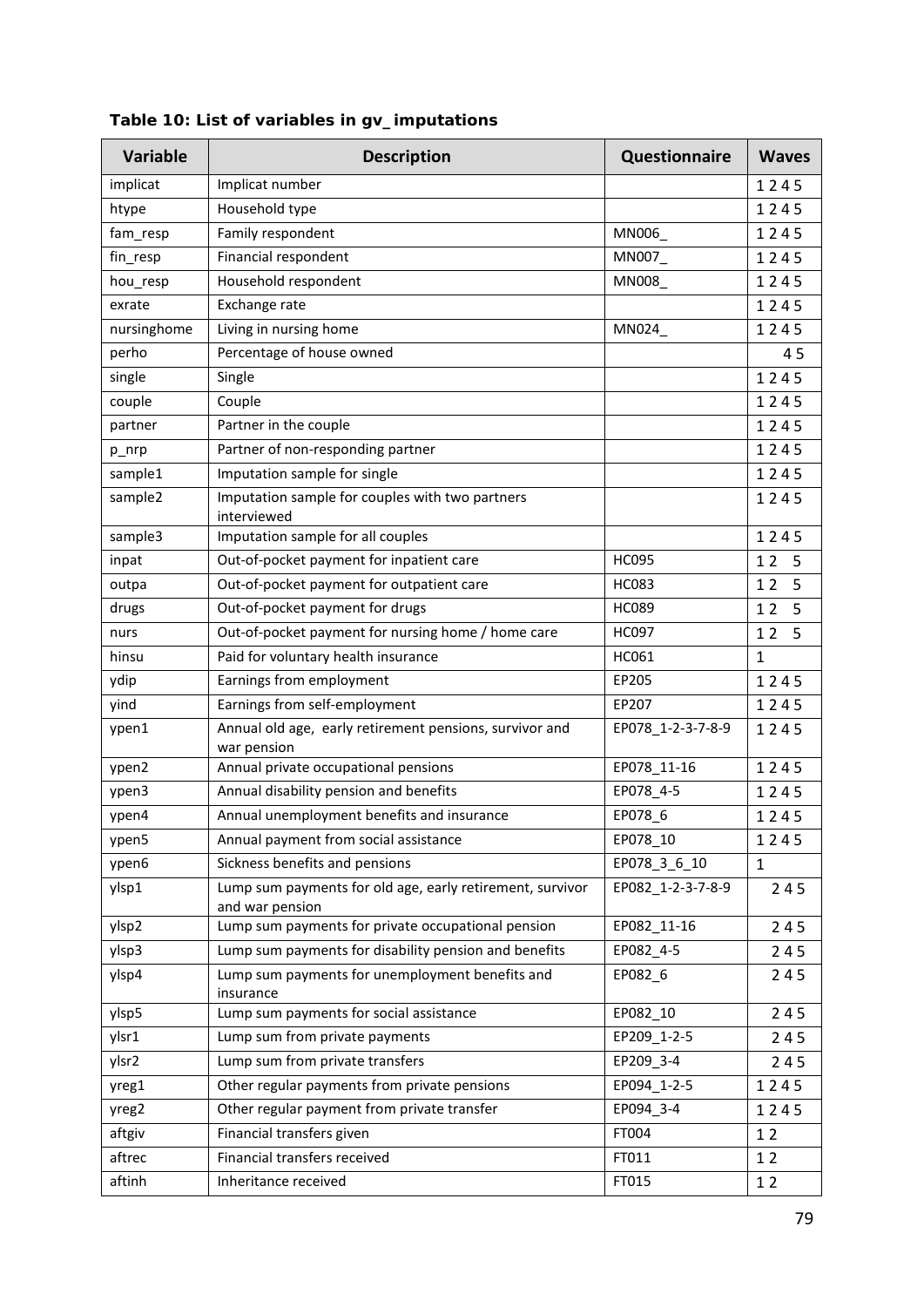| Variable | <b>Description</b>                                                       | <b>Questionnaire</b>         | <b>Waves</b> |
|----------|--------------------------------------------------------------------------|------------------------------|--------------|
| rhre     | Annual rent and home-related expenditures                                | HO005, HO008                 | 1245         |
| home     | Value of main residence                                                  | HO024                        | 1245         |
| mort     | Mortgage on main residence                                               | HO015                        | 1245         |
| ores     | Value of other real estate - Amount                                      | HO027                        | 1245         |
| ysrent   | Annual income from rent or sublet                                        | HO074, HO030                 | 1245         |
| yaohm    | Annual income from other household members                               | HO002, HO011                 | 1245         |
| fahc     | Annual food at home consumption                                          | CO002                        | 1245         |
| fohc     | Annual food outside home consumption                                     | CO003                        | 1245         |
| telc     | Amount spent on telephones                                               | CO004                        | 12           |
| hprf     | Annual home produced consumption                                         | CO011                        | 245          |
| bacc     | <b>Bank accounts</b>                                                     | AS003                        | 1245         |
| bsmf     | Bond, stock and mutual funds                                             | AS007, AS011,<br>AS017       | 1245         |
| ybabsmf  | Interest / dividend from bank account, bond, stock, and<br>mutual funds  |                              | 1245         |
| slti     | Savings for long-term investments                                        | AS021, AS023,<br>AS27, AS030 | 1245         |
| vbus     | Value of own business                                                    | AS042                        | 1245         |
| sbus     | Share of own business                                                    | AS044                        | 1245         |
| car      | Value of cars                                                            | AS051                        | 1245         |
| liab     | <b>Financial liabilities</b><br>AS055                                    |                              | 1245         |
| thinc    | Total household net income - version A                                   |                              | 1245         |
| thinc2   | Total household net income - version B                                   | <b>HH017</b>                 | 245          |
| thexp    | Total household expenditure (sum of rhre, fahc, fohc and<br>hprc)        |                              | 1245         |
| yincnrp  | Income from non-responding partner                                       |                              | 1245         |
| hrass    | Household real assets<br>(home*perho/100+vbus*sbus/100+car+ ores - mort) |                              | 1245         |
| hgfass   | Household gross financial assets (sum of<br>back, bsmf and slti)         |                              | 1245         |
| hnfass   | Household net financial assets (hgfass - liab)                           |                              | 1245         |
| hnetw    | Household net worth                                                      |                              | 1245         |
| gender   | Gender                                                                   | DN042                        | 1245         |
| age      | Age of respondent (based on interview year)                              | <b>DN003</b>                 | 1245         |
| age_p    | Age of partner (based on interview year)                                 | <b>DN003</b>                 | 1245         |
| yedu     | Year of education                                                        | DN041                        | 1245         |
| yedu_p   | Year of education of partner                                             | EX102                        | 1245         |
| isced    | ISCED 97 coding                                                          |                              | 1245         |
| sphus    | Self-perceived health - US scale                                         | PH003                        | 1245         |
| mstat    | Marital status                                                           | DN014                        | 1245         |
| nchild   | Number of children                                                       | CH001                        | 1245         |
| ngrchild | Number of grandchildren                                                  | CH201                        | 1245         |
| gali     | Limitation with activities                                               | PH005                        | 1245         |
| chronic  | Number of chronic diseases                                               | PH006                        | 1245         |
| symptoms | Number of symtoms                                                        | Ph010                        | 124          |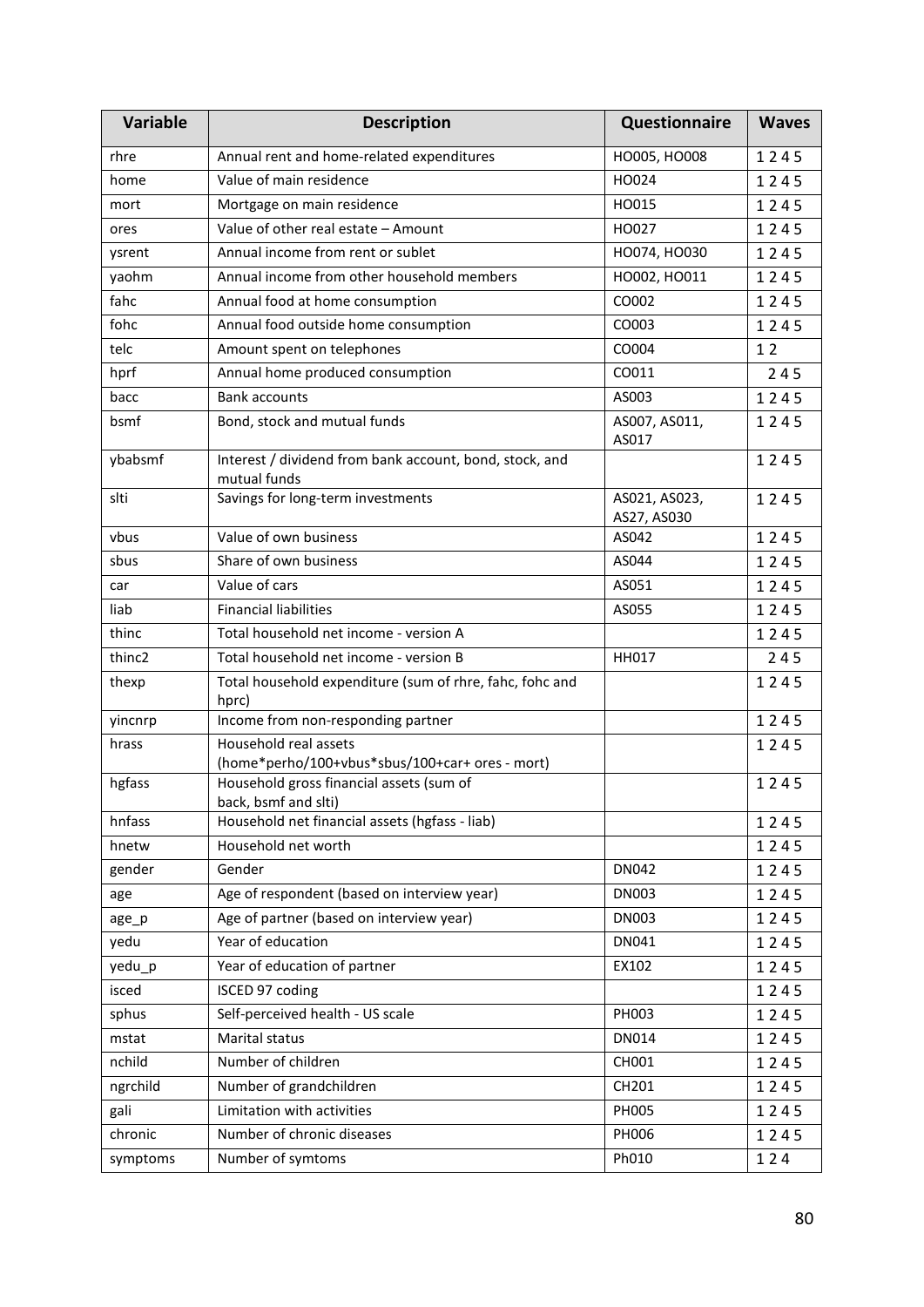| <b>Variable</b> | <b>Description</b>                                       | <b>Questionnaire</b> | <b>Waves</b> |
|-----------------|----------------------------------------------------------|----------------------|--------------|
| eyesightr       | Eyesight reading                                         | PH044                | 1245         |
| hearing         | Hearing                                                  | PH046                | 1245         |
| bmi             | Body mass index                                          | PH012, PH013         | 1245         |
| weight          | Weight                                                   | PH012                | 1245         |
| height          | Height                                                   | PH013                | 1245         |
| mobility        | <b>Mobility limitations</b>                              | PH048                | 1245         |
| adl             | Limitations with activities of daily living              | PH049_1              | 1245         |
| iadl            | Limitations with instrumental activities of daily living | PH049_2              | 1245         |
| esmoked         | Ever smoked daily                                        | <b>BR001</b>         | 1245         |
| drinking        | More than 2 glasses of alcohol almost everyday           | <b>BR019</b>         | 1245         |
| phinact         | Physical inactivity                                      | <b>BR015</b>         | 1245         |
| reading         | Self-rated reading skills                                | CF001                | 1245         |
| writing         | Self-rated writing skills                                | CF002                | 1245         |
| orienti         | Score of orientation in time test                        | CF003 - CF006        | 1245         |
| wllft           | Score of words list learning test - trial 1              | CF104_* - CF107_*    | 1245         |
| wllst           | Score of words list learning test - trial 2              | CF113_* - CF116_*    | 1245         |
| fluency         | Score of verbal fluency test                             | CF010                | 1245         |
| numeracy*       | Score of first numeracy test                             | CF012 - CF015        | 12           |
| numeracy2       | Score of second numeracy test                            | CF108 - CF112        | 45           |
| memory          | Score of memory test                                     | CF103                | 45           |
| maxgrip         | Maximum of grip strength measures                        | GS006 - GS009        | 1245         |
| eurod           | <b>EURO depression scale</b>                             | MH002 - MH017        | 1245         |
| doctor          | Seen/Talked to medical doctor                            | HC002                | 1245         |
| hospital        | In hospital last 12 months                               | HC012                | 1245         |
| thospital       | Times being patient in hospital                          | HC013                | 1245         |
| nhospital       | Total nights stayed in hospital                          | HC014                | 1245         |
| diaryp          | How often consume dairy products                         | <b>BR026</b>         | 5            |
| legeggs         | How often consume legumes, beans or eggs<br><b>BR027</b> |                      | 5            |
| meat            | How often consume meat, fish or poultry<br><b>BR028</b>  |                      | 5            |
| fruit           | How often consume fruits or vegetables                   | <b>BR029</b>         | 5            |
| room10          | Rooms at home at the age of 10                           | MC003                | 5            |
| people10        | Number of people at home at the age of 10                | MC004                | 5            |
| book10          | Number of books at home at the age of 10                 | <b>MC005</b>         | 5            |
| math10          | Math performance at the age of 10                        | MC006                | 5            |
| lang10          | Language performance at the age of 10                    | MC007                | 5            |
| health15        | Health status in first 15 years                          | MC010                | 5            |
| diseas15        | Number of childhood diseases in first 15 years           | MC012                | 5            |
| illness15       | Number of childhood illnesses in first 15 years<br>MC013 |                      | 5            |
| vacc15          | Received vaccinations in first 15 years                  | MC015                | 5            |
| cjs             | Current job situation                                    | EP005                | 1245         |
| pwork           | Did any paid work                                        | EP002                | 1245         |
| afwork          | Away from work during last month                         | EP003                | $\mathbf{1}$ |
| mtoj            | More than one job                                        | EP007                | $\mathbf{1}$ |
| empstat1        | Employee or self-employed first job<br>EP009_1           |                      | 1            |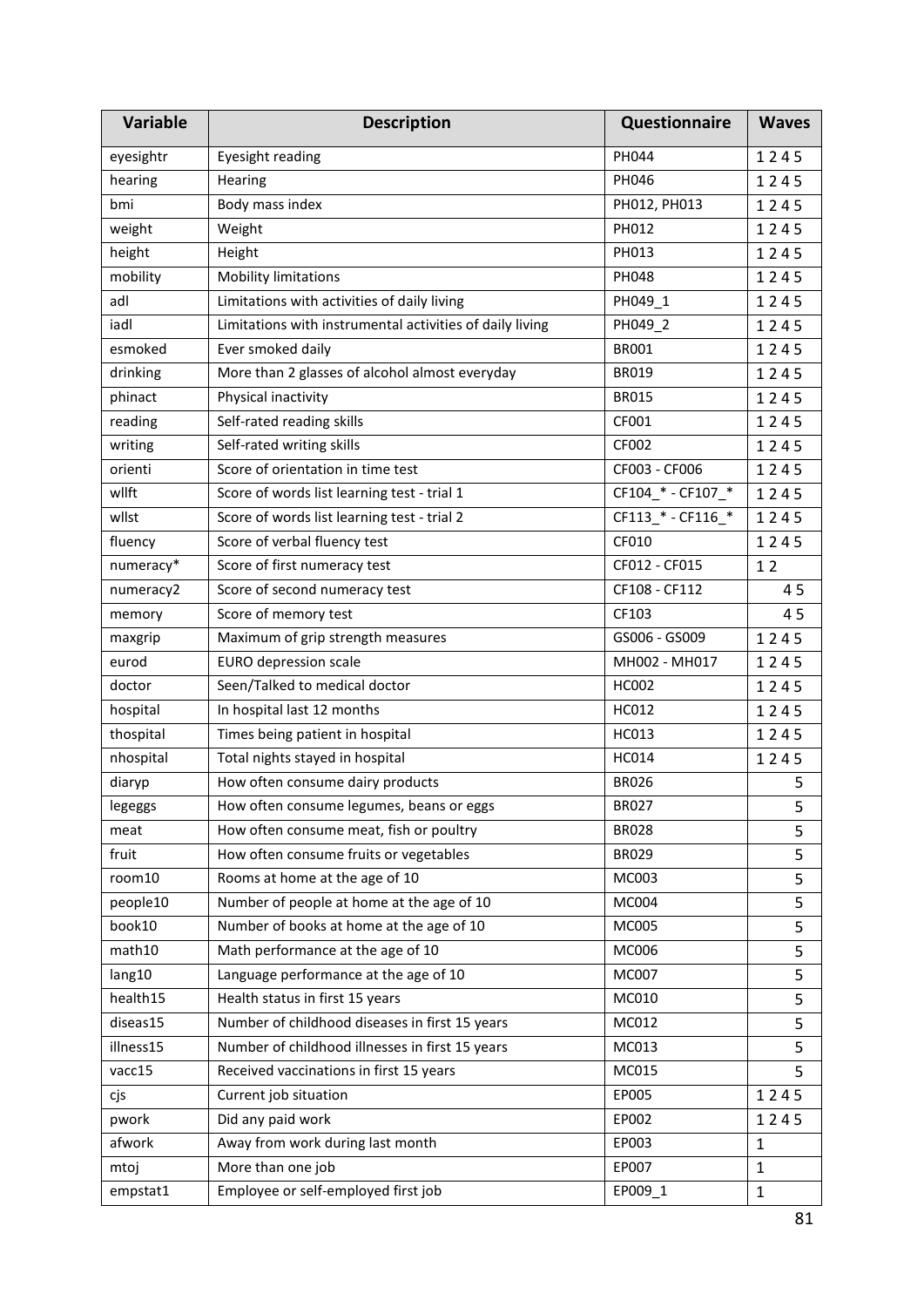| Variable  | <b>Description</b>                                       | <b>Questionnaire</b>   | <b>Waves</b> |
|-----------|----------------------------------------------------------|------------------------|--------------|
| empstat2  | Employee or self-employed second job                     | EP009 2                | $\mathbf{1}$ |
| empstat   | Employee or self-employed                                | EP009                  | 245          |
| lookjob   | Looking for job                                          | EP337                  | 5            |
| rhfo      | Received help from others (how many)                     | SP002, SP005,<br>SP007 | 1245         |
| ghto      | Given help to others (how many)                          | SP008, SP011,<br>SP013 | 1245         |
| ghih      | Given help in the household (how many)                   | SP018                  | 1245         |
| rhih      | Received help in the household (how many)                | SP020                  | 1245         |
| otrf      | Owner, tenant or rent free                               | HO002                  | 1245         |
| gfg       | Number of given financial gifts 250 or more              | FT002, FT007 *         | 45           |
| rfg       | Number of received financial gifts 250 or more           | FT009, FT014 *         | 45           |
| rggp      | Number of received gifts, goods, properties 5000 or more | FT015, FT020 *         | 45           |
| gggp      | Number of given gifts, goods, properties 5000 or more    | FT025, FT031_*         | 45           |
| fdistress | Household able to make ends meet                         | CO007                  | 1245         |
| nalm      | Number of activities last month                          | AC002                  | 12           |
| naly      | Number of activities last year                           | AC035 *                | 45           |
| saly      | Satisfied with no activities                             | AC038                  | 45           |
| lifesat   | Life satisfaction                                        | AC012                  | 245          |
| lifehap   | Life happiness                                           | AC022                  | 245          |
| lifex     | Living in ten years                                      | EX009                  | 5            |
| politics  | Left or right in politics                                | EX028                  | 5            |
| tppdi     | Third person present during the interview                | <b>IV002</b>           | 1245         |
| willans   | Willingness to answer                                    | <b>IV004</b>           | 1245         |
| clarif    | Respondent asked for clarifications<br><b>IV007</b>      |                        | 1245         |
| undersq   | Respondent understood questions                          | <b>IV008</b>           | 1245         |
| hnrsc     | Help needed to reed showcards                            | <b>IV018</b>           | 1245         |
| currency  | Currency in which amounts are denominated                |                        | 1245         |
| nomxyear  | Nominal exchange rate                                    |                        | 1245         |
| pppxyear  | PPP adjusted exchange rates                              |                        | 1245         |

\*Note: The variable *numeracy* is not available anymore for waves 4 and 5. Since the numeracy items are only asked to baseline respondents, the variable's values are not reliable for longitudinal respondents.